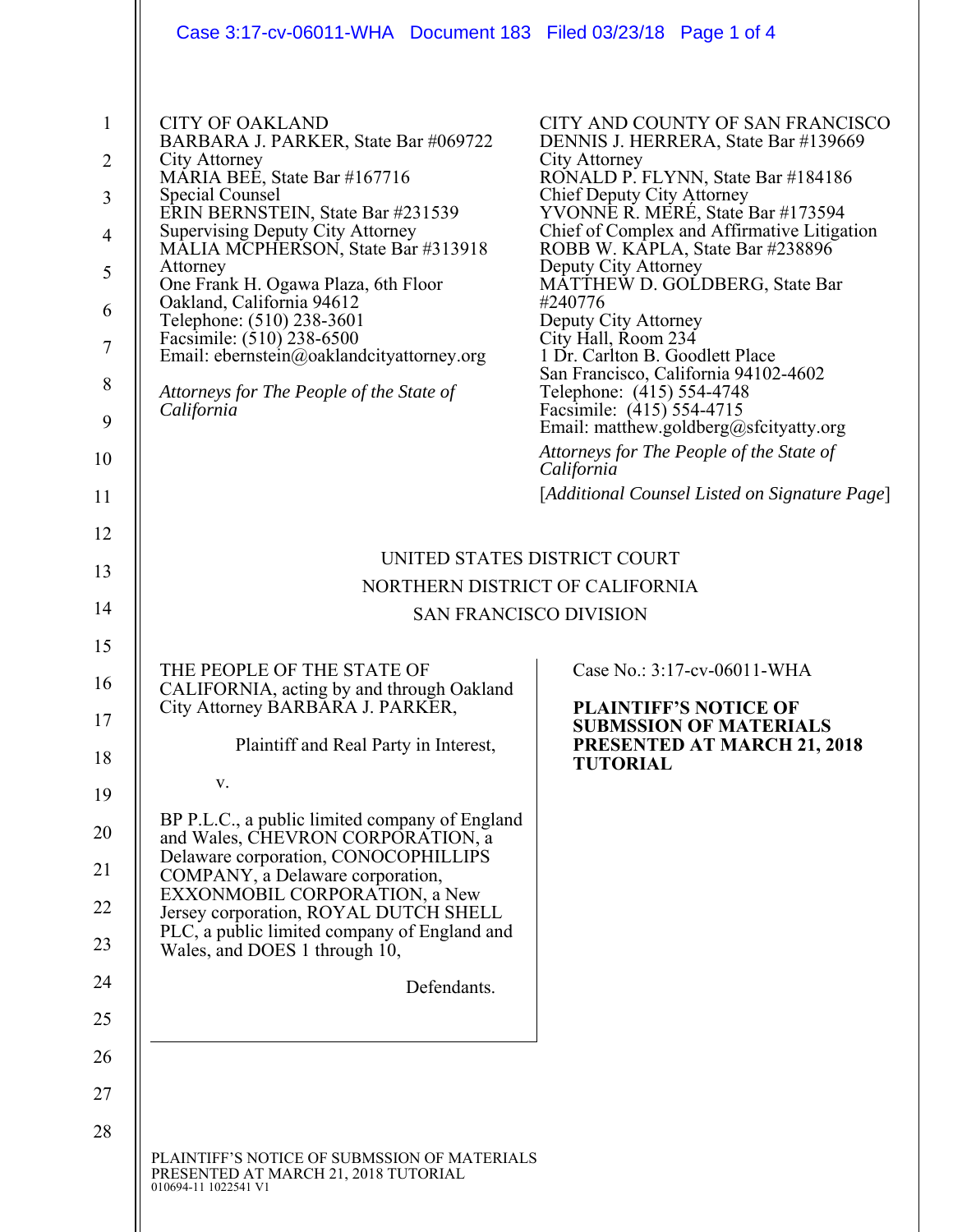|                                                                                                      | Case 3:17-cv-06011-WHA  Document 183  Filed 03/23/18  Page 2 of 4                                                                                                                                                                                                                                                                                                                                                                                                                                   |                                                                                                                                                |
|------------------------------------------------------------------------------------------------------|-----------------------------------------------------------------------------------------------------------------------------------------------------------------------------------------------------------------------------------------------------------------------------------------------------------------------------------------------------------------------------------------------------------------------------------------------------------------------------------------------------|------------------------------------------------------------------------------------------------------------------------------------------------|
| $\mathbf{1}$<br>$\overline{2}$<br>$\mathfrak{Z}$<br>$\overline{4}$<br>5<br>6<br>$\tau$<br>$8\,$<br>9 | THE PEOPLE OF THE STATE OF<br>CALIFORNIA, acting by and through the San<br>Francisco City Attorney DENNIS J. HERRERA,<br>Plaintiff and Real Party in Interest,<br>V.<br>BP P.L.C., a public limited company of England<br>and Wales, CHEVRON CORPORATION, a<br>Delaware corporation, CONOCOPHILLIPS<br>COMPANY, a Delaware corporation, EXXON<br>MOBIL CORPORATION, a New Jersey<br>corporation, ROYAL DUTCH SHELL PLC, a<br>public limited company of England and Wales,<br>and DOES 1 through 10, | Case No.: 3:17-cv-06012-WHA<br><b>PLAINTIFF'S NOTICE OF</b><br><b>SUBMSSION OF MATERIALS</b><br>PRESENTED AT MARCH 21, 2018<br><b>TUTORIAL</b> |
| 10                                                                                                   | Defendants.                                                                                                                                                                                                                                                                                                                                                                                                                                                                                         |                                                                                                                                                |
| 11                                                                                                   |                                                                                                                                                                                                                                                                                                                                                                                                                                                                                                     |                                                                                                                                                |
| 12                                                                                                   |                                                                                                                                                                                                                                                                                                                                                                                                                                                                                                     |                                                                                                                                                |
| 13                                                                                                   |                                                                                                                                                                                                                                                                                                                                                                                                                                                                                                     |                                                                                                                                                |
| 14                                                                                                   |                                                                                                                                                                                                                                                                                                                                                                                                                                                                                                     |                                                                                                                                                |
| 15                                                                                                   |                                                                                                                                                                                                                                                                                                                                                                                                                                                                                                     |                                                                                                                                                |
| 16                                                                                                   |                                                                                                                                                                                                                                                                                                                                                                                                                                                                                                     |                                                                                                                                                |
| 17                                                                                                   |                                                                                                                                                                                                                                                                                                                                                                                                                                                                                                     |                                                                                                                                                |
| 18                                                                                                   |                                                                                                                                                                                                                                                                                                                                                                                                                                                                                                     |                                                                                                                                                |
| 19                                                                                                   |                                                                                                                                                                                                                                                                                                                                                                                                                                                                                                     |                                                                                                                                                |
| 20                                                                                                   |                                                                                                                                                                                                                                                                                                                                                                                                                                                                                                     |                                                                                                                                                |
| 21                                                                                                   |                                                                                                                                                                                                                                                                                                                                                                                                                                                                                                     |                                                                                                                                                |
| 22                                                                                                   |                                                                                                                                                                                                                                                                                                                                                                                                                                                                                                     |                                                                                                                                                |
| 23                                                                                                   |                                                                                                                                                                                                                                                                                                                                                                                                                                                                                                     |                                                                                                                                                |
| 24                                                                                                   |                                                                                                                                                                                                                                                                                                                                                                                                                                                                                                     |                                                                                                                                                |
| 25                                                                                                   |                                                                                                                                                                                                                                                                                                                                                                                                                                                                                                     |                                                                                                                                                |
| 26                                                                                                   |                                                                                                                                                                                                                                                                                                                                                                                                                                                                                                     |                                                                                                                                                |
| 27                                                                                                   |                                                                                                                                                                                                                                                                                                                                                                                                                                                                                                     |                                                                                                                                                |
| 28                                                                                                   | PLAINTIFF'S NOTICE OF SUBMSSION OF MATERIALS<br>PRESENTED AT MARCH 21, 2018 TUTORIAL<br>010694-11 1022541 V1                                                                                                                                                                                                                                                                                                                                                                                        |                                                                                                                                                |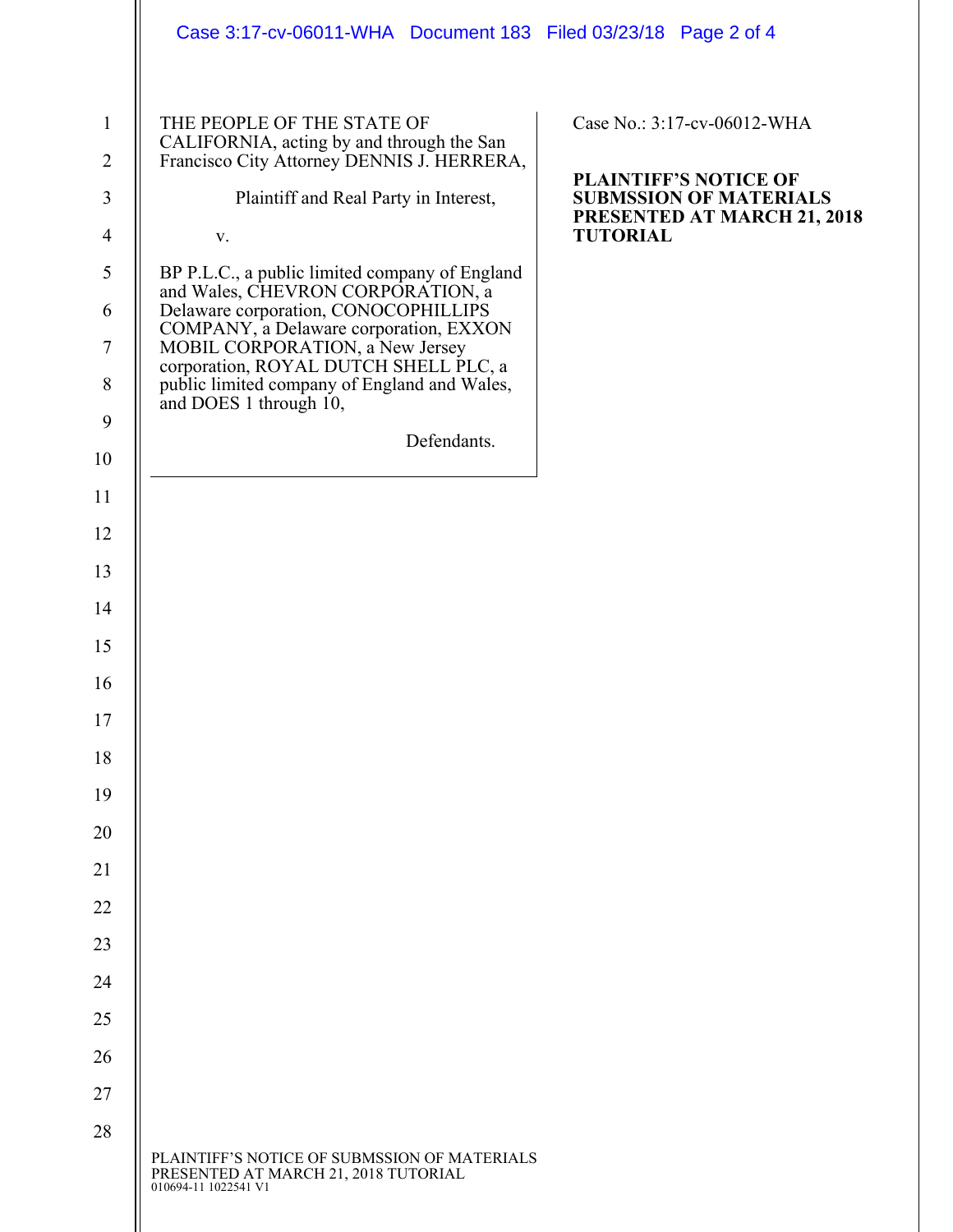# Case 3:17-cv-06011-WHA Document 183 Filed 03/23/18 Page 3 of 4

| $\mathbf{1}$   | Plaintiffs hereby submit copies of the following materials that were used or submitted for                      |                                                                                                                        |  |  |
|----------------|-----------------------------------------------------------------------------------------------------------------|------------------------------------------------------------------------------------------------------------------------|--|--|
| $\overline{2}$ | consideration during their Climate Change Tutorial presentation to the Court on March 21, 2018 in               |                                                                                                                        |  |  |
| 3              | the above-captioned actions:                                                                                    |                                                                                                                        |  |  |
| 4              | Exhibit 1:                                                                                                      | Curriculum Vitae of Dr. Myles Richard Allen;                                                                           |  |  |
| 5              | Exhibit 2:                                                                                                      | Cirriculum Vitae of Dr. Gary B. Griggs;                                                                                |  |  |
| 6              | Exhibit 3:                                                                                                      | Cirriculum Vitae of Dr. Donald J. Wuebbles;                                                                            |  |  |
| 7              | Exhibit 4:                                                                                                      | Presentation: "Answers to the Questions Posed by Judge Alsup";                                                         |  |  |
| 8<br>9         | Exhibit 5:                                                                                                      | Presentation: "Understanding how carbon dioxide emissions from human<br>activity contribute to global climate change"; |  |  |
| 10             | Exhibit 6:                                                                                                      | Presentation: "A Tutorial on Climate Change Science: The 4th National<br>Climate Assessment";                          |  |  |
| 11             | Exhibit 7:                                                                                                      | Presentation: "Sea-Level Rise and the San Francisco Bay Shoreline";                                                    |  |  |
| 12<br>13       | Exhibit 8:                                                                                                      | Presentation: "The History of Climate Change"; and                                                                     |  |  |
| 14             | Also attached as Exhibit 9 is an article entitled "Seasonal and Interannual variations in                       |                                                                                                                        |  |  |
| 15             |                                                                                                                 | atmospheric oxygen and implications for the global carbon cycle" by Ralph F. Keeling and Stephen                       |  |  |
| 16             |                                                                                                                 | R. Shertz of the National Center for Atmospheric Research, as requested by the Court.                                  |  |  |
| 17             | Dated: March 23, 2018                                                                                           | Respectfully submitted,                                                                                                |  |  |
| 18             |                                                                                                                 | ** /s/ Erin Bernstein                                                                                                  |  |  |
| 19             |                                                                                                                 | BARBARA J. PARKER (State Bar #069722)<br>City Attorney                                                                 |  |  |
| 20             |                                                                                                                 | MARIA BEE (State Bar #167716)<br><b>Special Counsel</b><br>ERIN BERNSTEIN (State Bar #231539)                          |  |  |
| 21             |                                                                                                                 | Supervising Deputy City Attorney<br>MALIA MCPHERSON (State Bar #313918)                                                |  |  |
| 22             |                                                                                                                 | Attorney<br>One Frank H. Ogawa Plaza, 6th Floor                                                                        |  |  |
| 23             |                                                                                                                 | Oakland, California 94612<br>Telephone: (510) 238-3601                                                                 |  |  |
| 24             |                                                                                                                 | Facsimile: (510) 238-6500<br>Email: ebernstein@oaklandcityattorney.org                                                 |  |  |
| 25             |                                                                                                                 | <b>Attorneys for The People</b>                                                                                        |  |  |
| 26<br>27       | ** Pursuant to Civ. L.R. 5-1(i)(3), the electronic<br>filer has obtained approval from this signatory.          |                                                                                                                        |  |  |
| 28             |                                                                                                                 | ** /s/ Matthew D. Goldberg                                                                                             |  |  |
|                | PLAINTIFF'S NOTICE OF SUBMSSION OF MATERIALS<br>PRESENTED AT MARCH 21, 2018 TUTORIAL - 1 - 010694-11 1022541 V1 |                                                                                                                        |  |  |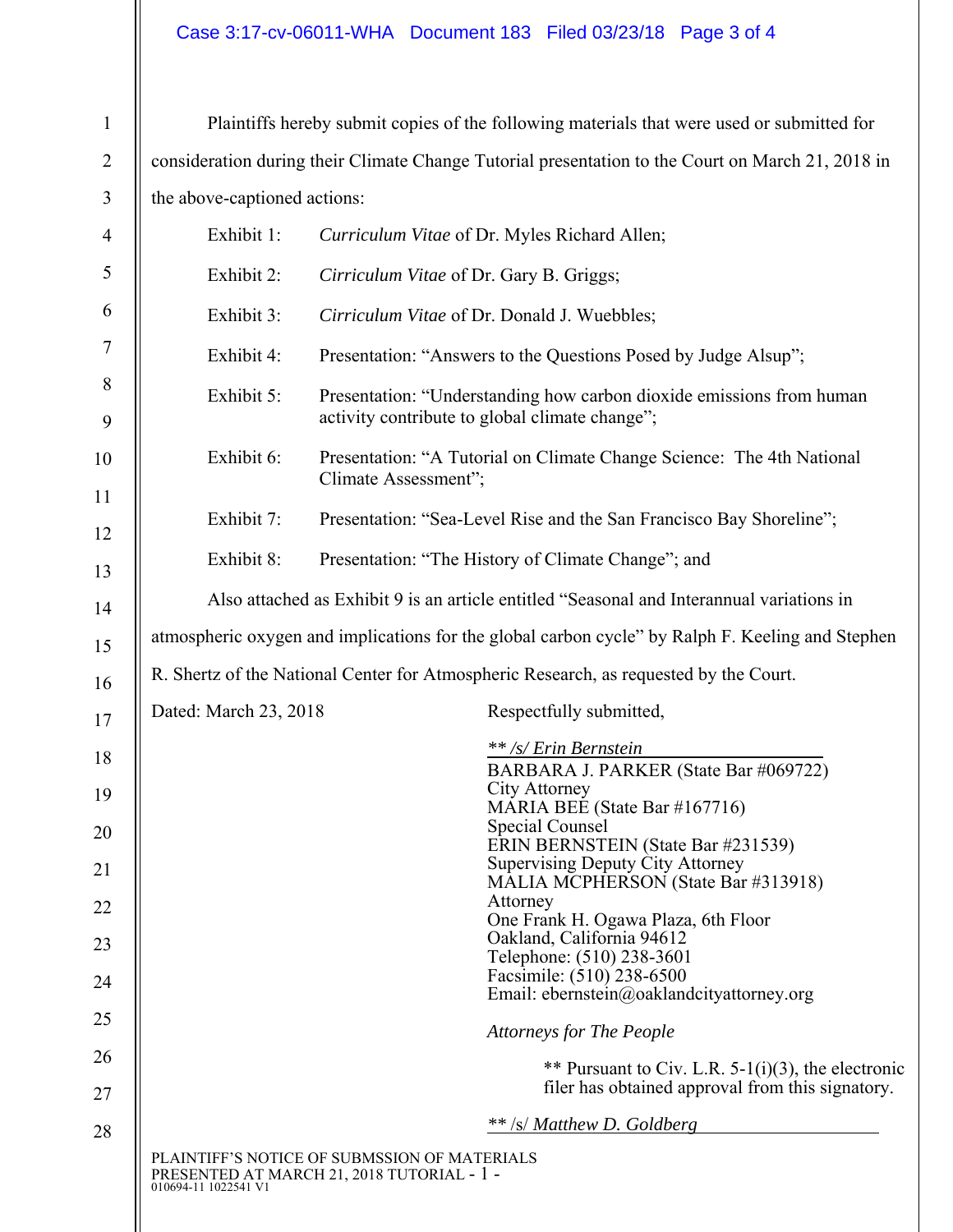| 1  | DENNIS J. HERRERA, State Bar #139669<br>City Attorney                                                                        |
|----|------------------------------------------------------------------------------------------------------------------------------|
| 2  | RONALD P. FLYNN, State Bar #184186<br>Chief Deputy City Attorney                                                             |
| 3  | YVONNE R. MERÉ, State Bar #173594<br>Chief of Complex and Affirmative Litigation                                             |
| 4  | ROBB W. KAPLA, State Bar #238896                                                                                             |
| 5  | Deputy City Attorney<br>MATTHEW D. GOLDBERG, State Bar #240776                                                               |
| 6  | Deputy City Attorney<br>City Hall, Room 234                                                                                  |
| 7  | 1 Dr. Carlton B. Goodlett Place<br>San Francisco, California 94102-4602                                                      |
| 8  | Telephone: (415) 554-4748<br>Facsimile: (415) 554-4715                                                                       |
| 9  | Email: matthew.goldberg@sfcityatty.org                                                                                       |
| 10 | <b>Attorneys for The People</b>                                                                                              |
| 11 | ** Pursuant to Civ. L.R. 5-1(i)(3), the electronic<br>filer has obtained approval from this signatory.                       |
| 12 | <u>/s/ Steve W. Berman</u>                                                                                                   |
| 13 | STEVE W. BERMAN (pro hac vice)<br>steve@hbsslaw.com                                                                          |
| 14 | <b>HAGENS BERMAN SOBOL SHAPIRO LLP</b><br>1918 Eighth Ave. Suite 3300                                                        |
| 15 | Seattle, Washington 98101<br>Telephone: (206) 623-7292                                                                       |
| 16 | Facsimile: (206) 623-0594                                                                                                    |
| 17 | SHANA E. SCARLETT (State Bar #217895)<br><b>HAGENS BERMAN SOBOL SHAPIRO LLP</b>                                              |
| 18 | 715 Hearst Avenue, Suite 202<br>Berkeley, California 94710                                                                   |
| 19 | Telephone: (510) 725-3000<br>Facsimile: (510) 725-3001                                                                       |
| 20 | MATTHEW F. PAWA (pro hac vice)<br>$\text{mattp}(a)$ hbsslaw.com                                                              |
| 21 | BENJAMIN A. KRASS (pro hac vice)<br>benk@hbsslaw.com                                                                         |
| 22 | HAGENS BERMAN SOBOL SHAPIRO LLP<br>1280 Centre Street, Suite 230                                                             |
| 23 | Newton Centre, Massachusetts 02459<br>Telephone: (617) 641-9550                                                              |
| 24 | Facsimile: (617) 641-9551                                                                                                    |
| 25 | Of Counsel Attorneys for The People                                                                                          |
| 26 |                                                                                                                              |
| 27 |                                                                                                                              |
| 28 |                                                                                                                              |
|    | PLAINTIFF'S NOTICE OF SUBMSSION OF MATERIALS<br>PRESENTED AT MARCH 21, 2018 TUTORIAL - $2$ - $010694\hbox{-}11$ $1022541$ V1 |
|    |                                                                                                                              |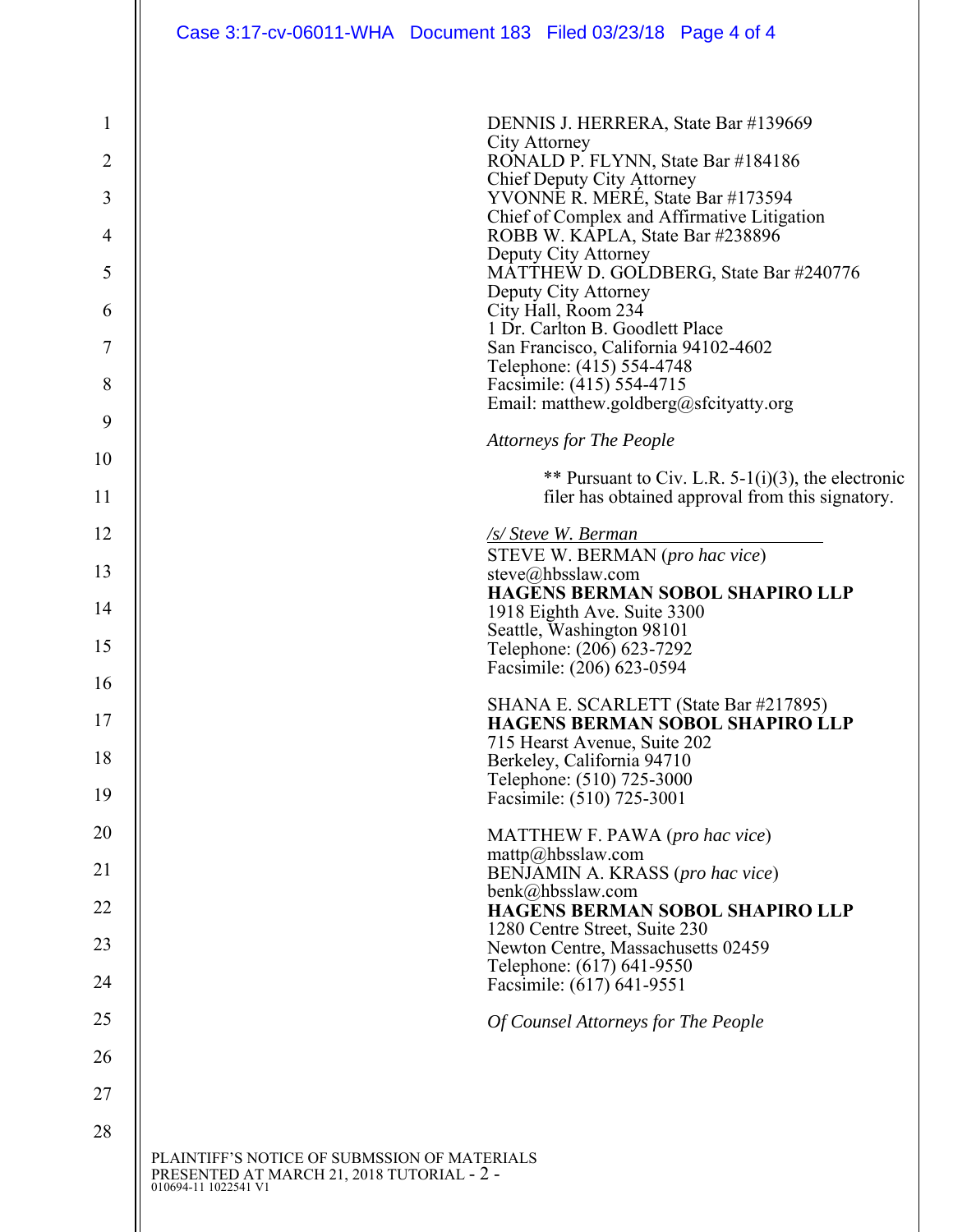Case 3:17-cv-06011-WHA Document 183-1 Filed 03/23/18 Page 1 of 13

# **EXHIBIT 1**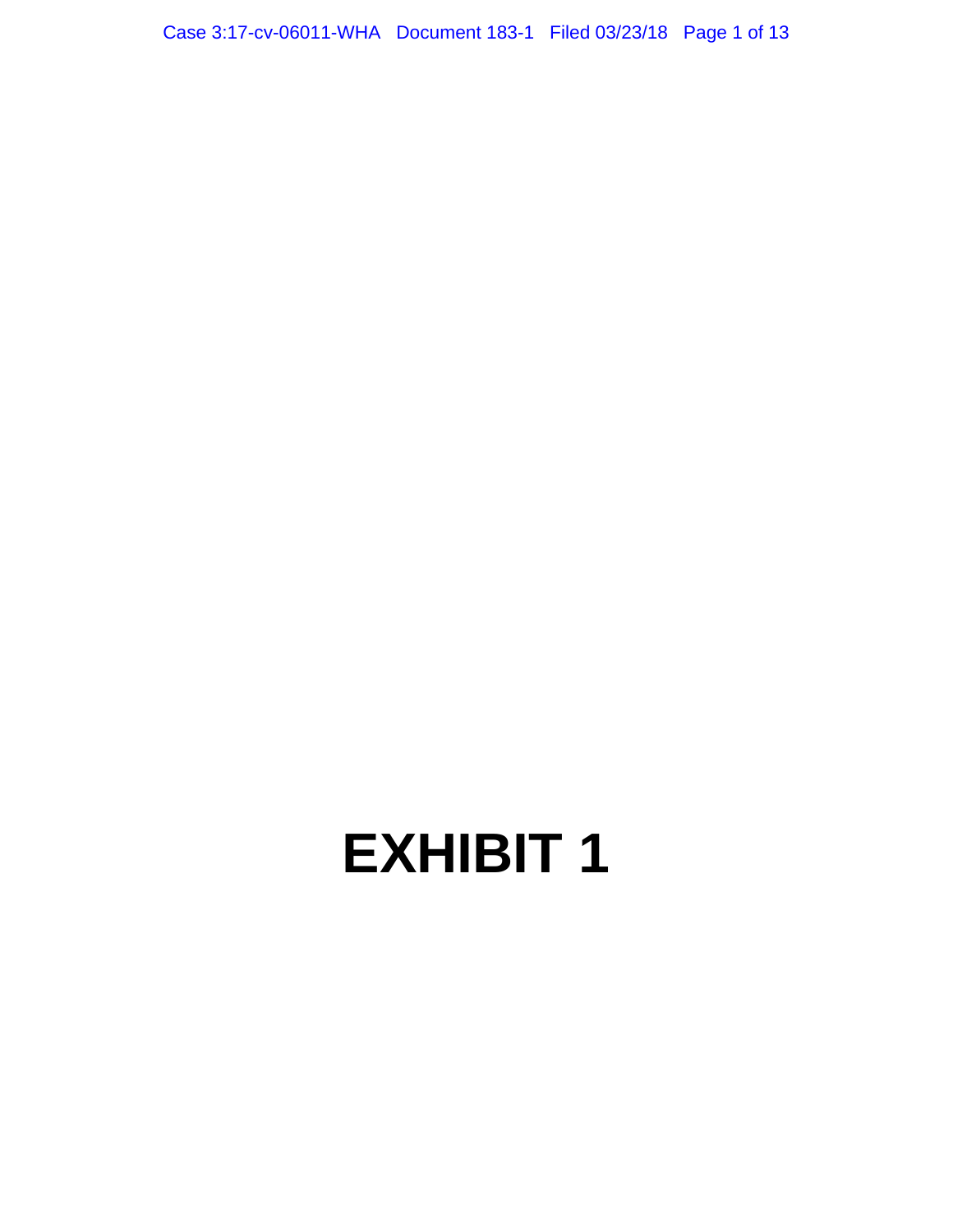**Name:** Myles Robert Allen

**Current position:** Professor of Geosystem Science in the Environmental Change Institute, School of Geography and the Environment and Department of Physics, University of Oxford. Leader of the Climate Research Cluster of the ECI.

**Summary of research interests:** Understanding how human and natural influences on climate contribute to observed climate change and risks of extreme weather and in quantifying their implications for climate adaptation and mitigation policy.

**Address:** Environmental Change Institute, OUCE, South Parks Road, Oxford OX1 3QY, UK **Email:** myles.allen@ouce.ox.ac.uk **Nationality:** British **Date of birth:** 11 August 1965 **Marital status:** Married to Professor Irene M C Tracey, 3 children **Education:**  D.Phil. in Atmospheric, Oceanic and Planetary Physics, University of Oxford, 1992 BA in Physics and Philosophy (1<sup>st</sup> Class), University of Oxford, 1987 **Awards and Measures of Esteem:**  2010 Appleton Medal and Prize from the Institute of Physics "*For his important contributions to the detection and attribution of human influence on climate and quantifying uncertainty in climate predictions."* Science Watch Highly Cited Authors in Climate Change Research, 1999‐2009 Fellow of the Institute of Physics **Employment:**  2011 onwards Professor of Geosystem Science, Environmental Change Institute, School of Geography and the Environment, University of Oxford, and Department of Physics, University of Oxford 2003–2011: University Lecturer, Atmospheric, Oceanic and Planetary Physics, Department of Physics, University of Oxford, (appointed 2000; on parental leave 2006–2007) 1997–2003: NERC Advanced Research Fellow & Head, Climate Dynamics Group, Space Science and Technology Department, Rutherford Appleton Laboratory, & Atmospheric, Oceanic and Planetary Physics, University of Oxford 1994–1995: NOAA Global Change Fellow, Massachusetts Institute of Technology (Host: Richard S Lindzen) 1993–1997: Atlas Research Fellow, Rutherford Appleton Laboratory & Dept of Physics, University of Oxford 1989–1992: Doctoral student, Dept of Physics, University of Oxford (Supervisors: Dr D.L. T Anderson, Dr M K Davey & Dr L A Smith) 1989: Consultant, Energy Unit, United Nations Environment Programme, Kenya 1987–1989: Technical Manager, Bellerive Foundation, Nairobi, Kenya

# **Current management responsibilities:**

- Leader, ECI Climate Research programme: School of Geography and the Environment & Department of Physics, University of Oxford. Leading a research group on climate modelling and attribution, currently comprising one Senior Research Scientist, 4 PDRAs and 2 doctoral students.
- Principal Investigator, "Climate*prediction*.net ‐ distributed computing for global climate research", collaborative project (2000 to present, overall budget c. £4m), performing large‐scale Monte Carlo simulation of climate change 1900 ‐ 2100 using idle CPU on personal computers volunteered by the general public.

# **Membership of national and international panels:**

- Coordinating Lead Author, "Framing and Context", Chapter 1 of the IPCC Special Report on 1.5°C, 2017‐2018
- Lead Author, "Detection and Attribution of Climate Change: from Global to Regional", Chapter 10 of the IPCC WG1 Fifth Assessment and Synthesis Report Core Writing Team, 2012‐2014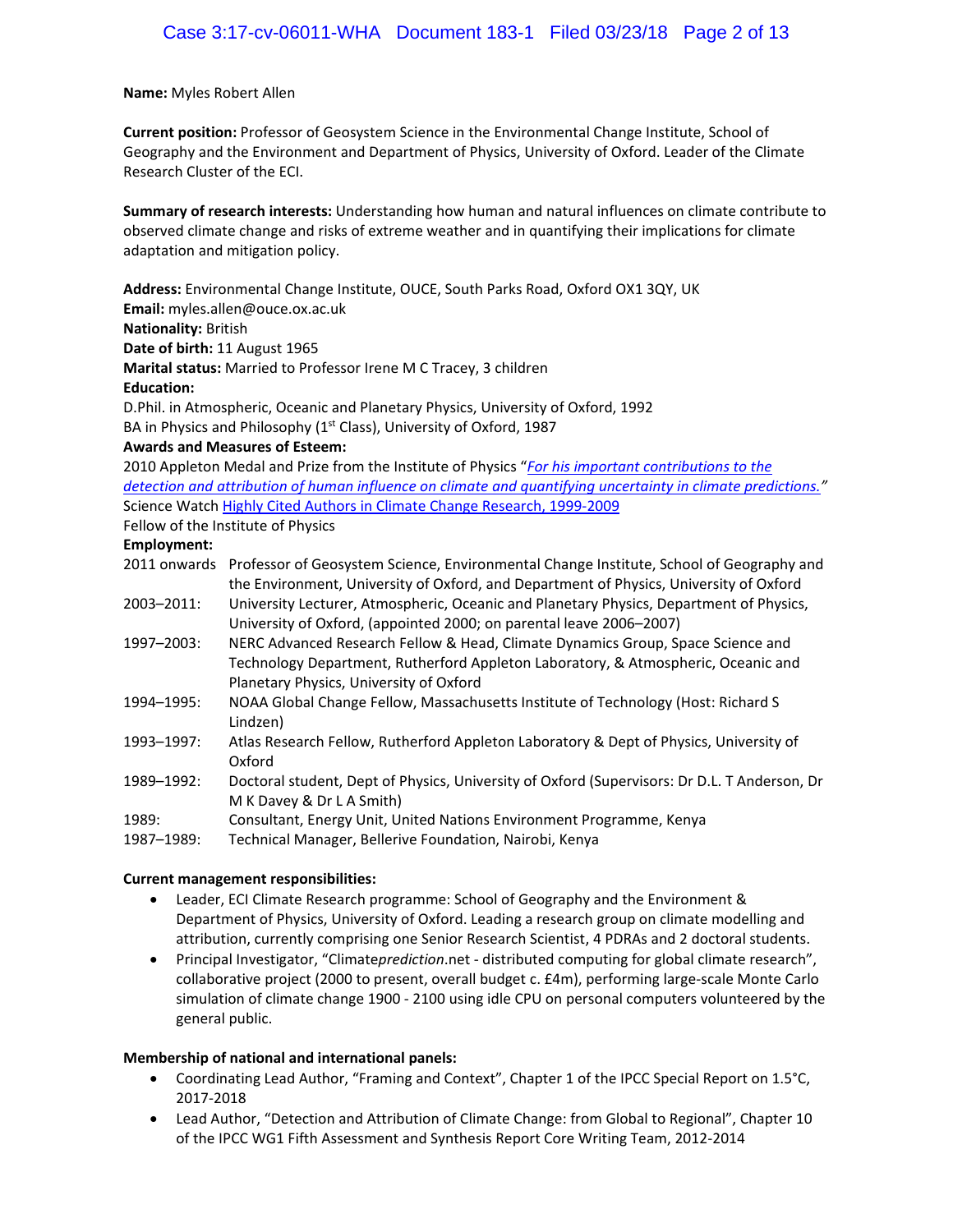- Review Editor, "Global Climate Projections, IPCC Working Group 1 Fourth Assessment Report, 2007
- Lead Author and member of Summary for Policymakers writing team, "Detection of climate change and attributions of causes", IPCC Working Group 1 Third Assessment Report, 2001
- Member of the US NOAA/Dept of Energy International Advisory Group on the Detection and Attribution of Anthropogenic Climate Change, 2001‐present.
- Member of the Scientific Advisory Group to the UK National Flood Resilience Review, 2016
- Member of the US National Academies Panel on Assessing Approaches to Updating the Social Cost of Carbon, 2015‐2017.
- Member of the Scoping Meeting, IPCC 2018 Special Report on 1.5 degrees, 2016
- Member of the Editorial Board, *Environmental Research Letters*

# **Research Funding:**

UK Natural Environmental Research Council (RC Oxford contribution shown, Oxford PI unless otherwise indicated):

- 2016‐2019 Drivers Of Change In mid‐Latitude weather Events (DOCILE) £572,000
- 2012-2017 Co-I Managing the Risks, Impacts and Uncertainties of droughts and water Scarcity (MaRIUS), £1,056,000
- 2012-2016 Attribution of Climate-related Events in Africa (ACE-Africa), £640,000
- 2009‐2014 Risk Analysis of Rapid Climate Change (RAPID‐RAPIT), £184,000
- 2009‐2013 End‐to‐End Quantification of Uncertainties in Impact Projections, £205,000
- 2010-2012 Robustness of Climate Change Detection and Attribution Results to Representation of Model‐Simulated Variability, £59,000
- 2009‐2012 Change in the Atlantic Atmosphere Ocean System, £490,000
- 2008‐2012 The Role of the oceans in Coupled, Non‐Flux‐Adjusted Ensembles, £395,000
- 2003‐2010 Climate*prediction*.net, £895,000 (multiple funding lines)
- European Commission (Oxford resources shown)
- 2014-2016 EUCLEIA (European Climate-related Events, Interpretation and Attribution), £290,000
- 2007‐2011 WATCH (Water and Global Change), £390,000
- 2007‐2010 MILLENNIUM (Modelling drivers of climate change over the past millennium), £460,000.
- Microsoft Research
- 2007‐2010 Distributed computing for research climate modelling: weather*@*home project, £960,000
- The Nature Conservancy
- 2016‐2019 Co‐I The TNC‐Oxford Partnership on extreme weather, the biosphere and land‐use in South America, £860,000

The Oxford Martin School

- 2012‐2016 The Oxford Martin Programme on Resource Stewardship, £1,450,000
- 2015‐2016 The Oxford Martin Net Zero Carbon Investment Initiative, £100,000

# **Research contributions and impact:**

In 1999 I developed the application of Total Least Squares to quantifying the magnitude of human influence on global climate (Allen et al, 2000) which has remained the default algorithm in use in three subsequent assessments of the Intergovernmental Panel on Climate Change to provide the basis of core assessed quantities including the fraction of warming to date that is attributed to human influence on climate.

In 2003 I proposed the use of Probabilistic Event Attribution (Allen, 2003; Pall et al, 2011) to quantify the role of external drivers of climate change in specific instances of extreme weather which has become the standard model for extreme event attribution in climate services at the UK Met Office and the basis for the first near-real-time attribution service provided by the World Weather Attribution service.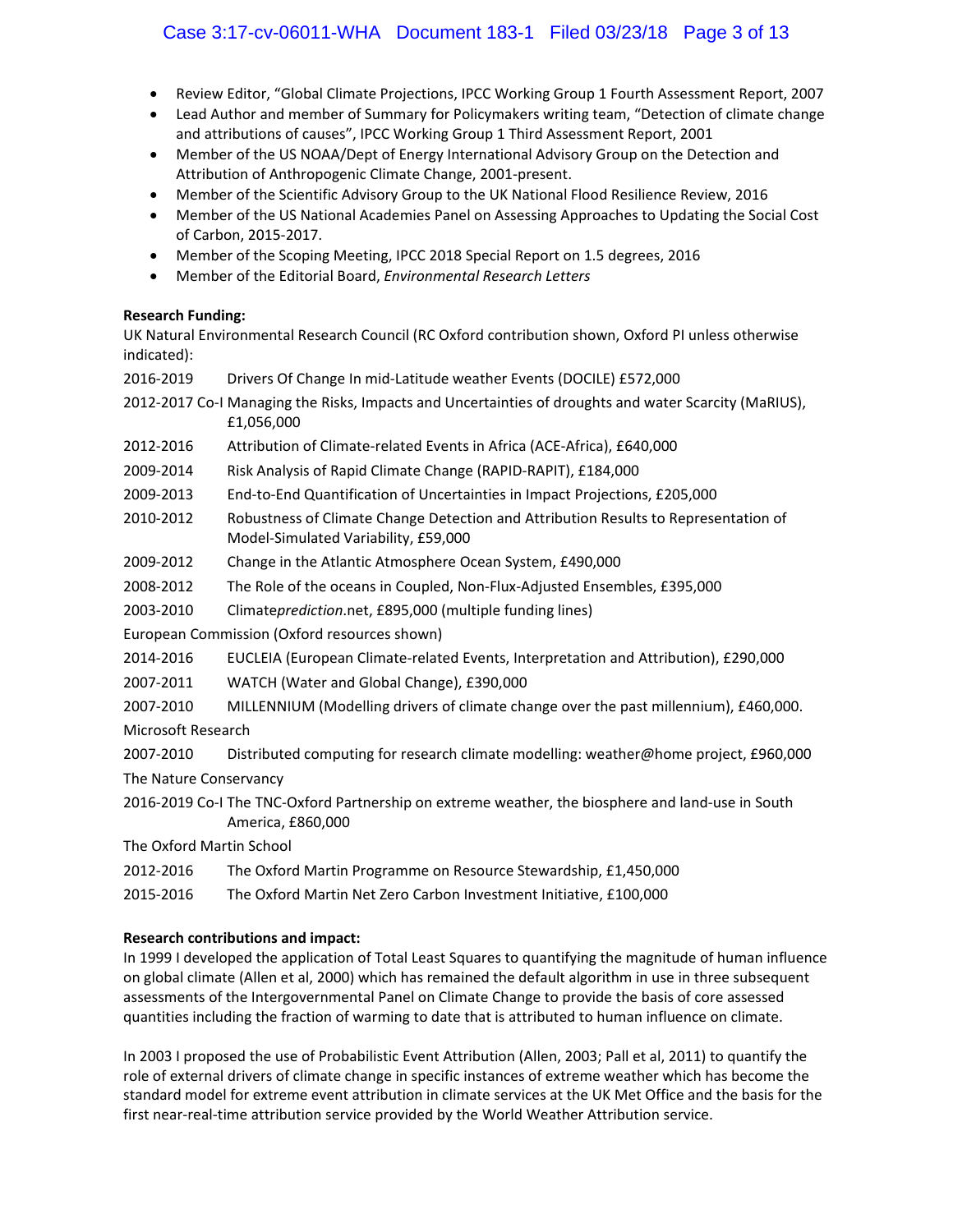In 2005 we demonstrated the application of very large ensemble perturbed‐parameter experiments to quantify uncertainty in climate forecasting, in addition to the application of volunteer distributed computing for climate research (Stainforth et al, 2005).

In 2009 I led and co-authored two papers (Allen et al, 2009; Meinshausen et al, 2009) that drew attention to the need to limit cumulative emissions of carbon dioxide to stabilize climate, now recognized in Article 4 of the 2015 Paris Agreement of the United Nations Framework Convention on Climate Change and the basis of the concept of a finite "carbon budget" that has informed much recent discussion of climate mitigation policy. We recently updated the carbon budget for 1.5°C (Millar et al, 2017).

In 2009 we proposed an approach to limiting cumulative carbon emissions through the mandatory introduction of a carbon capture and storage imposed on fossil fuel extraction and imports (Allen, Frame and Mason, 2009). This was taken up in the 2015 House of Lords debate on the recent UK Energy Bill and represented one of the key policy recommendations of the 2016 Report of the Parliamentary Advisory Group on Carbon Capture and Storage (Oxburgh et al, 2016).

In 2016 I published a paper (Allen, 2016) demonstrating that, in a consumption‐maximizing integrated assessment framework, the core determinants of peak warming are the time‐averaged ratio of total emissions to the compound rate of economic growth and the marginal cost of reducing emissions as emissions reach zero, which has significant potential implications for policy priorities.

#### **Selected recent and key publications:**

Millar, R.J., Fuglestvedt, J.S., Friedlingstein, P., Rogelj, J., Grubb, M.J., Matthews, H.D., Skeie, R.B., Forster, P.M., Frame, D.J. & Allen, M.R. 2017, "Emission budgets and pathways consistent with limiting warming to 1.5 °C", *Nature Geoscience,* vol. 10, no. 10, pp. 741‐747.

Ekwurzel, B., Boneham, J., Dalton, M.W., Heede, R., Mera, R.J., Allen, M.R. & Frumhoff, P.C. 2017, "The rise in global atmospheric CO2, surface temperature, and sea level from emissions traced to major carbon producers", *Climatic Change,* vol. 144, no. 4, pp. 579‐590.

Millar, J.R., Nicholls, Z.R., Friedlingstein, P. & Allen, M.R. 2017, "A modified impulse‐response representation of the global near‐surface air temperature and atmospheric concentration response to carbon dioxide emissions", *Atmospheric Chemistry and Physics,* vol. 17, no. 11, pp. 7213‐7228.

Mitchell, D., Davini, P., Harvey, B., Massey, N., Haustein, K., Woollings, T., Jones, R., Otto, F., Guillod, B., Sparrow, S., Wallom, D. & Allen, M. 2017, "Assessing mid‐latitude dynamics in extreme event attribution systems", *Climate Dynamics,* vol. 48, no. 11‐12, pp. 3889‐3901.

Mote, P.W., Rupp, D.E., Li, S., Sharp, D.J., Otto, F., Uhe, P.F., Xiao, M., Lettenmaier, D.P., Cullen, H. & Allen, M.R. 2016, "Perspectives on the causes of exceptionally low 2015 snowpack in the western United States", *Geophysical Research Letters,* vol. 43, no. 20, pp. 10,980‐"10,988".

Parker, H.R., Boyd, E., Cornforth, R.J., James, R., Otto, F.E.L. & Allen, M.R. 2017, "Stakeholder perceptions of event attribution in the loss and damage debate", *Climate Policy,* vol. 17, no. 4, pp. 533‐550.

P. Pall *et al*, Anthropogenic greenhouse gas contribution to flood risk in England and Wales in autumn 2000, *Nature*, 470:382‐385, 2011 (Cover).

M. R. Allen *et al*: Warming caused by cumulative carbon emissions towards the trillionth tonne, *Nature*, 458:1163‐1166, 2009 (Cover).

D. A. Stainforth, *et al*. Uncertainty in predictions of the climate response to rising levels of greenhouse gases. *Nature*, 433:403–406, 2005.

P. A. Stott, D. A. Stone and M. R. Allen, Human contribution to the European heatwave of 2003, *Nature*, 432:610‐614, 2004.

M. R. Allen *et al*: Quantifying the uncertainty in forecasts of anthropogenic climate change, *Nature*, 407:617‐620, 2000.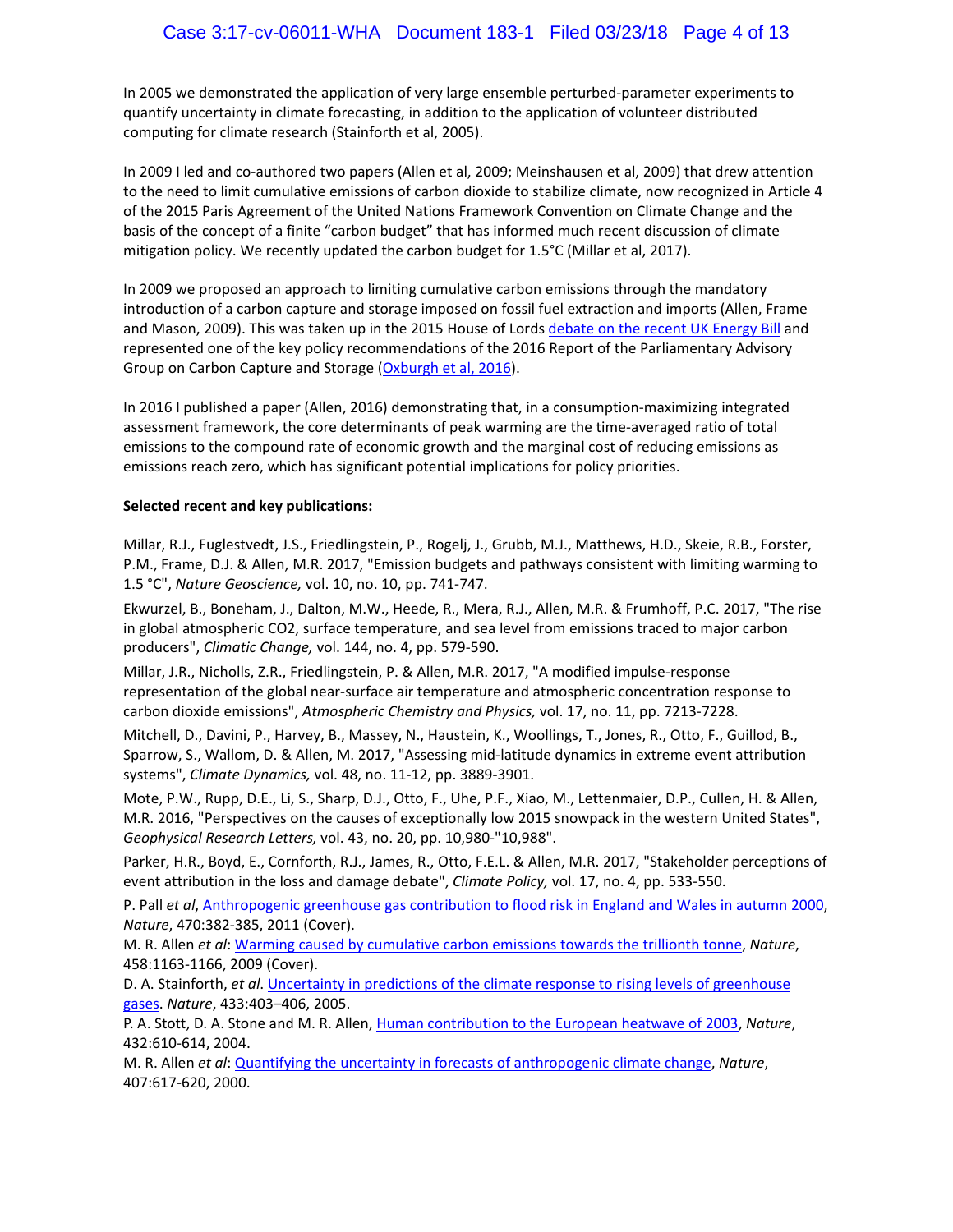#### **Public engagement and outreach:**

Climate*prediction*.net has recruited over 400,000 volunteers to participate in climate modeling research since its inception in 2003 and remains the world's largest single climate modeling project. As the BBC Climate Change Experiment, it was awarded the Prix Europa Exploration Award for Internet Project of the Year 2007, and was the subject of two BBC documentaries. Under the World Weather Attribution project with Climate Central, we now provide a core component of current near-real-time weather event attribution services.

#### **External referees:**

Professor Jan Fuglestvedt Research Director, Centre for International Climate and Environmental Research – Oslo Pb. 1129 Blindern, 0318 Oslo, Norway E‐mail: j.s.fuglestvedt@cicero.oslo.no

Professor Piers Forster Director, Priestley International Centre for Climate University of Leeds, Leeds, LS2 9JT E‐mail: P.M.Forster@leeds.ac.uk

Professor Corinne Le Quéré Director, Tyndall Centre for Climate Impacts Research University of East Anglia, Norwich NR4 7TJ E‐mail: C.LeQuere@uea.ac.uk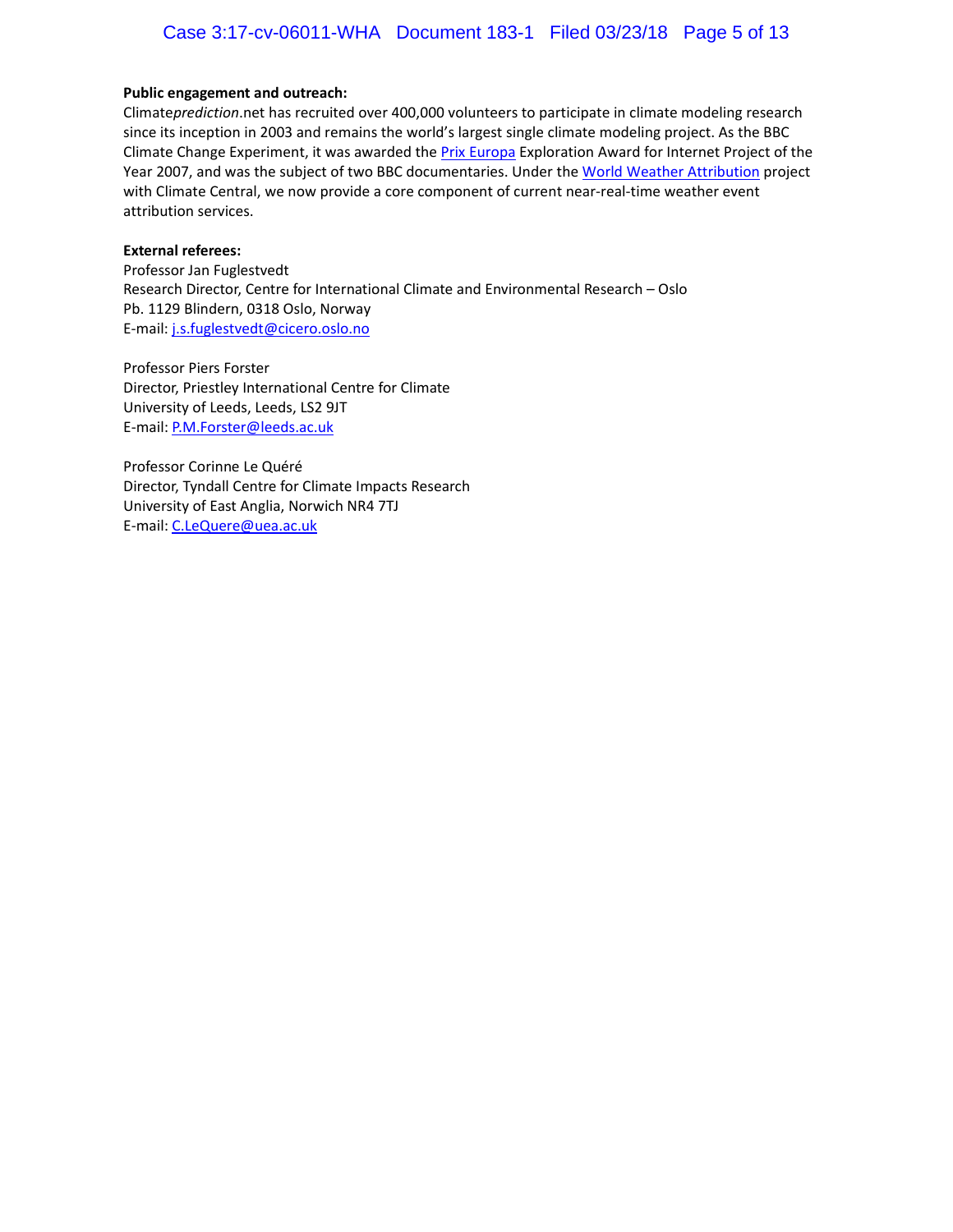Publication list for Myles R. Allen, October 2016 (for 2017 publications, see CV body)

Source: *SCOPUS*, total citations 11,503, H‐index 47 (now 52)

1. Uhe P, Otto FEL, Haustein K, van Oldenborgh GJ, King AD, Wallom DCH, **Allen MR**, Cullen H. Comparison of methods: Attributing the 2014 record european temperatures to human influences. *Geophysical Research Letters*  2016; 43(16):8685‐93.

2. Otto FEL, Van Oldenborgh GJ, Eden J, Stott PA, Karoly DJ, **Allen MR**. The attribution question. *Nature Climate Change* 2016; 6(9):813‐6.

3. Mitchell D, Davini P, Harvey B, Massey N, Haustein K, Woollings T, Jones R, Otto F, Guillod B, Sparrow S, Wallom D, **Allen MR** Assessing mid‐latitude dynamics in extreme event attribution systems. *Climate Dynamics* 2016:1‐ 13.

4. **Allen MR**, Fuglestvedt JS, Shine KP, Reisinger A, Pierrehumbert RT, Forster PM. New use of global warming potentials to compare cumulative and short‐lived climate pollutants. *Nature Climate Change* 2016; 6(8):773‐6.

5. Mitchell D, Heaviside C, Vardoulakis S, Huntingford C, Masato G, P Guillod B, Frumhoff P, Bowery A, Wallom D, **Allen MR** Attributing human mortality during extreme heat waves to anthropogenic climate change. *Environmental Research Letters* 2016; 11(7).

6. **Allen MR**. Drivers of peak warming in a consumption‐maximizing world. *Nature Climate Change* 2016; 6(7):684‐6.

7. Hallegatte S, Rogelj J, **Allen MR**, Clarke L, Edenhofer O, Field CB, Friedlingstein P, Van Kesteren L, Knutti R, Mach KJ, Mastrandrea M, Michel A, Minx J, Oppenheimer M, Plattner G‐, Riahi K, Schaeffer M, Stocker TF, Van Vuuren DP. Mapping the climate change challenge. *Nature Climate Change* 2016; 6(7):663‐8.

8. Haustein K, Otto FEL, Uhe P, Schaller N, **Allen MR**, Hermanson L, Christidis N, McLean P, Cullen H. Real‐time extreme weather event attribution with forecast seasonal SSTs. *Environmental Research Letters* 2016; 11(6).

9. Schaller N, Kay AL, Lamb R, Massey NR, Van Oldenborgh GJ, Otto FEL, Sparrow SN, Vautard R, Yiou P, Ashpole I, Bowery A, Crooks SM, Haustein K, Huntingford C, Ingram WJ, Jones RG, Legg T, Miller J, Skeggs J, Wallom D, Weisheimer A, Wilson S, Stott PA, **Allen MR**. Human influence on climate in the 2014 southern england winter floods and their impacts. *Nature Climate Change* 2016; 6(6):627‐34.

10. Rogelj J, Schaeffer M, Friedlingstein P, Gillett NP, Van Vuuren DP, Riahi K, **Allen MR**, Knutti R. Differences between carbon budget estimates unravelled. *Nature Climate Change* 2016; 6(3):245‐52.

11. Sippel S, Otto FEL, Forkel M, **Allen MR**, Guillod BP, Heimann M, Reichstein M, Seneviratne SI, Thonicke K, Mahecha MD. A novel bias correction methodology for climate impact simulations. *Earth System Dynamics* 2016; 7(1):71‐88.

12. Mote PW, **Allen MR**, Jones RG, Li S, Mera R, Rupp DE, Salahuddin A, Vickers D. Superensemble regional climate modeling for the western united states. *Bulletin of the American Meteorological Society* 2016; 97(2):203‐15.

13. Millar R, **Allen MR**, Rogelj J, Friedlingstein P. The cumulative carbon budget and its implications. *Oxford Review of Economic Policy* 2016; 32(2):323‐42.

14. Parker HR, Boyd E, Cornforth RJ, James R, Otto FEL, **Allen MR**. Stakeholder perceptions of event attribution in the loss and damage debate. *Climate Policy* 2015:1‐18.

15. Mera R, Massey N, Rupp DE, Mote P, **Allen MR**, Frumhoff PC. Climate change, climate justice and the application of probabilistic event attribution to summer heat extremes in the california central valley. *Climatic Change* 2015; 133(3):427‐38.

16. Bergaoui K, Mitchell D, Zaaboul R, McDonnell R, Otto F, **Allen MR.** The contribution of human‐induced climate change to the drought of 2014 in the southern levant region. *Bulletin of the American Meteorological Society* 2015; 96(12):S66‐70.

17. Otto FEL, Rosier SM, **Allen MR**, Massey NR, Rye CJ, Quintana JI. Attribution analysis of high precipitation events in summer in england and wales over the last decade. *Climatic Change* 2015; 132(1):77‐91.

18. Huntingford C, Lowe JA, Howarth N, Bowerman NHA, Gohar LK, Otto A, Lee DS, Smith SM, den Elzen MGJ, van Vuuren DP, Millar RJ, **Allen MR**. The implications of carbon dioxide and methane exchange for the heavy mitigation RCP2.6 scenario under two metrics. *Environmental Science and Policy* 2015; 51:77‐87.

19. Millar RJ, Otto A, Forster PM, Lowe JA, Ingram WJ, **Allen MR**. Model structure in observational constraints on transient climate response. *Climatic Change* 2015; 131(2):199‐211.

20. Otto FEL, Boyd E, Jones RG, Cornforth RJ, James R, Parker HR, **Allen MR**. Attribution of extreme weather events in africa: A preliminary exploration of the science and policy implications. *Climatic Change* 2015; 132(4):531‐43.

21. Rupp DE, Li S, Massey N, Sparrow SN, Mote PW, **Allen MR** Anthropogenic influence on the changing likelihood of an exceptionally warm summer in texas, 2011. *Geophysical Research Letters* 2015; 42(7):2392‐400.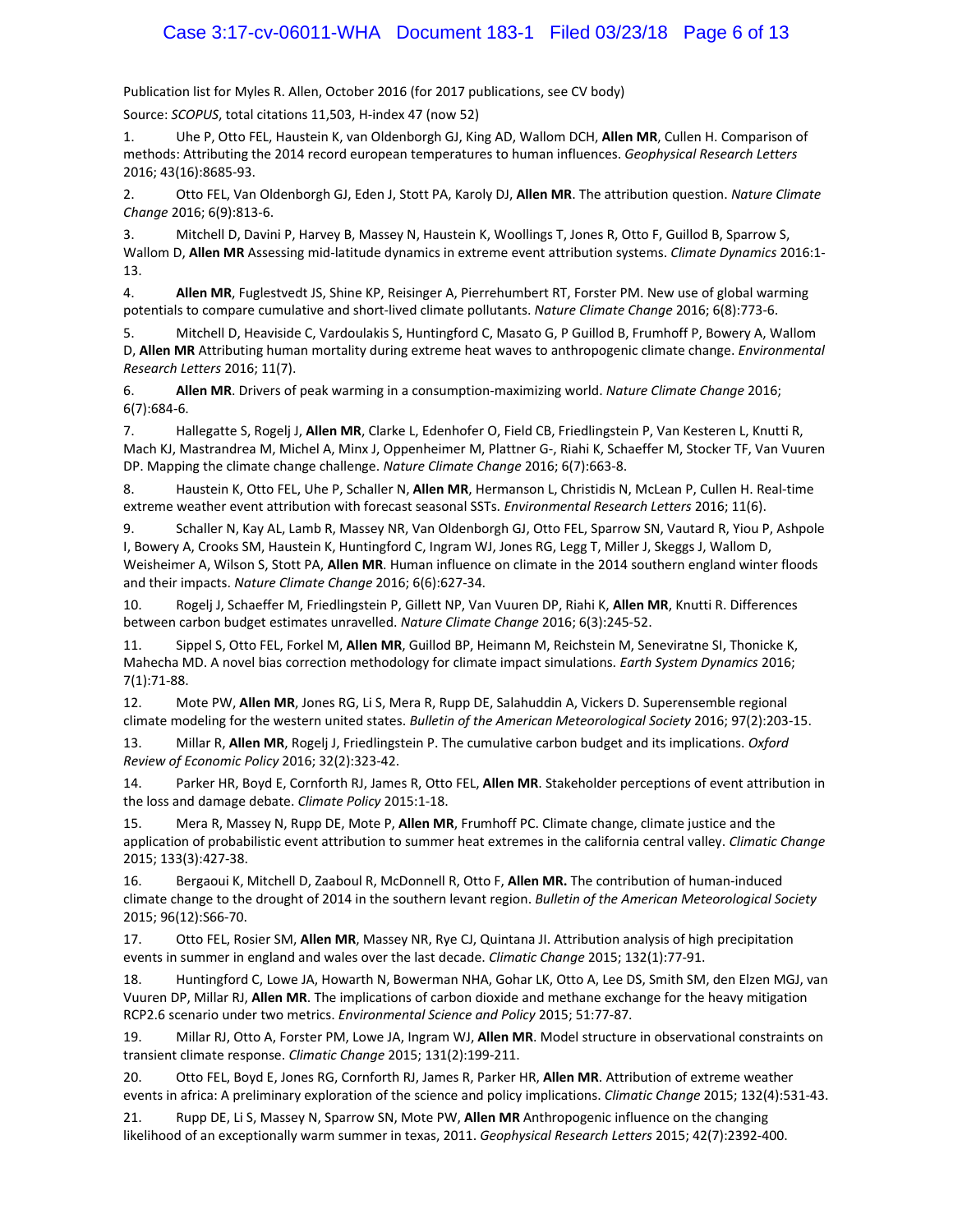22. Van Oldenborgh GJ, Haarsma R, De Vries H, **Allen MR**. Cold extremes in north america vs. mild weather in europe: The winter of 2013‐14 in the context of a warming world. *Bulletin of the American Meteorological Society* 2015; 96(5):707‐14.

23. Otto FEL, Frame DJ, Otto A, **Allen MR**. Embracing uncertainty in climate change policy. *Nature Climate Change* 2015; 5(10):917‐21.

24. Li S, Mote PW, Rupp DE, Vickers D, Mera R, **Allen MR.** Evaluation of a regional climate modeling effort for the western united states using a superensemble from weather@home. *J. Climate* 2015; 28(19):7470‐88.

25. Parker HR, Cornforth RJ, Boyd E, James R, Otto FE, **Allen MR**. Implications of event attribution for loss and damage policy. *Weather* 2015; 70(9):268‐73.

26. Massey N, Jones R, Otto FEL, Aina T, Wilson S, Murphy JM, Hassell D, Yamazaki YH, **Allen MR**. weather@home‐development and validation of a very large ensemble modelling system for probabilistic event attribution. *Quart. J. Royal Meteorological Society* 2015; 141(690):1528‐45.

27. Huntingford C, Marsh T, Scaife AA, Kendon EJ, Hannaford J, Kay AL, Lockwood M, Prudhomme C, Reynard NS, Parry S, Lowe JA, Screen JA, Ward HC, Roberts M, Stott PA, Bell VA, Bailey M, Jenkins A, Legg T, Otto FEL, Massey N, Schaller N, Slingo J, **Allen MR**. Reply to 'drivers of the 2013/14 winter floods in the UK'. *Nature Climate Change* 2015; 5(6):491‐2.

28. Lopez A, Suckling EB, Otto FEL, Lorenz A, Rowlands D, **Allen MR**. Towards a typology for constrained climate model forecasts. *Climatic Change* 2014; 132(1):15‐29.

29. Frame DJ, Macey AH, **Allen MR**. Cumulative emissions and climate policy. *Nature Geoscience* 2014; 7(10):692‐ 3.

30. Huntingford C, Marsh T, Scaife AA, Kendon EJ, Hannaford J, Kay AL, Lockwood M, Prudhomme C, Reynard NS, Parry S, Lowe JA, Screen JA, Ward HC, Roberts M, Stott PA, Bell VA, Bailey M, Jenkins A, Legg T, Otto FEL, Massey N, Schaller N, Slingo J, **Allen MR**. Potential influences on the united kingdom's floods of winter 2013/14. *Nature Climate Change* 2014; 4(9):769‐77.

31. Frame DJ, Booth B, Kettleborough JA, Stainforth DA, Gregory JM, Collins M, **Allen MR**. Erratum: Constraining climate forecasts: The role of prior assumptions (Geophysical Research Letters (2005) 32 (L09702) DOI: 10.1029/2004GL022241). *Geophysical Research Letters* 2014; 41(9):3257‐8.

32. **Allen MR**, Stocker TF. Impact of delay in reducing carbon dioxide emissions. *Nature Climate Change* 2014; 4(1):23‐6.

33. Imbers J, Lopez A, Huntingford C, **Allen MR.** Sensitivity of climate change detection and attribution to the characterization of internal climate variability. *J. Climate* 2014; 27(10):3477‐91.

34. Levy AAL, Jenkinson M, Ingram W, **Allen MR.** Correcting precipitation feature location in general circulation models. *J. Geophysical Research Atmospheres* 2014; 119(23):13350‐69.

35. James R, Otto F, Parker H, Boyd E, Cornforth R, Mitchell D, **Allen MR.** Characterizing loss and damage from climate change. *Nature Climate Change* 2014; 4(11):938‐9.

36. Levy AAL, Jenkinson M, Ingram W, Lambert FH, Huntingford C, **Allen MR** Increasing the detectability of external influence on precipitation by correcting feature location in GCMs. *J. Geophysical Research Atmospheres* 2014; 119(22):12466‐78.

37. Bowerman NHA, Frame DJ, Huntingford C, Lowe JA, Smith SM, **Allen MR**. Erratum: The role of short‐lived climate pollutants in meeting temperature goals (*Nature* climate change (2013) 3 (1021‐1024)). *Nature Climate Change* 2014; 4(1):74.

38. Pretis F, **Allen MR.** Breaks in trends. *Nature Geoscience* 2013; 6(12):992‐3.

39. Otto FE, Jones RG, Halladay K, **Allen MR**. Attribution of changes in precipitation patterns in african rainforests. *Phil. Trans. Roy. Soc. London B*, Biol Sci 2013; 368(1625):20120299.

40. Bowerman NHA, Frame DJ, Huntingford C, Lowe JA, Smith SM, **Allen MR**. The role of short‐lived climate pollutants in meeting temperature goals. *Nature Climate Change* 2013; 3(12):1021‐4.

41. Gillett NP, Arora VK, Matthews D, **Allen MR**. Constraining the ratio of global warming to cumulative CO2 emissions using CMIP5 simulations. *J. Climate* 2013; 26(18):6844‐58.

42. Otto FEL, Jones RG, Halladay K, **Allen MR**. Attribution of changes in precipitation patterns in african rainforests. *Phil. Trans. Roy. Soc. London B* Biol Sci 2013; 368(1625).

43. Otto A, Otto FEL, Boucher O, Church J, Hegerl G, Forster PM, Gillett NP, Gregory J, Johnson GC, Knutti R, Lewis N, Lohmann U, Marotzke J, Myhre G, Shindell D, Stevens B, **Allen MR**. Energy budget constraints on climate response. *Nature Geoscience* 2013; 6(6):415‐6.

44. Kunreuther H, Heal G, **Allen MR**, Edenhofer O, Field CB, Yohe G. Risk management and climate change.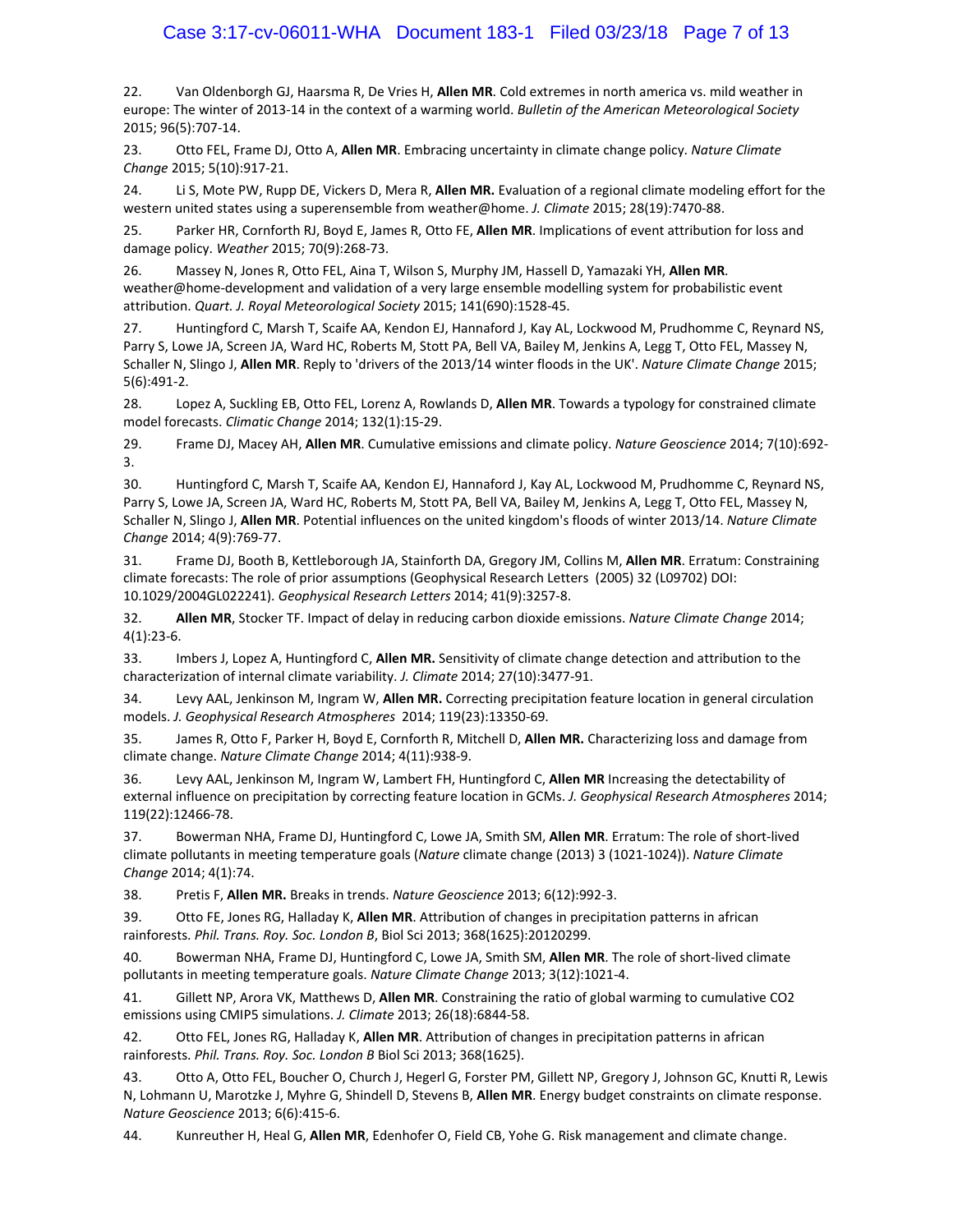*Nature Climate Change* 2013; 3(5):447‐50.

45. Imbers J, Lopez A, Huntingford C, **Allen MR**. Testing the robustness of the anthropogenic climate change detection statements using different empirical models. *J. Geophysical Research Atmospheres* 2013; 118(8):3192‐9.

46. Yamazaki K, Rowlands DJ, Aina T, Blaker AT, Bowery A, Massey N, Miller J, Rye C, Tett SFB, Williamson D, Yamazaki YH, **Allen MR**. Obtaining diverse behaviors in a climate model without the use of flux adjustments. *J. Geophysical Research Atmospheres* 2013; 118(7):2781‐93.

47. **Allen MR**, Mitchell JFB, Stott PA. Test of a decadal climate forecast. *Nature Geoscience* 2013; 6(4):243‐4.

48. Mitchell DM, Stott PA, Gray LJ, **Allen MR**, Lott FC, Butchart N, Hardiman SC, Osprey SM. The impact of stratospheric resolution on the detectability of climate change signals in the free atmosphere. *Geophysical Research Letters* 2013; 40(5):937‐42.

49. Levy AAL, Ingram W, Jenkinson M, Huntingford C, Lambert FH, **Allen MR**. Can correcting feature location in simulated mean climate improve agreement on projected changes? *Geophysical Research Letters* 2013; 40(2):354‐8.

50. Sparrow S, Huntingford C, Massey N, **Allen MR**. The use of a very large atmospheric model ensemble to assess potential anthropogenic influence on the UK summer 2012 high rainfall totals. *Bulletin of the American Meteorological Society* 2013; 94(9):S36‐8.

51. Otto A, Todd BJ, Bowerman N, Frame DJ, **Allen MR**. Climate system properties determining the social cost of carbon. *Environmental Research Letters* 2013; 8(2).

52. Rupp DE, Mote PW, Massey N, Otto FEL, **Allen MR**. Human influence on the probability of low precipitation in the central united states in 2012. *Bulletin of the American Meteorological Society* 2013; 94(9):S2‐6.

53. Watson PAG, Karoly DJ, **Allen MR**, Faull N, Lee DS. Quantifying uncertainty in future southern hemisphere circulation trends. *Geophysical Research Letters* 2012; 39(23).

54. Frame DJ, Stone DA, Stott PA, **Allen MR**. Erratum: Alternatives to stabilization scenarios (Geophysical Research Letters (2012) 39 (L20717) DOI: 10.1029/2012GL053647). *Geophysical Research Letters* 2012; 39(20).

55. **Allen MR**, Ingram WJ. Erratum: Constraints on future changes in climate and the hydrologic cycle (*Nature* (2002) 419 (224‐232) DOI: 10.1038/*Nature*01092). *Nature* 2012; 489(7417):590.

56. Smith SM, Lowe JA, Bowerman NHA, Gohar LK, Huntingford C, **Allen MR**. Equivalence of greenhouse‐gas emissions for peak temperature limits. *Nature Climate Change* 2012; 2(7):535‐8.

57. Rowlands DJ, Frame DJ, Ackerley D, Aina T, Booth BBB, Christensen C, Collins M, Faull N, Forest CE, Grandey BS, Gryspeerdt E, Highwood EJ, Ingram WJ, Knight S, Lopez A, Massey N, McNamara F, Meinshausen N, Piani C, Rosier SM, Sanderson BM, Smith LA, Stone DA, Thurston M, Yamazaki K, Hiro Yamazaki Y, **Allen MR**. Broad range of 2050 warming from an observationally constrained large climate model ensemble. *Nature Geoscience* 2012; 5(4):256‐60.

58. Otto FEL, Massey N, Van Oldenborgh GJ, Jones RG, **Allen MR**. Reconciling two approaches to attribution of the 2010 russian heat wave. *Geophysical Research Letters* 2012; 39(4).

59. Huntingford C, Lowe JA, Gohar LK, Bowerman NHA, **Allen MR**, Raper SCB, Smith SM. The link between a global 2°C warming threshold and emissions in years 2020, 2050 and beyond. *Environmental Research Letters* 2012; 7(1).

60. **Allen MR**. In defense of the traditional null hypothesis: Remarks on the trenberth and curry WIREs opinion articles. *Wiley Interdisciplinary Reviews Climatic Change* 2011; 2(6):931‐4.

61. Ackerley D, Booth BBB, Knight SHE, Highwood EJ, Frame DJ, **Allen MR**, Rowell DP. Sensitivity of twentieth‐ century sahel rainfall to sulfate aerosol and CO2 forcing. *J. Climate* 2011; 24(19):4999‐5014.

62. Cerezo‐Mota R, **Allen MR**, Jones R. Mechanisms controlling precipitation in the northern portion of the north american monsoon. *J. Climate* 2011; 24(11):2771‐83.

63. Hoegh‐Guldberg O, Hegerl G, Root T, Zwiers F, Stott P, Pierce D, **Allen MR**. Difficult but not impossible. *Nature Climate Change* 2011; 1(2):72.

64. Pall P, Aina T, Stone DA, Stott PA, Nozawa T, Hilberts AGJ, Lohmann D, **Allen MR**. Anthropogenic greenhouse gas contribution to flood risk in england and wales in autumn 2000. *Nature* 2011; 470(7334):382‐5.

65. Bowerman NHA, Frame DJ, Huntingford C, Lowe JA, **Allen MR**. Cumulative carbon emissions, emissions floors and short‐term rates of warming: Implications for policy. *Phil. Trans. Roy. Soc. London A* 2011; 369(1934):45‐66.

66. **Allen MR**. The scientific basis for climate change liability. In: *Climate change liability: Transnational law and practice*. ; 2011. p 8‐22.

67. Ricke KL, Morgan MG, **Allen MR**. Regional climate response to solar‐radiation management. *Nature Geoscience* 2010; 3(8):537‐41.

68. Von Storch H, **Allen MR**. Climate e‐mails: Man's mark is clear in thermometer record. *Nature* 2010;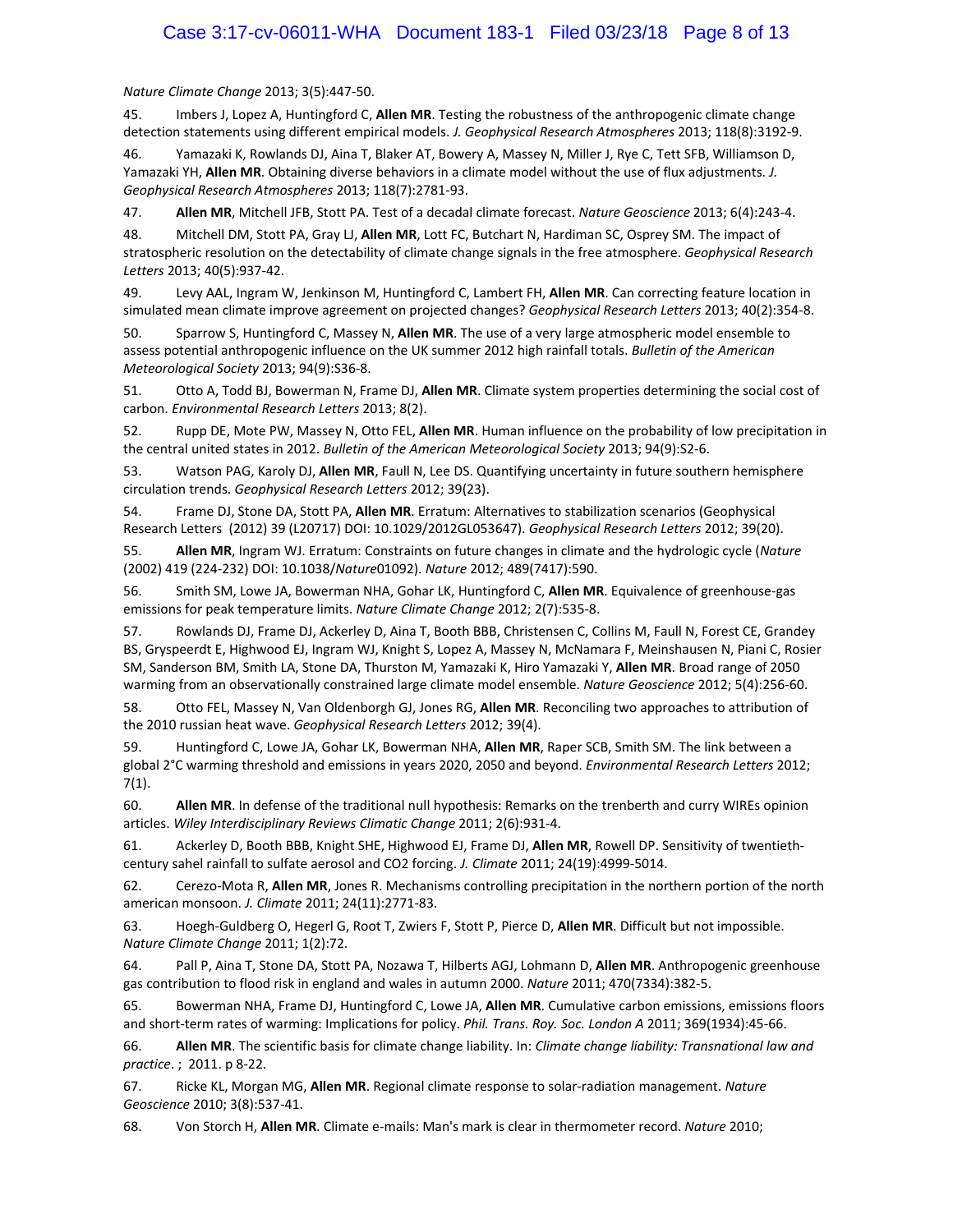463(7277):25.

69. **Allen MR**, Frame DJ, Mason CF. The case for mandatory sequestration. *Nature Geoscience* 2009; 2(12):813‐4.

70. Stone DA, Allen MR, Stott PA, Pall P, Min S-, Nozawa T, Yukimoto S. The detection and attribution of human influence on climate. *Ann. Rev. Environ. Resources* 2009; 34:1‐16.

71. **Allen MR**, Frame DJ, Huntingford C, Jones CD, Lowe JA, Meinshausen M, Meinshausen N. Warming caused by cumulative carbon emissions towards the trillionth tonne. *Nature* 2009; 458(7242):1163‐6.

72. Meinshausen M, Meinshausen N, Hare W, Raper SCB, Frieler K, Knutti R, Frame DJ, **Allen MR**. Greenhouse‐ gas emission targets for limiting global warming to 2°C. *Nature* 2009; 458(7242):1158‐62.

73. Frame DJ, Aina T, Christensen CM, Faull NE, Knight SHE, Piani C, Rosier SM, Yamazaki K, Yamazaki Y, **Allen MR**. The climateprediction.net BBC climate change experiment: Design of the coupled model ensemble. *Phil. Trans. Roy. Soc. London A* 2009; 367(1890):855‐70.

74. Lambert FH, **Allen MR**. Are changes in global precipitation constrained by the tropospheric energy budget? *J. Climate* 2009; 22(3):499‐517.

75. Sanderson BM, Knutti R, Aina T, Christensen C, Faull N, Frame DJ, Ingram WJ, Piani C, Stainforth DA, Stone DA, **Allen MR**. Constraints on model response to greenhouse gas forcing and the role of subgrid-scale processes. *J. Climate* 2008; 21(11):2384‐400.

76. Knutti R, **Allen MR**, Friedlingstein P, Gregory JM, Hegerl GC, Meehl GA, Meinshausen M, Murphy JM, Plattner G‐, Raper SCB, Stocker TF, Stott PA, Teng H, Wigley TML. A review of uncertainties in global temperature projections over the twenty‐first century. *J. Climate* 2008; 21(11):2651‐63.

77. Sanderson BM, Piani C, Ingram WJ, Stone DA, **Allen MR**. Towards constraining climate sensitivity by linear analysis of feedback patterns in thousands of perturbed‐physics GCM simulations. *Climate Dynamics* 2008; 30(2‐ 3):175‐90.

78. Andrews DG, **Allen MR**. Diagnosis of climate models in terms of transient climate response and feedback response time. *Atmospheric Science Letters* 2008; 9(1):7‐12.

79. Knutti R, Krähenmann S, Frame DJ, **Allen MR**. Comment on "heat capacity, time constant, and sensitivity of earth's climate system" by S. E. schwartz. *J. Geophysical Research Atmospheres* 2008; 113(15).

80. Piani C, Sanderson B, Giorgi F, Frame DJ, Christensen C, **Allen MR**. Regional probabilistic climate forecasts from a multithousand, multimodel ensemble of simulations. *J. Geophysical Research Atmospheres* 2007; 112(24).

81. **Allen MR**, Frame DJ. Call off the quest. *Science* 2007; 318(5850):582‐3.

82. Juckes MN, **Allen MR**, Briffa KR, Esper J, Hegerl GC, Moberg A, Osborn TJ, Weber SL. Millennial temperature reconstruction intercomparison and evaluation. *Climate of the Past* 2007; 3(4):591‐9.

83. Frame DJ, Faull NE, Joshi MM, **Allen MR**. Probabilistic climate forecasts and inductive problems. *Phil. Trans. Roy. Soc. London A* 2007; 365(1857):1971‐92.

84. Stainforth DA, Allen MR, Tredger ER, Smith LA. Confidence, uncertainty and decision-support relevance in climate predictions. *Phil. Trans. Roy. Soc. London A* 2007; 365(1857):2145‐61.

85. Knight CG, Knight SHE, Massey N, Aina T, Christensen C, Frame DJ, Kettleborough JA, Martin A, Pascoe S, Sanderson B, Stainforth DA, **Allen MR**. Association of parameter, software, and hardware variation with large‐scale behavior across 57,000 climate models. *Proc. Natl. Acad. Sci. USA* 2007; 104(30):12259‐64.

86. **Allen MR**, Pall P, Stone D, Stott P, Frame D, Min S-, Nozawa T, Yukimoto S. Scientific challenges in the attribution of harm to human influence on climate. *U. Penn. Law Review* 2007; 155(6):1353‐400.

87. Pall P, **Allen MR**, Stone DA. Testing the clausius-clapeyron constraint on changes in extreme precipitation under CO2 warming. *Climate Dynamics* 2007; 28(4):351‐63.

88. Kettleborough JA, Booth BBB, Stott PA, **Allen MR**. Estimates of uncertainty in predictions of global mean surface temperature. *J. Climate* 2007; 20(5):843‐55.

89. Hegerl GC, Crowley TJ, **Allen MR**, Hyde WT, Pollack HN, Smerdon J, Zorita E. Detection of human influence on a new, validated 1500‐year temperature reconstruction. *J. Climate* 2007; 20(4):650‐66.

90. Stone DA, **Allen MR**, Stott PA. A multimodel update on the detection and attribution of global surface warming. *J. Climate* 2007; 20(3):517‐30.

91. Stone DA, **Allen MR**, Selten F, Kliphuis M, Stott PA. The detection and attribution of climate change using an ensemble of opportunity. *J. Climate* 2007; 20(3):504‐16.

92. Hegerl GC, Karl TR, **Allen MR**, Bindoff NL, Gillett N, Karoly D, Zhang X, Zwiers F. Climate change detection and attribution: Beyond mean temperature signals. *J. Climate* 2006; 19(20):5058‐77.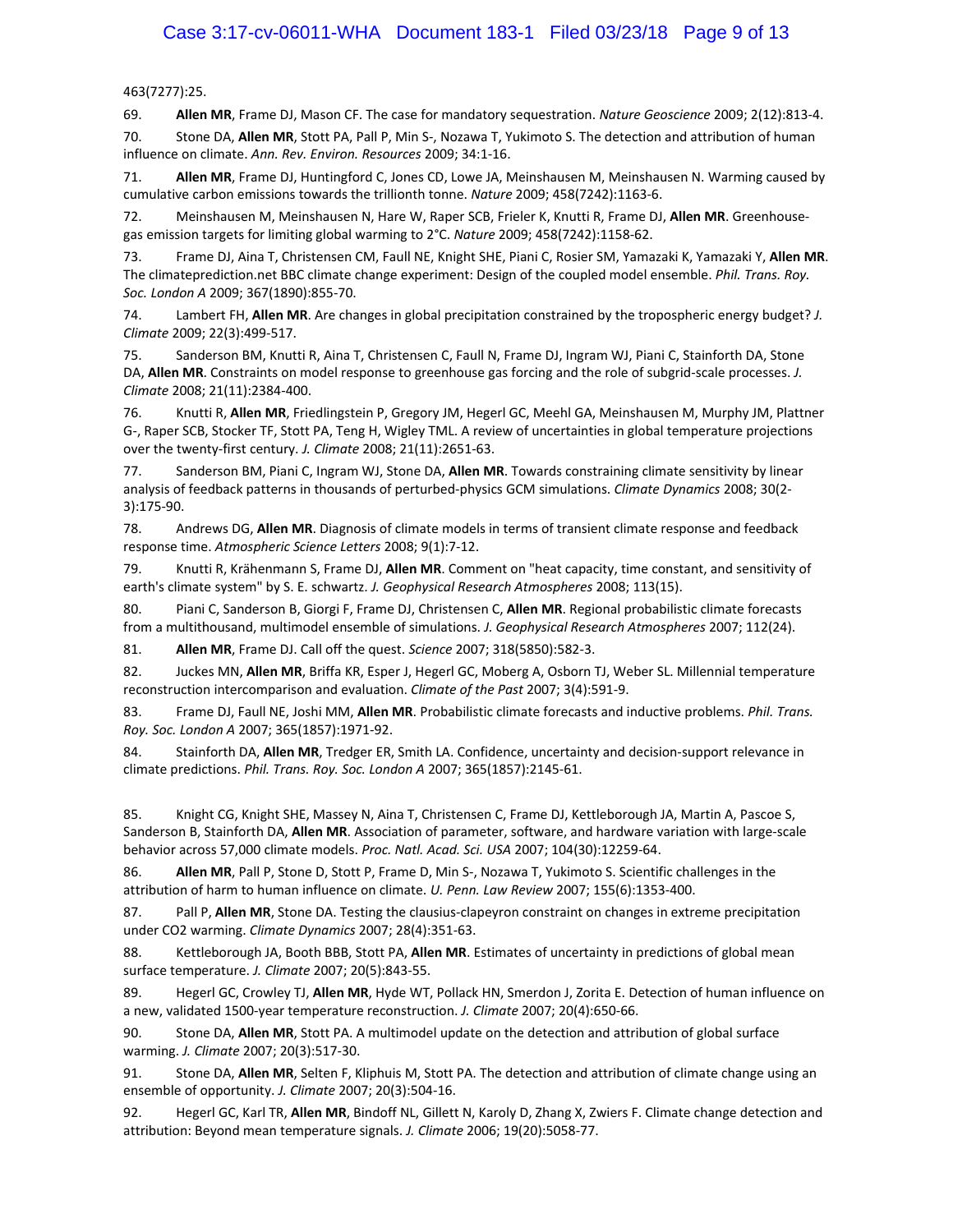93. Lopez A, Tebaldi C, New M, Stainforth D, **Allen MR**, Kettleborough J. Two approaches to quantifying uncertainty in global temperature changes. *J. Climate* 2006; 19(19):4785‐96.

94. Massey N, Aina T, **Allen MR**, Christensen C, Frame D, Goodman D, Kettleborough J, Martin A, Pascoe S, Stainforth D. Data access and analysis with distributed federated data servers in climateprediction.net. *Advances in Geoscience* 2006; 8:49‐56.

95. Knutti R, Meehl GA, **Allen MR**, Stainforth DA. Constraining climate sensitivity from the seasonal cycle in surface temperature. *J. Climate* 2006; 19(17):4224‐33.

96. **Allen MR**, Gillett NP, Kettleborough JA, Hegerl G, Schnur R, Stott PA, Boer G, Covey C, Delworth TL, Jones GS, Mitchell JFB, Barnett TP. Quantifying anthropogenic influence on recent near‐surface temperature change. *Surveys of Geophysics* 2006; 27(5):491‐544.

97. Frame DJ, Stone DA, Stott PA, **Allen MR**. Alternatives to stabilization scenarios. *Geophysical Research Letters*  2006; 33(14).

98. Stott PA, Mitchell JFB, **Allen MR**, Delworth TL, Gregory JM, Meehl GA, Santer BD. Observational constraints on past attributable warming and predictions of future global warming. *J. Climate* 2006; 19(13):3055‐69.

99. Huntingford C, Stott PA, **Allen MR**, Lambert FH. Incorporating model uncertainty into attribution of observed temperature change. *Geophysical Research Letters* 2006; 33(5).

100. Stott PA, Kettleborough JA, **Allen MR**. Uncertainty in continental‐scale temperature predictions. *Geophysical Research Letters* 2006; 33(2).

101. **Allen MR**, Frame D, Kettleborough J, Stainforth D. Model error in weather and climate forecasting. In: *Predictability of weather and climate*. T. N. Palmer and A. Haagedorn (eds.); 2006. p 391‐427.

102. Piani C, Frame DJ, Stainforth DA, Allen MR. Constraints on climate change from a multi-thousand member ensemble of simulations. *Geophysical Research Letters* 2005; 32(23):1‐5.

103. Stone DA, **Allen MR**. Attribution of global surface warming without dynamical models. *Geophysical Research Letters* 2005; 32(18):1‐4.

104. Stott PA, Stone DA, **Allen MR**. Erratum: Human contribution to the European heatwave of 2003 (*Nature* (2004) 432 (610‐614)). *Nature* 2005; 436(7054):1200.

105. Stone DA, **Allen MR**. The end‐to‐end attribution problem: From emissions to impacts. *Climatic Change* 2005; 71(3):303‐18.

106. Frame DJ, Booth BBB, Kettleborough JA, Stainforth DA, Gregory JM, Collins M, **Allen MR**. Constraining climate forecasts: The role of prior assumptions. *Geophysical Research Letters* 2005; 32(9):1‐5.

107. Barnett T, Zwiers F, Hegerl G, **Allen MR** Crowley T, Gillett N, Hasselmann K, Jones P, Santer B, Schnur R, Stott P, Taylor K, Tett S. Detecting and attributing external influences on the climate system: A review of recent advances. *J. Climate* 2005; 18(9):1291‐314.

108. Stainforth DA, Aina T, Christensen C, Collins M, Faull N, Frame DJ, Kettleborough JA, Knight S, Martin A, Murphy JM, Piani C, Sexton D, Smith LA, Splcer RA, Thorpe AJ, **Allen MR**. Uncertainty in predictions of the climate response to rising levels of greenhouse gases. *Nature* 2005; 433(7024):403‐6.

109. Khellah F, Fieguth P, Murray MJ, **Allen MR** Statistical processing of large image sequences. *IEEE Trans Image Process* 2005; 14(1):80‐93.

110. Martin, A. et al, Security principles for public‐resource modeling research. Proceedings of the workshop on enabling technologies: Infrastructure for collaborative enterprises, WETICE; 2004. 319 p.

111. **Allen MR**, Lord R. The blame game. *Nature* 2004; 432(7017):551‐2.

112. Stott PA, Stone DA, **Allen MR**. Human contribution to the European heatwave of 2003. *Nature* 2004; 432(7017):610‐4.

113. Palmer MA, Gray LJ, **Allen MR**, Norton WA. Solar forcing of climate: Model results. *Advances in Space Research* 2004; 34(2):343‐8.

114. Lambert FH, Stott PA, **Allen MR**, Palmer MA. Detection and attribution of changes in 20th century land precipitation. *Geophysical Research Letters* 2004; 31(10).

115. Thorne PW, Jones PD, Tett SFB, **Allen MR**, Parker DE, Stott PA, Jones GS, Osborn TJ, Davies TD. Probable causes of late twentieth century tropospheric temperature trends. *Climate Dynamics* 2003; 21(7‐8):573‐91.

116. **Allen MR**, Stott PA. Estimating signal amplitudes in optimal fingerprinting, part I: Theory. *Climate Dynamics* 2003; 21(5‐6):477‐91.

117. Stott PA, **Allen MR**, Jones GS. Estimating signal amplitudes in optimal fingerprinting. part II: Application to general circulation models. *Climate Dynamics* 2003; 21(5‐6):493‐500.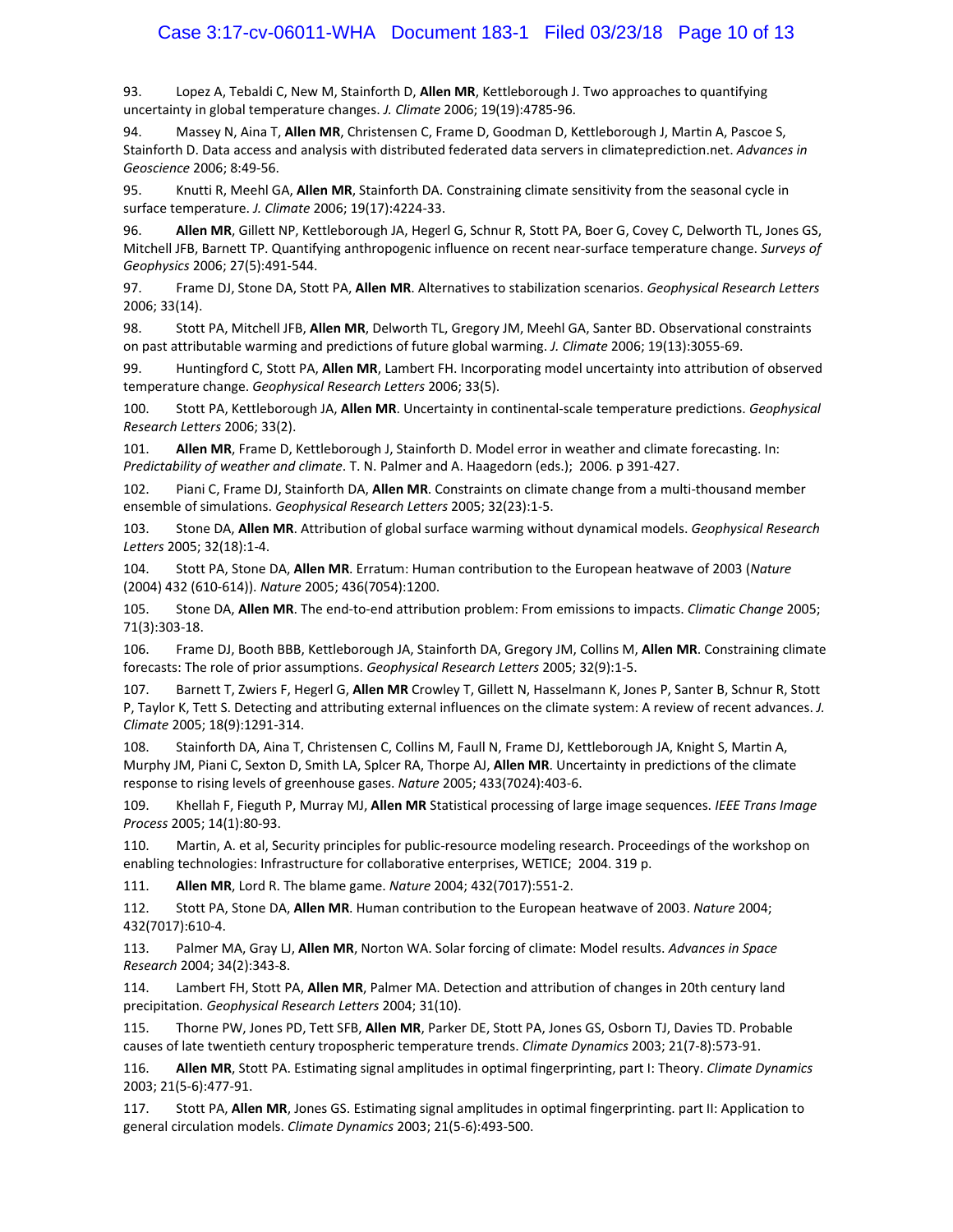# Case 3:17-cv-06011-WHA Document 183-1 Filed 03/23/18 Page 11 of 13

118. **Allen MR**. Climate forecasting: Possible or probable? *Nature* 2003; 425(6955):242.

119. **Allen MR**. Possible or probable? *Nature* 2003; 425(6955):242.

120. **Allen MR**. Liability for climate change. *Nature* 2003; 421(6926):891‐2.

121. Gillett NP, **Allen MR**, Williams KD. Modelling the atmospheric response to doubled CO2 and depleted stratospheric ozone using a stratosphere‐resolving coupled GCM. *Quart. J. Royal Meteorological Society* 2003; 129(589 PART C):947‐66.

122. Stainforth D, Kettleborough J, **Allen MR**, Collins M, Heaps A, Murphy J. Distributed computing for public‐ interest climate modeling research. *IEEE Distributed Systems Online* 2002; 3(4).

123. Collins M, **Allen MR**. Assessing the relative roles of initial and boundary conditions in interannual to decadal climate predictability. *J. Climate* 2002; 15(21):3104‐9.

124. Gillett NP, Zwiers FW, Weaver AJ, Hegerl GC, **Allen MR**, Stott PA. Detecting anthropogenic influence with a multi‐model ensemble. *Geophysical Research Letters* 2002; 29(20):31‐1.

125. Lea DJ, Haine TWN, **Allen MR**, Hansen JA. Sensitivity analysis of the climate of a chaotic ocean circulation model. *Quart. J. Royal Meteorological Society* 2002; 128(586 PART B):2587‐605.

126. Thorne PW, Jones PD, Osborn TJ, Davies TD, Tett SFB, Parker DE, Stott PA, Jones GS, **Allen MR**. Assessing the robustness of zonal mean climate change detection. *Geophysical Research Letters* 2002; 29(19):26‐1.

127. **Allen MR**, Stainforth DA. Towards objective probabilistic climate forecasting. *Nature* 2002; 419(6903):228.

128. **Allen MR**, Ingram WJ. Constraints on future changes in climate and the hydrologic cycle. *Nature* 2002; 419(6903).

129. Hegerl GC, **Allen MR**. Origins of model‐data discrepancies in optimal fingerprinting. *J. Climate* 2002; 15(11):1348‐56.

130. Gillett NP, **Allen MR**, Williams KD. The role of stratospheric resolution in simulating the arctic oscillation response to greenhouse gases. *Geophysical Research Letters* 2002; 29(10).

131. Stainforth D, Kettleborough J, **Allen MR**, Collins M, Heaps A, Murphy J. Distributed computing for public‐ interest climate modeling research. *Computers in Science and Engineering* 2002; 4(3):82.

132. Ghil M, **Allen MR**, Dettinger MD, Ide K, Kondrashov D, Mann ME, Robertson AW, Saunders A, Tian Y, Varadi F, Yiou P. Advanced spectral methods for climatic time series. *Reviews of Geophysics* 2002; 40(1).

133. Forest CE, Stone PH, Sokolov AP, **Allen MR**, Webster MD. Quantifying uncertainties in climate system properties with the use of recent climate observations. *Science* 2002; 295(5552):113‐7.

134. Gillett NP, Hegerl GC, **Allen MR**, Stott PA, Schnur R. Reconciling two approaches to the detection of anthropogenic influence on climate. *J. Climate* 2002; 15(1):326‐9.

135. Gillett NP, **Allen MR**, McDonald RE, Senior CA, Shindell DT, Schmidt GA. How linear is the arctic oscillation response to greenhouse gases. *J. Geophysical Research Atmospheres* 2002; 107(3).

136. Tett SFB, Jones GS, Stott PA, Hill DC, Mitchell JFB, **Allen MR**, Ingram WJ, Johns TC, Johnson CE, Jones A, Roberts DL, Sexton DMH, Woodage MJ. Estimation of natural and anthropogenic contributions to twentieth century temperature change. *J. Geophysical Research Atmospheres* 2002; 107(16).

137. Tett SFB, Jones GS, Stott PA, Hill DC, Mitchell JFB, **Allen MR**, Ingram WJ, Johns TC, Johnson CE, Jones A, Roberts DL, Sexton DMH, Woodage MJ. Estimation of natural and anthropogenic contributions to twentieth century temperature change. *J. Geophysical Research Atmospheres* 2002; 107(16).

138. Forest CE, **Allen MR**, Sokolov AP, Stone PH. Constraining climate model properties using optimal fingerprint detection methods. *Climate Dynamics* 2001; 18(3‐4):277‐95.

139. Hannachi A, **Allen MR**. Identifying signals from intermittent low‐frequency behaving systems. *Tellus Series A* 2001; 53(4):469‐80.

140. **Allen MR**, Raper S, Mitchell J. Uncertainty in the IPCC's third assessment report. *Science* 2001; 293(5529).

141. Gary LJ, Phipps SJ, Dunkerton TJ, Baldwin MP, Drysdale EF, **Allen MR**. A data study of the influence of the equatorial upper stratosphere on northern‐hemisphere stratospheric sudden warnings. *Quart. J. Royal Meteorological Society* 2001; 127(576):1985‐2003.

142. Benestad RE, Sutton RT, **Allen MR**, Anderson DLT. The influence of subseasonal wind variability on tropical instability waves in the pacific. *Geophysical Research Letters* 2001; 28(10):2041‐4.

143. Gillett NP, Baldwin MP, **Allen MR**. Evidence for nonlinearity in observed stratospheric circulation changes. *J. Geophysical Research Atmospheres* 2001; 106(D8):7891‐901.

144. Hill DC, **Allen MR**, Stott PA. Allowing for solar forcing in the detection of human influence on tropospheric temperatures. *Geophysical Research Letters* 2001; 28(8):1555‐8.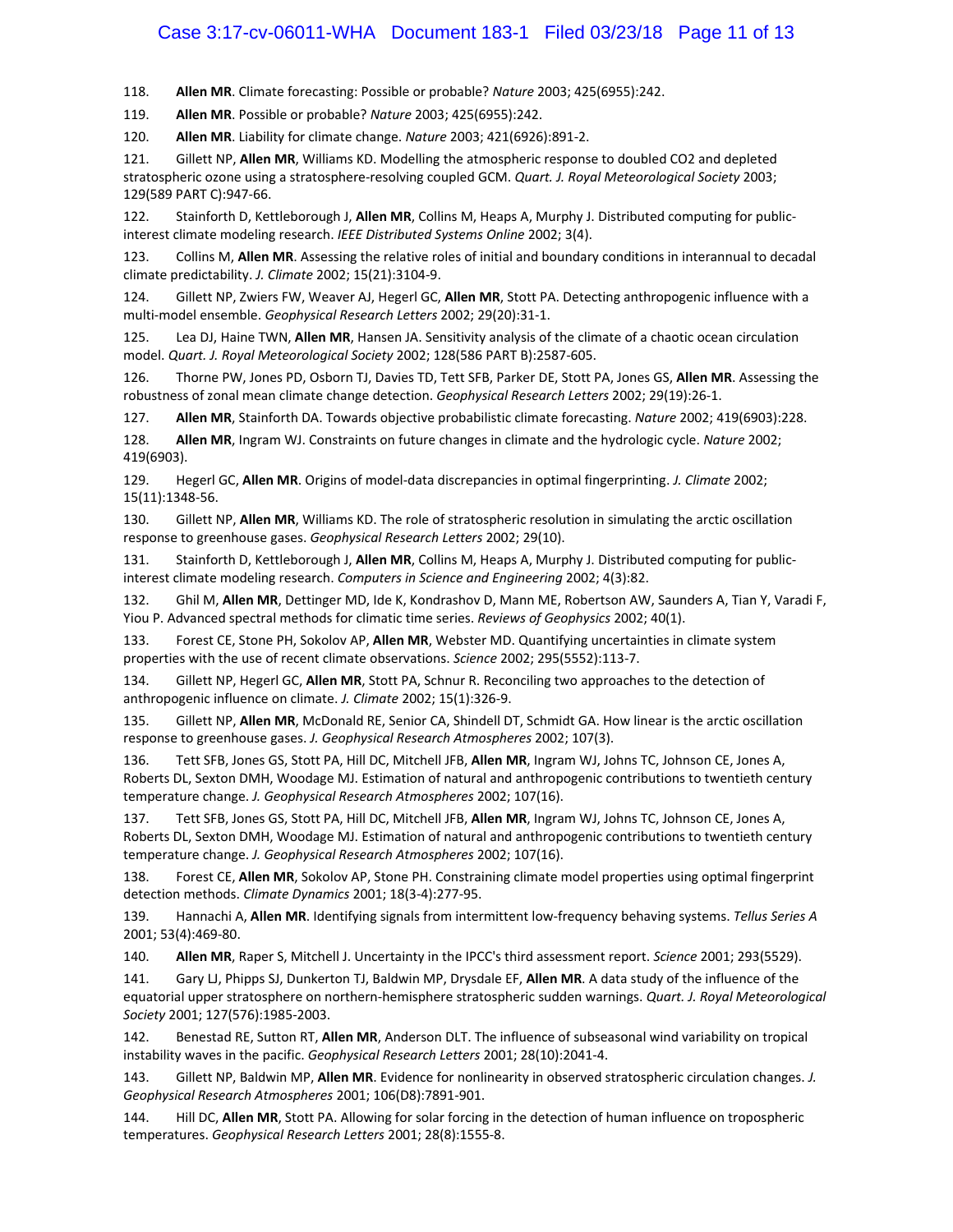145. Stott PA, Tett SFB, Jones GS, **Allen MR**, Ingram WJ, Mitchell JFB. Attribution of twentieth century temperature change to natural and anthropogenic causes. *Climate Dynamics* 2001; 17(1):1‐21.

146. Stott PA, Tett SFB, Jones GS, **Allen MR**, Mitchell JFB, Jenkins GJ. External control of 20th century temperature by natural and anthropogenic forcings. *Science* 2000; 290(5499):2133‐7.

147. Fieguth P, et al, Application of hierarchical estimation methods to interpolation of SST data. European space agency, (special publication) ESA SP; 2000. 21 p.

148. Murray J, et al. Data fusion of sea‐surface temperature data. International geoscience and remote sensing symposium (IGARSS); 2000, p. 2111

149. Stott PA, Tett SFB, Jones GS, **Allen MR**, Ingram WJ, Mitchell JFB. Anthropogenic and natural causes of twentieth century temperature change. *Space Science Reviews* 2000; 94(1‐2):337‐44.

150. Hegerl GC, Stott PA, **Allen MR**, Mitchell JFB, Tett SFB, Cubasch U. Optimal detection and attribution of climate change: Sensitivity of results to climate model differences. *Climate Dynamics* 2000; 16(10‐11):737‐54.

151. Lea DJ, **Allen MR**, Haine TWN. Sensitivity analysis of the climate of a chaotic system. *Tellus Series A* 2000; 52(5):523‐32.

152. **Allen MR**, Stott PA, Mitchell JFB, Schnur R, Delworth TL. Quantifying the uncertainty in forecasts of anthropogenic climate change. *Nature* 2000; 407(6804):617‐20.

153. Fan Y, **Allen MR**, Anderson DLT, Balmaseda MA. How predictability depends on the *Nature* of uncertainty in initial conditions in a coupled model of ENSO. *J. Climate* 2000; 13(18):3298‐313.

154. Murray MJ, Allen MR, Merchant CJ, Harris AR, Donlon CJ. Direct observations of skin-bulk SST variability. *Geophysical Research Letters* 2000; 27(8):1171‐4.

155. Gillett NP, Hegerl GC, **Allen MR**, Stott PA. Implications of changes in the northern hemisphere circulation for the detection of anthropogenic climate change. *Geophysical Research Letters* 2000; 27(7):993‐6.

156. Forest CE, **Allen MR**, Stone PH, Sokolov AP. Constraining uncertainties in climate models using climate change detection techniques. *Geophysical Research Letters* 2000; 27(4):569‐72.

157. Gillett NP, **Allen MR**, Tett SFB. Modelled and observed variability in atmospheric vertical temperature structure. *Climate Dynamics* 2000; 16(1):49‐61.

158. Fieguth P et al, Large scale dynamic estimation of ocean surface temperature. International geoscience and remote sensing symposium (IGARSS); 1999. 1826 p.

159. **Allen MR** Do‐it‐yourself climate prediction. *Nature* 1999; 401(6754):642.

160. Roe GH, **Allen MR**. A comparison of competing explanations for the 100,000‐yr ice age cycle. *Geophysical Research Letters* 1999; 26(15):2259‐62.

161. Venzke S, **Allen MR**, Sutton RT, Rowell DP. The atmospheric response over the north Atlantic to decadal changes in sea surface temperature. *J. Climate* 1999; 12(8 PART 2):2562‐84.

162. Tett SFB, Stott PA, **Allen MR**, Ingram WJ, Mitchell JFB. Causes of twentieth‐century temperature change near the earth's surface. *Nature* 1999; 399(6736):569‐72.

163. **Allen MR**, Tett SFB. Checking for model consistency in optimal fingerprinting. *Climate Dynamics* 1999; 15(6):419‐34.

164. Jones MS, **Allen MR**, Guymer T, Saunders M. Correlations between altimetric sea surface height and radiometric sea surface temperature in the south atlantic. *J. Geophysical Research Oceans* 1998; 103(3334):8073‐87.

165. Murray MJ, **Allen MR**, Mutlow CT, Závody AM, Jones MS, Forrester TN. Actual and potential information in dual‐view radiometric observations of sea surface temperature from ATSR. *J. Geophysical Research Oceans* 1998; 103(3334):8153‐65.

166. Murray MJ, **Allen MR**, Merchant CJ, Harris AR. Potential for improved ATSR dual‐view SST retrieval. *Geophysical Research Letters* 1998; 25(17):3363‐6.

167. Lawrence SP, **Allen MR**, Anderson DLT, Llewellyn‐Jone DT. Effects of subsurface ocean dynamics on instability waves in the tropical pacific. *J. Geophysical Research Oceans* 1998; 103(C9).

168. Fieguth P, et al, Hierarchical methods for global‐scale estimation problems. Canadian conference on electrical and computer engineering; 1998. 161 p.

169. Jones M, **Allen MR**, Guymer T, Saunders M, Challenor P. Comparisons of altimetric sea surface height and radiometric sea surface temperature in the South Atlantic. *Eur. Space Agency Spec. Publ.* ESA SP 1997(414 PART 3):1343‐8.

170. **Allen MR**, Smith LA. Optimal filtering in singular spectrum analysis. *Physics Letters A* 1997; 234(6):419‐28.

171. Sutton RT, **Allen MR**. Decadal predictability of north atlantic sea surface temperature and climate. *Nature*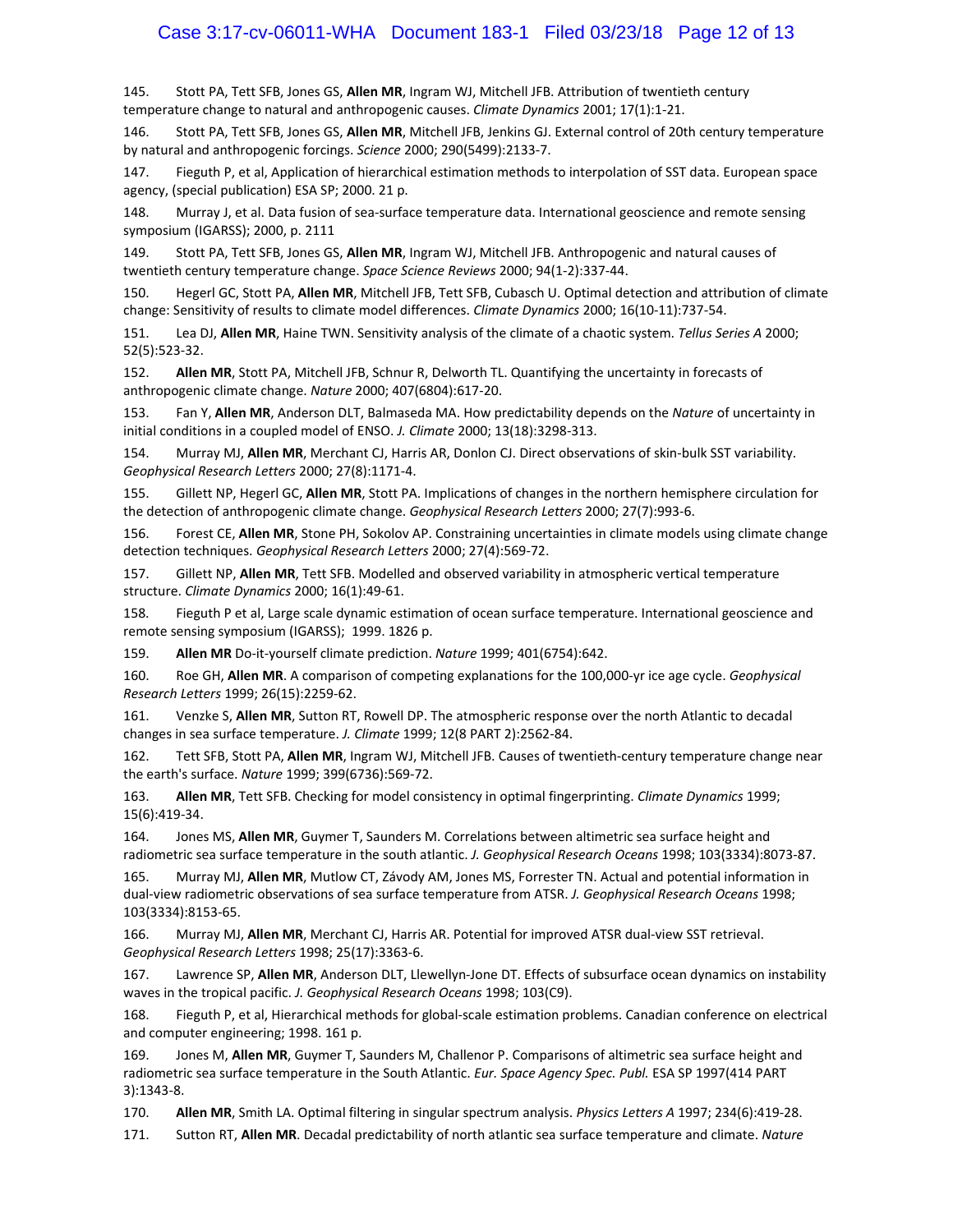1997; 388(6642):563‐7.

172. **Allen MR**, Smith LA. Monte carlo SSA: Detecting irregular oscillations in the presence of colored noise. *J. Climate* 1996; 9(12):3373‐404.

173. Tett SFB, Mitchell JFB, Parker DE, **Allen MR**. Human influence on the atmospheric vertical temperature structure: Detection and observations. *Science* 1996; 274(5290):1170‐3.

174. **Allen MR**, Robertson AW. Distinguishing modulated oscillations from coloured noise in multivariate datasets. *Climate Dynamics* 1996; 12(11):775‐84.

175. Watts PD, **Allen MR**, Nightingale TJ. Wind speed effects on sea surface emission and reflection for the along track scanning radiometer. *J Atmospheric and Oceanic Technology* 1996; 13(1):126‐41.

176. **Allen MR**. Control of tropical instability waves in the pacific. *Geophysical Research Letters* 1995; 22(19):2581‐ 4.

177. **Allen MR**, Smith LA. Investigating the origins and significance of low-frequency modes of climate variability. *Geophysical Research Letters* 1994; 21(10):883‐6.

178. Sinha A, **Allen MR**. Climate sensitivity and tropical moisture distribution. *J. Geophysical Research Atmospheres* 1994; 99(D2):3707‐16.

179. Mutlow M, et al SST measurements from ATSR on ESA's ERS‐1 satellite ‐ early results. International geoscience and remote sensing symposium (IGARSS); 1993, p 155.

180. **Allen MR**, Davey MK. Empirical parameterization of tropical ocean-atmosphere coupling: The "Inverse Gill Problem". *J. Climate* 1993; 6(3):509‐30.

181. **Allen MR**, Read PL, Smith LA. Temperature oscillations. *Nature* 1992; 359(6397):679.

182. **Allen MR**. Climate research review: Greenhouses from the deep freeze - Ice-cores and global warming. *Energy Policy* 1991; 19(4):406‐7.

183. **Allen MR**. Climate research review. *Energy Policy* 1990; 18(9):880‐1.

184. **Allen MR**. More on moisture feedbacks. *Energy Policy* 1990; 18(10):962‐4.

185. **Allen MR**. Modelling climate change. *Energy Policy* 1990; 18(7):681‐2.

186. **Allen MR**. Climate research review. *Energy Policy* 1990; 18(5):485‐6.

187. **Allen MR**. Climate research review. *Energy Policy* 1990; 18(8):793‐4.

188. **Allen MR**, Christensen JM. Climate change and the need for a new energy agenda. *Energy Policy* 1990; 18(1):19‐24.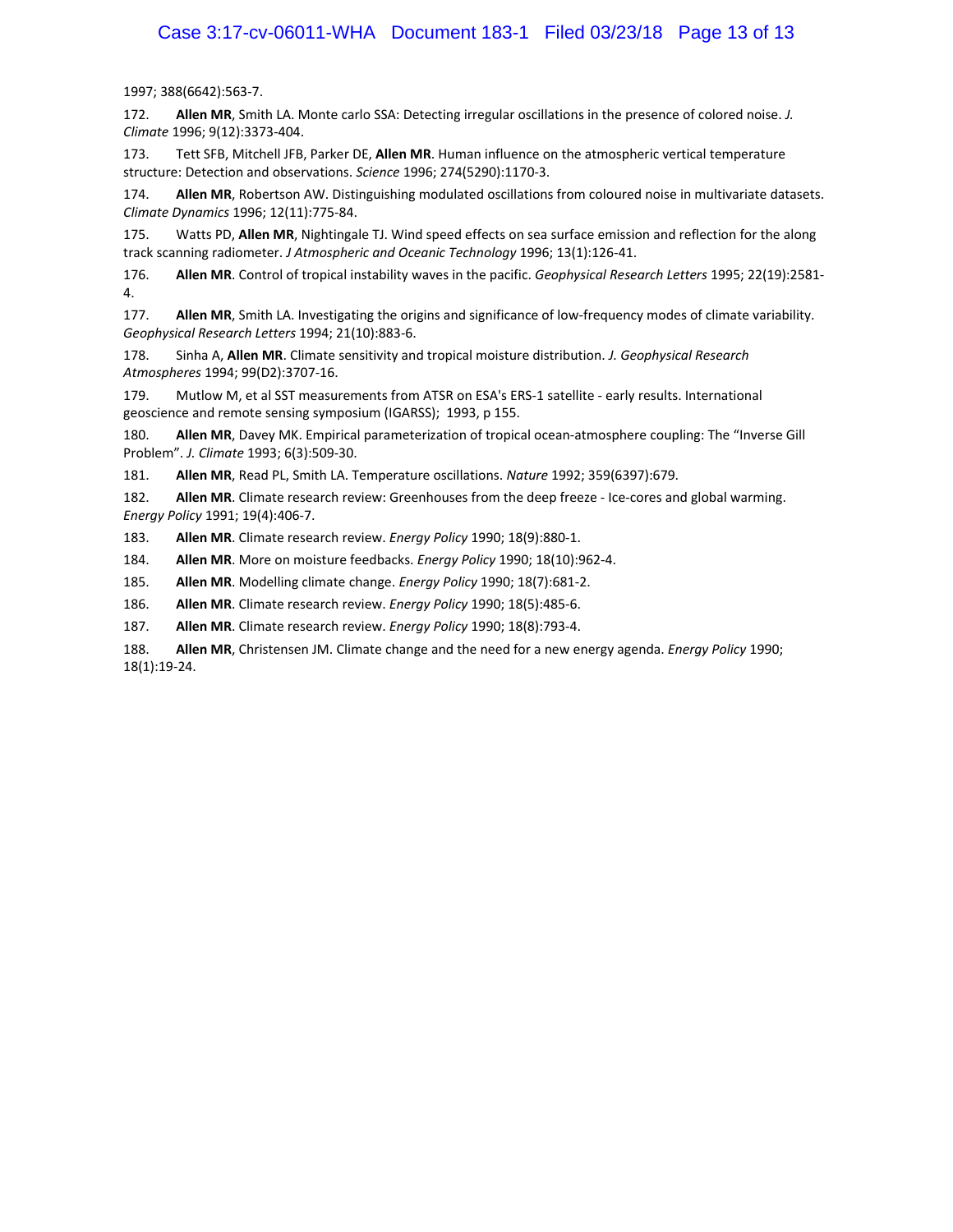Case 3:17-cv-06011-WHA Document 183-2 Filed 03/23/18 Page 1 of 20

# **EXHIBIT 2**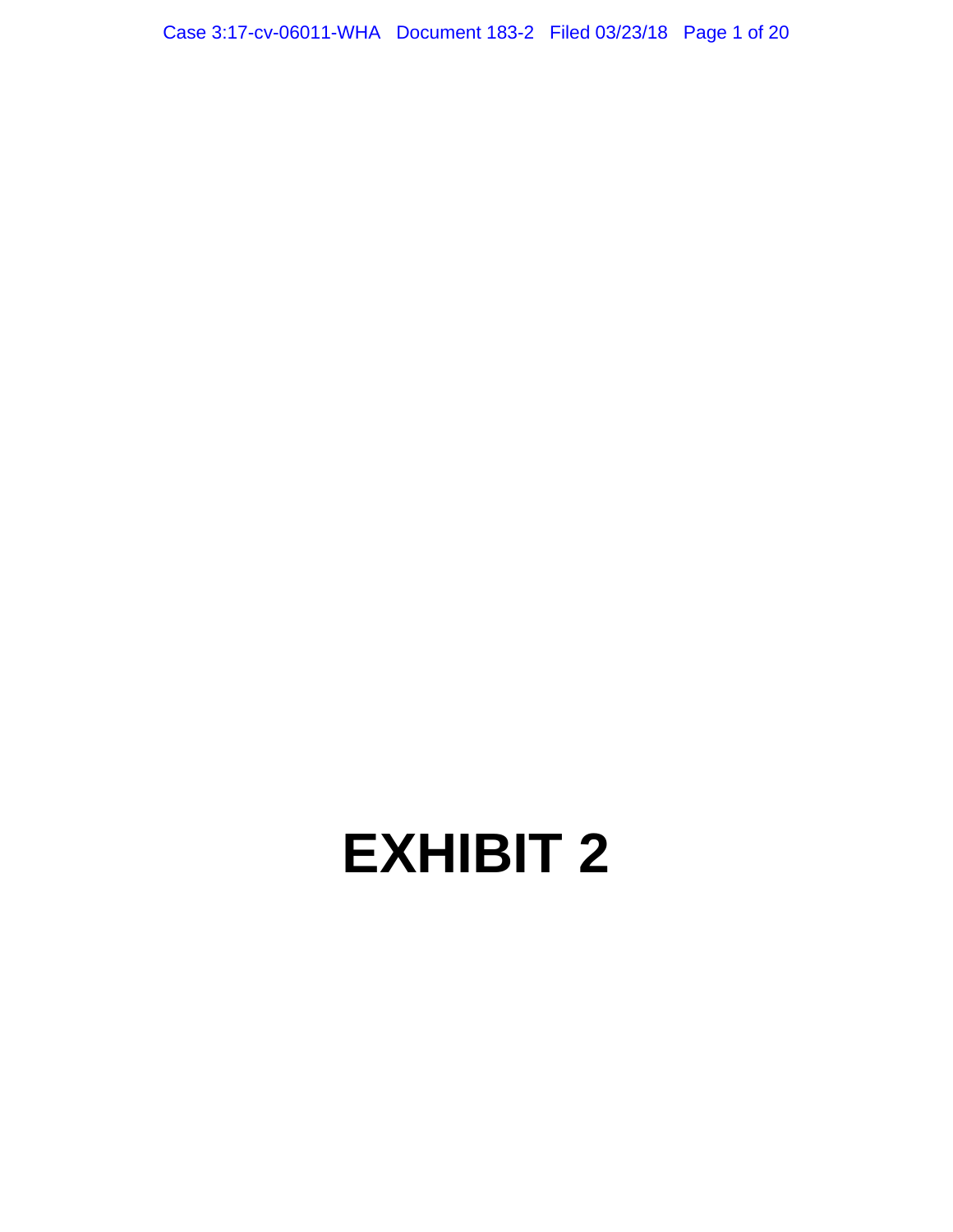# **GARY B. GRIGGS**

DISTINGUISHED PROFESSOR OF EARTH & PLANETARY SCIENCES UNIVERSITY OF CALIFORNIA, SANTA CRUZ, CALIFORNIA 95064 (831) 459‐5006; fax (831) 459‐4882; email: griggs@ucsc.edu

#### **EDUCATION**

1965 B.A. Geology, University of California, Santa Barbara 1968 Ph.D. Oceanography, Oregon State University, Corvallis; Minors: Civil Engineering and Geology

## **PROFESSIONAL REGISTRATIONS**

Registered Geologist in California (No. 3277) Certified Engineering Geologist in California (No. 1282)

#### **PROFESSIONAL AFFILIATIONS**

American Shore and Beach Preservation Association American Geophysical Union Coastal Education & Research Foundation

# **PROFESSIONAL EXPERIENCE**

1965‐66: Graduate Research Assistant in Oceanography, Oregon State University 1966‐68: National Science Foundation Graduate Fellow in Oceanography, Oregon State University

1968‐present: Assistant to Full Professor of Earth Sciences, University of California Santa Cruz

1981‐84: Chairman Department of Earth Sciences, University of California Santa Cruz 1975: Participant and advisor to Gulf of Naples Ecological Program, Naples Biological Station, Naples, Italy

1980: Participant in United States‐New Zealand Joint Oceanographic Research Program, New Zealand Oceanographic Institute, Wellington, New Zealand 1973‐1991: Geological Consultant to Santa Cruz County Planning Department 1982‐1991: Hydrological Consultant to Santa Cruz County Department of Environmental Health Services

1984 & 1996: Visiting Professor, Semester at Sea Program, University of Pittsburgh 1987: Guest Lecturer, World Explorer Cruises

1990‐present: Editorial Board‐ *Journal of Coastal Research*

1991‐2000: Board of Directors: American Shore and Beach Preservation Association 1991‐1999: Editorial Board‐*Shore and Beach*

1991‐present: Director‐Institute of Marine Sciences, University of California Santa Cruz 1991‐1994: Associate Dean‐Division of Natural Sciences, University of California Santa Cruz

1995‐1997: Editorial Board‐*Geology*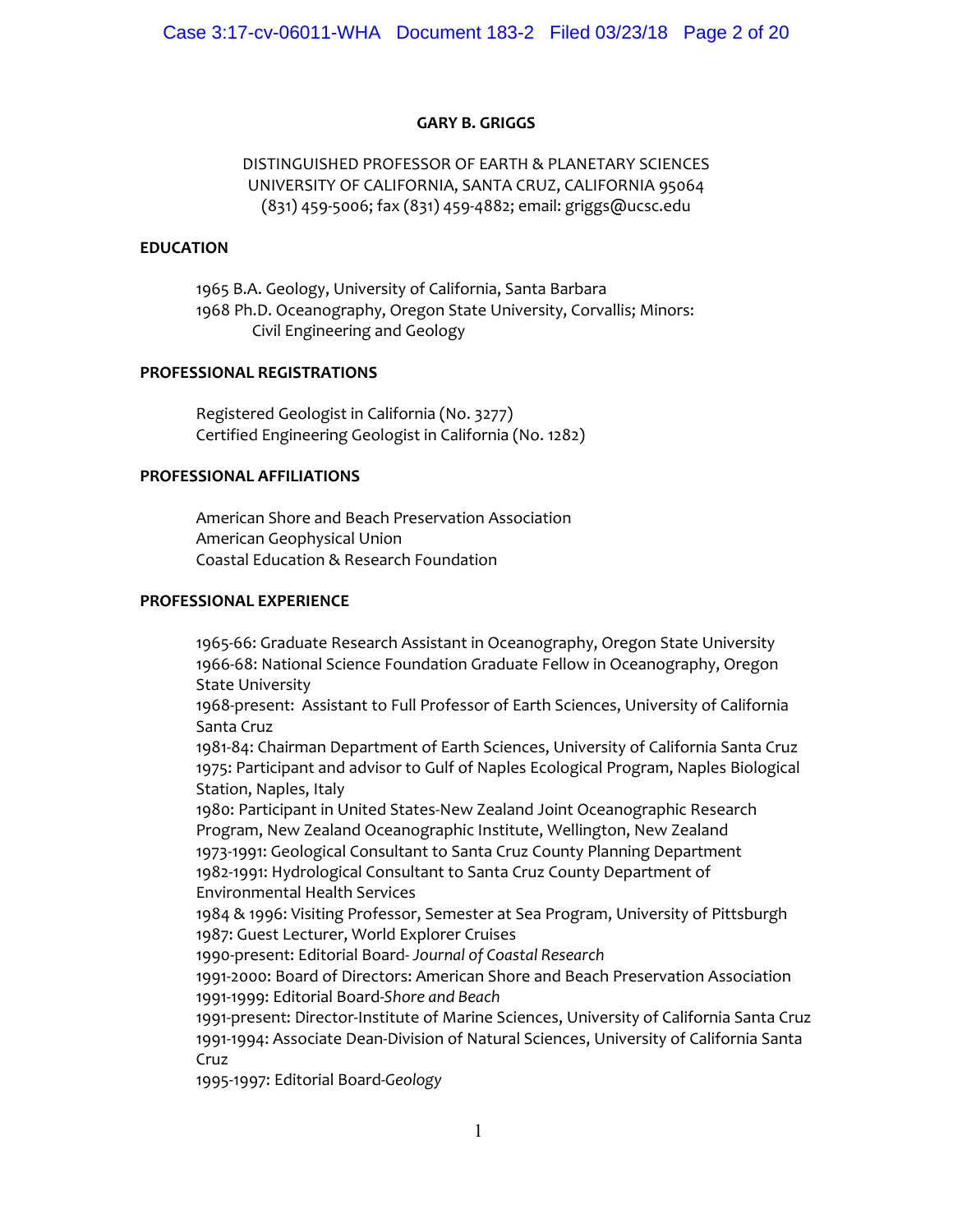1995‐2006: Consortium for Oceanographic Research and Education: Member of Executive Committee and Governor, Central California Consortium. 1997‐98: NAS‐NRC Committee on Coastal Engineering Research & Education Needs 1998: Chair‐California Sea Grant Program Review Committee 1999‐2009: Chair‐University of California Marine Council 2002‐07: Chair of Steering Committee and Principal Investigator‐Center for Integrated Marine Technologies 2003‐2004: Board of Directors‐ Island Conservation 2003‐2004: Chair‐ Strategic Futures Committee, University of California Santa Cruz 2003‐2010: Advisory Board‐California Center for Ocean Science Education Excellence 2003‐2010; 2014‐present: Advisory Board‐California Sea Grant 2002‐07: Exec. Comm.‐Central and Northern California Ocean Observing System 2007‐ present: Save‐Our‐Shores Science Advisory Council 2007‐09: Consortium for Ocean Leadership‐Board of Trustees and Executive Committee 2007‐08: Planning Committee: California Current Ecosystem‐Based Management Initiative 2008‐present: Scientific Advisory Team to the California Ocean Protection Council; (2009‐2013 Co‐Chair of Team and Executive Committee member) 2010‐2011: Cooperation Across the Atlantic for Marine Governance Integration (CALAMAR). American Co‐Chair for Working Group on Oceans and Climate Change. 2010‐2012: Member of National Academy of Sciences‐National Research Council Committee on: Sea‐Level Rise for Coasts of California, Oregon and Washington. 2012: Chair, Geological Society of America Panel on Developing Position Paper: The Role of Geology in Managing U.S. Coastal Hazard Risk. 2014: Visiting Professor‐Semester at Sea, University of Virginia 2015‐present: Member, California Ocean Sciences Trust 2015‐2017: Member and Chair, National Academy of Sciences‐National Research Council Committee on: Environmental Science and Assessment for Ocean Energy Management

2017‐2018: Member and Chair, California Ocean Science Protection Council Advisory Team Working Group to update California Sea‐Level Rise Projections.

# **AWARDS**

1974‐75: Fulbright Fellow‐ Institute of Oceanographic Research, Athens, Greece 1998: University of California, Santa Cruz, Division of Natural Sciences‐ Outstanding Faculty Award (teaching‐research‐service)

2001: Distinguished Alumnus Award‐ Geological Sciences Department, University of California Santa Barbara

2003: American Shore and Beach Preservation Association: Joe Johnson Coastal Research Award

2006: University of California Santa Cruz: Alumni Distinguished Teaching Award 2006: University of California: Santa Cruz Pioneer Faculty Award

2007: Ed Ricketts Award for Sustained Research in Marine Science‐ Monterey Bay National Marine Sanctuary.

2009: California Coastal Commission/Sunset Magazine California Coastal Hero award. 2010: Elected to California Academy of Sciences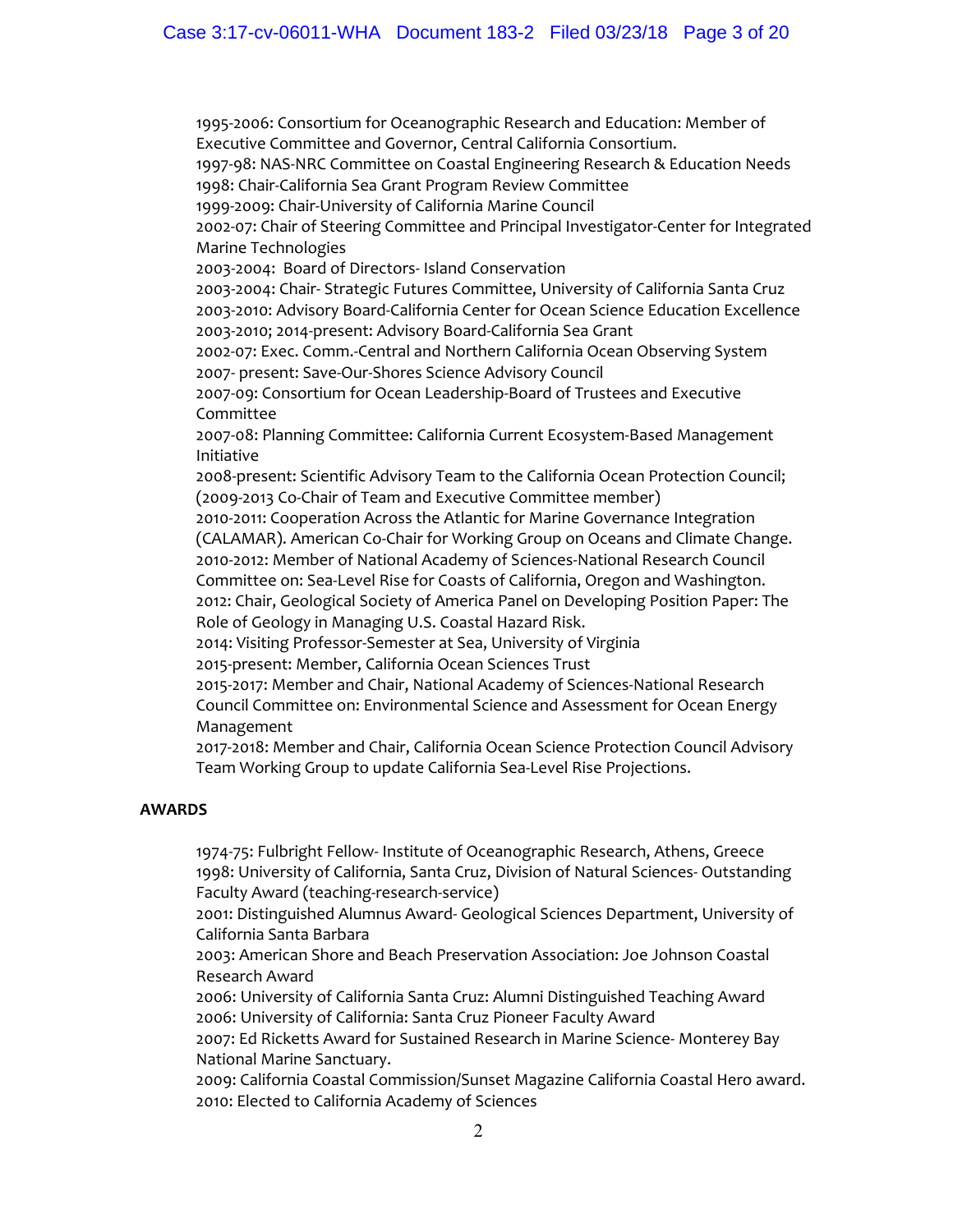2016: Santa Cruz Museum of Natural History Laura Hecox Naturalist Award

#### **RESEARCH AREAS**

• Coastal Processes: Littoral drift, sand budgets and littoral cells; Evaluation of long‐ term shoreline changes and geomorphic evolution of coastlines.

• Coastal Erosion and Protection: sea cliff and beach erosion; coastal engineering; coastal protection structures and their effectiveness and impacts; coastal hazard analysis and planning.

• Impacts of sea‐level rise on coastlines: vulnerability and adaptation.

#### **COURSES TAUGHT**

Oceanography Geologic Hazards Hydrology Coastal Geology Geologic Principles Tectonic Geomorphology Frontiers in Earth Sciences Coastal Processes Coasts in Crisis

#### **PUBLICATIONS**

1. Weaver, D.W., Griggs, G.B., McClure, D.V. and Mackey, J.R., 1969. Volcaniclastic sequence, south central Santa Cruz Island, In: Geology of the Northern Channel Islands, by D.W. Weaver, Special Publication Pacific Section AAPG‐SEPM, p. 85‐90.

2. Griggs, G.B. and Kulm, L.D., 1969. Glacial marine sediments from the Northeast Pacific, Journal Sed. Petrology 39:1142‐1149.

3. Griggs, G.B., Carey, A.G., and Kulm, L.D., 1969. Deep‐sea sediments and sediment‐ fauna interaction in Cascadia Channel and on Cascadia Abyssal Plain, Deep‐Sea Research 16:157‐170.

4. Kulm, L.D., Fowler, G.A., Duncan, J.R. and Griggs, G.B., 1969. Late Quaternary deep‐ sea stratigraphy and paleoclimatology of a middle to high latitude region, Northeastern Pacific, Geol. Soc. Amer. Ann. Mtg. Program, p.275‐277.

5. Griggs, G.B. and Kulm, L.D., 1970. Sedimentation in Cascadia Deep‐Sea Channel, Bull. Geol. Soc. Amer. 81:1361‐1384.

6. Duncan, J.R., Kulm, L.D., and Griggs, G.B., 1970. Clay mineral composition of Late Pleistocene and Holocene sediments of Cascadia Basin, Northeastern Pacific Ocean, Journal of Geology 78: 213‐221.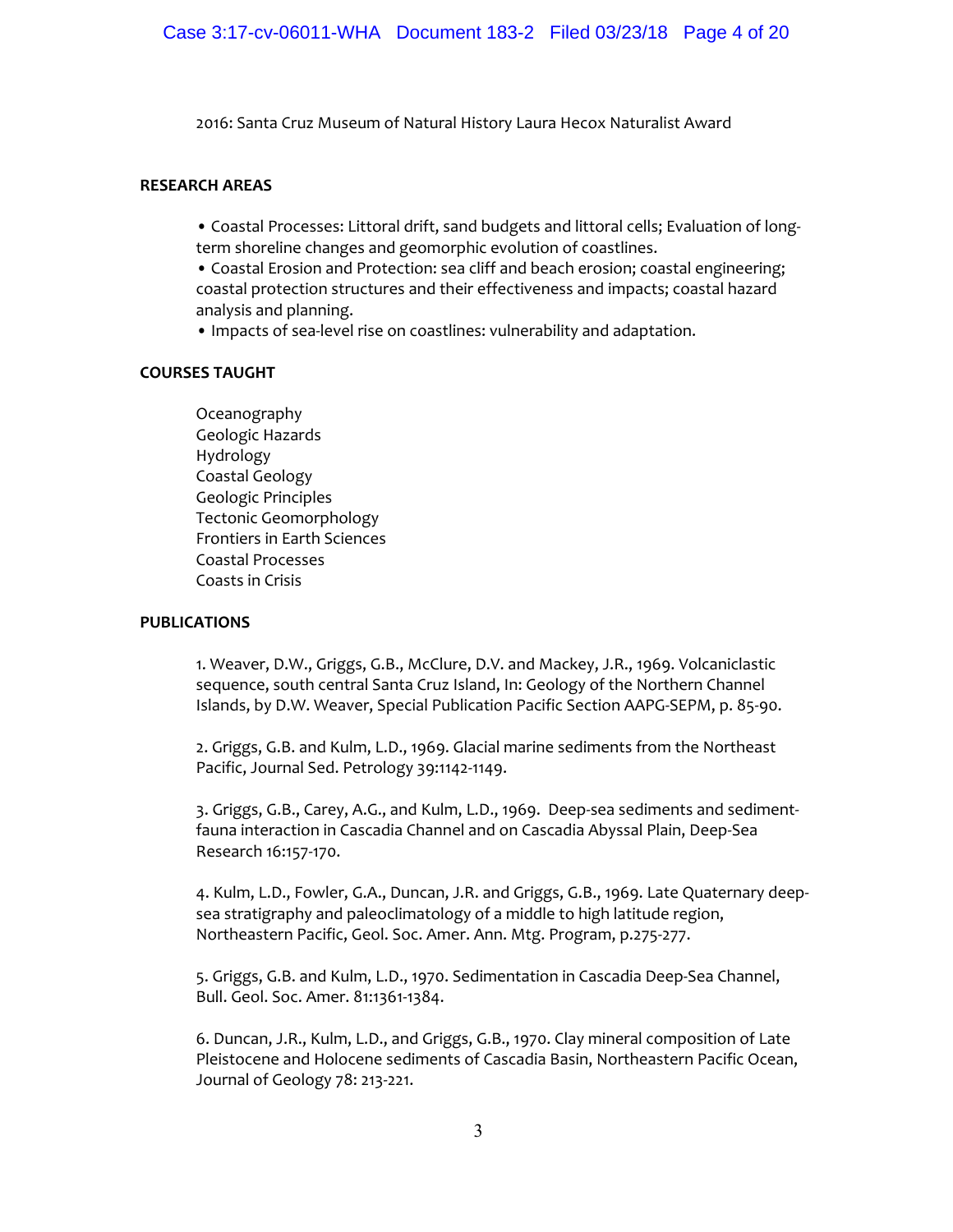7. Griggs, G.B., Kulm, L.D., Duncan, J.R., and Fowler, G.A., 1970. Holocene faunal stratigraphy and paleoclimatic implications of deep‐sea sediments in Cascadia Basin, Paleogeography, Paleoclimatology, Paleoecology 7: 5‐12.

8. Griggs, G.B. and Kulm, L.D. 1970. Physiography of Cascadia Deep‐Sea Channel, Northwest Science 44: 82‐94.

9. Griggs, G.B., Kulm, L.D., Waters, A.C., and Fowler, G.A., 1970. Deep‐sea gravel from Cascadia Channel, Journal of Geology 78:611‐619.

10. Griggs, G.B. and other, 1970. Santa Cruz and the environment, Big Trees Press, Felton, CA 28 p.

11. Griggs, G.B. and Fowler, G.A., 1971. Foraminiferal trends in a Holocene turbidite, Deep‐Sea Research 18:645‐648.

12. Hein, J.R. and Griggs, G.B., 1972. Distribution and scanning electron microscope (SEM) observations of authigenic pyrite from a Pacific deep‐sea core, Deep‐Sea Research 19: 133‐138.

13. Griggs, G.B., 1973. Recent earthquake activity between Monterey Bay and Half Moon Bay, California, California Geology 26: 103‐110.

14. Griggs, G.B. and Kulm, L.D., 1973. Origin and development of Cascadia Deep‐Sea Channel, Journal of Geophysical Research 78:6325‐6339.

15. Griggs, G.B., 1973. The effect of coastal currents on ocean outfalls, Effluent and Water Treatment Jour. 14:29‐32.

16. Papakostidis, G., Griggs, G.B., Grimanis, A.P. Hopkins, T.S., and Zafiropoulos, D., 1974. The distribution of heave metals in bottom sediments in the vicinity of the Athens sewage outfall, XIV Congress International Exploration Mediterranean Sea, Monaco, 8p.

17. Griggs, G.B., 1974. The evolution of the coastline, In: In the Ocean Wind, P. Scott and C. Wayburn, Editors, Big Trees Press, Felton, CA p. 37‐45.

18. Hein, J.R., Allwardt, A.O. and Griggs, G.B., 1974. The occurrence of glauconite in Monterey Bay, California: diversity, origins and sedimentary environmental significance, Journal of Sedimentary Petrology 44:562‐571.

19. Griggs, G.B., 1974. Nearshore current patterns along the Central California Coast, Estuarine and Coastal Marine Science, 2: 395‐405.

20. Griggs, G.B. and McCrory, P., 1974. Comparative fresh and waste water discharges along the California coast, Environmental Geology 1: 89‐95.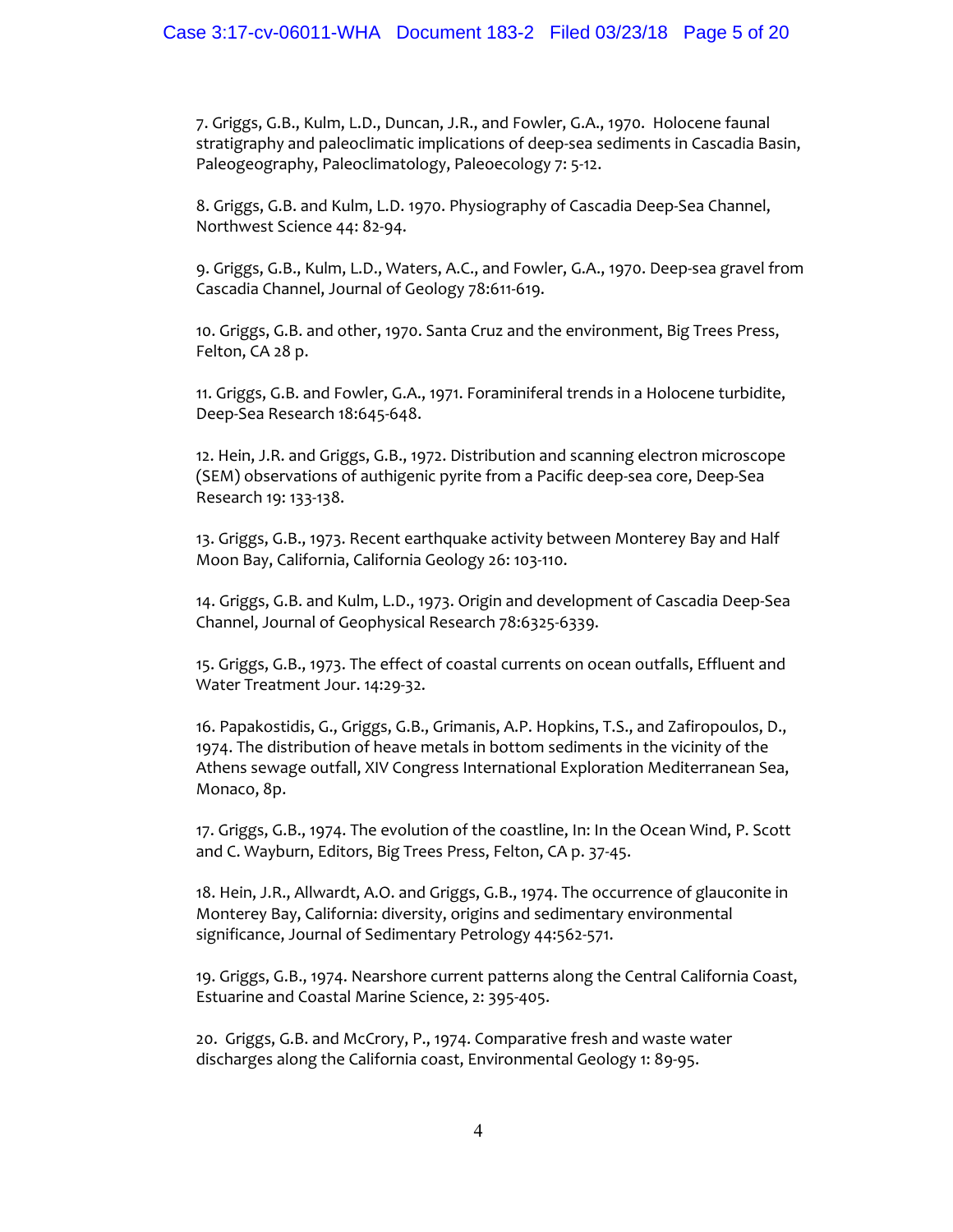21. Griggs, G.B., 1975. An investigation of bottom sediments in a polluted marine environment, Upper Saronikos Gulf, Greece, Technical Report Institute of Oceanographic and Fishing Research, Athens, Greece, 43p.

22. Papakostidis, G., Grimanis, A.P., Griggs, G.B., Hopkins, T.S., and Zafiropoulos, D., 1975. Heavy metals in bottom sediments in the vicinity of the Athens, Greece, sewer outfall, Marine Pollution Bulletin 6:136‐139.

23. Bradley. W.C. and Griggs, G.B., 1976. Form, genesis, and deformation of some Central California wave‐cut platforms, Geol. Soc. Amer. Bull. 87: 433‐449.

24. Griggs, G.B. and Johnson, R.E., 1976. The effects of the Santa Cruz Small Craft Harbor on coastal processes in Northern Monterey Bay, California, Environmental Geology 1: 229‐312.

25. Griggs, G.B., and Hopkins, T.S., 1976. The growth and delineation of a sludge field, Water Research 10: 501-506.

26. Griggs, G.B., and Gilchrist, J.A., 1976. The Earth and Land‐Use Planning (book), Duxbury Press, North Scituate, Mass., 492 p.

27. Hopkins, T.S., Griggs, G.B., Jansson, B.O., and Wulff, F., 1977. Marine ecosystem modeling in the Eastern Mediterranean, UNESCO Reports in Marine Sciences, UNESCO, Paris, 84 p.

28. Grimanis, A.P., Grimanis, M.V., and Griggs G.B., 1977. Pollution studies of trace elements in sediments from the Upper Saronikos Gulf, Greece, Jour. Radioanalytical Chemistry 37: 761‐777.

29. Griggs, G.B., Grimanis, A.P., and Grimanis, M.V., 1978. Bottom sediments in a polluted marine environment, Environmental Geology 2:97‐106.

30. Griggs, G.B. and Johnson, S., 1978. Bottom sediment contamination in the Bay of Naples, Italy, Marine Pollution Bulletin 9:208‐213.

31. Coppersmith, K.J. and Griggs, G.B., 1978. Multi‐factor fault activity analysis of the San Gregorio Fault, In: Special Pub. California Div. Mines & Geology, No. 147:33‐44.

32. Griggs, G.B. and Johnson, R.E., 1979. Erosional processes and cliff retreat along the Northern Santa Cruz County Coastline, California Geology 32: 67‐76.

33. Weber, G.E., Lajoie, K.R., and Griggs, G.B., 1979. Field trip guide: Coastal tectonics and coastal geologic hazards in Santa Cruz and San Mateo Counties, California, Cordilleran Section Geological Society of America 75th Ann. Mtg. 189 p.

34. Griggs, G.B., and Walsh, B.L., 1979. The hydrology of Hungry Valley, California, Final Report to California State Dept. of Parks and Recreation, 118p.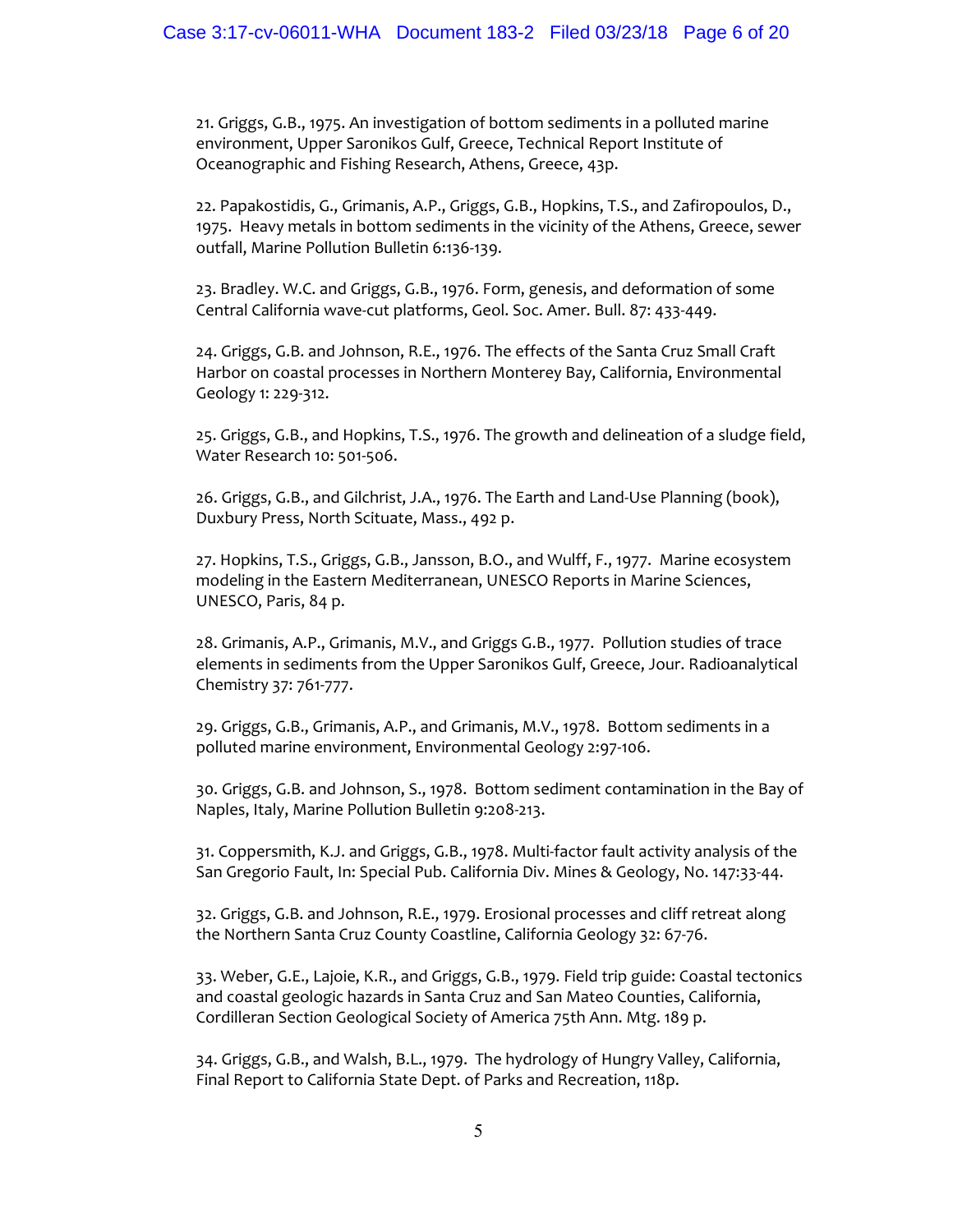35. Griggs, G.B. and Hein, J.R., 1980. Sources, dispersal, and clay mineralogy of fine‐ grained sediment off Central and Northern California, Jour. Geology 88:541‐566.

36. Griggs, G.B. and Walsh, B.L., 1981. The impact, control and mitigation of off‐road vehicle activity in Hungry Valley, California, Environmental Geology 3:229‐243.

37. Griggs, G.B. and Paris, L., 1982. The failure of flood control on the San Lorenzo River, Santa Cruz County, California, Environmental Management 6: 407‐419.

38. Carter, R.M, Carter, L. and Griggs, G.B., 1982. Sedimentation in the Conway Trough‐ A deep marine basin at the juncture of the Alpine Transform and Hikurangi Subduction Plate Boundary, New Zealand, Sedimentology 29: 475‐497.

39. Griggs, G.B., 1982. Flooding and slope failure during the January 1982 storms, Santa Cruz County, California, California Geology 35: 158‐163.

40. Griggs, G.B., Carter, L., Kennett, J., and Carter, R., 1983. Late Quaternary marine stratigraphy southeast of New Zealand, Bulletin Geol. Soc. Amer. 94: 791‐797.

41. Griggs, G.B. and Gilchrist, J.A., 1983. Geologic Hazards, Resources, and Environmental Planning, (book) Wadsworth Pub. Co., Belmont, 502p.

42. Griggs, G.B., 1983. The case for/against coastal protection, California Ocean Study Symposium, California Coastal Commission, San Francisco.

43. Griggs, G.B., and Johnson, R.E., 1983. The impact of the 1983 storms on the coastline of Northern Monterey Bay, California Geology 36: 163‐174.

44. Griggs, G.B., 1983. Review of "Marine Slides and other Mass Movements", Geology 11:191.

45. Griggs, G.B., 1984. Flood control and riparian habitat destruction along the lower San Lorenzo River, California, In: California Riparian Systems. Werner, R.E. and Hendrik, K.M. (eds.), University of Calif. Press, p. 142‐149.

46. Griggs, G.B., 1984. Highway protection and maintenance at Waddell Bluffs, Santa Cruz County: Problems in an active geological setting, Proc. 35th Ann. Highway Geology Symposium. San Jose, Calif., p. 144‐169.

47. Griggs, G.B. and Savoy, L.E., 1985. Living with the California Coast (book), Duke University Press, Durham, N.C., 393 p.

48. Griggs, G.B. and Jones, G.D., 1985. Erosion along an "equilibrium" coastline, California's Battered Coast, Conference Proc., Calif. Coastal Comm., San Diego, Ca. p. 102‐119.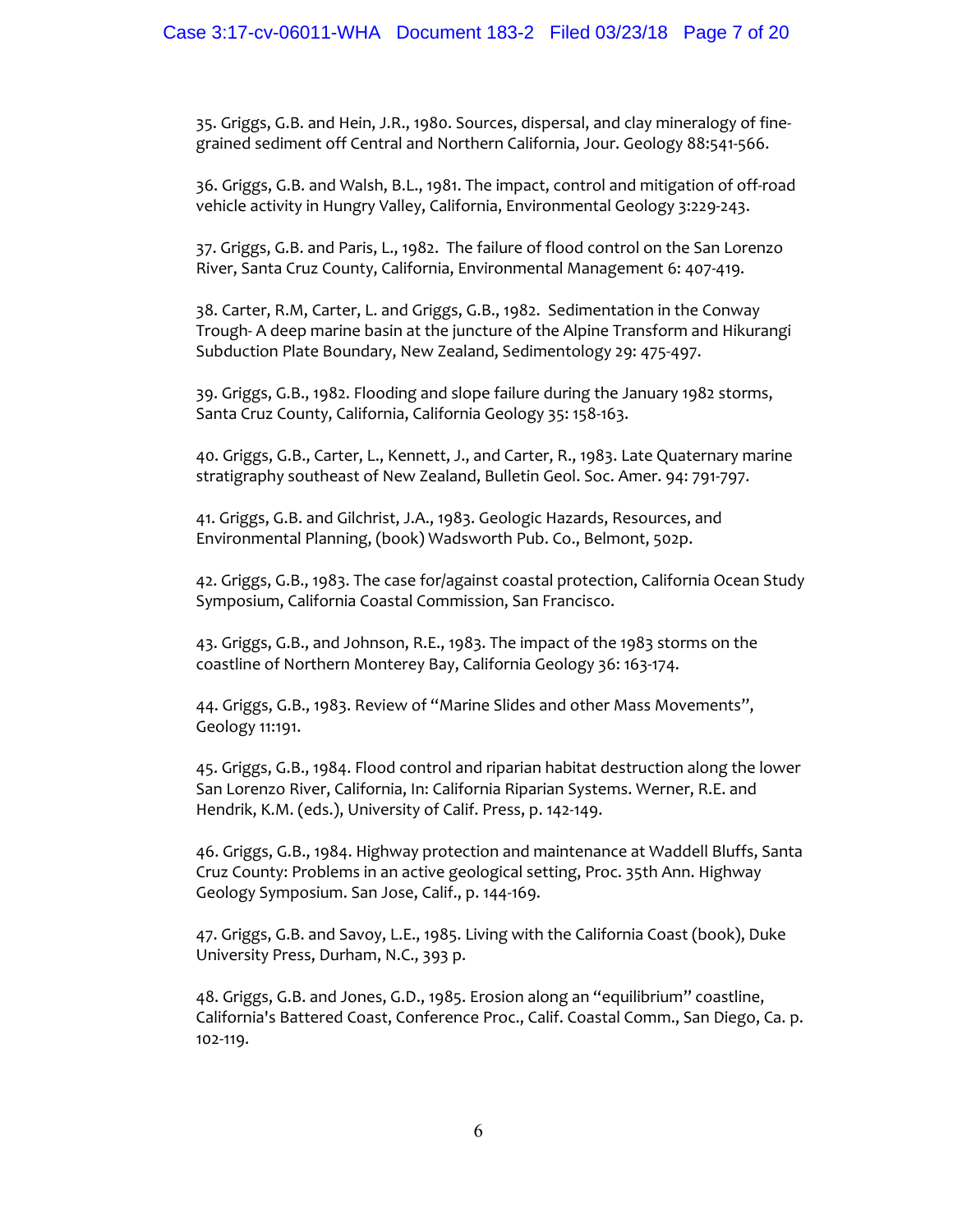49. Fulton‐Bennett, K.W. and Griggs, G.B., 1985. An assessment of coastal protection structures, California's Battered Coast, Conference Proc., Calif. Coast. Comm., San Diego, Ca., p.120‐126.

50. Tuttle, M. and Griggs, G.B., 1985. Accelerated soil erosion at three State Vehicular Recreation Areas: Central and Southern California, In: Erosion Control: A Challenge in Our Time, 16th An. International Erosion Control Assoc., San Francisco, Ca. p. 105‐115.

51. Griggs, G.B., 1985. Beach compartments, littoral drift and harbor dredging, Proc. West Coast Regional Design Conf., Oakland, Ca., Army Corps of Engineers, p. 18‐29.

52. Griggs, G.B., 1985. Review of "Coastal Geomorphology in Australia", Geology 13: 831.

53. Frogatt, P.C., Nelson, C.S., Carter, L., Griggs, G.B. and Black, K.P., 1986. An exceptionally large Late Quaternary eruption from New Zealand, Nature 319: 576‐582.

54. Griggs, G.B., 1986. Reconstruction or relocation: viable approaches for structures in areas of high coastal erosion, Shore and Beach 54: 8‐16.

55. Griggs, G.B., 1986. Review of "The World's Coastline", Geology 14: 445.

56. Fulton‐Bennett, K.W., and Griggs, G.B., 1986. Coastal protection structures and their effectiveness, Joint Pub. Calif. State Dept. of Boating and Waterways and Institute of Marine Sciences, University of California, Santa Cruz, 48p.

57. Griggs, G.B., 1986. Littoral cells and harbor dredging along the Central California Coast, Environmental Geology 10: 7‐20.

58. Griggs, G.B., 1987. Monterey Bay: its geologic and hydrologic setting, Proc. "Managing Inflows to California's Bays and Estuaries", Monterey, Calif.

59. Griggs, G.B., 1987. California's retreating shoreline: the state of the problem, Proc. Coastal Zone 1987, Seattle, Wash., Am. Soc. Civil. Engin. p. 1370‐1383.

60. Griggs, G.B., 1987. The production, transport, and delivery of coarse‐grained sediment by California's coastal streams, Proc. Coastal Sediments '87, Amer. Soc, Civil Engineers, New Orleans, La., p. 1825‐1838.

61. Tuttle, M. and Griggs, G.B., 1987. Soil erosion and management recommendations at three State Vehicular Recreation Areas, California, Envir. Geology and Water Sci. 10: 111‐123.

62. Griggs, G.B. and Fulton‐Bennett, K.W., 1987. Failure of coastal protection at Seacliff State Beach, Santa Cruz County, California, Envir. Manage.11: 175‐182.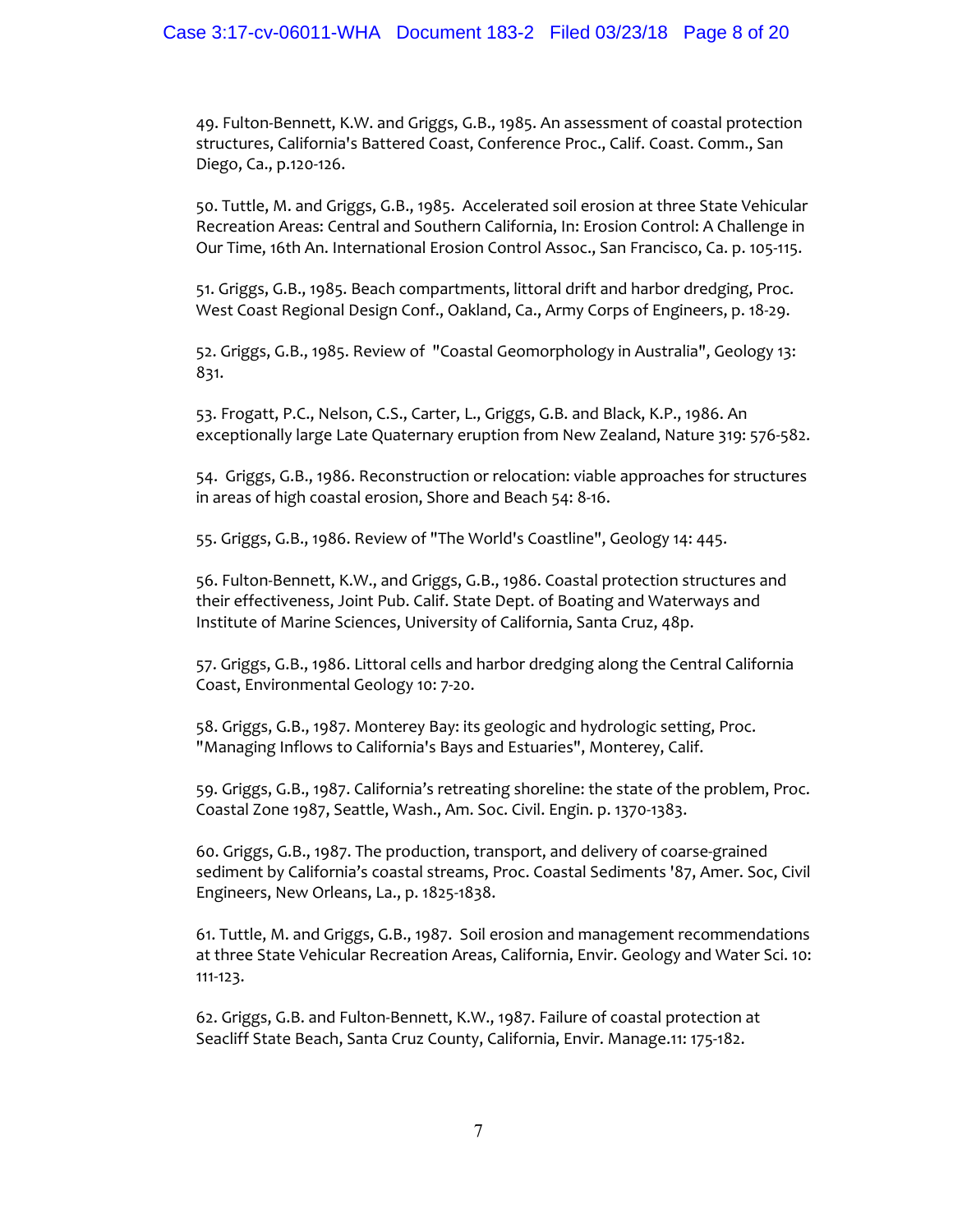63. Plant, N. and Griggs, G.B., 1987. Coastal Erosion, In: Management Recommendations for Coastal Terrace and Island Resources at Año Nuevo State Reserve, Final Rpt. to California Dept. of Parks and Recreation, pp. 6‐19.

64. Griggs, G.B., and Fulton‐Bennett, K.W., 1988. Rip rap revetments and seawalls and their effectiveness along the Central Coast of California, Shore and Beach 56: 3‐11.

65. Griggs, G.B. and Tait, J.F., 1988. The effects of coastal protection structures on beaches along Northern Monterey Bay, California, Jour. Coastal Res. Spec. Issue No. 4: 93‐111.

66. Griggs, G.B., 1988. The impact of the January 3‐4, 1982 floods on Santa Cruz County, California, U.S. Geological Survey Prof. Paper 1434: Landslides, Floods, and Marine Effects of the Storm of January 3‐5, 1982, in the San Francisco Bay Region, California, pp. 205‐227.

67. Griggs, G.B. and Tait, J. F., 1989. Observations of the end effects of seawalls, Shore and Beach 57: 25‐26.

68. Griggs, G.B., 1989. California's coastal hazards, In: Critical Problems Relating to the Quality of California's Coastal Zone: Background Papers for a Workshop, California Academy of Science.

69. Plant, N. and Griggs, G.B., 1990. Coastal landslides caused by the October 17, 1989 earthquake, Santa Cruz County, California, Calif. Geology 43: 75‐84.

70. Tait, J.F. and Griggs, G.B., 1990. Beach response to the presence of a seawall: A comparison of observations, Shore and Beach 58: 11‐28.

71. Griggs, G.B., 1990. Coastal erosion and protection, In: Coastal Geologic Hazards and Coastal Tectonics, G.B. Griggs and G.E. Weber (eds). Field Trip Guide for San Francisco Bay Section of Assoc. Eng. Geologists, pp. 1‐49.

72. Griggs, G.B. 1990. Littoral drift impoundment and beach nourishment in Northern Monterey Bay, California, Jour. Coastal Research, Special Issue on Beach Nourishment: 115‐126.

73. Sydnor, R.H., Griggs, G.B., Weber, G.E., McCarthy, R.J., and Plant, N. 1990. Coastal bluff landslides in Santa Cruz County resulting from the Loma Prieta Earthquake of 17 October, 1989, Calif. Division of Mines and Geology Spec. Pub. 104: 67‐82.

74. Griggs, G.B., Tait, J.F., and Scott, K., 1990. The effects of coastal protection structures on beaches along Northern Monterey Bay, California, Proc. 22nd Intern. Coastal Engineering Conf., Delft, The Netherlands: 2810‐2823.

75. Griggs, G.B., Rosenbloom, N.A., and Marshall, J. S. 1990. Investigation and monitoring of ground cracking and landslides initiated by the October 17, 1989 Loma Prieta Earthquake, Final Report to United States Army Corps of Engineers, 220pp.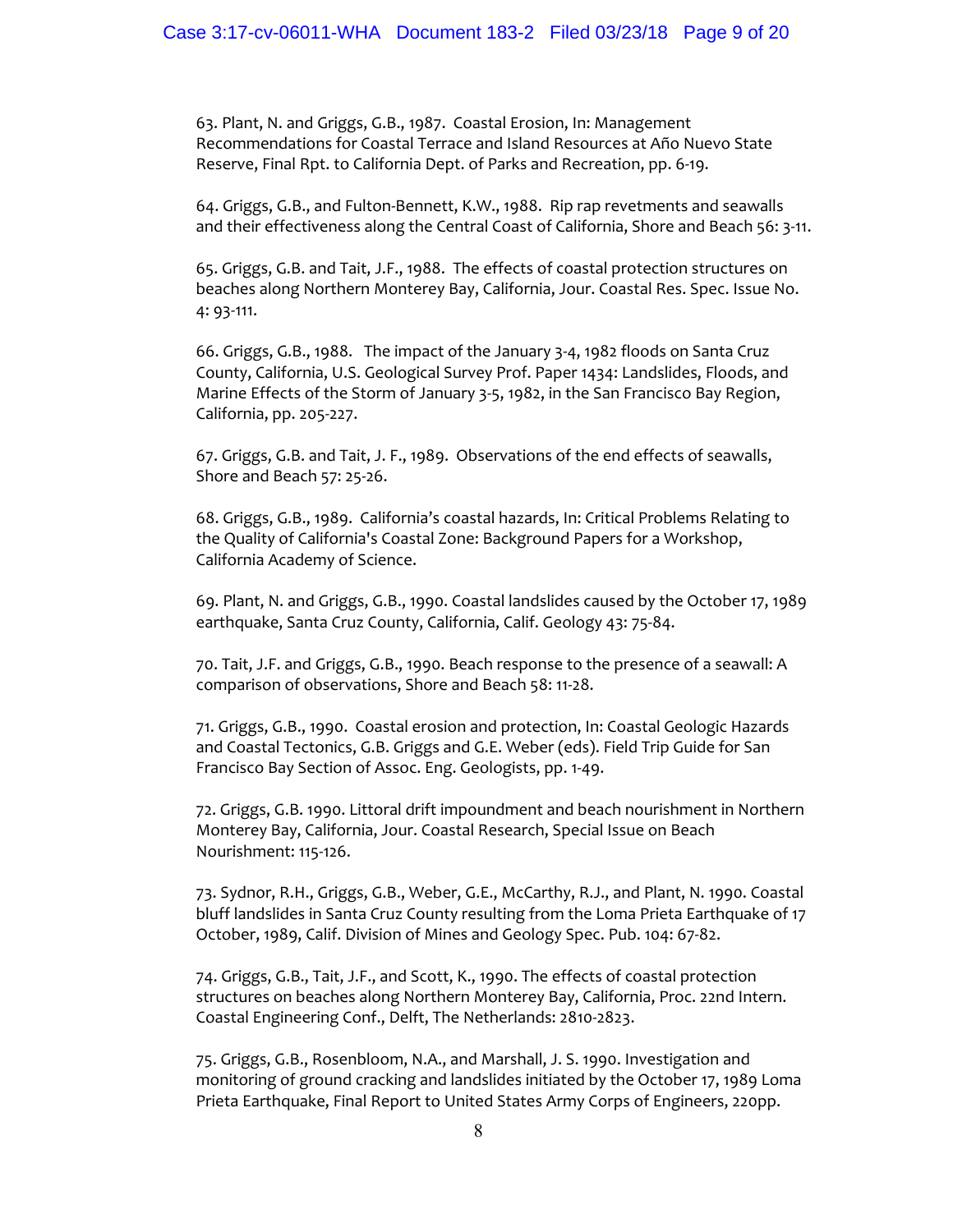76. Plant, N., and Griggs, G.B. 1990. Coastal landslides and the Loma Prieta Earthquake, Earth Sciences 43: 12‐17.

77. Plant, N., and Griggs, G.B., 1991. The impact of the October 17, 1989 Loma Prieta Earthquake on coastal bluffs and implications for land‐use planning, Proc. Coastal Zone '91: 827‐841.

78. Griggs, G.B., Pepper, J., and Jordan, M.E., 1991. California's coastal hazards: A critical look at existing land‐use policies and practices, Proc. Coastal Zone '91. Special Volume on The California Coastal Zone Experience: 89‐107.

79. Griggs, G.B., Tait, J.F., Scott, K., and Plant, N., 1991. The interaction of seawalls and beaches: four years of field monitoring in Monterey Bay, California, Proc. Coastal Sediments '91: 1871‐1885.

80. Best, T., and Griggs, G.B., 1991. The Santa Cruz Littoral Cell: difficulties in quantifying a coastal sediment budget, Proc. Coastal Sediments '91:2262‐2276.

81. Best, T. and Griggs, G.B., 1991. A sediment budget for the Santa Cruz Littoral Cell, Society of Economic Paleontologists & Mineralologists Spec. Pub. No. 46: 35‐50.

82. Keefer, D.K., Rakstins, A.A., Griggs, G.B., Harp, E.L., Levine, P., McAneny, C.C., Spittler, G.E., and Weber, G.E., 1991. Geologic hazards in the Summit Ridge area of the Santa Cruz Mountains, Santa Cruz County, California, evaluated in reponse to the October 17, 1989, Loma Prieta Earthquake: Report of the Technical Advisory Group, Prepared for Federal Emergency Management Agency, U.S. Geological Survey Open File Report 91‐618: 427 pp.

83. Tait, J.F., and Griggs, G.B., 1991. Beach response to the presence of a seawall: A comparison of field observations, U.S. Army Engineers Waterways Experiment Station, Contract Report CERC 91‐1: 60pp.

84. Plant, N.G., and Griggs, G.B., 1992. Interactions between nearshore processes and beach morphology near a seawall, Jour. of Coastal Research 8: 183‐200.

85. Griggs, G.B., Marshall, J.S., Rosenbloom, N.A. and Anderson, R.S., 1992. Grounc cracking in the Santa Cruz Mountains, In: Loma Prieta Earthquake: Engineering Geologic Perspectives, Assoc. Engin. Geologists Spec. Publication No. 1, J.E. Baldwin & N. Sitar (Eds.), pp. 25‐42.

86. Griggs, G.B., Pepper, J.E., Jordan, M.E., 1992. California's Coastal Hazards: A Critical Assessment of Existing Land‐Use Policies and Practices, Special Publication of The California Policy Seminar Program, 224 p.

87. Plant, N.G. and Griggs, G.B., 1992. Comparison of visual observations of wave height and period to measurements made by an offshore slope array, Journal of Coastal Res. 8:957‐965.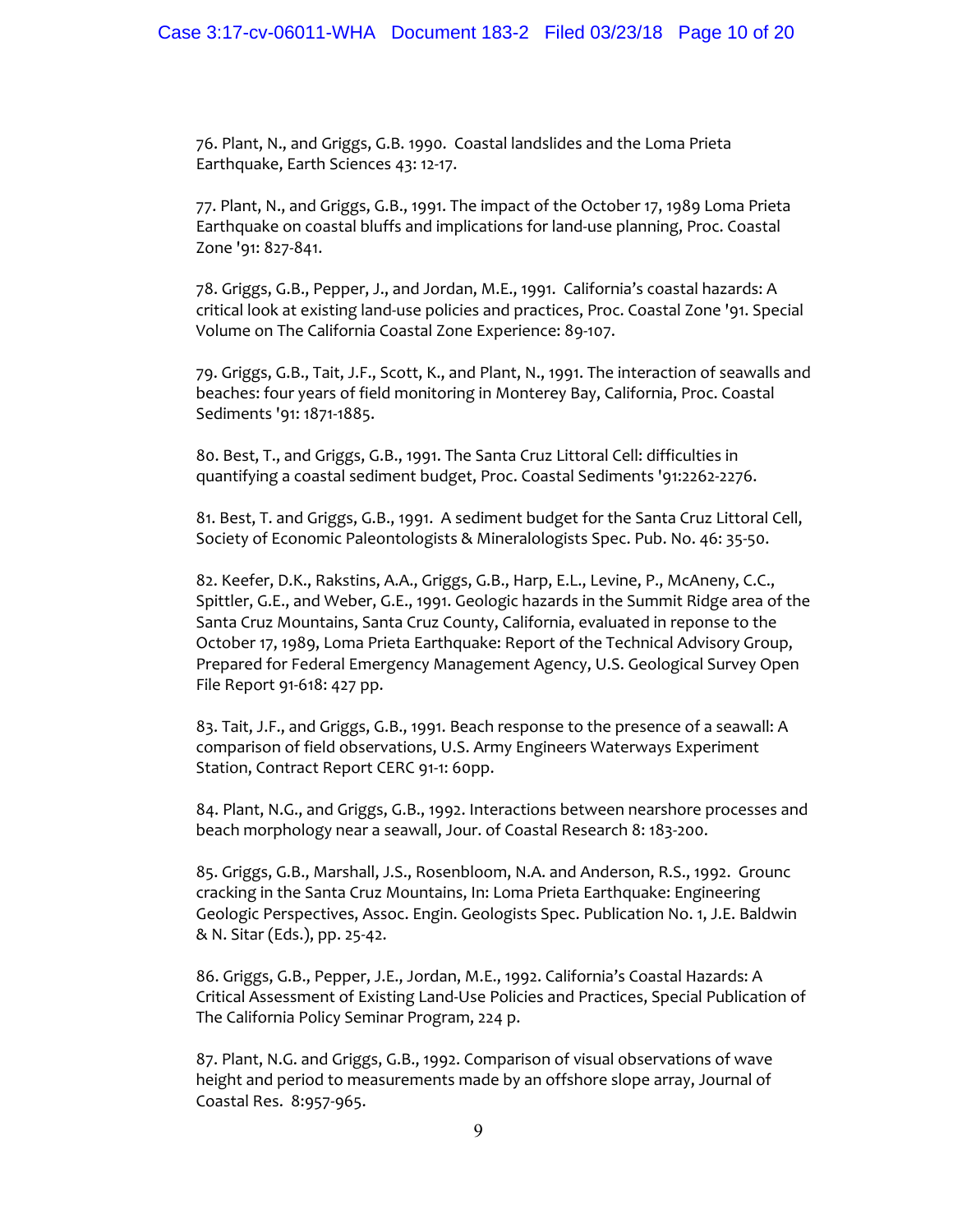88. Griggs, G.B., 1993. Responding to Oregon's shoreline erosion hazards: Some lessons learned from California, In: Coastal Natural Hazards: Science, Engineering and Public Policy, Ed. by J.W. Good and S.S. Ridlington. Oregon Sea Grant, pp. 104‐116.

89. Griggs, G.B., Pepper, J.E., and Jordan, M.E., 1993. California's coastal hazard policies: A critique, In: Coastal Natural Hazards: Science, Engineering and Public Policy, Ed. by J.W. Good and S.S. Ridlington. Oregon Sea Grant, pp. 127‐138.

90. Griggs, G.B. and Trenhaile, A., 1994. Coastal cliffs and platforms, In: Coastal Evolution, Late Quaternary Shoreline Morphodynamics, Ed. by R.W.G. Carter and C.D. Woodroffe, Cambridge University Press, pp.425‐450.

91. Griggs, G.B., 1994. California's coastal hazards, Journal of Coastal Research, Special Issue No. 12: 1‐15.

92. Griggs, G.B., Tait, J.F., and Corona, W.W., 1994. The interaction of seawalls and beaches: Seven years of field monitoring, Monterey Bay, California, Shore and Beach 62(3): 21‐28.

93. Griggs, G.B., 1995. Relocation of reconstruction of threatened coastal structures: A second look, Shore and Beach 63(2): 31‐36.

94. Griggs, G.B., 1995. Monterey Bay, national center for marine science, Sea Technology 36(5): 43‐53.

95. Griggs, G.B., Moore, L.J., Tait, J.F., Scott, K., and Pembrook, D., 1996. The effects of the storm waves of 1995 on beaches adjacent to a long‐term seawall monitoring site, Northern Monterey Bay, California, Shore and Beach 64:34‐39.

96. Griggs, G.B., Tait, J.F., Moore, L.J., Scott, K., Corona, W., and Pembrook, D. 1997. Interaction of seawalls and beaches: Eight years of field monitoring, Monterey Bay, California, U.S. Army Corps of Engineers, Waterways Experiment Station Contract Report CHL‐97‐1. 34p.

97. Griggs, G.B. and Scholar, D., 1997. Coastal erosion caused by earthquake‐induced slope failure, Shore and Beach 65(4): 2-7

98. Griggs, G.B. and Plant, N.G., 1998. Coastal bluff failures in Northern Monterey Bay induced by the earthquake, In: Keefer, D.K., ed. United States Geological Survey Professional Paper 1551‐C, The Loma Prieta, California, Earthquake of October 17, 1989: Strong Ground Motion and Ground Failure: p. A33‐A50.

99. Keefer, D.K., Griggs, G.B., and Harp, R.L., 1998. Large landslides near the San Andreas Fault in the Summit Ridge area, Santa Cruz Mountains, California, In: Keefer, D.K., ed. United States Geological Survey Professional Paper 1551‐C, The Loma Prieta, California, Earthquake of October 17, 1989: Strong Ground Motion and Ground Failure: p. A71‐A128.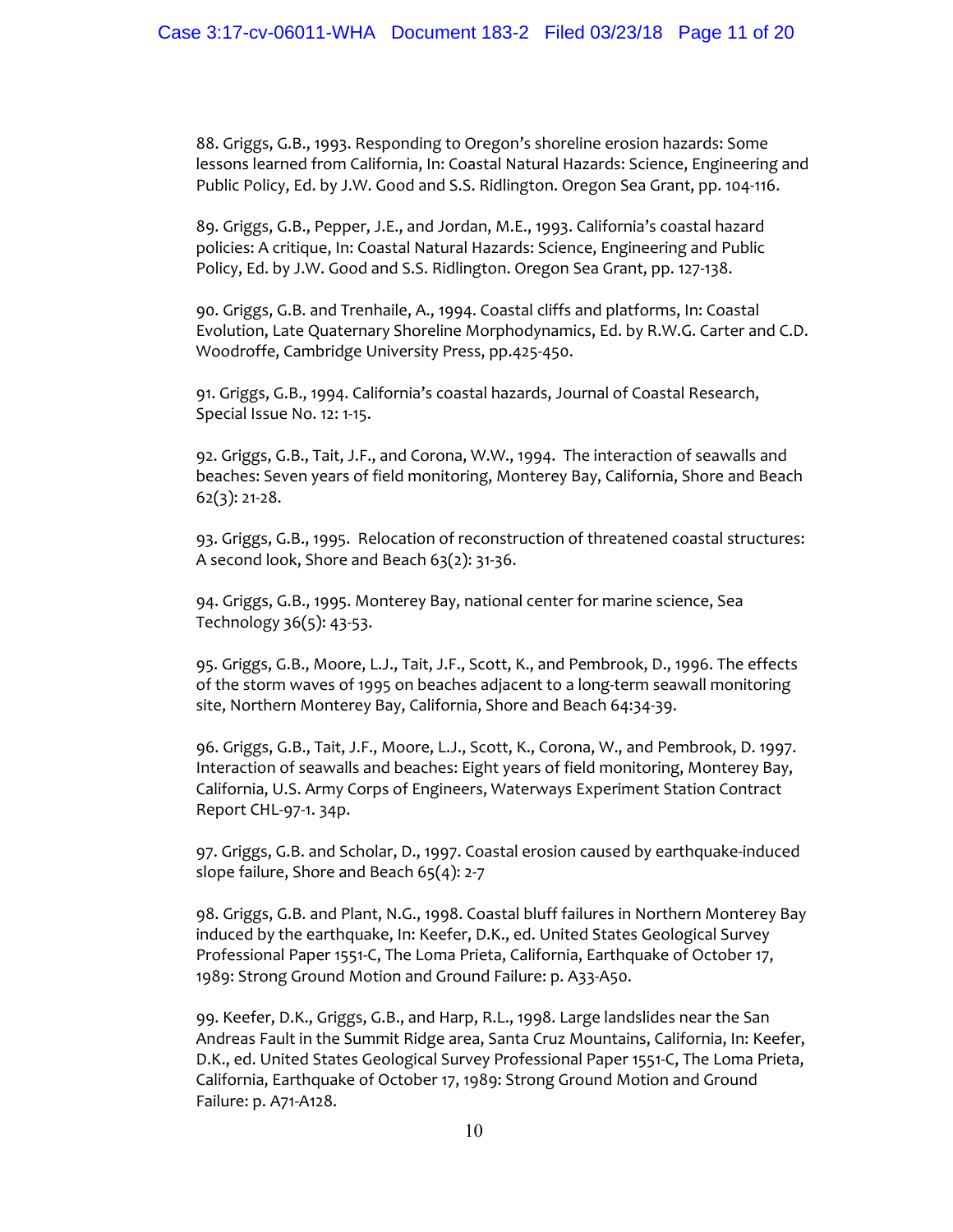100. Griggs, G.B., 1998. The armoring of California's coast, In: Proceedings of California and the World Ocean '97, pp. 515‐526.

101. Benumof, B., Moore, L., and Griggs, G.B., 1998. Coastal erosion: The state of the problem and the problem of the state, In: Proceedings of California and the World Ocean '97, pp. 505‐514.

102. Moore, L, and Griggs, G.B., 1998. Measuring shoreline erosion rates: strategy, techniques and accuracy, In: Proceedings of California and the World Ocean '97, pp.719‐730.

103. Griggs, Gary, 1998. California's disappearing coastline, California Surfers, v.1(2): 8‐ 13.

104. Storlazzi, C.D. and Griggs, G.B., 1998. The 1997‐98 El Niño and erosion processes along the central coast of California, Shore and Beach 66(3): 12‐17.

105. Griggs, G.B. and Brown, K., 1998. Erosion and shoreline damage along the Central California coast: a comparison between the 1997‐98 and 1982‐83 winters, Shore and Beach 66(3): 18‐23.

106. Griggs, G.B. and UCSC/USGS Coop., 1998. A collaborative program to investigate the impacts of 1997‐98 El Niño winter along the California coast, Shore and Beach 66(3): 24‐32.

107. Griggs, G.B., 1998. Review of: The Pacific Northwest Coast: Living with the Shores of Oregon and Washington. EOS 79(37): 439.

108. Griggs, G.B., 1998. California needs a coastal hazards policy, California Coast and Ocean. 14(3): 30‐33.

109. Moore, L.J., Benumof, B.T. and Griggs, G.B., 1999. Coastal erosion hazards in Santa Cruz and San Diego Counties, California, Journal of Coastal Research, Special Issue 28:121‐139.

110. Benumof, B.T., Moore, L.J., and Griggs, G.B., 1999. FEMA and state‐of‐the‐art coastal erosion mapping along the San Diego County, California, coastline, In: Proceedings of California's Coastal Natural Hazards: pp86‐97. Ed. By Lesley Ewing and Douglas Sherman. USC Sea Grant Program

111. Griggs, G.B. 1999. The protection of California's coast: past, present and future, Shore and Beach v. 67(1): 18‐28.

112. Griggs, G.B., 1999. California's coastline: El Niño, erosion and protection, California's Coastal Natural Hazards, CSBPA Conference: pp36‐55. Ed. By Lesley Ewing and Douglas Sherman. USC Sea Grant Program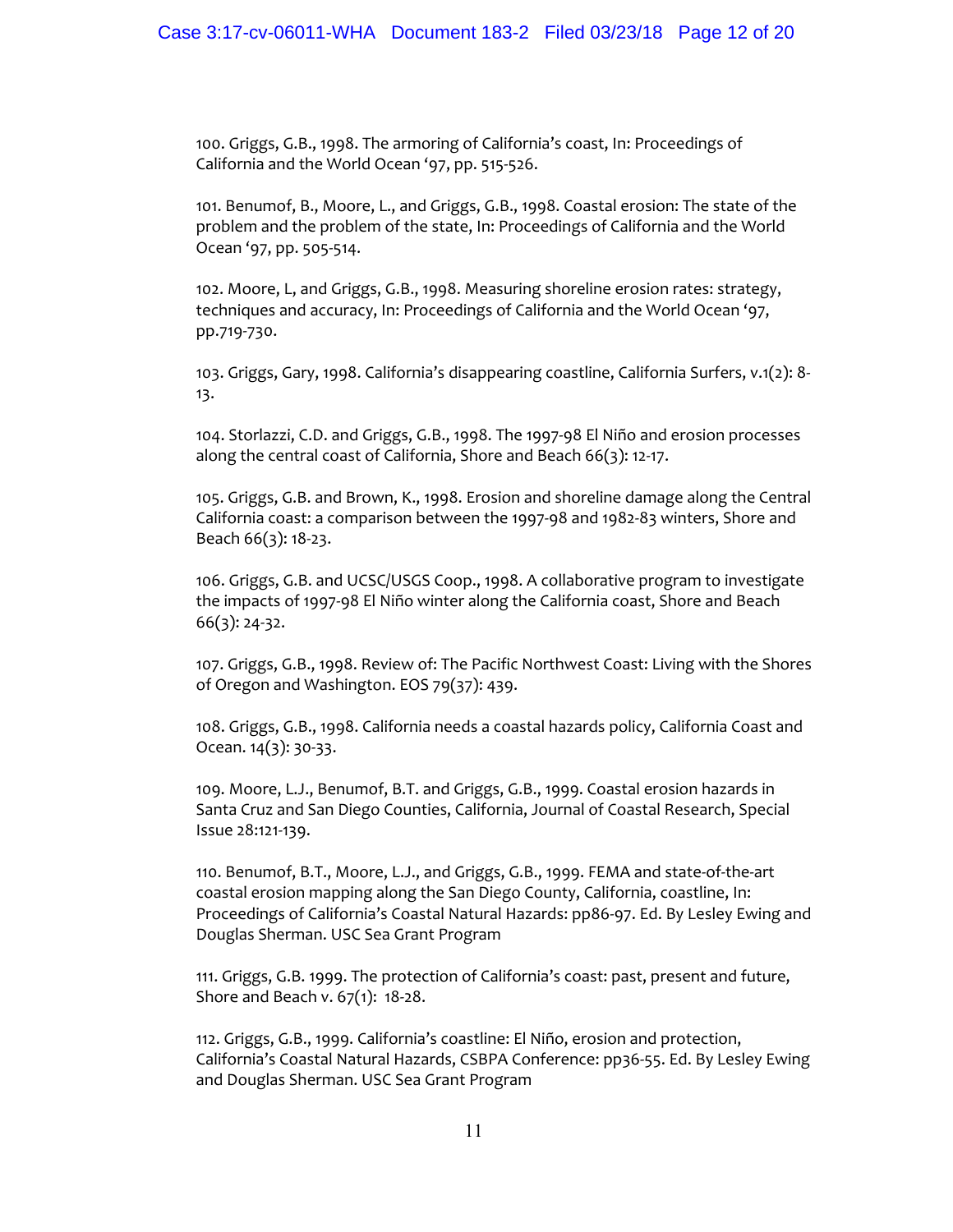113. Scholar, D.C., Griggs, G.B., Anima, R. and Jaffe, R.E., 1999. Pocket beaches of California: sediment transport along a rocky coastline, In: Proceedings of California's Coastal Natural Hazards: pp65‐75. Ed. By Lesley Ewing and Douglas Sherman. USC Sea Grant Program

114. Griggs, G.B. 1999. Coastal erosion and protection, In: Alexander, D.E. and Fairbridge, R.W. Eds. Encyclopedia of Environmental Sciences, 86‐88, Kluwer Acad. Pub..

115. Griggs, G.B. and others, 1999. Meeting research and education needs in coastal engineering, National Academy Press, Wash. D.C. 62p.

116. Benumof, B.T. and Griggs, G.B., 1999. The dependence of seacliff erosion rates on cliff material properties and physical processes, San Diego, California, Shore and Beach 67(4): 29‐41.

117. Storlazzi, C.D. and Griggs, G.B. 2000. The influence of El Niño‐Southern Oscillation (ENSO) events on the evolution of Central California's shoreline, Geological Society of America Bulletin 112(2): 236‐249.

118. Griggs, G.B. 2000. Bringing back the beaches‐a return to basics, Proc. ASBPA conference: Sand Rights '99: Bringing Back the Beaches, ed. By L. Ewing, O.T. Magoon and S. Robertson, ASCE, pp. 276‐285.

119. Storlazzi, C.D., Willis, C.M, and Griggs, G.B. 2000. Comparative impacts of the 1982‐83 and 1997‐98 El Niño winters on the Central California coast, Journal of Coastal Research v.16(4): 1022‐1036.

120. Benumof, B.T., Storlazzi, C.D., Seymour, R.J., and Griggs, G.B. 2000. The relationship between incident wave energy and seacliff erosion rates: San Diego County, California, Journal of Coastal Research v16(4): 1162‐1178.

121. Hapke, C.J. and Griggs, G.B., 2002. Long‐term volumetric sediment contribution from landslides: Big Sur Coastline, California, Proc. Solutions to Coastal Disasters '02. Ed. Lesley Ewing and Louise Wallendorf. ASCE : p. 652‐663.

122. Moore. L.J. and Griggs, G.B., 2002. Long-term cliff retreat and erosion hot spots along the central shores of the Monterey Bay National Marine Sanctuary, Marine Geology 181: 265‐283.

123. Runyan, K. and Griggs, G.B. 2002. Contributions from coastal cliff erosion to the littoral budget. In: California Beach Restoration Study. California Dept. of Boating and Waterways and California Coastal Conservancy: pp. 8‐1 to 8‐50.

124. Keefer, D.K., Harp, E.L. and Griggs, G.B. 2002. Identifying a large landslice with small displacements in a zone of coseismic tectonic deformation‐ the Villa Del Monte Landslide triggered by the 1989 Loma Prieta, California, Earthquake, In: Evans, S.G.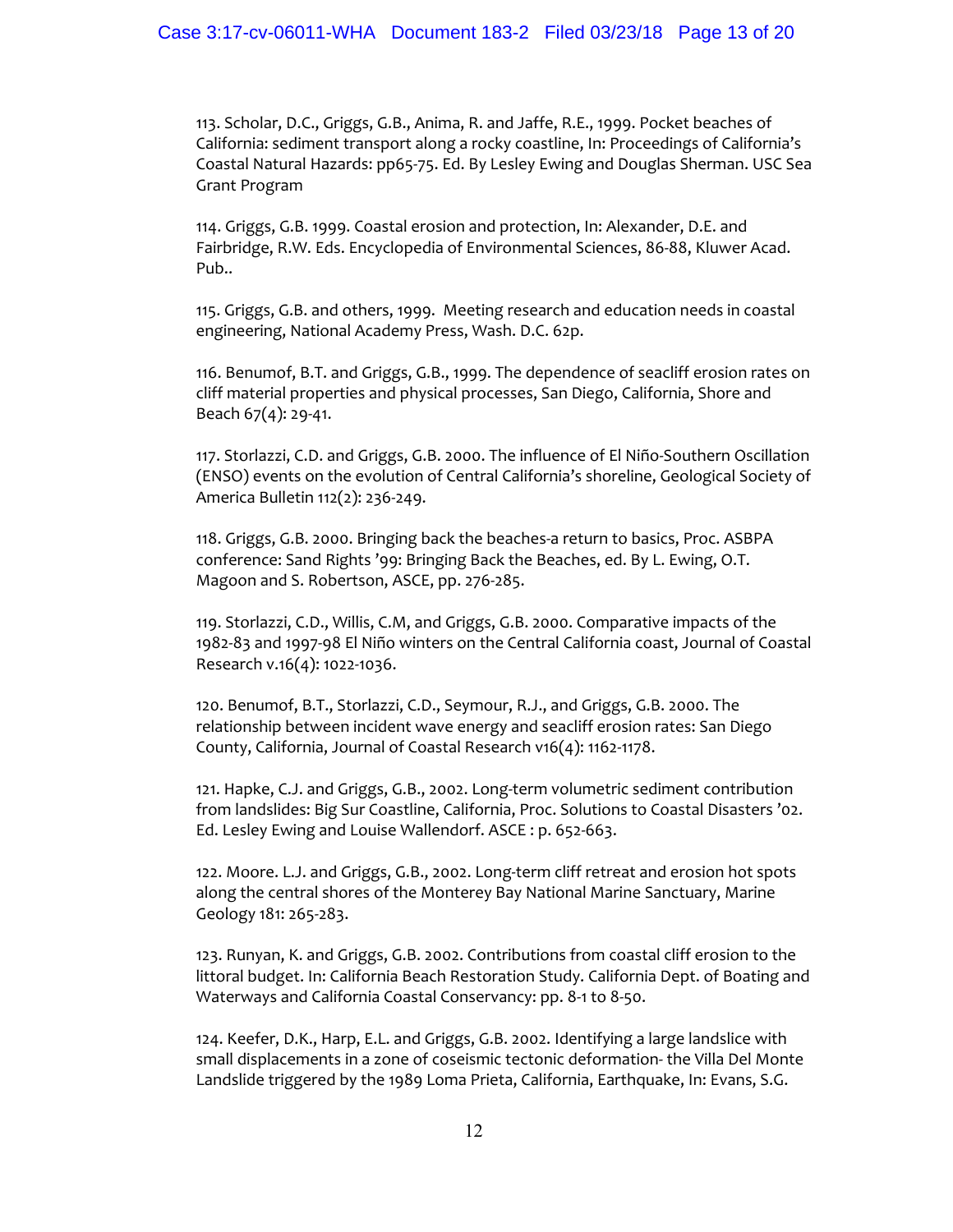and DeGraff, J. eds, Catastrophic landslides: occurrence, mechanisms and effects: Geological Society of America Reviews in Engineering Geology pp. 117‐134.

125. Willis, C.M. and Griggs, G.B. 2003. Reductions in fluvial sediment discharge by California's coastal dams and implications for beach sustainability, Journal of Geology 111: 167‐182.

126. Runyan, K.B. and Griggs, G.B. 2003. The effects of armoring sea cliffs on the natural sand supply to the beaches of California, Journal of Coastal Research v.19(2): 336‐347.

127. Griggs, G.B. 2003. Headlands and Groins: Replicating Natural Systems., Journal of Coastal Research, Special Issue 33: 280‐293.

128. Hampton, M.A. and Griggs, G.B. 2004. Formation, evolution and stability of coastal cliffs: Status and trends, United States Geological Survey Professional Paper 1693: 123p.

129. Hampton, M.A., G.B. Griggs, T.B. Edil, D.E. Guy, J.T. Kelley, P.D. Komar, D.M. Michelson, and H.M. Shipman, 2004. Processes that govern the formation and evolution of coastal cliffs. In: Formation, Evolution and Stability of Coastal Cliffs: Status and Trends, United States Geological Survey Professional Paper 1693: 7‐38.

130.Griggs, G.B. and K.B. Patsch, 2004. California's coastal cliffs and bluffs, In: Formation, Evolution and Stability of Coastal Cliffs: Status and Trends, United States Geological Survey Professional Paper 1693:53‐64.

131.Griggs, G.B. and Patsch, K.B., 2004. Cliff erosion and bluff retreat along the California coast, Sea Technology 45(9): 36‐40.

132. Griggs, G.B. 2005. The impacts of coastal armoring, Shore and Beach 73(1): 13‐22.

133. Griggs, G.B., 2005. California's Retreating Shoreline: What Next? Proceedings of California and the World Ocean Conf., October 2002, Santa Barbara, California, American Society of Civil Engineers, pp. 560‐573.

134. Runyan, K.B. and Griggs, G.B., 2005. Implications of harbor dredging for the Santa Barbara Littoral Cell sediment Budget, Proceedings, California and the World Ocean Conf., October 2002, Santa Barbara, California, Pub. American Society of Civil Engineers, pp. 121‐135.

135. Paduan J., S. Benson, K. Bruland, F. Chavez, D. Costa, D. Croll, A. DeVogelaere, C. Edwards, G. Griggs, C. King, R. Kudela, J. Harvey, B. Lipphardt, Jr, S.Lonhart, P. Mantey, B. Marinovic, M. McManus, L. Rosenfeld, M. Silver, and J. Vesecky. 2005. Ocean Observing and Modeling System Developments around Monterey Bay, Proceedings, California and the World Oceans, October 2002, Santa Barbara, California, pub. American Society of Civil Engineers. pp. 967‐976.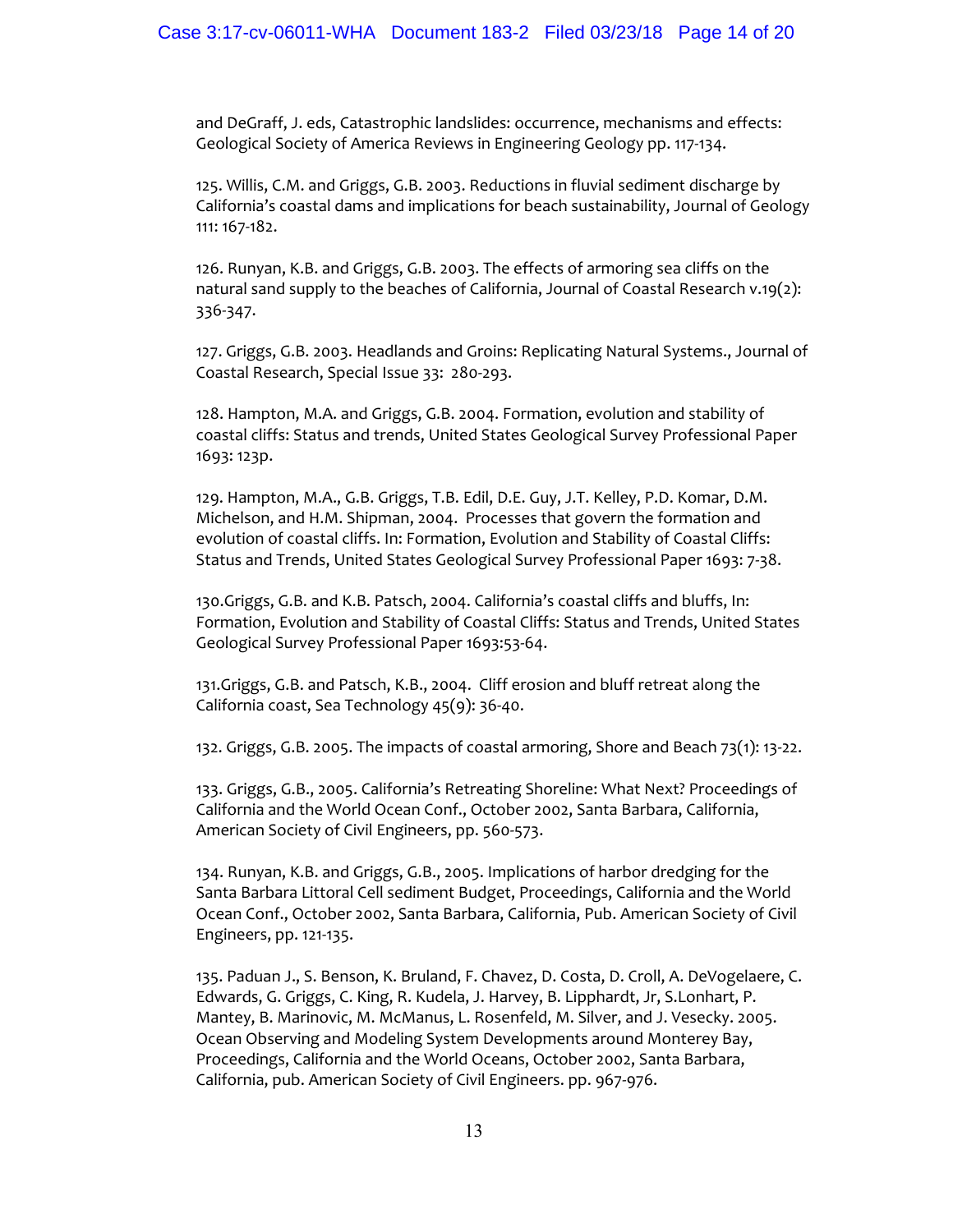136. Willis, C.M. and Griggs, G.B., 2005. Delineating long‐term trends in beach width change, central California. Proceedings, California and the World Oceans, October 2002, Santa Barbara, California, American Society of Civil Engineers. pp. 23‐33.

137. Griggs, G.B., Patsch, K.B. and Savoy, L.E., 2005. Living with the Changing California coast (book). University of California Press: 540pp.

138. Griggs, G.B. 2005. California's retreating coastline‐ Where do we go from here? Proceedings of American Meteorological Society Ann. Mtg., San Diego (CD‐ROM)

139. Chenault, C. and Griggs, G.B., 2005. Quantifying long‐term beach width changes in the Oceanside Littoral Cell, California. Proc. Of 14<sup>th</sup> Biennial Coastal Zone Conference, New Orleans, La. 5p.

140. Griggs, G.B. and Ross, D.S., 2006. Santa Cruz Coast‐ Then and Now. (book) Arcadia Publishing Co., Charlotte, S.C. 95pp.

141 Revell, D.L. and Griggs, G.B., 2006. Beach width and climate oscillations along Isla Vista, Santa Barbara, California. Shore and Beach v. 74(3): 8‐16.

142. Patsch, K. and Griggs, G., 2006. Littoral Cells, Sand Budgets and Beaches: Understanding California's Shoreline. Institute of Marine Sciences, University of California Santa Cruz and California Department of Boating and Waterways. 39p.

143. Patsch, K. and Griggs, G., 2006. Development of sand budgets for California's major littoral cells: Eureka, Santa Cruz, Southern Monterey Bay, Santa Barbara, Santa Monica (including Zuma), San Pedro, Laguna, Oceanside, Mission Bay, and Silver Strand Littoral Cells. Report for California Coastal Sediment Management Workgroup, 111 pages.

144. Griggs, G.B. 2007. Tidepools, formation and rock types, 2007. In: M. Denny and S. Gaines, Ed., the Encyclopedia of Tidepools and Rocky Shores. University of California Press: 586‐588.

145. Griggs, G.B. 2007. Beach morphology, 2007. In: M. Denny and S. Gaines, Ed., the Encyclopedia of Tidepools and Rocky Shores. University of California Press: 65‐67.

146. Griggs, G.B. 2007. Coastal Geology, 2007. In: M. Denny and S. Gaines, Ed., the Encyclopedia of Tidepools and Rocky Shores. University of California Press: 145‐148.

147. Mustain, N., Griggs, G. and Barnard, P.L., 2007. A rapid compatibility analysis of potential offshore sand sources for beaches of the Santa Barbara Littoral Cell, Coastal Sediments '07, Proceedings of the 6th International Symposium on Coastal Engineering and Science of Coastal Sediment Processes. American Society of Civil Engineers, New Orleans, LA, pp. 2501‐2514.

148. Revell, D.L, Marra, J.J. and Griggs, G.B. 2007. Sandshed management. Journal of Coastal Research Special Issue 50: 93‐98.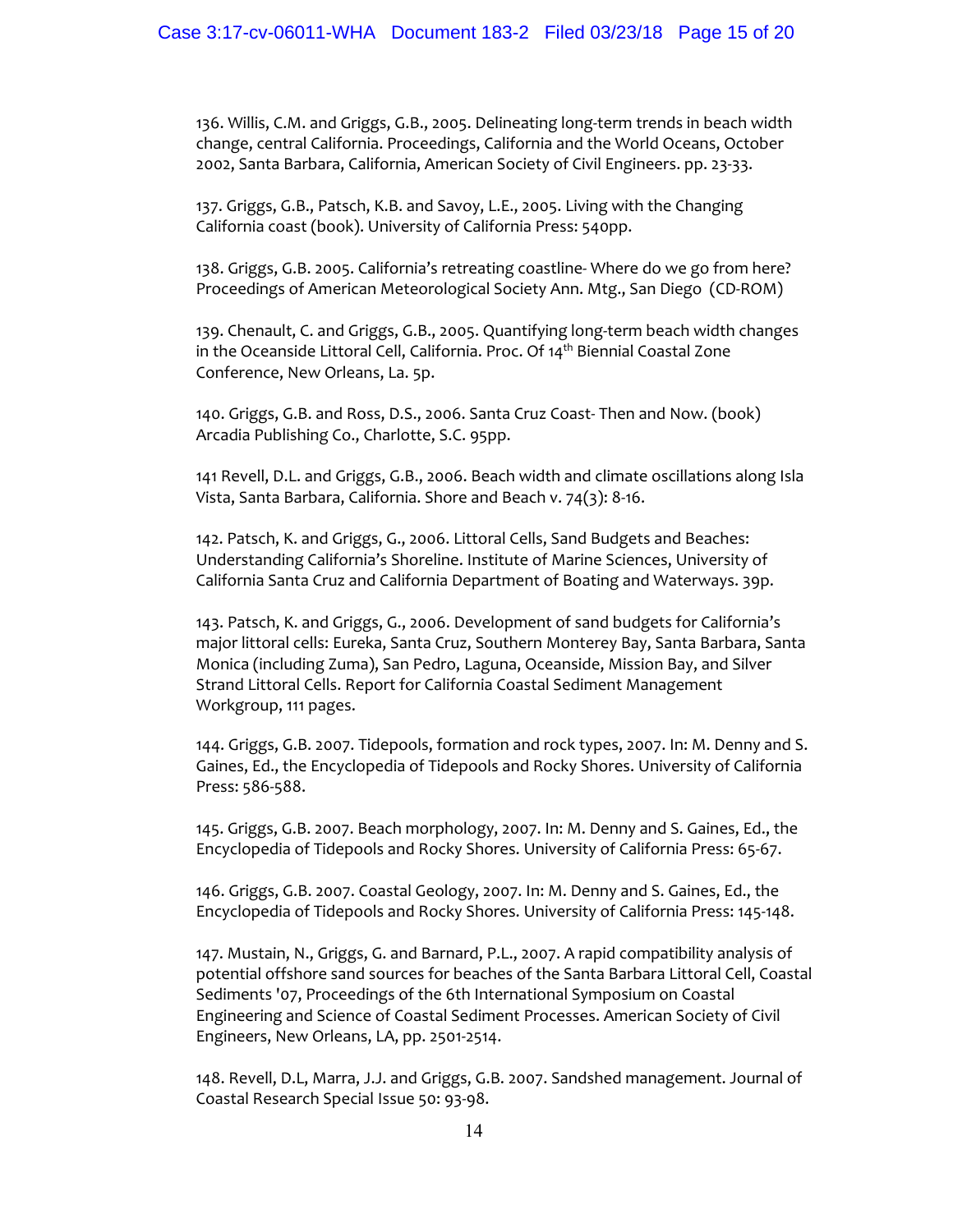149. Griggs, G.B. and Slagel, M.J. 2007. A regional approach to coastal protection. Shore and Beach 75(3): 3‐20.

150. Limber, P.W., Patsch, K.B., and Griggs, G.B. 2007. Coastal sediment budgets and the littoral cutoff diameter: a grain size threshold for quantifying active sediment inputs. Journal of Coastal Research 2(2B): 122‐133.

151. Revell, D.L. and Griggs, G.B., 2007. Regional shoreline and beach changes in the Santa Barbara sandshed. Proc. Coastal Sediments 2007. ASCE.

152. Slagel, M.J. and Griggs, G. 2008. Cumulative Losses of Sand to the Major Littoral Cells of California by Impoundment behind Coastal Dams. Journal of Coastal Research 252:50‐61*.*

153. Patsch, K.B. and Griggs, G.B. 2008. A sand budget for the Santa Barbara Littoral Cell, California. Marine Geology 252:50‐61.

154. Griggs, Gary, 2009. Coastal field trip on shoreline change and hazards along the Southern Monterey Bay shoreline. In: 2008 Ocean Science Summit Report: Climate Change and Ocean Health. Monterey Bay Aquarium Research Institute p. 54‐66.

155. Grandy, C.C. and Griggs, G.B. 2009. Natural and anthropogenic changes to beach sand supply in the Oceanside Littoral Cell, San Diego, California. Shore and Beach 77:30‐38.

156. Griggs, G.B. 2010. Introduction to California's Beaches and Coast. (book). University of California Press, 311pp.

157. Kinsman, N. and Griggs, G.B., 2010. California Coastal Sand Retention Today: Attributes and Influence of Effective Structures: Shore and Beach 78(4): 64‐74.

158. Griggs, G.B., 2010. The effects of armoring shorelines – The California experience, In: Puget Sound Shorelines and the Impacts of Armoring‐Proceedings of a State of the Sciences Workshop, May 2009. USGS Scientific Investigations Report 2010‐5254, 77‐84.

159. Griggs, G.B. (Co‐Chair), N. Wijnoist, T. Agardy, B. Cicin‐Sain, M. Davidson, M. D Dickey‐Collas, R. Gagosian, E. Lee, T. MacDonald, S. O'Neill, H. Psaraftis, A. Ruiz and V. Schoenmakers. 2011. Oceans and Climate Change: In: Transatlantic Options for Improved Integrated Maritime Governance, Cooperation Across the Atlantic for Marine Governance Integration. Ecologic Institute. 18pp.

160. Griggs, G.B., 2011. 1965‐ The recovery of the first ocean floor evidence of great Cascadia Subduction Zone earthquakes. EOS, Transactions of the American Geophysical Union v, 92(39): 325‐326.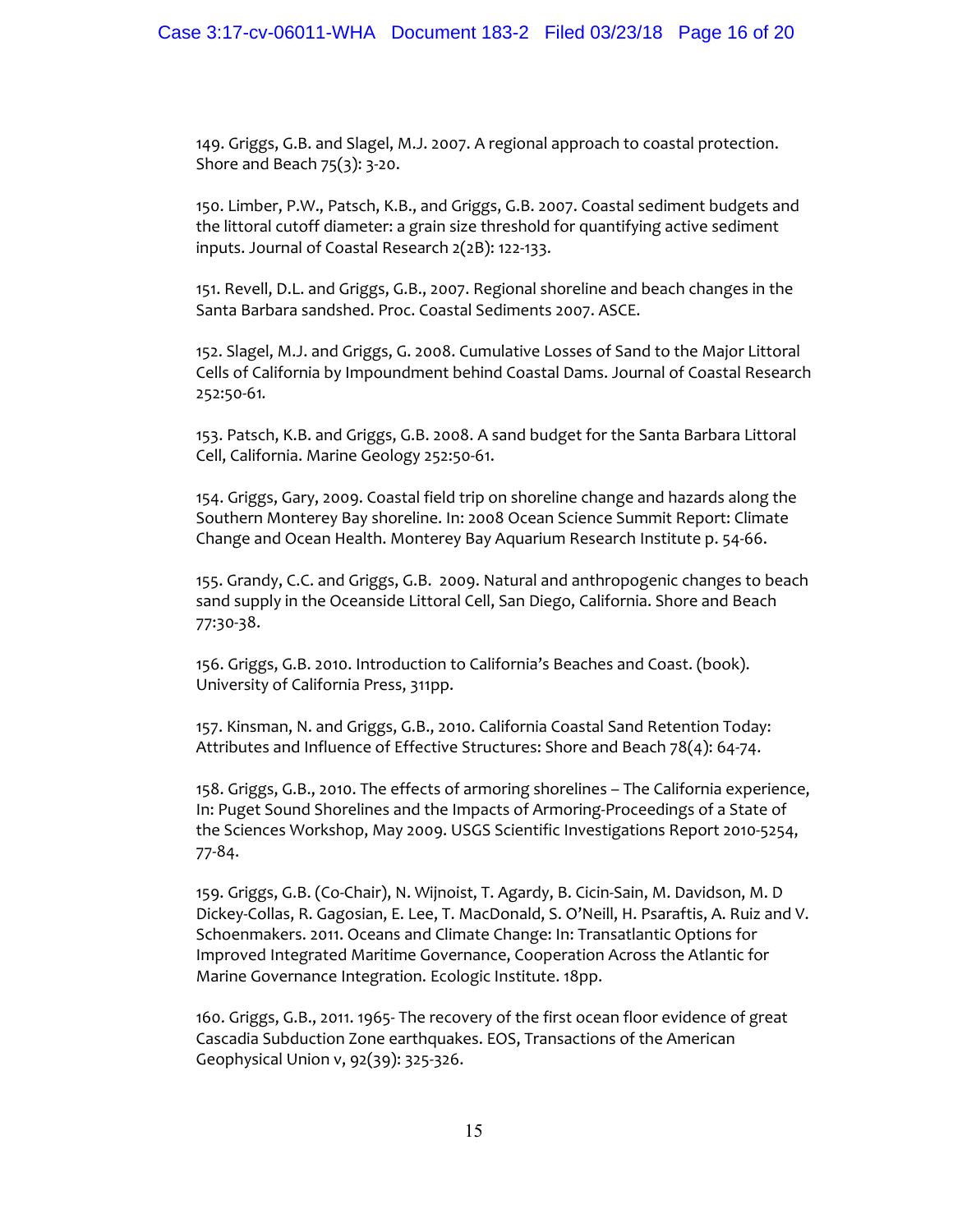161. Orme, A.R., Griggs, G.B., Revell, D.L., Zoulas, J.G., Grandy, C.C., and Koo, J. 2011. Beach changes along the Southern California coast during the twentieth century: A comparison of natural and human forcing factors. Shore and Beach 79(4): 38‐50.

162. Griggs, G.B. and Haddad, B., 2011. City of Santa Cruz climate change vulnerability study, City of Santa Cruz Redevelopment Agency, 73pp.

163. Russell, N.L. and Griggs, G.B. 2012. Adapting to Sea Level Rise‐ A Guide for California's Coastal Communities. California Energy Commission‐Public Interest Environmental Research Program and California Ocean Sciences Trust: 52p.

164. Atwater, B.F., and Griggs, G.B., 2012, Deep‐sea turbidites as guides to Holocene earthquake history at the Cascadia Subduction Zone; Alternative views for a seismic‐hazard workshop: U.S. Geological Survey Open‐File Report 2012-1043, 58 p., available at http://pubs.usgs.gov/of/2012/1043/.

165. Griggs, G.B. and Russell, N.L., 2012. City of Santa Barbara: Sea‐level rise vulnerability study. California Energy Commission Public Interest Energy Research Program, 87pp.

166. National Research Council, 2012. Sea‐Level Rise for the Coasts of California, Oregon and Washington: Past, Present and Future. The National Academies Press, Washington, D.C., 274pp.

167. Quan, S., R.G. Kvitek, D.P. Smith, and G.B. Griggs. 2013. Using vessel‐based LIDAR to quantify coastal erosion during El Niño and inter‐El Niño periods in Monterey Bay, CA. Journal of Coastal Research, V.29(3): 555‐565.

168. Russell, N.L. and Griggs, G.B. 2013. California sea‐level rise vulnerability and adaptation guidance document: A summary report. Shore and Beach V. 81(1): 1‐7.

169. Caldwell, M. R., Hartge, E. H., Ewing, L. C., Griggs, G., Kelly, R. P., Moser, S. C., Newkirk, S. G., Smyth, R. A., & Woodson, C. B. (2013). Coastal Issues. In: Garfin, G., Jardine, A., Merideth, R., Black, M., & LeRoy, S. (Eds.), Assessment of Climate Change in the Southwest United States: a Report Prepared for the National Climate Assessment. A report by the Southwest Climate Alliance. Washington, DC: Island Press: Chapter 9: 168‐196.

170. Russell, N.L. and Griggs, G.B., 2013. City of Santa Barbara sea‐level rise vulnerability assessment: A summary report. Shore and Beach V. 81(4): 38‐51.

171. Andeson, J., Griggs, G., & Nichols, R.J. and Uhlenbrock, K. 2013. Adapting to Shifting Tides: Science and the Policy Implications of Coastal Change. EOS: *94(47): 435.*

172. Griggs, G.B. and Ross, D.S., 2014. The California Coast from the Air‐ Images of a Changing Landscape. Mountain Press, Missoula, Mt. 176pp.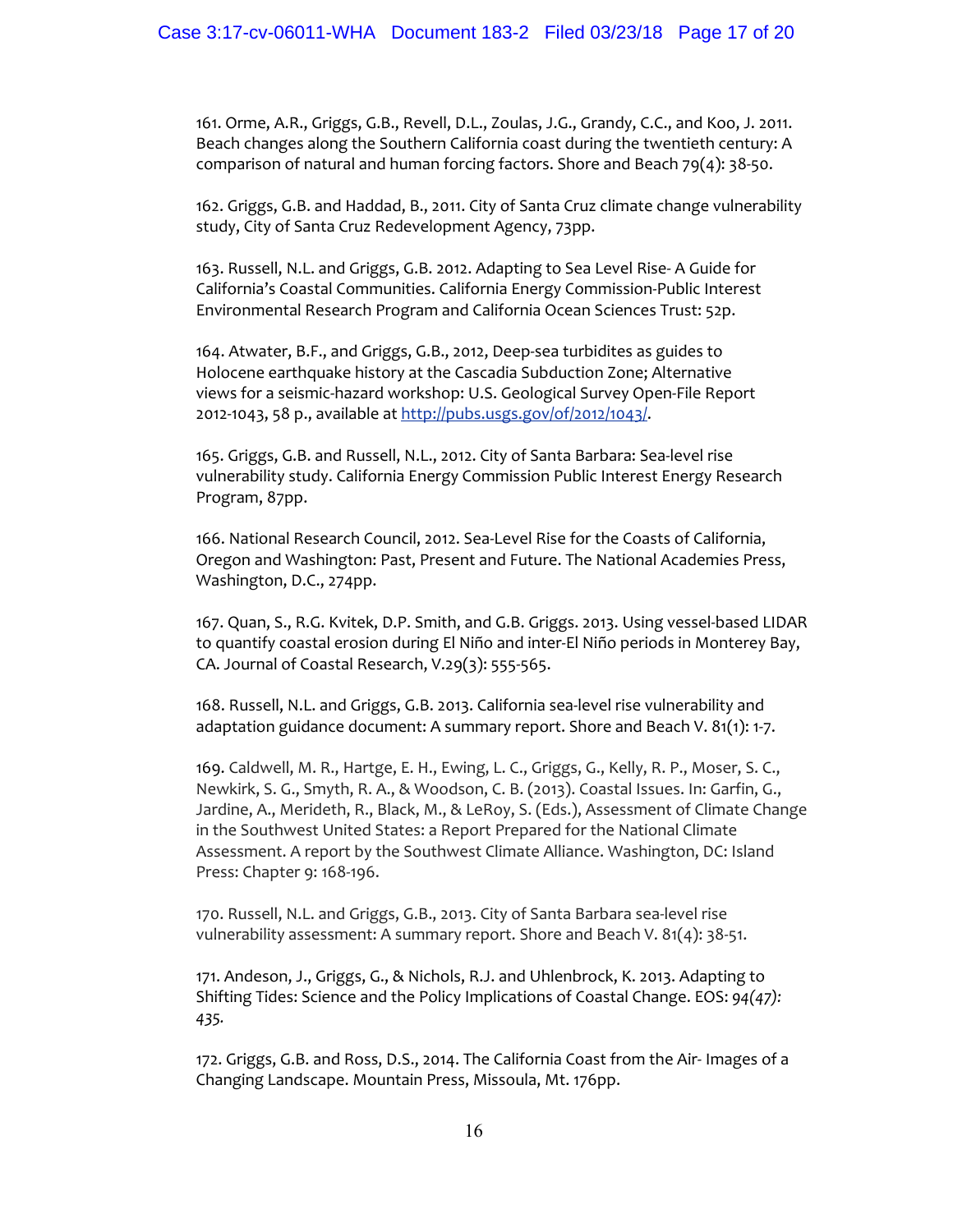173. Hapke, C.J. Adams, P.N., Allan, J. Ashton, A. Griggs, G.B., Hampton, M.A., Kelly, J., and Young, A. The rock coast of the USA. Chapter 9, In: Geological Society of London Memoir: Rocky Coast Geomorphology: A Global Synthesis, v. 40: 137‐154.

174. Atwater, B.F., Carson, B., Griggs, G.B., Johnson, H.P., and Salmi, M.S. 2014. Rethinking turbidite paleoseismology along the Cascadia subduction zone. Geology: v. 42(9): 827‐830.

175. Griggs, G.B. 2014. Our Ocean Backyard‐ Collected Essays. Creative Space. 542pp.

176. Griggs, G. B., 2015. Lost Neighborhoods of the California Coast, Journal of Coastal Research 30(1): 129‐147.

177. Griggs, G.B. 2015. The California Coastal Records Project: A globally accessible record of coastal change, Shore and Beach 83(2): 1‐14.

178. Griggs, G.B. and Kinsman, N., 2016. Beach Widths, Cliff Slopes, and Artificial Nourishment Along the California Coast, Shore and Beach 84(1): 3‐14.

179. Kinsman, N. and G.B. Griggs, 2016, Beach Users' Perceptions and Knowledge of Engineered Retention Structures in California, USA: in Coastal Management: changing coast, changing climate, changing minds, Alison Baptiste Ed. ICE Publishing, 10 p.

180. Griggs, G.B., 2017. The Yorkshire coast of England: Resilient development along a rapidly eroding coastline, Shore and Beach 85(1): 1‐11.

181. Griggs, G.B., 2017. Coasts in Crisis‐ A Global Challenge, University of California Press (In press 338 pages).

182. Steinhardt, Kim and Griggs, Gary, 2017. The Edge-The Pressured Past and Precarious Future of California's Coast. Craven Street Books (In Press).

183. Griggs, G., Cayan, D., Tebaldi, C., Fricker, H.A., Arvai, J., DeConto, R., Kopp, R.E., and Whiteman, E.A. (California Ocean Science Protection Council Advisory Team Working Group) 2017. Rising Seas in California: An update on sea-level rise science. California Ocean Sciences Trust, 71pp.

184. Griggs, G.B. and Patsch, K. 2018. Natural changes and human impacts on the sand budgets and beach widths of the Zuma and Santa Monica Littoral Cells, Southern California, Shore and Beach 86(1):1‐14.

# **DIGITAL PUBLICATIONS**

1. Griggs, G.B. 2000. Saving the coastline‐ at what cost? WetSand‐Surf Report, Surfing Directory and Resource Guide for Surfers. February 2000. http://wetsand.com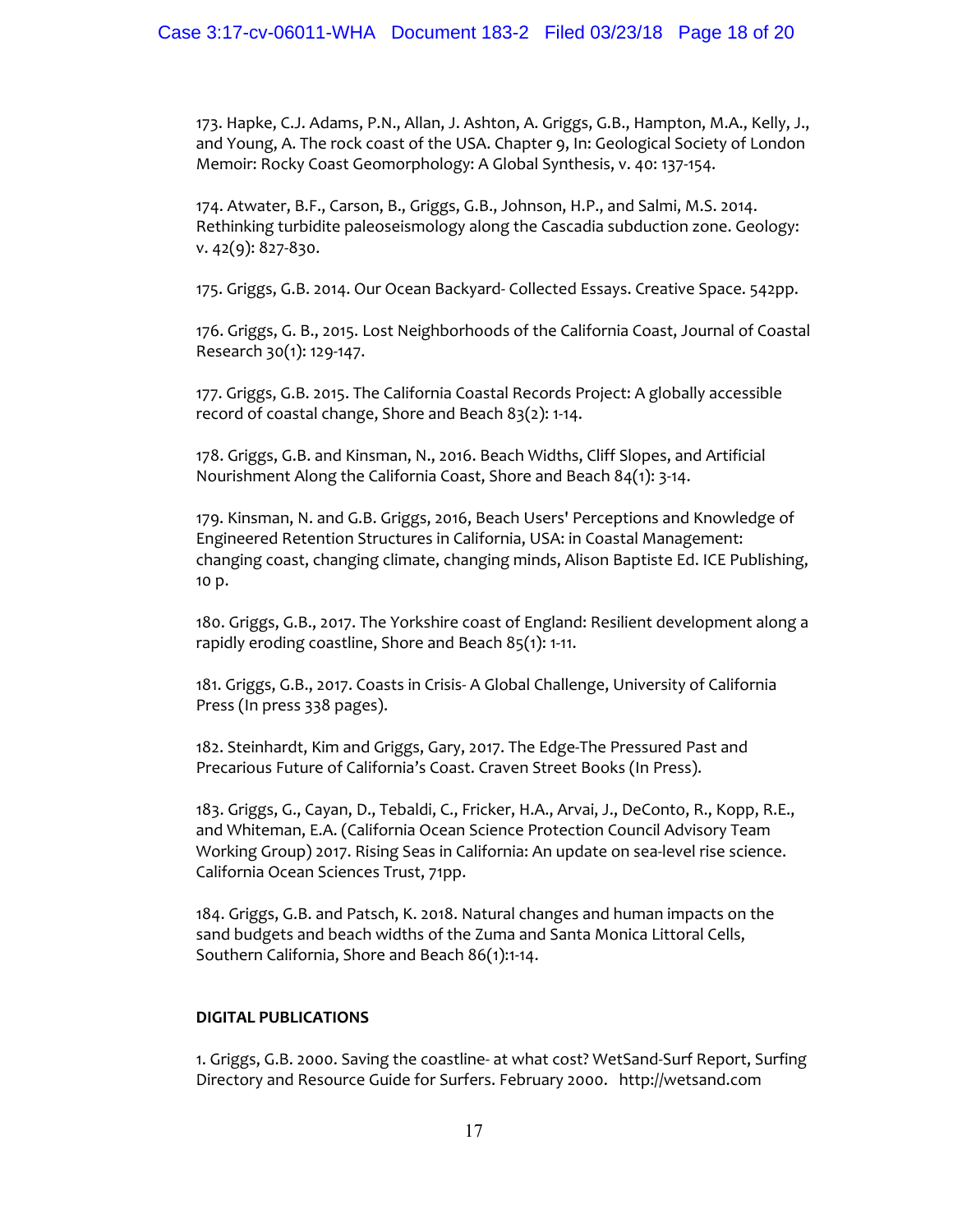2. Griggs, G.B. 2014. Monterey Bay, California: Beach sand mining from a national marine sanctuary. Coastal Care: http://coastalcare.org/2014/09/monterey‐bay‐ california‐beach‐sand‐mining‐from‐a‐national‐marine‐sanctuary‐by‐gary‐griggs/

3. Griggs, G.B. 2014. Walls Around our Coastal Cities. Coastal Care: http://coastalcare.org/2014/12/walls‐around‐our‐coastal‐cities‐by‐gary‐griggs/

4. Griggs, G.B. 2015. How do you measure a sea's level anyway. The Conversation: http://theconversation.com/explainer-how-do-you-measure-a-seas-level-anyway-41420

5. Griggs, G.B. 2015. The Colors of Beach Sand. Coastal Care: http://coastalcare.org/2015/01/the‐colors‐of‐beach‐sand‐by‐gary‐griggs/

6. Griggs, G.B. 2015. Isle of Skye‐Coral Beach, Scotland. Coastal Care: http://coastalcare.org/2015/12/isle‐of‐skye‐coral‐beach‐scotland‐by‐gary‐griggs/

 7. Griggs, G.B. 2016. Bowling Ball Beach, Mendocino County, California: Coastal Care: http://coastalcare.org/2016/09/bowling‐ball‐beach‐mendocino‐coast‐ california‐by‐gary‐griggs/

8. Griggs, Gary. 2016. Beach Cusps‐Shoreline Symmetry. Coastal Care: http://coastalcare.org/2016/12/beach-cusps-shoreline-symmetry-by-gary-griggs/

9. Griggs, Gary. 2017. England's Jurassic Coast. Coastal Care: http://coastalcare.org/2017/01/englands‐jurassic‐coast‐by‐gary‐griggs/

10. Griggs, Gary. 2017. The Natural Bridges of Santa Cruz County, California. http://coastalcare.org/2017/05/the‐natural‐bridges‐of‐santa‐cruz‐county‐by‐gary‐ griggs/

11. Griggs, Gary. 2017. The Rugged Coast and Black Sand Beaches of The Azores. http//coastalcare.org/2017/11/the-rugged-coast-and-black-sand-beaches-of-theazores‐by‐gary‐griggs/

12. Griggs, Gary and Lester, Charles, 2017. Coastal Protection on the edge: The challenge of preserving California's legacy. The Conversation. http://theconversation.com/coastal-protection-on-the-edge-the-challenge-ofpreserving‐californias‐legacy‐76927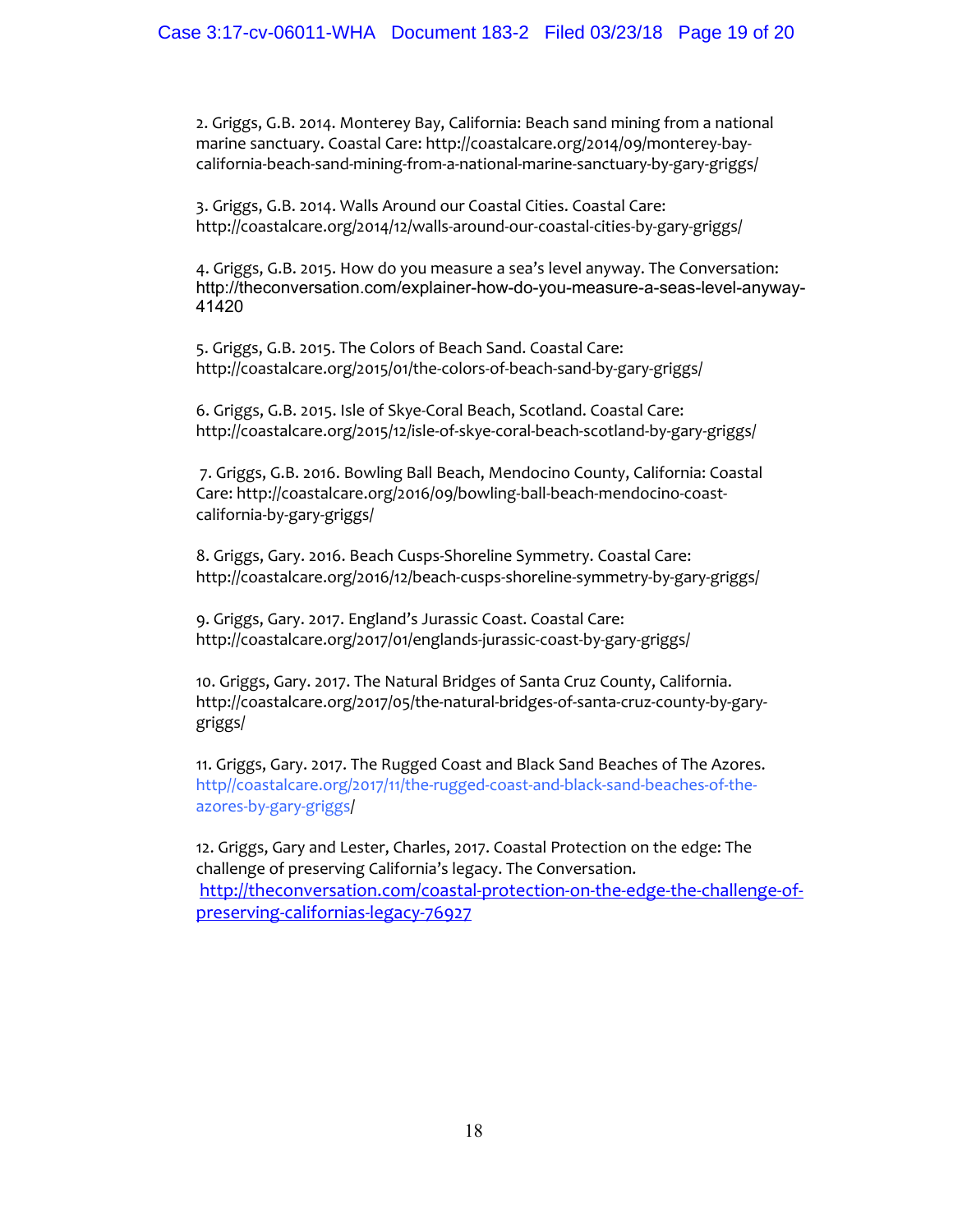Case 3:17-cv-06011-WHA Document 183-2 Filed 03/23/18 Page 20 of 20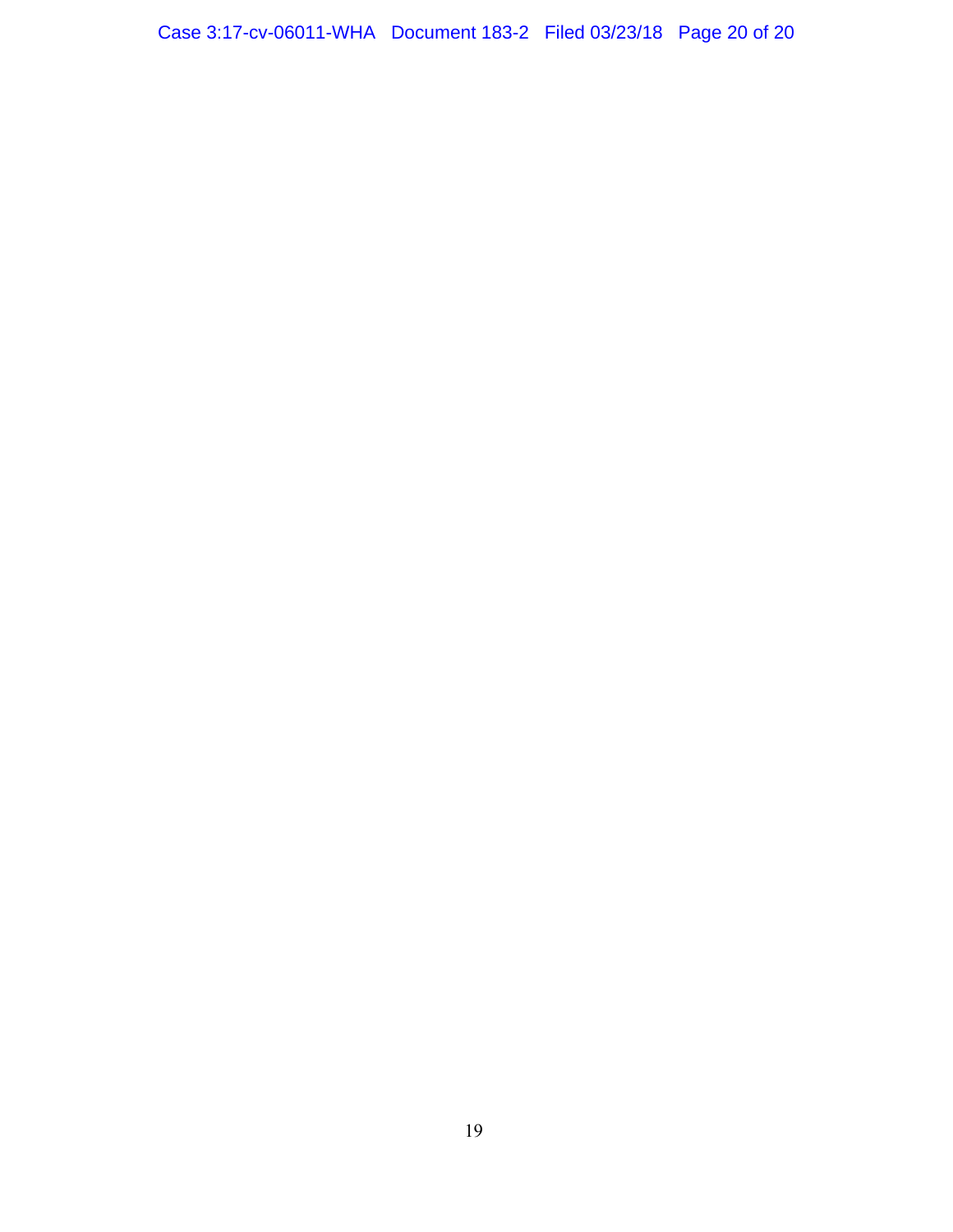Case 3:17-cv-06011-WHA Document 183-3 Filed 03/23/18 Page 1 of 43

# **EXHIBIT 3**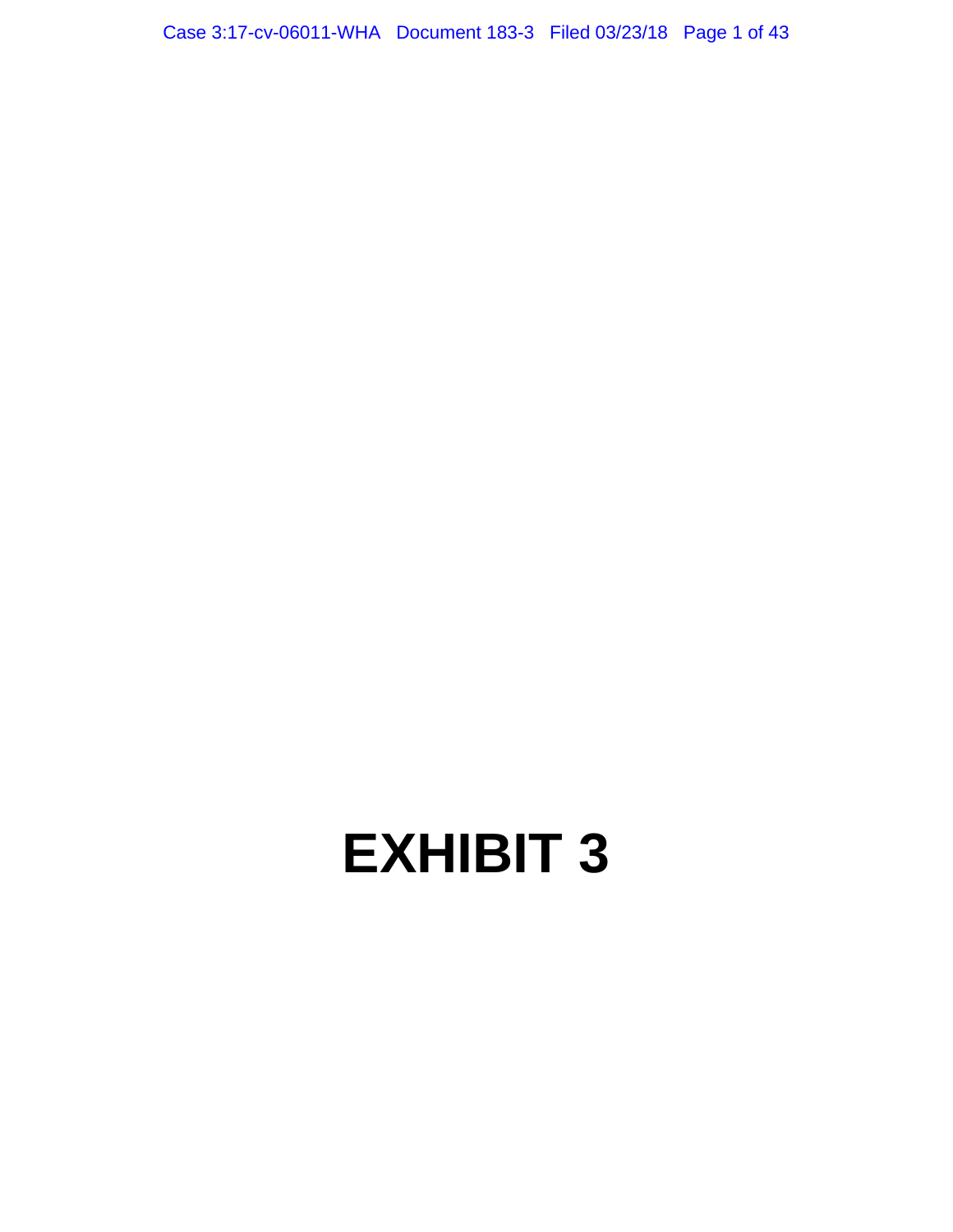# *Donald James Wuebbles*

 The Harry E. Preble Professor of Atmospheric Sciences University of Illinois

## *Biography*

Donald J. Wuebbles is the Harry E. Preble Professor of Atmospheric Sciences at the University of Illinois. He is a professor in the Department of Atmospheric Sciences as well as an affiliate professor in both the Department of Civil and Environmental Engineering and in the Department of Electrical and Computer Engineering. He was Head of the Department of Atmospheric Sciences from 1994 until 2006, and was the first Director of the School of Earth, Society, and Environment, from 2006 to 2008. He was also the first Director of the Environmental Council at the University of Illinois, from early 1996 until August 1999; as Director, he held a Dean's level position and was responsible for the coordination and further development of educational and research programs, including initiating a number of new faculty positions, across the University of Illinois relating to the environment.

Professor Wuebbles earned his B.S. (1970) and M.S. (1972) degrees in Electrical Engineering from the University of Illinois. He received his Ph.D. in Atmospheric Sciences from the University of California at Davis in 1983. Professor Wuebbles spent many years as a research scientist and group leader at the Lawrence Livermore National Laboratory before returning to the University of Illinois to be Head of the Department of Atmospheric Sciences in 1994.

Dr. Wuebbles returned to the University in June 2017 after being on special assignment through the National Science Foundation as Senior Advisor for the Geosciences Directorate. For 1.7 years, until mid-January 2017, he was Assistant Director with the Office of Science and Technology Policy (OSTP) of the Executive Office of the President in Washington DC. In coordination with the U.S. Global Change Research Program, he co-led the preparation of the Climate Science Special Report, which serves as Volume I of the 4th National Climate Assessment (NCA4) that provides a comprehensive assessment of the science of climate change with a special focus on the United States. He is also serving on the steering committee for NCA4 and is Coordinating Lead Author for Chapter 2 for Volume II of NCA4. While at OSTP and in coordination with USGCRP, Dr. Wuebbles also led a multi-agency committee focused on increased coordination to understand the sources and sinks of greenhouse gases.

At the University of Illinois, Dr. Wuebbles led the development of the School of Earth, Society, and Environment, and was its first director. He also has led the development of two highly successful undergraduate programs, one in Atmospheric Sciences, and the other, an interdisciplinary major, in Earth, Society and Environment Sustainability (ESES). The ESES major is held as a model for interdisciplinary environmental sustainability programs across the nation. Dr. Wuebbles also led the development of an online major in Environmental Sustainability that was transitioned to largely become an online version of the ESES major. On his return from DC, Dr. Wuebbles was asked to be a Presidential Fellow (one of five across the University of Illinois system) to lead new initiatives on urban sustainability for the University of Illinois.

Professor Wuebbles is the author of over 500 scientific articles, most of which relate to the interactions of atmospheric chemistry and physical processes affecting atmospheric composition (e.g., tropospheric and stratospheric ozone, urban air quality), resulting radiative forcing on climate, and the effects on the climate system resulting from both human activities and natural phenomena. His research emphasizes the development and use of mathematical models of the chemical and physical processes in the atmosphere that affect all of these processes. Through his research, Professor Wuebbles has had a number of important science contributions and "firsts" during his career. Some of his early contributions include studies of the importance of both temperature feedback and multiple scattering on stratospheric composition, and a study demonstrating "diurnal" behavior of trace gases during a solar eclipse that led to a NASA measurement campaign during a solar eclipse. He developed one of the first comprehensive urban air quality models (which was used in the first study of its kind showing the VOC-limited (VOC = volatile organic compounds) behavior of ozone formation in the San Francisco area and one of the first two-dimensional models for studying atmospheric chemistry. In the last 1970s, he authored the most complete analysis of the effects of nuclear tests on stratospheric ozone done to date.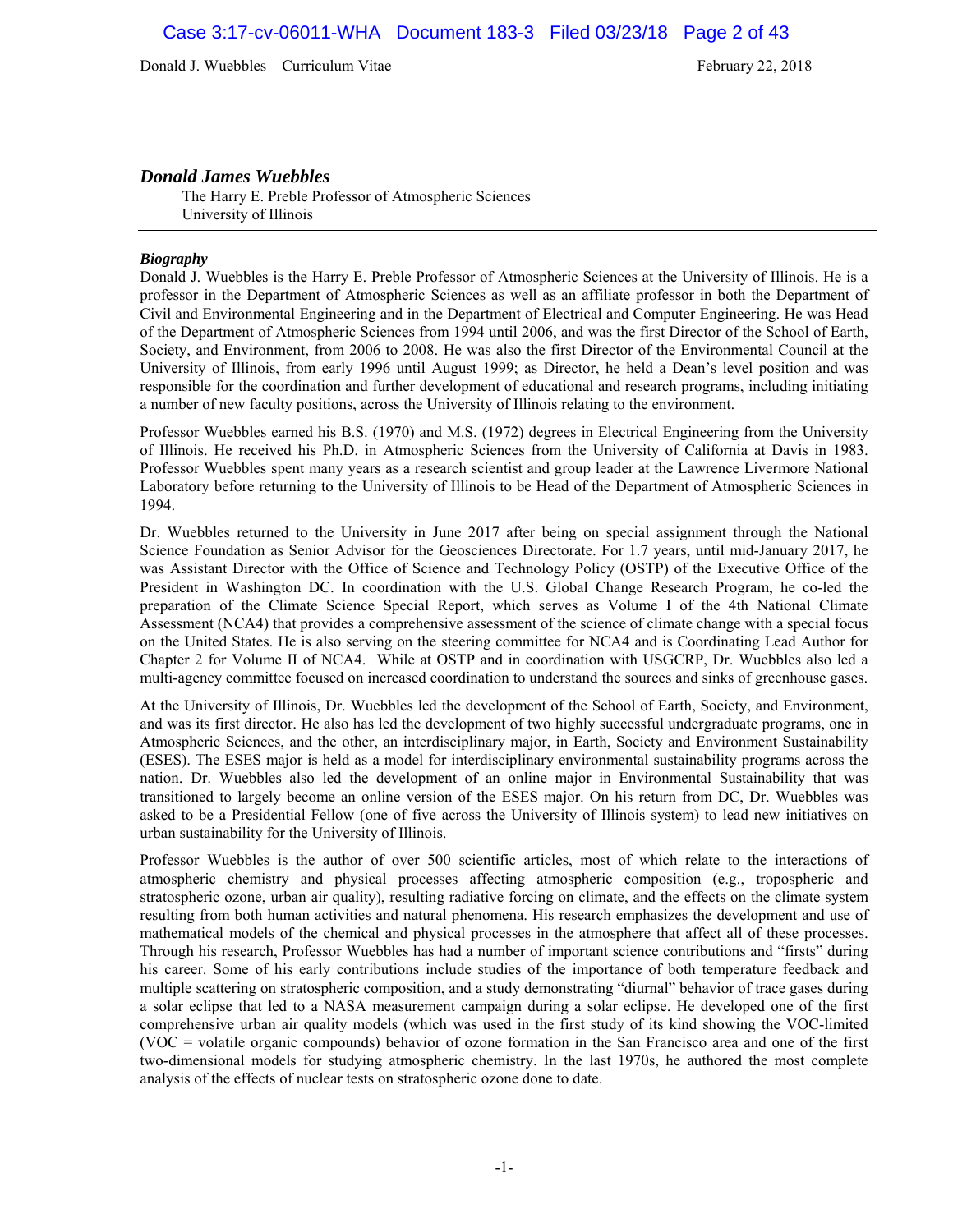Professor Wuebbles' research has had a direct impact on policies to protect the ozone layer. His early 1980s analyses of a broad range of halocarbon future scenarios had a significant impact on early ozone policy considerations. During that time period, he also developed the concept of Ozone Depletion Potentials used in most policymaking aimed at protection of the ozone layer (e.g., the Montreal Protocol and its amendments, the U.S. Clean Air Act). He coauthored a series of papers on trends in stratospheric ozone, including the first to statistically prove that a decrease in stratospheric ozone was occurring in the early 1980s. These papers led to Professor Wuebbles and colleagues receiving the Stratospheric Ozone Protection Award from the U.S. Environmental Protection Agency in 2005. Professor Wuebbles also coauthored the 1986 paper that provided the basic principles explaining the existence of the Antarctic ozone hole. Professor Wuebbles' graphic of the effects of our evolving understanding of atmospheric chemistry and physics on ozone perturbations during the 1970s and 1980s is still used extensively to point out the historical process of learning in science. His 1991 paper on the relationship between solar flux variations and upper stratospheric ozone changes was the first to capture these interactions accurately. More recently, he also developed the revised concept for ODPs to account for the effects of short-lived halocarbons on ozone. For these many accomplishments, Professor Wuebbles was elected a member of the International Ozone Commission in 2000 (and reelected in 2004, 2008 and 2102 as Director of Communications for the IO3C). IN 2016, he was elected to the SPARC (Stratosphere-Troposphere Processes and Their Role in Climate) Scientific Steering Group (which is under the auspices of the WMOs World Climate Research Programme).

As a convening lead author on the first and second international assessments of climate change sponsored by the UN's Intergovernmental Panel on Climate Change (IPCC), Professor Wuebbles co-authored development of the Global Warming Potentials concept being used in policy considerations on greenhouse gases and their potential effects on climate; this concept is included in the Kyoto Protocol and most carbon trading applications. In a paper combining observations with theory, Professor Wuebbles and colleagues provided the first analysis showing that observed trends in lower stratospheric temperature could be explained in terms of the observed trends in ozone and carbon dioxide. Mostly with his students, Professor Wuebbles has used satellite-based trends of several gases to show that the dynamics of the stratosphere is being changed by climate change and that changes in climate could have a significant impact on air quality in the U.S. More recently he and his students have done a number of published research studies on the changes occurring in the intensity of severe weather event sunder a changing climate.

Professor Wuebbles has been a lead author on a number of national and international assessments related to concerns about stratospheric ozone (including the WMO published Scientific Assessment of Ozone Depletion: 2014; he was recently asked to be a lead author on the 2018 WMO assessment) and about climate change, and is also a lead author on several assessments of the effects of current and projected subsonic and supersonic aircraft on the global environment. He chaired a major workshop on the aviation effects on climate for the FAA and NASA in 2006 that resulted in a new research program in the U.S. to better understand these issues. In 2007, he co-chaired the Climate Panel for a major workshop for the UN's International Civil Aviation Organization. Dr. Wuebbles has also led committees reviewing various programs in the U.S. Department of Energy and at its national laboratories. Dr. Wuebbles was a leader in assessments of the potential impacts of climate change on the Great Lakes region, the U.S. Northeast, and the city of Chicago, and is coauthor of the 2009 assessment of the understanding of potential climate impacts of climate change on the United States that was done for the U.S. Government (the  $2<sup>nd</sup>$  National Climate Assessment). He also chaired the Global Environmental Change Focus Group for the American Geophysical Union from 2009-2012 that accounts for a major fraction of AGU membership.

Amongst his honors, Prof. Wuebbles is a Fellow of the American Association for the Advancement of Science, the American Geophysical Union, and the American Meteorological Society. Dr. Wuebbles is a Faculty Fellow in the National Center for Supercomputing Applications. He has been a Coordinating Lead Author and contributed to a number of the reports of the international Intergovernmental Panel on Climate Change (IPCC), which was awarded the Nobel Peace Prize in 2007. Professor Wuebbles was also a Coordinating Lead Author for the more recent major international IPCC assessment of climate change published in 2013. He also served on the Federal Advisory Committee and the Executive Secretariat Committee for the 3rd U.S. National Climate Assessment published in 2014, and was Convening Lead Author on the science of climate change chapter and two appendices. He was also a member of a small team for the U.S. National Academy of Sciences that prepared a special report on climate done jointly with the UK Royal Society. He co-led the chapter on policy considerations for the 2014 WMO-UNEP international assessment of stratospheric ozone and contributed to the Assessment for Decision-Makers summary. Dr. Wuebbles was the recipient of the 2014 Cleveland Abbe Award for Distinguished Service to the Atmospheric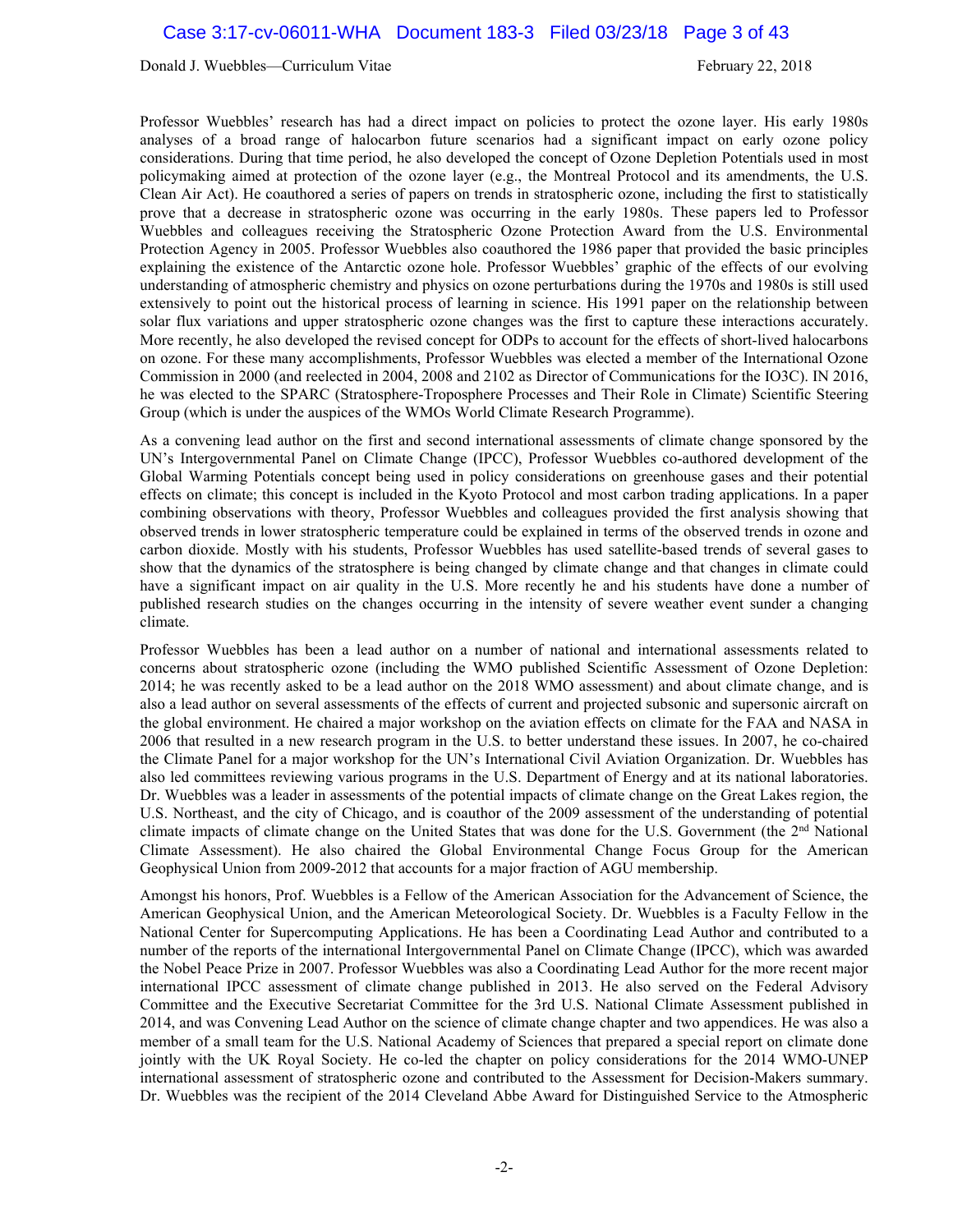Sciences from the American Meteorological Society. He was also a coauthor of the book Engineering Response to Climate Change that has been awarded The Choice Outstanding Academic Title Award in 2014 by the American Library Association. He recently received the Cozzarelli Prize from the Proceedings of the National Academy of Sciences for a research paper published in 2014 (Lin et al.,) and the 2014 Choice Award for Outstanding Academic Titles for the book Engineering Response to Climate Change that he co-wrote with other scientists and engineers.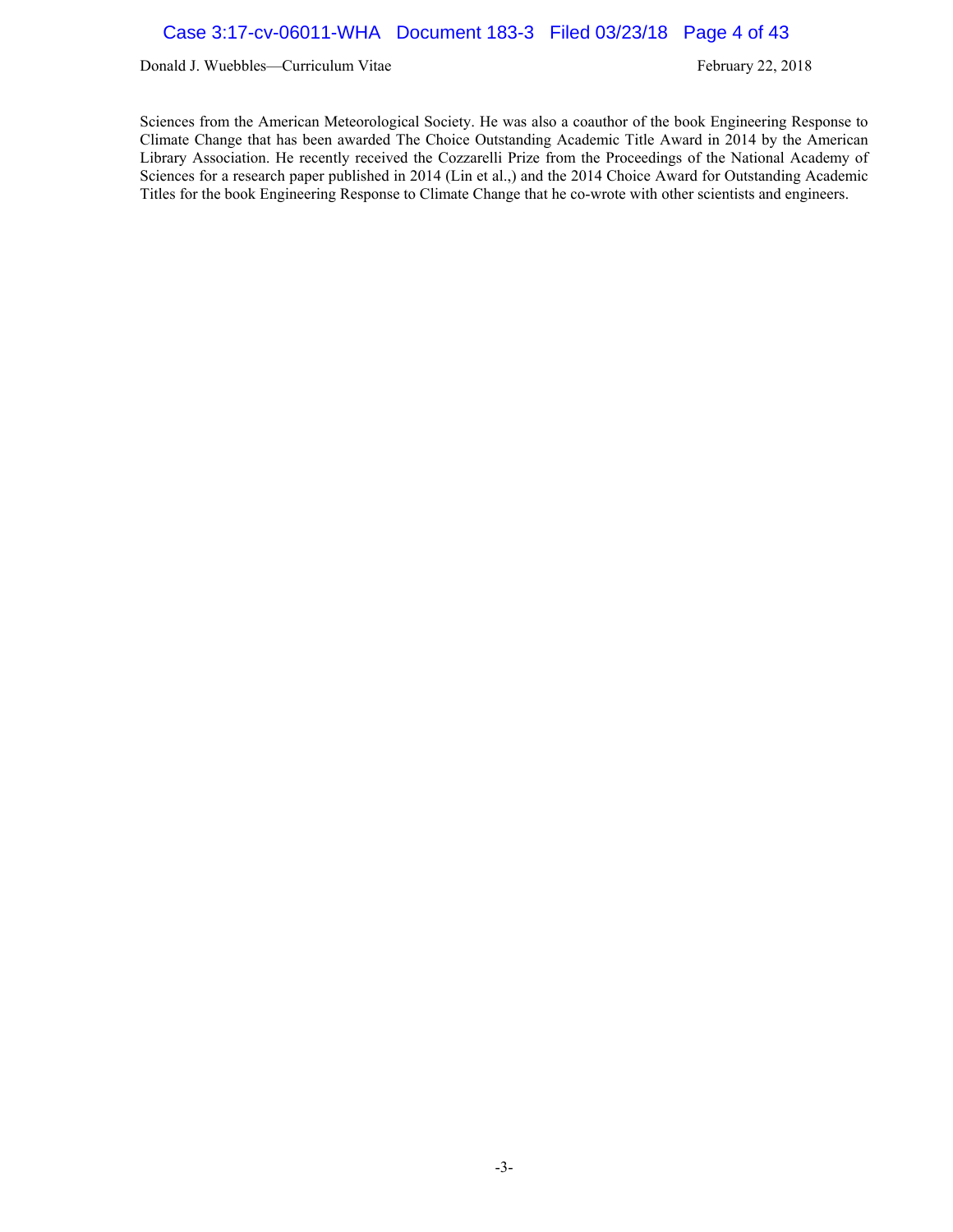#### *Business Address*

 Department of Atmospheric Sciences Telephone: 217/244-1568 University of Illinois FAX: 217/244-1752 3052 Natural History Building 1301 W. Green Street Urbana, IL 61801

#### *Nationality*

Citizenship: United States of America

## *Education*

 B.S., 1966-1970, University of Illinois, Urbana M.S., 1970–1972, University of Illinois, Urbana Ph.D., 1976–1983, University of California, Davis

#### *Honors or Awards*

NOAA Special Achievement Award, 1972 NASA Group Achievement Award, 1982 Eta Kappa Nu (Scholastics Honorary) Sigma Tau (Scholastics Honorary) Phi Eta Sigma (Scholastics Honorary) Tau Beta Pi (Scholastics Honorary) American Men and Women of Science, 1982–present Who's Who in Frontier Science and Technology, 1983–present Who's Who in California, 1984–1995 International Who's Who of Contemporary Achievement, 1984–present Men of Achievement, 1985–present Who's Who in the West, 1986–1995 LLNL Special Achievement Award for Best Journal Paper, 1991 Who's Who in America, 1993-present LLNL Special Achievement Award for Best Book Publication, 1993 Dictionary of International Biography, 1994-present Who's Who in the World, 1994-present Who's Who in the Midwest, 1995-present Five Thousand Personalities of the World, 1996-present 2000 Outstanding People of the 20th Century, 1997-present Who's Who in Science and Engineering, 1998-present Lexington's Who's Who, 1999-present International Directory of Distinguished Leadership, 2000-present 2000 Outstanding Scientists of the  $20<sup>th</sup>$  Century, 2000-present UCAR Advocate for Science Award, 2000 2000 Outstanding Scientists of the 21st Century, 2001-present Who's Who in the 21<sup>st</sup> Century, 2001-present 2000 Outstanding Intellectuals of the 21<sup>st</sup> Century, 2001-present. Outstanding People of the 21<sup>st</sup> Century, 2001-present One Thousand Great Scientists, 2002-present Who's Who of Professionals, 2002-present Fellow, North American Academy of Arts and Sciences, 2002-present UCAR Champion of Science Award, 2002 Who's Who of Professional Management, 2003-present Who's Who Executive and Professional Registry, 2003-present Empire Who's Who, 2003-present Strathmore's Who's Who, 2003-present 2003 UCAR Science Advocate of the Year University of Illinois Alumni Discretionary Award to Faculty, 2003 Faculty Fellow, National Center for Supercomputing Applications, 2003-2007

E-mail: wuebbles@illinois.edu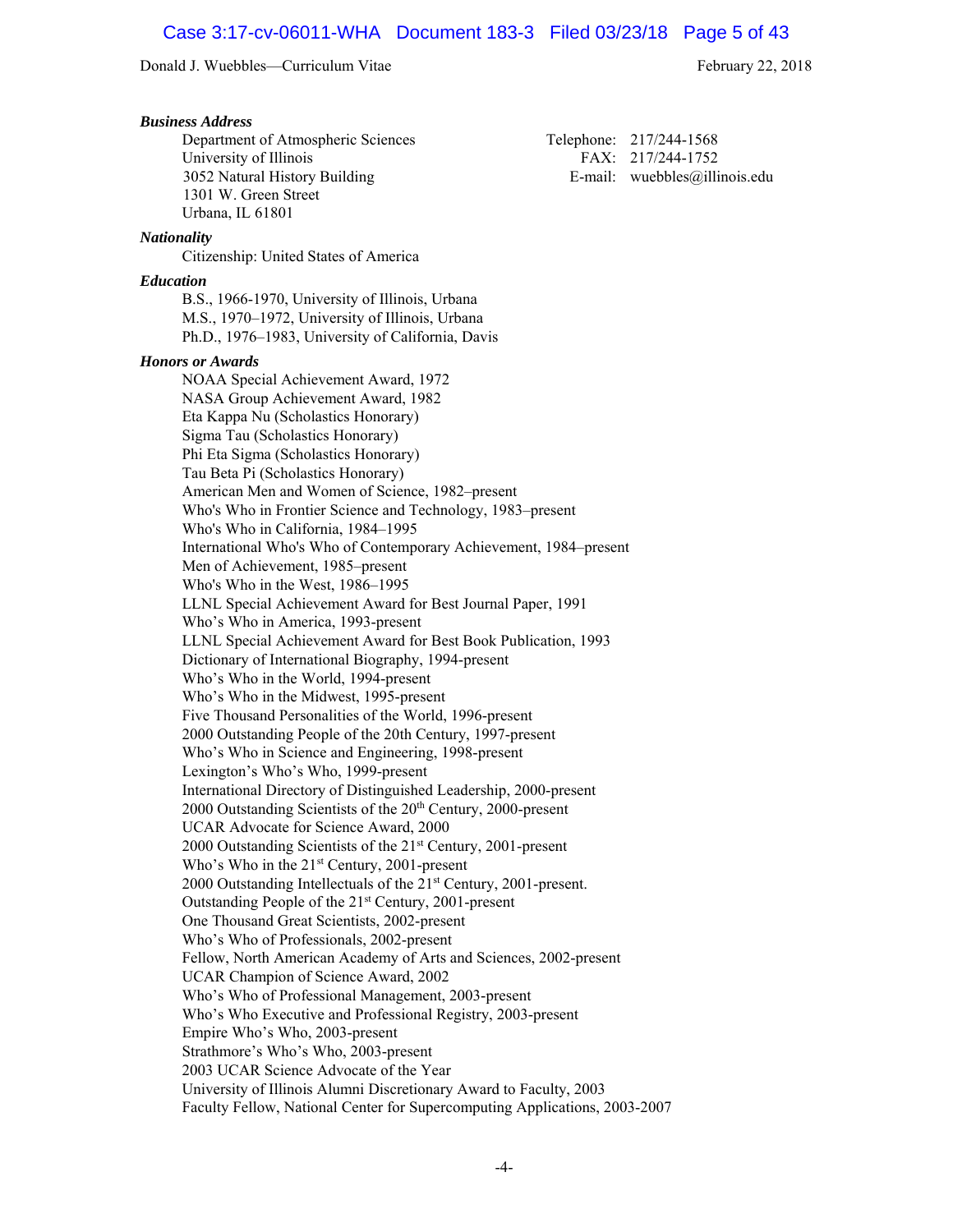Who's Who in Sciences Higher Education, 2004-present Who's Who Among America's Teachers, 2003-present United's Who's Who, 2004-present Manchester's Who's Who, 2004-present 2005 Stratospheric Ozone Protection Award, U.S. Environmental Protection Agency 2005 UCAR Science Advocate of the Year Award 2006 NASA Honor Group Achievement Award 2006 UCAR Science Advocate of the Year Award List of Teachers Ranked as Excellent, UIUC, 2005, 2007, 2013 2007 NASA Group Achievement Award as member of the Upper Atmosphere Research Satellite science team 2007 UCAR Science Advocate of the Year Award Received personalized plaque for contributions to the award of the 2007 Nobel Peace Prize to the Intergovernmental Panel on Climate Change (served as Coordinating Lead Author and made other contributions to a number of international assessments relating to climate change) Fellow, American Association for the Advancement of Science (named in October 2007) Director of Communications (elected office), International Ozone Commission, 2008-present Member (Elected by academia peers), Board of Trustees, University Corporation for Atmospheric Research, 2008-2012 Fellow, American Geophysical Union (named in January 2009) Paul Harris Fellow, Rotary International, 2010-present Fellow, American Meteorological Society (named in September, 2011) 2014 Cleveland Abbe Award, American Meteorological Society (received in February 2014) The 2014 Choice Outstanding Academic Title Award from the American Library Association for the coauthored book Engineering Response to Climate Change; awarded in February 2015. 2014 Cozzarelli Prize from the Proceedings of the National Academy of Sciences for Lin et al. paper ; awarded in February 2015. 2014 Editors' Citation for Excellence in Refereeing – EOS, American Geophysical Union; March 2015. 2015 Stephen Schneider Lecture, American Geophysical Union, San Francisco, December 2015. 2017 Presidential Forum lecture for the American Meteorological Society, Feb. 2017.

#### *Professional Employment*

1970–1972

Research Assistant, University of Illinois, Urbana

1972–1973

 Atmospheric Scientist, Aeronomy Lab., National Oceanic and Atmospheric Administration, Boulder, CO 1973–1994

 Atmospheric Scientist, University of California, Lawrence Livermore National Laboratory, Livermore, CA 1987–1994

 Group Leader, Global Radiation, Chemical, and Dynamical Interactions, University of California, Lawrence Livermore National Laboratory, Livermore CA

1994-present

Professor, Department of Atmospheric Sciences, University of Illinois, Urbana, IL

1996-1999

Director, The Environmental Council, University of Illinois, Urbana, IL

#### 1994-2006

Head, Department of Atmospheric Sciences, University of Illinois, Urbana, IL

## 2006-2008

 Executive Coordinator / Director, School of Earth, Society, and Environment, University of Illinois, Urbana, IL

2009-present

Harry E. Preble Professor of Atmospheric Sciences, University of Illinois, Urbana, IL

#### 2015-2017

 Asst. Director, Office of Science and Technology Policy, Executive Office of the President, Washington DC 2015-2017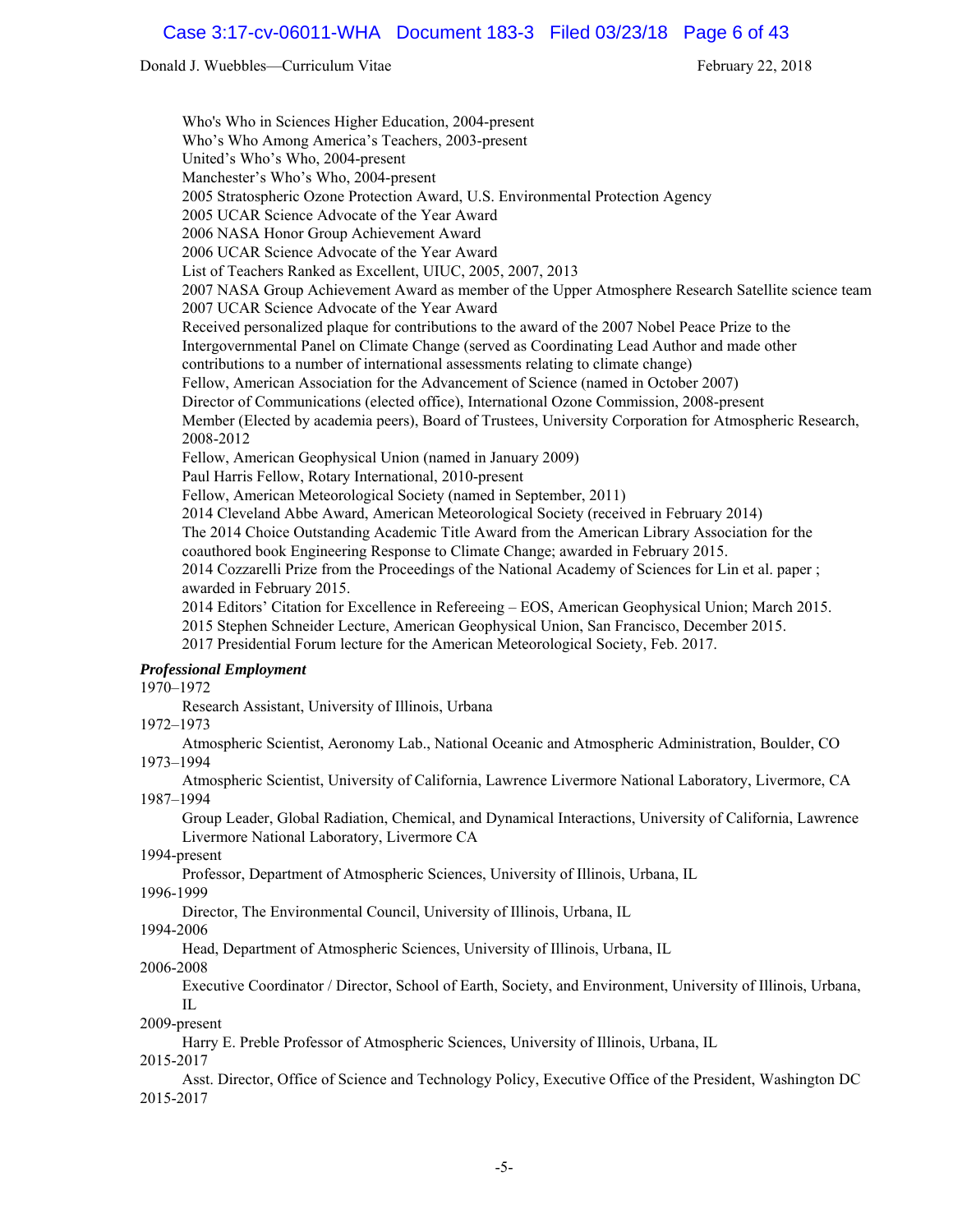Donald J. Wuebbles—Curriculum Vitae **February 22, 2018** February 22, 2018

Senior Advisor, National Science Foundation, Arlington, VA

2017-present,

Presidential Fellow, University of Illinois system

#### *Professional Affiliations*

 Member, American Geophysical Union Member, American Meteorological Society Member, American Association for the Advancement of Science Member, American Chemical Society Member, Sigma Xi

## *Highlights of Professional Activities (past 5 years)*

 Member Representative, University Corporation for Atmospheric Research, 1994-present Member, Advisory Board, Aspen Global Change Institute, 1997-present Member, Science Team, Biomass Burning and Lightning Emissions atmospheric measurement campaigns, sponsored by Japan, 2000-present Member and officer, International Ozone Commission, 2000-2016 Member, Federal Aviation Administration's Research Engineering and Development Advisory Committee, Energy and Environment Subcommittee, 2007-present Chair, Committee of Visitors, review of Climate Change Research Program, Department of Energy, April 2007. Member, UCAR Board of Trustees (elected October 2008), 2008-2012 President, AGU Global Environmental Change Focus Group, 2009-2013 Member, American Geophysical Union Council, 2009-2012 Member, UIUC Vice-Chancellor For Research, Energy Advisory Committee, 2009-present Guest Editor, Journal of Great Lakes Research, 2009-2010 2009 Chancellor's Lecture, University of Illinois, October 6, 2009 Member, American Geophysical Union Strategic Planning Task Force, 2009 Lead author, WMO-UNEP assessment on stratospheric ozone, 2009-2011 Editor-in-Chief, Insciences Journal on Climate Change, 2010-present Coordinating Lead Author, IPCC international climate assessment, 2010-2014 Member, Federal Advisory Committee, U.S. National Climate Assessment, 2011-2014 Member, Executive Secretariat, U.S. National Climate Assessment, 2011-2014 Coordinating Lead Author, U.S. National Climate Assessment, 2011-2014 AGU Council Leadership Team, 2012-2013 Member, Committee on Admissions and Academic Standards, College of Liberal Arts and Sciences, University of Illinois, 2012-present Member, NCAR CESM Advisory Board, 2012-2013 Joint U.S. National Academy of Science and UK Royal Society Committee on Climate Change, 2013- 2014. AGU Fellows Program Review Task Force, 2013-present Member, Steering Committee, UIUC Institute for Sustainability, Energy, and Environment, 2013-present Member, Steering Committee, University of Illinois Inequality Initiative, 2013-present Member, AMS Committee on Effective Communication of Weather and Climate Information (CECWCI), 2013-present Member, AGU Special Task Force on Awards, 2013-2014 Coordinating Lead author, WMO-UNEP assessment on stratospheric ozone, 2012-2014 Coordinating Lead Author, Climate Science Special Report, U.S. National Climate Assessment, 2016-present Member, SPARC Scientific Steering Group, World Climate Research Programme, 2016-present Member, national steering committee, 4th National Climate Assessment, 2016-present Lead author, WMO-UNEP 2018 assessment on stratospheric ozone, 2017-present *Highlights of Public Engagement (last 5 years) (last updated February 2017 but very incomplete)*  Special talk at Chicago Botanical Gardens for World Environment Day, June 2, 2012.

Special talk to the U.S. Department of Agriculture, Washington DC, June 7, 2012 (broadcast throughout the U.S.).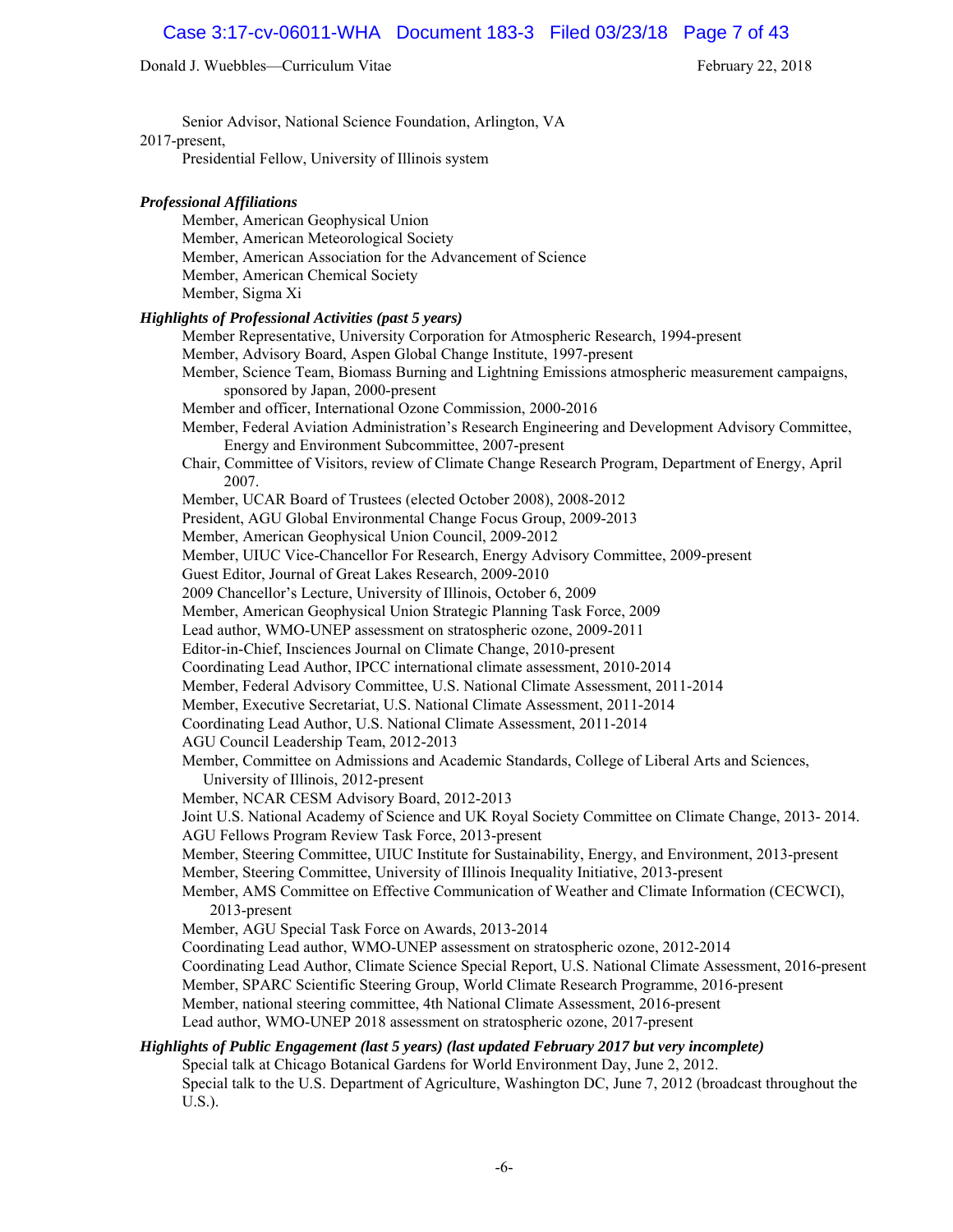Case 3:17-cv-06011-WHA Document 183-3 Filed 03/23/18 Page 8 of 43

Donald J. Wuebbles—Curriculum Vitae February 22, 2018

Talk to executives at State Farm Insurance, June 11, 2012. Keynote talk at the International Laser and Radar Conference, Helios, Greece, June 25, 2012. Cited in The Week magazine, July 2012 Interview with PBS Newshour, July 2012 I serve on national advisory committees for the Federal Aviation Administration and for the Union of Concerned Scientists Half hour television interview for WILL PBS, October 2012 Talk at G8 Exascale Projects meeting, November 2012 Invited talk at Advisory Board meeting of the Illinois Soybean Assn., December 2012 Invited talk at AGU Annual Meeting, December 2012 Invited talk at AMS annual meeting, January 2012 Talk at St. Louis Zoo, February 2013 Talk at Monsanto Corp., February 2013 Invited talk at AAAS annual meeting, February 2013 Seminar at Illinois State Water Survey, January 22, 2013. Invited presentation at St. Louis Zoo, St. Louis. MO, February 5, 2013. Keynote presentation at Conference on Agriculture and Climate Change, Monsanto Corporation (near St. Louis), February 6, 2013. Invited presentation at the AAAS Annual Meeting, Boston, February 15-20, 2013. Presentation to Physicans for a Responsible Society, Chicago, February 20, 2013. Special presentation at the annual severe weather conference at Fermi National Laboratory, Chicago area, April 6, 2013. Seminar at Illinois State University to kickoff their new annual event on climate change, April 15, 2013. One of the keynote talks at The Big Data Workshop, University of Illinois, May 9, 2013. Seminar at ITW Corporation in Chicago, June 5, 2013 June 6, 2013, presentation on climate change in downtown Chicago (with Tom Skilling of WGN TV). Invited speaker and attendee at the Snowmass, CO special Climate Change Impacts and Integrated Assessment (CCI/IA) Workshop on July 23-27, 2013. This workshop brought together scientists, economists, and experts across a wide range of disciplines. September 9, 2013, seminar at North Carolina state University. September 11, 2013, seminar at Duke University. October 7, 2013, invited keynote presentation at the Tri-Agency (NSF, NASA, and DOE) Educators Conference. November 3-7, 2013, presentation at the WCRP Regional Climate Conference in Brussels, Belgium. Keynote presentation at conference on Frontiers in Statistics and Forecasting in Taipei, Taiwan on December 16-19, 2013 November 16, 2013, invited speaker at special conference on climate and ethics at Chicago Loyola University. Invited special presentation (with the head of FEMA) at the annual meeting of the American Meteorological Society, February 4, 2014. Invited presentation on challenges in climate science at the annual meeting of the American Association for the Advancement of Science, February 14, 2014. Invited presentation at Conference on Effects of Climate Change on the East Coast, Arlington, VA, February 26, 2014 March 9, 2014, seminar at Chicago Loyola University retreat center. Invited keynote presentation at An International Symposium on Diagnosis and Early Warning of Urban Weather/Climate Extremes**,** Nanjing, China, March 19, 2014. Invited presentation at G8 Exascale Computing Forum, Kobe, Japan, March 26, 2014. Invited presentation at Severe Weather Forum, Fermi Lab, April 5, 2014. Invited presentation at Conference on Societal Impacts on Natural Hazards, April 17, 2014. May 6, 2014; Presentation at the White House for the release of the National Climate Assessment. May 7-8, three presentations at the U.S. Congress (one at the House and two at the Senate). Invited presentation at 2nd annual Blue Waters Conference, Champaign, May 13, 2014. Special presentation on climate change at the Museum of Science and Industry, June 4, 2014.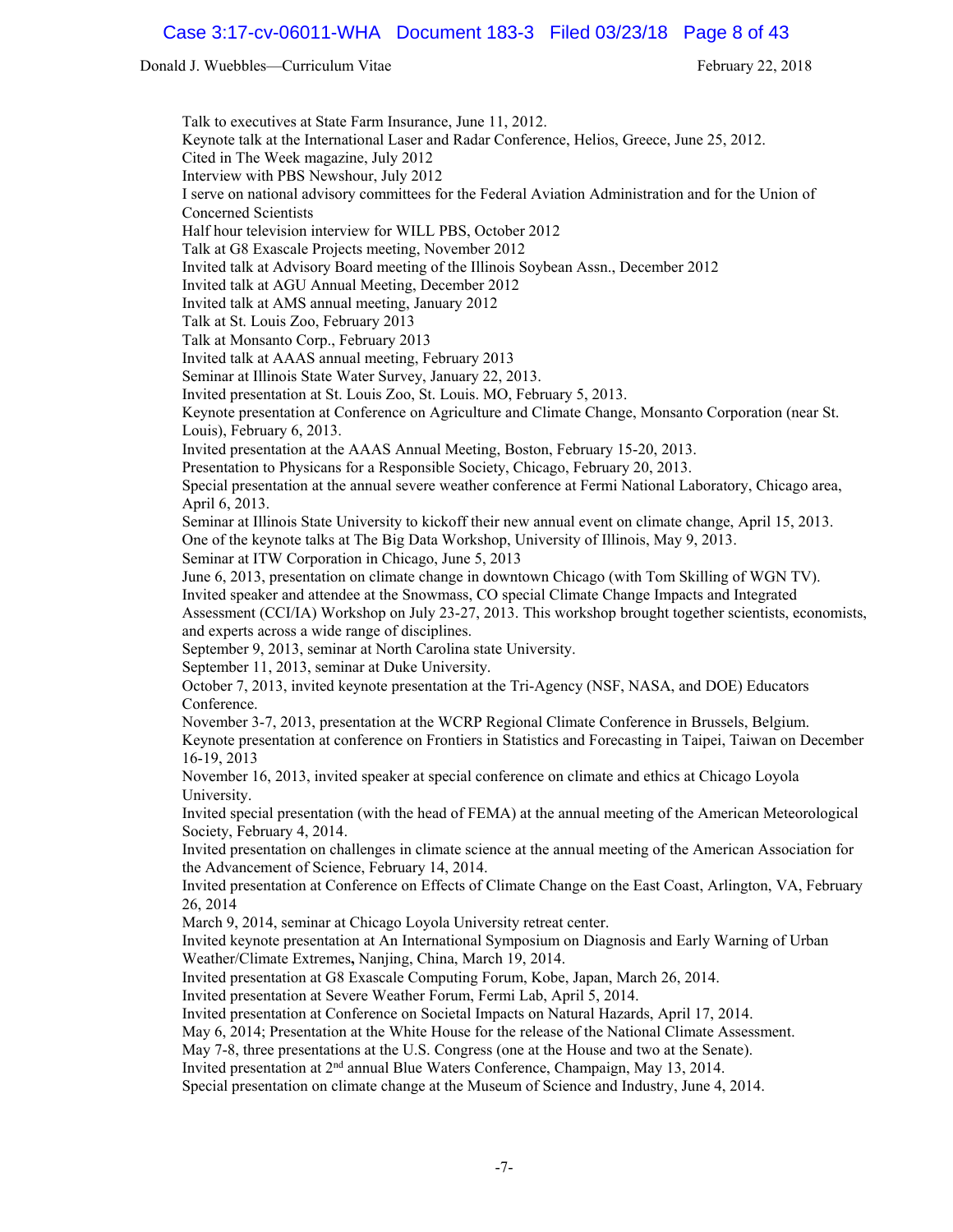Special presentation to be given at the Chicago Botanical Gardens for their World Environment Day, June 7, 2014. Op-ed in Chicago Tribune, June 2014. Special presentation on climate change given at the Museum of Science and Industry, Chicago, June 4, 2014. Special presentation given at the Chicago Botanical Gardens for their World Environment Day, June 7, 2014. Invited talk at the AMS Broadcast Meteorologists Conference, Lake Tahoe, CA, June 18, 2014. Invited seminar at Los Alamos National Lab, Los Alamos, NM, July 2014. Invited talk at Agriculture and Temperature Workshop, Ames, IA, August 2014. Invited talk at AGCI meeting on Frontiers in Global Change Science, Aspen, CO, August 2014. Invited talk at special workshop on agriculture and climate, St. Louis, September 2014. Seminar at Boeing, Seattle, September 2014. Special seminar at Bradley University, Peoria, September 22, 2014. Keynote talk, Pan Pacific Conference on Climate Change, Taipei, Taiwan, October 2014. Talk at ASCENT meeting, Alexandria, VA, October 2014. Invited talk at DOE Workshop on Climate, Washington, DC, October, 2014. Special seminar at Illinois College, Jacksonville, November 2014. Keynote talk at workshop held at Morton Arboretum, November 2014. Invited talk, ICAO workshop on aviation and the environment, Alexandria, VA, February, 2015 Seminar at McHenry College, Crystal Lake, IL, February 2015. Invited talk, Fermi National Lab, March 2015. Keynote talk, U.S.-Iran workshop on climate change, Irvine, CA, March 2015. Invited talk, Blue Waters Annual Workshop, Oregon, May 2015. Stephen Schneider Lecture, American Geophysical Union, December 2015 Invited talk, Fermi National Lab, March 2016. Keynote Talk, international meeting on transportation led by the National Academy of Sciences, Brussels, June 2016. Invited talk, American Geophysical Union Annual Meeting, San Francisco, December 2016. Invited talk, meeting of the Transportation Research Board of the National Academy of Sciences, Washington, DC, January 2017. Presidential Forum, American Meteorological Society Annual Meeting, Seattle, January 2017. Session chair, AAAS meeting, Boston, March 2017. Live interview on WGN-TV, April 2017. Invited speaker, Severe Storms Colloquium, FermiLab, April 2017. Panel for The Atlantic Monthly special event on climate and health in Chicago, April 2017. Panel on The Signal and the Noise: A Response to Nate Silver, Northwestern University, April 2017 Panel for Earth Day, Chicago Botanic Garden, April 2017. Talk at Blue Waters Symposium, Oregon, May 2017 Invited talk at Geological Society of America Annual Meeting, Seattle, October 2017 {{ needs updating}} Plus many other speeches and talks too numerous to list. Also additional interviews with newspapers, television and radio.

#### *Publications, Book Chapters, and Reports (>500 total)*

- Snyder, R.B., D.J. Wuebbles, J.E. Pearson, and B.E. Ewing, 1971: A study of environmental pollution by lead, State of Illinois, Institute for Environmental Quality, IIEQ Document 71-7.
- Shimazaki, T. and D.J. Wuebbles, 1972: Time-dependent two-dimensional parameterized model. *Proceedings of the Second Conference on the Climatic Impact Assessment Program,* DOT Report DOT-TSC-OST-73-4, p. 291– 297.
- Wuebbles, D.J., T. Shimazaki, and C.F. Sechrist, Jr., 1972: A mathematical model for the radon density distribution in the 1–20 km region. *Aeronomy Report No. 46*, University of Illinois, 58 pp.
- Shimazaki, T., and D.J. Wuebbles, 1973: On the theoretical model for vertical ozone density distributions in the mesosphere and upper stratosphere. *Pure and Applied Geophysics, 106–108,* 1446–1463.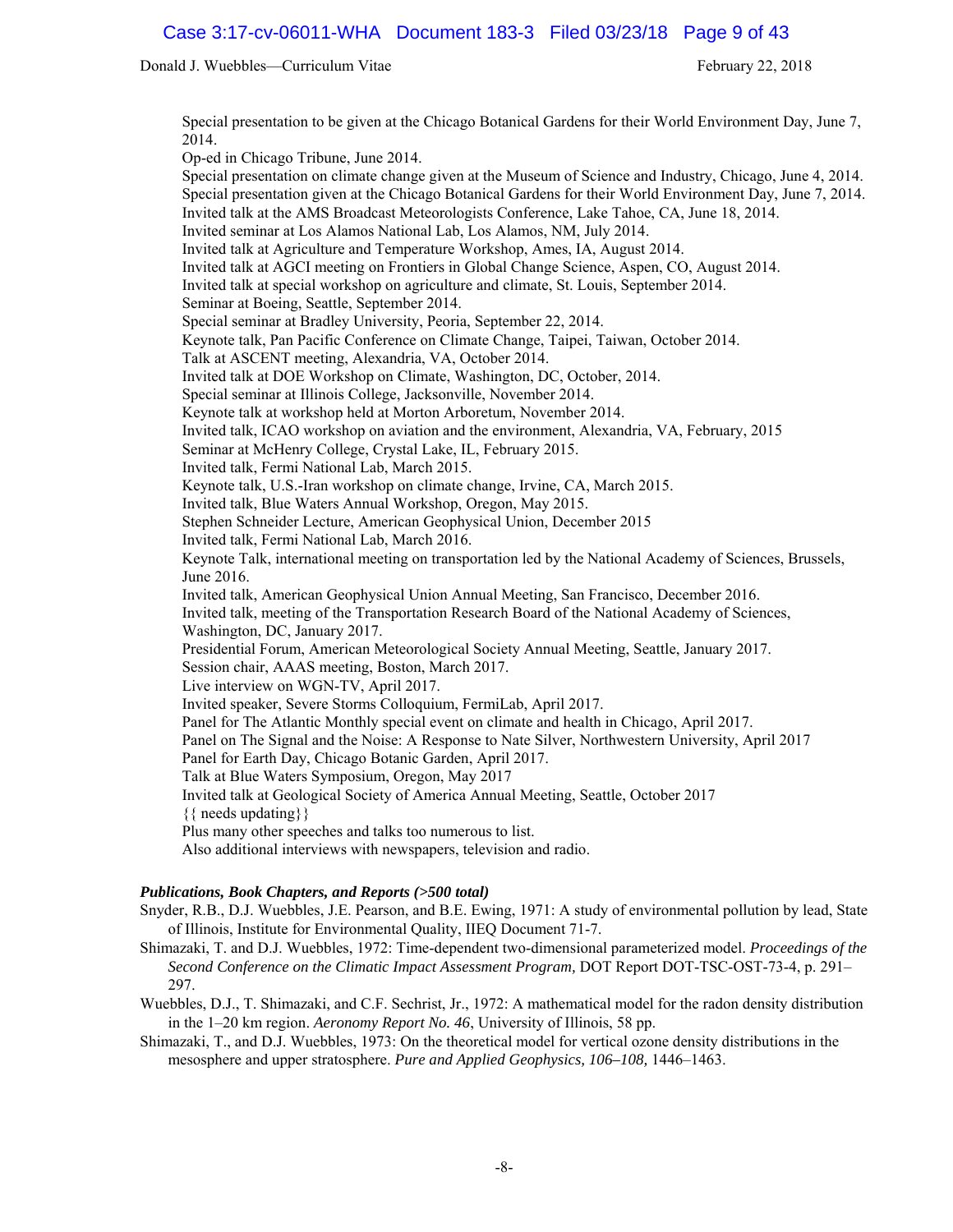- Shimazaki, T., D.J. Wuebbles, and T. Ogawa, 1973: A two-dimensional theoretical model for stratospheric ozone density distributions in the meridional plane, National Oceanic and Atmospheric Administration, NOAA Technical Report ERL 279-OD 9.
- Wuebbles, D.J., and J.S. Chang, 1975: Sensitivity of time-varying parameters in stratospheric modeling. *Journal of Geophysical Research, 80*, 2637–2642.
- Wuebbles, D.J., J.S. Chang, and F.M. Luther, 1976: The diurnal model of chlorine chemistry in the stratosphere. *Proceedings of the International Conference on the Stratosphere and Related Problems,* Logan, UT, September 15–17.
- Chang, J.S., D.J. Wuebbles, and D.D. Davis, 1977: A theoretical model of global tropospheric OH distributions. Lawrence Livermore National Laboratory report UCRL-78392, Rev.1.
- Duewer, W.H., D.J. Wuebbles and J.S. Chang, 1977: Effect of NO photolysis on NOx mixing ratios. *Nature, 265,* 523–525.
- Duewer, W.H., D.J. Wuebbles, H.W. Ellsaesser, and J.S. Chang,  $1977$ :  $NQ_x$  catalytic ozone destruction: Sensitivity to rate coefficients. *Journal of Geophysical Research*, *82,* 2599–2605.
- Luther, F.M., D.J. Wuebbles, and J.S. Chang, 1977: Temperature feedback in a stratospheric Model. *Journal of Geophysical Research*, *82*, 4935–4942.
- Wuebbles, D.J., 1977: A reexamination of potential space shuttle effects on the stratosphere. Lawrence Livermore National Laboratory report UCID-17689 (this version appeared in EIS for NASA use of space shuttle).
- Ackerman, M., D. Frimout, C. Muller, and D.J. Wuebbles, 1978: Stratospheric methane measurements and predictions. *Pure and Applied Geophysics*, *117*, 367–380.
- Duewer, W.H., D.J. Wuebbles, and J.S. Chang, 1978: The effects of a massive pulse injection of  $NO<sub>x</sub>$  into the stratosphere. LLNL report UCRL-80397, also published in *Proceedings of the WMO Symposium on the Geophysical Aspects and Consequences of Changes in the Composition of the Stratosphere,* WMO No.511.
- Luther, F.M., D.J. Wuebbles, W.H. Duewer, and J.S. Chang, 1978: Effect of multiple scattering on species concentrations and model sensitivity. *Journal of Geophysical Research,* **17**, 254–272.
- MacCracken, M.C., D.J. Wuebbles, J.J. Walton, W.H. Duewer, and K.E. Grant, 1978: The Livermore regional air quality model: I. Concept and development. *Journal of Applied Meteorology*, *17*, 254–272.
- Wuebbles, D.J., 1978: A theoretical study of solar eclipse effects on the stratosphere. Proceedings of the AMS Meeting on Meteorology of the Upper Atmosphere, October 24–27, Boston, MA; Lawrence Livermore National Laboratory report UCRL-80963.
- Wuebbles, D.J., 1978: A reexamination of potential space shuttle effects on the stratosphere. Appendix D of *Revised Estimates for Ozone Reduction by Shuttle Operation,* NASA Tech. memorandum 58209.
- Wuebbles, D.J., and F.M. Luther, 1978: Preliminary study of solar power satellites program potential effect on stratospheric chemistry. Lawrence Livermore National Laboratory/G-Division Report UASG 78-41.
- Chang, J.S., W.H. Duewer, and D.J. Wuebbles, 1979: The atmospheric nuclear tests of the 50s and 60s: A significant test of ozone depletion theories. *Journal of Geophysical Research, 84*, 1755–1765.
- Hudson, R.D., and E.I. Reed, 1979: The stratosphere: Present and future. NASA RP-1049, 1979 (contributing author of major international assessment on ozone).
- Luther, F.M., J.S. Chang, W.H. Duewer, J.E. Penner, R.L. Tarp and D.J. Wuebbles, 1979: Potential environmental effects of aircraft emissions. Lawrence Livermore National Laboratory report UCRL-52861; also available from Federal Aviation Administration as FAA-EE-79-23.
- Wuebbles, D.J., and J.S. Chang, 1979: One-dimensional coupled transport and chemical kinetics model of the stratosphere. *Proceedings of NATO Advanced Study Institute on Atmospheric Ozone: Its Variation and Human Influences*.
- Wuebbles, D.J., and J.S. Chang, 1979: A theoretical study of stratospheric trace species variations during a solar eclipse. Lawrence Livermore National Laboratory Report UCRL-80936, *Geophysical Research Letters, 6*, 179– 182.
- Duewer, W.H., and D.J. Wuebbles, 1980: Effects of speculative reactions and mechanisms on predicted ozone perturbations. *Proceedings of 14th Informal Conference on Photochemistry,* Newport Beach, CA, March 30– April 3; also available as Lawrence Livermore National Laboratory report UCRL-83950.
- Wuebbles, D.J., and W.H. Duewer, 1980: Effects of recent kinetics measurements on our understanding of chemical processes in the troposphere and stratosphere. Published in *Proceedings of 14th Informal Conference on Photochemistry,* Newport Beach, CA, March 30–April 3; also available as Lawrence Livermore National Laboratory report UCRL-83960.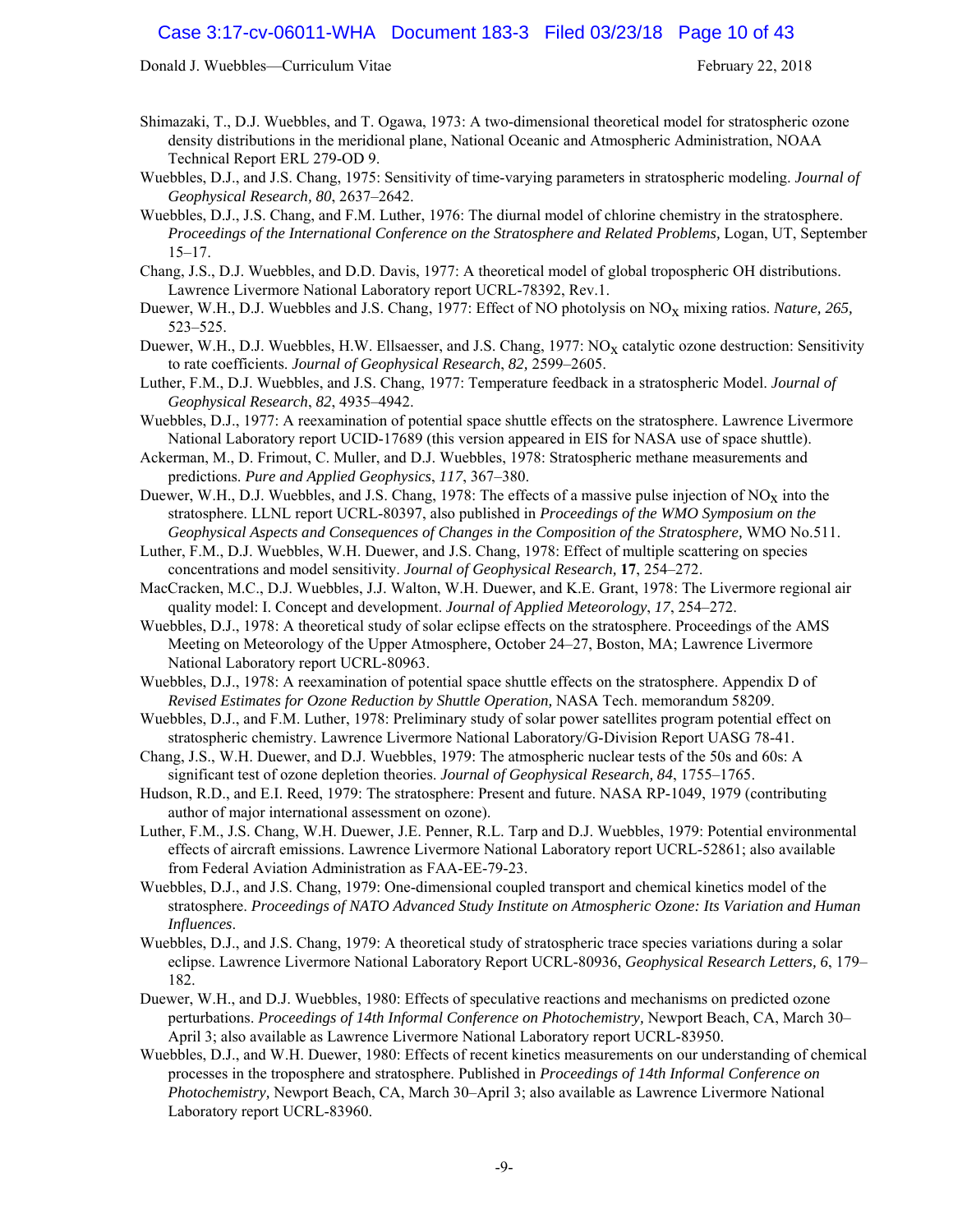# Case 3:17-cv-06011-WHA Document 183-3 Filed 03/23/18 Page 11 of 43

Donald J. Wuebbles—Curriculum Vitae February 22, 2018

Wuebbles, D.J., and J.S. Chang, 1980: A study of the effectiveness of the  $Cl_x$  catalytic ozone loss mechanisms. Presented at and published in the *Proceedings of the Quadrennial International Ozone Symposium,* Boulder, CO, August 4–9; also available as Lawrence Livermore National Laboratory report UCRL-84071.

- Wuebbles, D.J., 1980: Impact of new OH+HNO3 rate measurement on models of atmospheric chemistry. Lawrence Livermore National Laboratory report UCID-18727.
- Wuebbles, D.J., 1980: A summary of current two-dimensional transport-kinetics models. Lawrence Livermore National Laboratory G-Division report UASG 80-25.
- Wuebbles, D.J., 1980: A comparison study between 2-D models. Lawrence Livermore National Laboratory report UASG 80-21.
- Wuebbles, D.J., 1980: The treatment of dynamical processes in two-dimensional models of the troposphere and stratosphere. Lawrence Livermore National Laboratory report UCID-18771.
- Wuebbles, D.J., and R.L. Tarp, 1980: Potential changes to stratospheric ozone from possible chlorofluorocarbon production scenarios. Lawrence Livermore National Laboratory report UCID-18583.
- Wuebbles, D.J., and R.L. Tarp, 1980: Sensitivity of quantum yield for O1(D) production from ozone photolysis. Lawrence Livermore National Laboratory report UCID-18734.
- Luther, F.M., J.S. Chang, D.J. Wuebbles, and J.E. Penner, 1981: Ozone depletion calculations. *Proceedings of the NATO Advanced Research Institute on the Effect of Solar Ultraviolet Radiation in Marine Ecosystems,* also Lawrence Livermore National Laboratory report UCRL-85814.
- Wine, P.H., A.R. Ravishankara, N.M. Kreutter, R.C. Shah, J.M. Nicovich, R.L. Thompson, and D.J. Wuebbles, 1981: Rate of reaction of OH with HNO3. *Journal of Geophysical Research*, *86,* 1105–1112.
- Wuebbles, D.J., 1981: World Meteorological Organization, The stratosphere 1981: theory and measurements. WMO Global Ozone Research and Monitoring Project, Report No. 11 (contributing author).
- Wuebbles, D.J., 1981: The relative efficiency of a number of halocarbons for destroying stratospheric ozone. Lawrence Livermore National Laboratory report UCID-18924.
- Wuebbles, D.J., 1981: Scenarios for future anthropogenic emission of trace gases in the stratosphere. Lawrence Livermore National Laboratory report UCID-18997.
- Wuebbles, D.J., 1981: A summary of the LLNL one-dimensional transport-kinetics model of the troposphere and stratosphere. Lawrence Livermore National Laboratory report UCID-19185.
- Wuebbles, D.J., 1981: Report of Lawrence Livermore National Laboratory to the Environmental Protection Agency on research performed since December, 1979. Lawrence Livermore National Laboratory report UCID-19221.
- Wuebbles, D.J., and J.S. Chang, 1981: A study of the effectiveness of the Clx catalytic ozone loss mechanisms. *Journal of Geophysical Research*, *86,* 9869–9872.
- Wuebbles, D.J., and P.S. Connell, 1981: A screening methodology for assessing the potential impact of surface releases of chlorinated halocarbons on stratospheric ozone. Lawrence Livermore National Laboratory report UCID-19233.
- Wuebbles, D.J., R.L. Tarp, A. Nold, and W.P. Wood, 1981: Chlorofluorocarbon production scenarios: Possible changes to stratospheric ozone. Lawrence Livermore National Laboratory report UCID-18915.
- Wuebbles, D.J., 1982: Atmospheric ozone: Zeroing in. *Energy and Technology Review,* May, 1982.
- Chang, J.S., and D.J. Wuebbles, 1983: Effects of hypothetical exchanges of strategic nuclear weapons based on current Salt II Stockpile Guidelines. In *The Consequences of Nuclear War on the Global Environment,* U.S. Government Printing Office.
- National Research Council, 1983: *Changing Climate*. U.S. National Academy of Sciences (contributing author).
- Wuebbles, D.J., 1983: Chlorocarbon production scenarios: Potential impact on stratospheric ozone. Lawrence Livermore National Laboratory report UCRL-87216; *Journal of Geophysical Research, 88*,1433–1443.
- Wuebbles, D.J., 1983: A theoretical analysis of the past variations in global atmospheric composition and temperature structure. Ph.D. Thesis, University of California, Davis, CA. Lawrence Livermore National Laboratory report UCRL-53423.
- Wuebbles, D.J., F.M. Luther, J.E. Penner, 1983: Effect of coupled anthropogenic perturbations on stratospheric ozone. *Journal of Geophysical Research, 88,* 1444–1456.
- Chang, J.S., and D.J. Wuebbles, 1984: Nuclear explosions and atmospheric ozone. Lawrence Livermore National Laboratory report UCRL-91367; also in *The Environmental Effects of Nuclear War,* Julius London and G.F. White, editors.
- Connell, P.S., and D.J. Wuebbles, 1984: Aspects of the comparison of stratospheric trace species measurements with photochemical models. Lawrence Livermore National Laboratory report UCRL-90297; presented at the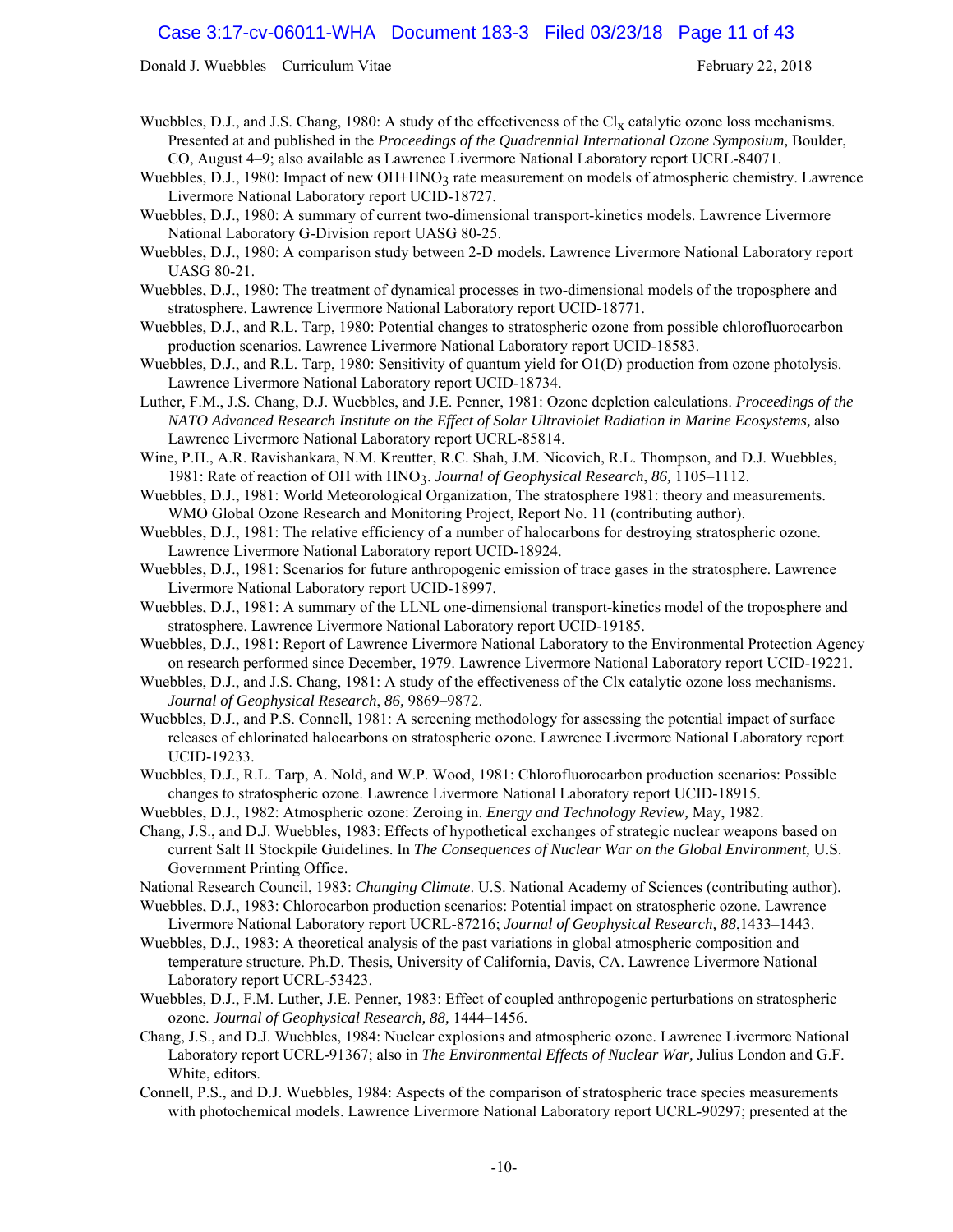Quadrennial Ozone Symposium, Halkidiki, Greece, September 3–7; published in *Atmospheric Ozone,* C.S. Zerefos and A. Ghazi; editors, D. Reidel, Boston.

- Wuebbles, D.J., 1984: Influences on past variations in ozone and temperature structure. Lawrence Livermore National Laboratory report UCRL-90884; *Proceedings of International Meeting on Current Issues in Our Understanding of the Stratosphere and the Future of the Ozone Layer*, Starnberger See, W. Germany, June 11– 16.
- Wuebbles, D.J., 1984: Trends in ozone and temperature structure, comparison of theory and measurements. Lawrence Livermore National Laboratory report UCRL-90296; Published in *Atmospheric Ozone,* S. Zerefos and A. Ghazi, editors, D. Reidel Publishing, Boston.
- Wuebbles, D.J., M.C. MacCracken, and F.M. Luther, 1984: A proposed reference set of scenarios for radiatively active atmospheric constituents. U.S. Department of Energy Carbon Dioxide Research Division report DOE/NBB-0066.
- Connell, P.S., D.J. Wuebbles, and J.S. Chang, 1985: Stratospheric hydrogen peroxide—the relationship of theory and observation. *Journal of Geophysical Research, 90,* 10726–10732; also Lawrence Livermore National Laboratory report UCRL-90432.
- Owens, A.J., C.H. Hales, and D.J. Wuebbles, 1985: Trace gas influences on climate from 1980 to 2050. *Proceedings of the AMS Conference on Climate Variations*, Los Angeles, January 8–11.
- Wang, W.C., D.J. Wuebbles, and W.M. Washington, 1985: Potential climatic effects of perturbations other than CO2. In *The Potential Climatic Effects of Increasing Carbon Dioxide,* M.C. MacCracken and F.M. Luther, editors, DOE/ER-0237.
- World Meteorological Organization, 1985: *Atmospheric ozone 1985: Assessment of our understanding of the processes controlling its present distribution and change*. WMO Global Ozone Research and Monitoring Project Report No. 16 (contributing author).
- Wuebbles, D.J., A.J. Owens, and C.H. Hales, 1985: Trace gas influences on climate from 1850 to 1980. *Proceedings of the AMS Conference on Climate Variations*, Los Angeles, January 8–11.
- Solomon, S., R.R. Garcia, F.S. Rowland, and D.J. Wuebbles, 1986: On the depletion of Antarctic ozone. *Nature, 321*, 755–758.
- Wang, W.C., D.J. Wuebbles, W.M. Washington, R.G. Isaacs, and G. Molnar, 1986: Trace gases and other potential perturbations to global climate. *Rev. Geophysics, 24,* 110–140.
- Wuebbles, D.J., 1986: Reservoir species discovered in the stratosphere. *Nature, 319,* 538.
- Wuebbles, D.J. 1986: Trace gases and their impact on global climate. *Energy and Technology Review,* July.
- Wuebbles, D.J., 1986: The LLNL zonally averaged chemistry-transport model of the troposphere and stratosphere. Lawrence Livermore National Laboratory report UCRL-94582ABS; Proceedings of the Conference on Upper Atmospheric Theory and Data Analysis, Seattle, WA, June 23–27.
- Wuebbles, D.J., P.S. Connell, and K.E. Grant, 1986: Interpreting stratospheric observations in a zero-dimensional photochemical framework. UASG 86-25. Proceedings of NASA Workshop on Measurements of the Stratosphere.
- Wuebbles, D.J., P.S. Connell, J.R. Ipser, W.M. Porch, L.C. Rosen, and J.B. Knox, 1986: Review of the atmospheric propagation in the SPC codes—A progress report. Lawrence Livermore National Laboratory report UCID-20894.
- Wuebbles, D.J., and K.E. Grant, 1986: Effects of solar variability on stratospheric ozone and temperature. Lawrence Livermore National Laboratory report UCRL-93376; also presented at the Annual Meeting of the European Geophysical Society, Kiel, W. Germany, August 25–30.
- Abey, A., and D.J. Wuebbles, 1987: GBLSYS: A ground-based laser system computer model. Lawrence Livermore National Laboratory report UCRL-906642; also presented at the Annual Review Conference on Atmospheric Transmission Models.
- Brasseur, G., D. Coriolle, J.A. Pyle, E.P. Roth, U. Schmailzl, and D.J. Wuebbles, 1987: Odd nitrogen during the MAP/GLOBUS 1983 campaign: Theoretical considerations. *Planet. Space Science, 35,* 637–645.
- Connell, P.S., and D.J. Wuebbles, 1987: Ozone perturbations in the LLNL one-dimensional model-calculated effects of projected trends in CFCs, CH4, CO2, N2O and Halons over 90 years. Lawrence Livermore National Laboratory Report UCRL-95548; also in *Assessing the Tasks of Trace Gases that can Modify the Stratosphere, Volume VII,* J.S. Hoffman, editor, U.S. Environmental Protection Agency report EPA 4001/1-87/001B.
- Grant, K.E., P.S. Connell, and D.J. Wuebbles, 1987: Monte Carlo uncertainty analysis of stratospheric ozone in ambient and perturbed atmospheres. Lawrence Livermore National Laboratory Report UCRL-93375, 1986;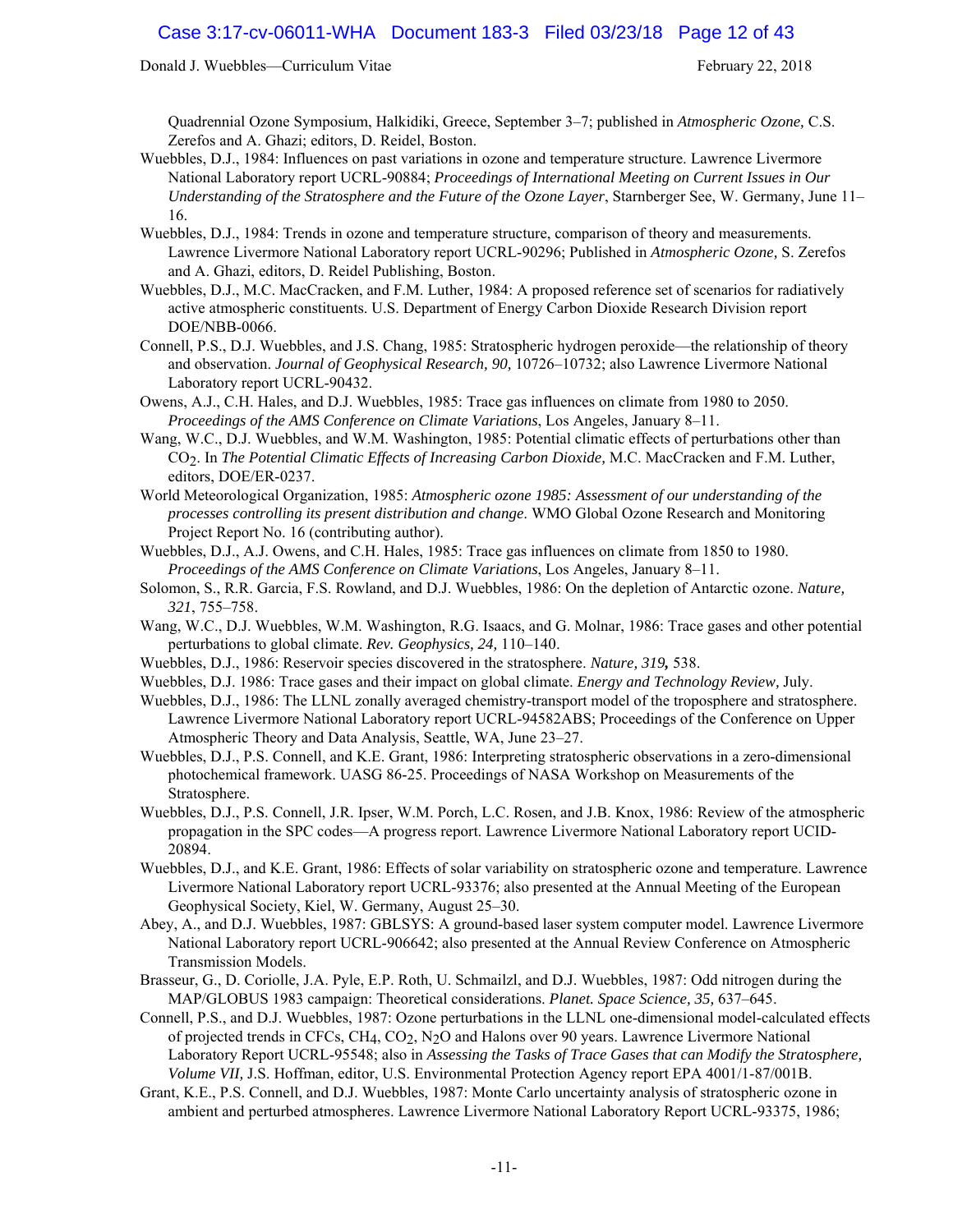# Case 3:17-cv-06011-WHA Document 183-3 Filed 03/23/18 Page 13 of 43

Donald J. Wuebbles—Curriculum Vitae February 22, 2018

also in *Assessing the Tasks of Trace Gases that can Modify the Stratosphere, Volume VII,* J.S. Hoffman, editor, U.S. Environmental Protection Agency report EPA 4001/1-87/001B.

- Hammitt, J.K., F. Camm, P.S. Connell, W.E. Mooz, K.A. Wolf, D.J. Wuebbles, and A. Bamezai, 1987: Joint emission scenarios for potential stratospheric ozone depleting substances. *Nature, 330,* 711–716.
- Reinsel, G.C., G.C. Tiao, A.J. Miller, D.J. Wuebbles, P.S. Connell, C.L. Mateer, and J.J. DeLuisi, 1987: Statistical analysis of total ozone and stratospheric Umkehr data for trends and solar cycle relationship. *Journal of Geophysical Research, 92,* 2201–2209.
- Walton, J.J., D.J. Wuebbles, and S. Hameed, 1987: Simulation of global wet and dry deposition of nitric acid in a three-dimensional chemistry-transport model. In *Acid Rain: Scientific and Technical Advances,* edited by R. Perry, R.M. Harrison, J.N.B. Bell, and J.N. Lester, published by Selper Ltd., London.
- Wuebbles, D.J., 1987: Natural and anthropogenic perturbations to the stratosphere. U.S. National Report to the International Union of Geodesy and Geophysics. *Rev. Geophys., 25,* 487–493.
- Wuebbles, D.J., P.S. Connell, J.R. Ipser, W.M. Porch, L.C. Rosen, A.E. Abey, and P.B. Duffy, 1987: Atmospheric propagation in the SPC codes—an update. Lawrence Livermore National Laboratory report UCID-21005.
- Connell, P.S., K.E. Grant, and D.J. Wuebbles, 1988: Aspects of CFC relative ozone destruction efficiencies determined in the LLNL 2-D model. In *Ozone in the Atmosphere*, R.D. Bojkov and P. Fabian editors, A. Deepak Publishing, Hampton, VA., 1989; also Lawrence Livermore National Laboratory report UCRL-97987.
- Edmonds, J.A., D.J. Wuebbles, and M.J. Scott, 1987: Energy and future climate change. Battelle Pacific Northwest Laboratory report, 1988.
- Edmonds, J.A., D.J. Wuebbles, and M.J. Scott, 1987: Energy and radiative precursor emissions. *Proceedings of the 8th Miami International Conference on Alternative Energy Sources,* December 14–16.
- Grant, K.E., R.G. Ellingson, and D.J. Wuebbles, 1988: Sensitivity of a two-dimensional chemistry-transport model to changes in parameterizations of radiative processes. *IRS '88: Current Problems in Atmospheric Radiation,* J. Lenoble and J.F. Geleyn, editors, A. Deepak Publishing, 1989; also Lawrence Livermore National Laboratory report UCRL-98443.
- Grant, K.E., and D.J. Wuebbles, 1988: A two-dimensional modeling study of the sensitivity of ozone to radiative flux uncertainties. In *Ozone in the Atmosphere,* R.D. Bojkov and P. Fabian editors, A. Deepak Publishing, Hampton, VA., 1989; Lawrence Livermore National Laboratory report UCRL-97981.
- Wuebbles, D.J., 1989: On the mitigation of non-CO<sub>2</sub> greenhouse gases. In *Greenhouse Mitigation*, A.E.S. Green, editor, Am. Soc. Mech. Engr., New York; also Lawrence Livermore National Laboratory report UCRL-101523.
- Kinnison, D., H. Johnston, and D. Wuebbles, 1988: Ozone calculations with large nitrous oxide and chlorine changes. *Journal of Geophysical Research, 93,* 14165–14175.
- Kinnison, D.E., H. Johnston, and D.J. Wuebbles, 1988: A sensitivity study of global ozone to  $NO<sub>x</sub>$  emissions from aircraft. In *Ozone in the Atmosphere,* R.D. Bojkov and P. Fabian editors, A. Deepak Publishing, Hampton, VA., 1989; also Lawrence Livermore National Laboratory report UCRL-99361, 1988.
- Kinnison, D.E., D.J. Wuebbles, and H. Johnston, 1988: A study of the sensitivity of stratospheric ozone to hypersonic aircraft emissions. *Proceedings, First International Conference on Hypersonic Flight in the 21st Century,* Grand Forks, ND, September 20–23; also Lawrence Livermore National Laboratory report UCRL-98314.
- Penner, J.E., P.S. Connell, D.J. Wuebbles, and C.C. Covey, 1988: Climate change and its interactions with air chemistry: Perspectives and research needs. Lawrence Livermore National Laboratory report UCRL-21111; also published by the U.S. Environmental Protection Agency.
- Reinsel, G.C., G.C. Tiao, S.K. Ahn, M. Pugh, S. Basu, J.J. DeLuisi, C.L. Mateer, A.J. Miller, P.S. Connell, and D.J. Wuebbles, 1988: An analysis of the 7-year record of SBUV satellite ozone data: Global profile features and trends in total ozone. *Journal of Geophysical Research, 93,* 1689–1703.
- Tiao, G.C., G.C. Reinsel, Daming Xu, J.H. Pedrick, Xiao-dong Zhu, A.J. Miller, J.J. DeLuisi, C.L. Mateer, and D.J. Wuebbles, 1988: Effects of autocorrelations and temporal sampling schemes on estimates of trend and spatial correlation. Report for NASA as part of international assessment on stratospheric ozone.
- Watson, R.T., and Ozone Trends Panel, M.J. Prather and *Ad Hoc* Theory Panel, and M.J. Kurylo and NASA Panel for Data Evaluation, 1988: Present state of knowledge of the upper atmosphere 1988: An assessment report. NASA reference publication 1208.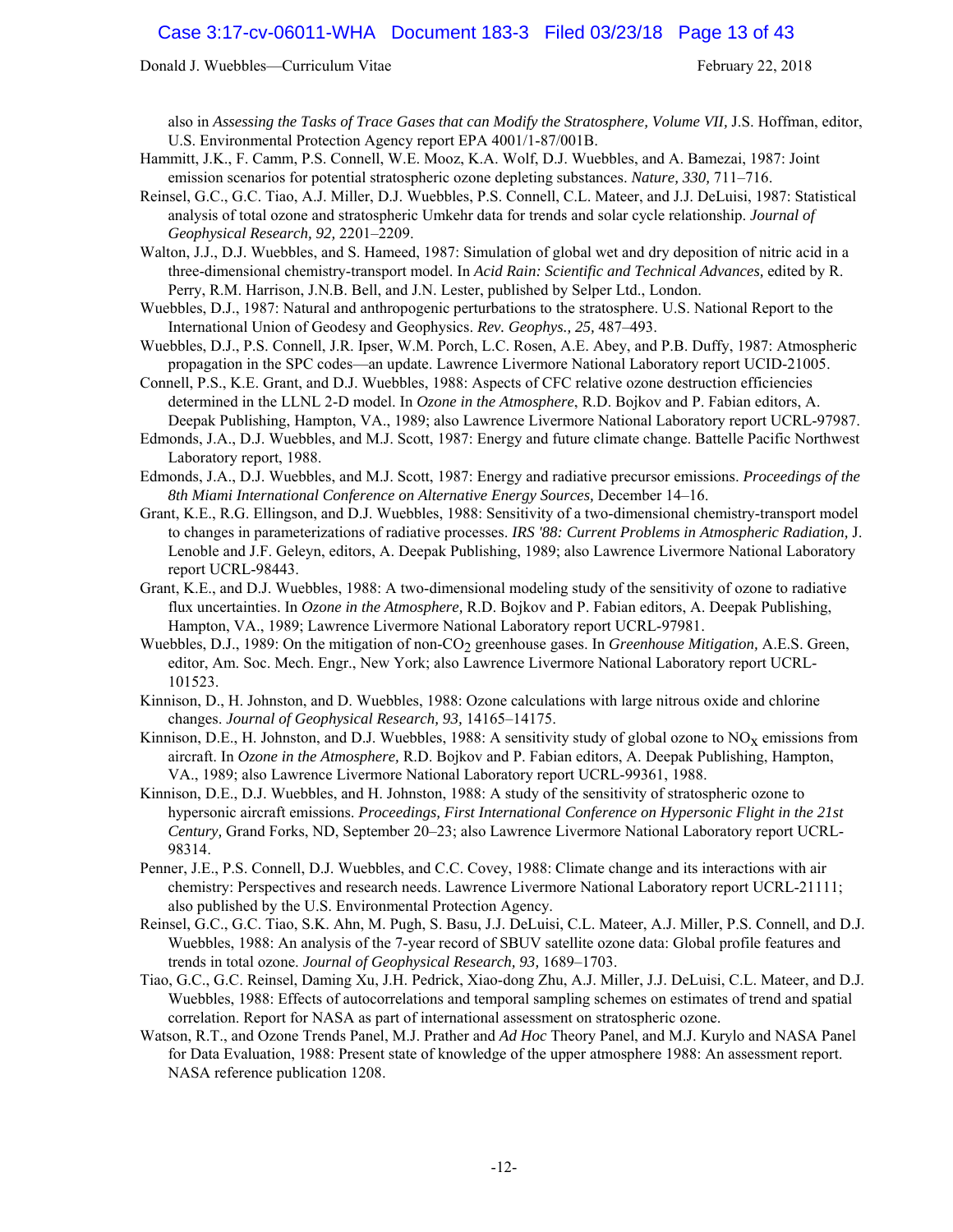# Case 3:17-cv-06011-WHA Document 183-3 Filed 03/23/18 Page 14 of 43

- Wuebbles, D.J., 1988: An executive summary of relative effects on stratospheric ozone of halogenated methanes and ethanes of social and industrial interest. *United Nations Environment Programme,* 1988; Lawrence Livermore National Laboratory report UCRL-99842.
- Wuebbles, D.J., 1988: Global atmospheric chemistry and its role in climate change. *Proceedings, Division of Environmental Chemistry, American Chemical Society,* Los Angeles, CA, Sept. 25–30.
- Wuebbles, D.J., and J. Edmonds, 1988: A primer on greenhouse gases. U. S. Department of Energy, Carbon Dioxide Research Division, DOE/NBB0083.
- Wuebbles, D.J., K.E. Grant, P.S. Connell, and J.E. Penner, 1988: The role of atmospheric chemistry in climate change. Proceedings, *81st Annual Meeting of the Air Pollution Control Association, paper 8887.71* Dallas, TX, June 19–24; also Lawrence Livermore National Laboratory report UCRL-97811.
- Wuebbles, D.J. and D.E. Kinnison, 1988: A two-dimensional model study of past trends in global ozone, in *Ozone in the Atmosphere,* R.D. Bojkov and P. Fabian editors, A. Deepak Publishing, Hampton, VA., 1989; also Lawrence Livermore National Laboratory report UCRL-98088.
- Wuebbles, D.J., K.E. Kinnison, and P.S. Connell, 1988: Stratospheric chemistry: issues and uncertainties, also Lawrence Livermore National Laboratory report, UCRL-98717ABS, 1988; *American Chemical Society,* Los Angeles, CA, Sept. 25–30, 1988.
- Wuebbles, D.J., and J.E. Penner, 1988: Sensitivity of urban/regional chemistry to climate change: report of the workshop. Lawrence Livermore National Laboratory report UCRL-99436; also published by the U. S. Environmental Protection Agency as a special report.
- Connell, P.S. and D.J. Wuebbles, 1989: Evaluating CFC alternatives from the atmospheric viewpoint. Lawrence Livermore National Laboratory report UCRL-99927, 1989; Air and Waste Management Association paper 89– 5.7.
- DeLuisi, J.J., D.U. Longenecker, C.L. Mateer, and D.J. Wuebbles, 1989: An analysis of northern middle-latitude Umkehr measurements corrected for stratospheric aerosols for 1979–1986. *Journal of Geophysical Research,* 94, 9837–9845.
- Jackman, C., R. Seals, M. Prather, editors (contributing author), 1989: Two-dimensional intercomparison of stratospheric models. NASA Conference Publication 3042.
- Johnston, H., D.E. Kinnison, and D.J. Wuebbles, 1989: Nitrogen oxides from high altitude aircraft: an update of potential effects on ozone. Lawrence Livermore National Laboratory report UCRL-100714; *Journal of Geophysical Research,* 94, 16351–16363.
- Kinnison, D.E. and D.J. Wuebbles, 1989: Preventing depletion of stratospheric ozone-implications on future aircraft emissions. Lawrence Livermore National Laboratory report UCRL-99926, 1989; Air and Waste Management Association paper 89-4.7.
- Kinnison, D.E., and D.J. Wuebbles, 1989: Two-dimensional model study of nuclear tracer transport in the stratosphere. UCRL-101831ABS.
- Offerman, D., M. Riese, and D.J. Wuebbles, 1989: Stratospheric dynamics and trace gas distribution: case study. Lawrence Livermore National Laboratory report UCRL-10017ABS, 1989; Proceedings of the IAGA 6th Scientific Assembly, Exeter, UK, August.
- Prather, M.J., editor (contributing author), 1989: An assessment model for atmospheric composition. NASA Conference Publication 3023.
- Wuebbles, D.J., 1989: Beyond CO<sub>2</sub>—the other greenhouse gases. Lawrence Livermore National Laboratory report UCRL-99883; Air and Waste Management Association paper 89-119.4.
- Wuebbles, D.J., K.E. Grant, P.S. Connell, and J.E. Penner 1989: The role of atmospheric chemistry in climate change. *Journal of the Air Pollution Control Association, 39,* 22–28.
- Wuebbles, D.J. and D.E. Kinnison, 1989: Recent calculations of the response of the middle atmosphere to solar ultraviolet irradiance variations. Lawrence Livermore National Laboratory report UCRL-100979ABS; presented at the IAGA 6th Scientific Assembly in Exeter, UK in July.
- Derwent, R., H. Rodhe, and D.J. Wuebbles 1990: Global Warming Potential of greenhouse gases. Published as a special report by the United Nations Environment Programme.
- Wuebbles, D.J., 1990: DOE Multi-Laboratory Climate Change Committee (lead author, Chapter 3 and contributing author, Chapter 2), *Energy and Climate Change,* Lewis Publishers, Chelsea, Michigan.
- Edmonds, J., S. McDonald, and D.J. Wuebbles, 1990: Atmospheric Trends and Emissions of Greenhouse Gases. In *Responding to the Threat of Global Warming: Options for the Pacific and Asia,* D.G. Streets and T.A. Siddiqi, editor, Argonne National Laboratory.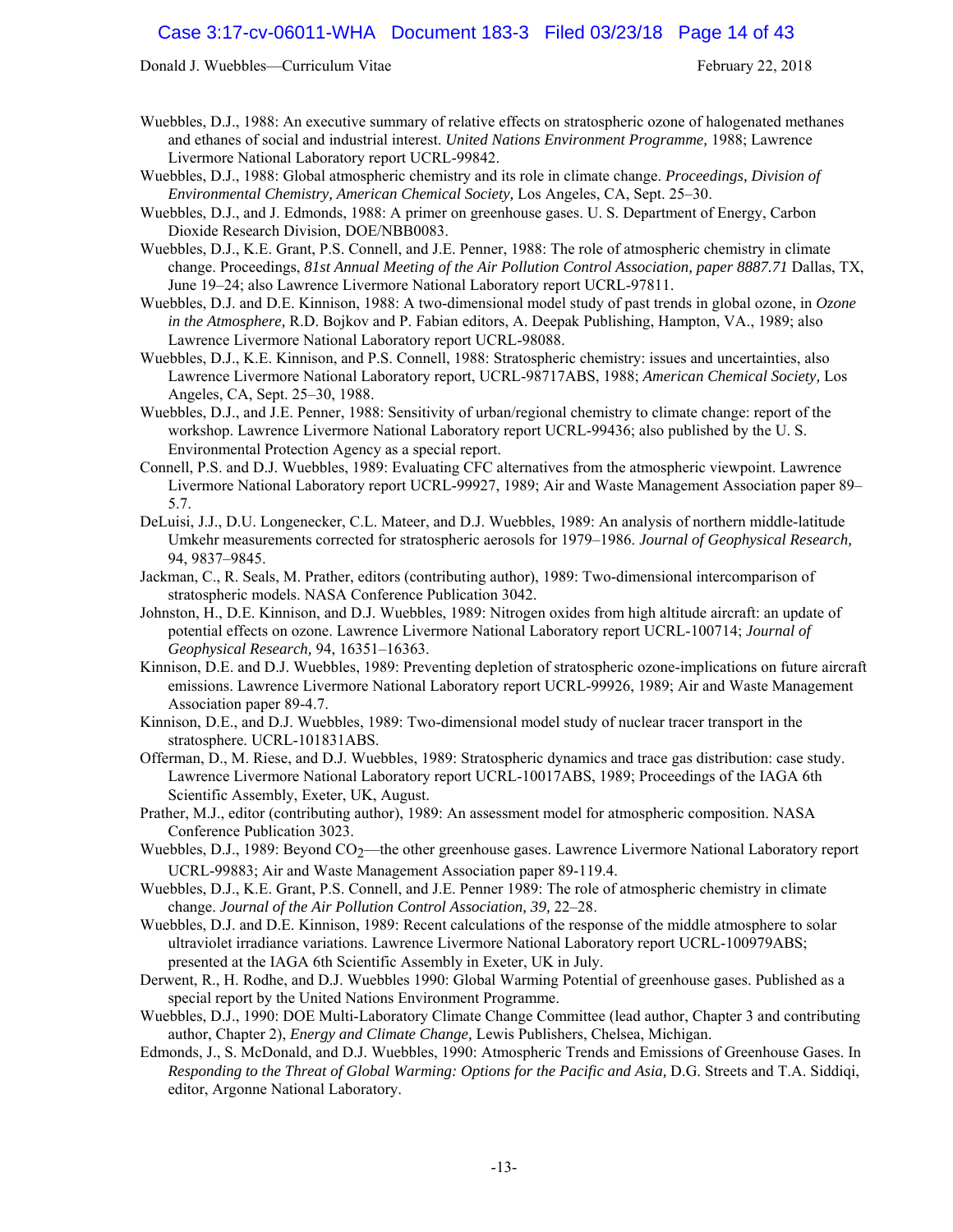- Fisher, D.A., C.H. Hales, M.K.W. Ko, N.D. Sze, P.S. Connell, D.J. Wuebbles, I.S.A. Isaksen, and F. Stordal, 1990: Model calculations of the relative effects of CFCs and their replacements on stratospheric ozone. *Nature, 344,* 508–512.
- Fisher, D.A., C.H. Hales, D.L. Filkin, M.K. W. Ko, N.D. Sze, P.S. Connell, D.J. Wuebbles, I.S.A. Isaksen, and F. Stordal, 1989: Radiative effects on stratospheric ozone of halogenated methanes and ethanes of social and industrial interest. In the AFEAS Report, *Scientific Assessment of Stratospheric Ozone: 1989, Vol. II*, 303–381, WMO Global Ozone Research and Monitoring Project—Report No. 20.
- Shine, K.P., R.G. Derwent, D. J. Wuebbles, J.-J. Morcette, 1990: *Radiative Forcing of Climate*. In Intergovernmental Panel on Climate Change, *Climate Change: The IPCC Scientific Assessment,* J.T. Houghton, G.J. Jenkins and J.J. Ephraums (Eds.), Cambridge Univ. Press, Cambridge.
- Wuebbles, D.J., 1990: Protecting the ozone layer. *Energy and Technology Review,* May–June.
- Kinnison, D.E., and D.J. Wuebbles, 1990: Influence of present and possible future aircraft emissions on the global ozone distribution, Lawrence Livermore National Laboratory report UCRL-JC-194677; *Proceedings of AMS Symposium on Global Change Studies, American Met. Soc.,* Boston, MA, 1991.
- Wuebbles, D.J., D.E. Kinnison and J. Lean, 1990: Solar variations and their influence on trends in upper stratospheric ozone and temperature. Lawrence Livermore National Laboratory report UCRL-JC-106108, 1990; *Proceedings of Second AMS Symposium on Global Change Studies, American Met. Soc.,* Boston, MA, 1991.
- Tiao, G.C., G.C. Reinsel, D. Xu, J.H. Pedrick, X. Zhu, A.J. Miller, J.J. DeLuisi, C.L. Mateer and D.J. Wuebbles, 1990: Effects of autocorrelation and temporal sampling schemes on estimates of trend and spatial correlation, *Journal of Geophysical Research 95,* 20507–20517.
- MacCracken, M.C., D.E. Kinnison, and D.J. Wuebbles, 1990: The relative radiative forcings from percentage changes in trace gas emissions. Lawrence Livermore National report UASG-90-10; provided as input to a special U.S. National Academy of Sciences report on climate change.
- Wuebbles, D.J., 1990: Special U.S./U.S.S.R. Report on Climate and Climate Change (lead author, Chapter 4), *Prospects for Future Climate,* M.C. MacCracken, M.I. Budyko, A.D. Hecht, and Y.A. Izrael, editors, Lewis Publishers.
- Wuebbles, D.J., *et al.* 1989: (lead author, Chapter 4, and contributing author, Chapter 3), *Scientific Assessment of Stratospheric Ozone: 1989, Volume I,* World Meteorological Organization, Global Ozone Research and Monitoring Project—Report No. 20.
- Kinnison, D.E., and D.J. Wuebbles, 1991: Future aircraft and potential effects on stratospheric ozone and climate. Proceedings of 42nd Congress of the International Aeronautical Federation, #IAA-91-736, October 5–11, 1991, Montreal. Also Lawrence Livermore National Laboratory report UCRL-JC-108035.
- Wuebbles, D.J. and P.S. Connell, 1990: Ozone depletion potential of CFCs and their replacements. In *Program Director's Overview Report Research Highlights: FY1990–1992,* M.L. Mendelsohn, Associate Director, Biomedical and Environmental Research Programs, Lawrence Livermore National Laboratory.
- Lacis, A.A., D.J. Wuebbles and J.A. Logan, 1990: Radiative forcing of climate by changes in the vertical distribution of ozone. *Journal of Geophysical Research, 95,* 9971–9981.
- Wuebbles, D.J., 1990: Atmospheric chemistry: effects on global ozone and climate. Lawrence Livermore National Laboratory report UCRL-103404ABS; Proceedings of 10th International Clean Air Conference, Auckland, New Zealand.
- Wuebbles, D.J., 1990: Chemical-radiative-transport modeling of the middle atmosphere: effects from external forcing. Lawrence Livermore National Laboratory report UCRL-JC-103405ABS; Proceedings of XXVIII COSPAR Plenary.
- Wuebbles, D.J., and D.E. Kinnison, 1990: Sensitivity of stratospheric ozone to present and possible future aircraft emissions. In *Air Traffic and the Environment—Background Tendencies and Potential Global Atmospheric Effects,* U. Schumann, editor, Springer-Verlag, Berlin.
- Wuebbles, D.J., D.E. Kinnison, K.E. Grant, and J. Lean 1991: The effect of solar flux variations and trace gas emissions on recent trends in stratospheric ozone and temperature. *J. Geomagnetism and Geoelectricity,* 43, 709–718 (actually published in 1992).

Wuebbles, D.J., and J. Edmonds, 1991: *A Primer on Greenhouse Gases*. Lewis Publishers, Chelsea, Michigan.

Edmonds, J. and D.J. Wuebbles, 1991: Greenhouse gases: sources and emissions. In *The World Coal Institute, Coal and the Environment,* London, United Kingdom. LLNL report UCRL-JC-108318.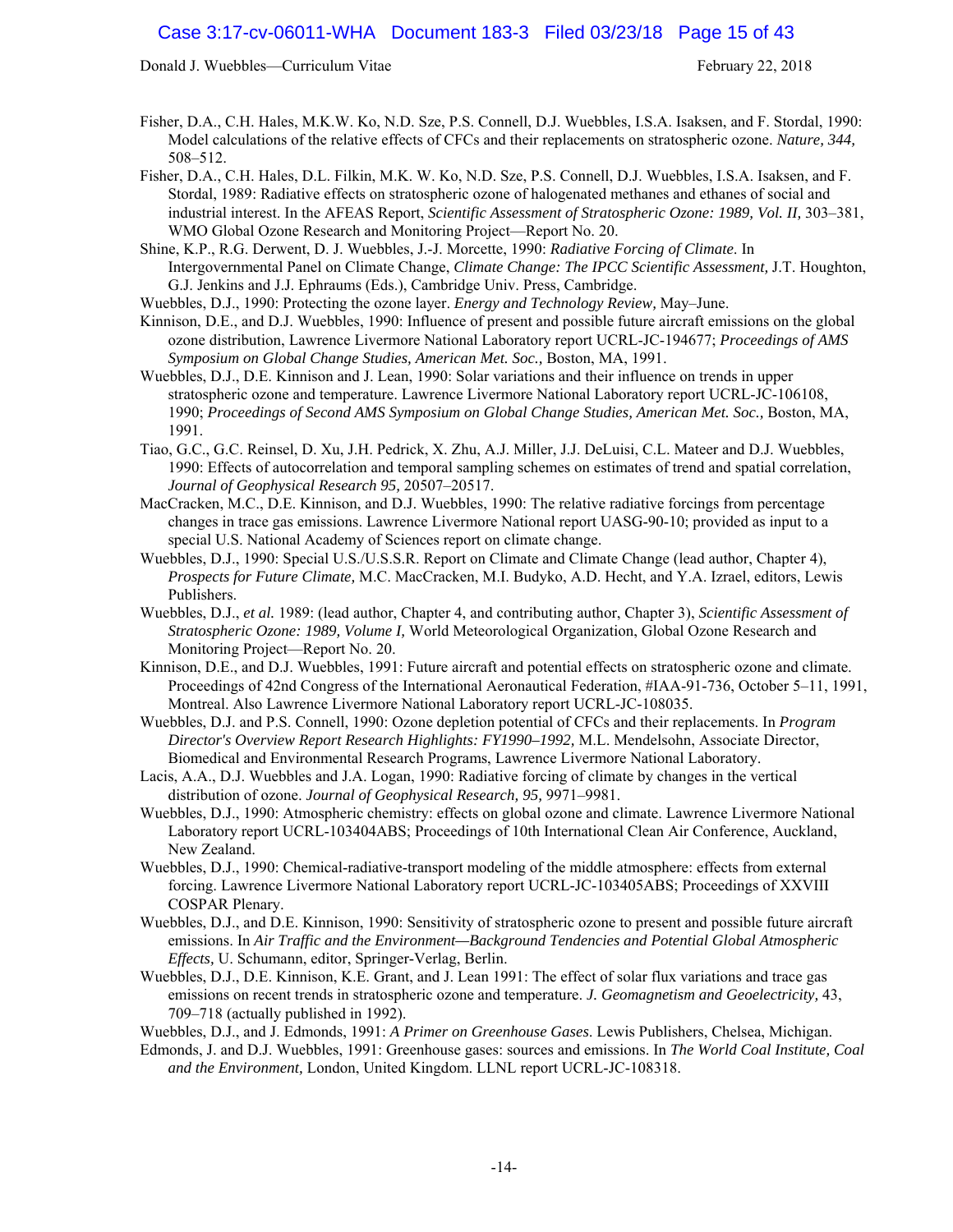- Edmonds, J., D. Wuebbles, and W. Chandler, 1991: Greenhouse gases: What is their role in climate change? *Limiting the Greenhouse Effect: Controlling Carbon Dioxide Emissions*, Edited by G.I. Pearman, J. Wiley and Sons, West Sussex, England, UK, 1991.
- Wuebbles, D.J., J. Edmonds, S. MacDonald, and R. Bradley, 1991: State of the science in estimating atmosphere/climate change relationships, Chapter 1 in *Limiting Net Greenhouse Emissions in the United States*. *Volume II, Policy Analysis*, U.S. Department of Energy report DOE/PE-0101.
- Tamaresis, J., D.E. Kinnison, and D.J. Wuebbles, 1991: A condensed global photochemical mechanism for twodimensional atmospheric models. Lawrence Livermore National Laboratory report UCRL-ID-108377.
- Wuebbles, D.J., 1991: On the Global Warming Potentials of candidate gaseous diffusion plant coolants. Special report for the U.S. Department of Energy; also Lawrence Livermore National Laboratory report UCRL-ID-109277, 1991.
- Ministry of Research, Science and Technology (D. Wuebbles, co-author), 1991: *New Zealand Science Review: Atmospheric and Climate Research*, New Zealand government.
- Ness, G., D.J. Wuebbles, et al., 1991: Biogeochemical cycles and population dynamics, Summary report of the 1991 Session II of the Aspen Global Change Institute.
- Wuebbles, D.J., and D.A. Rotman, 1991: Final report for CHAMMP pilot project: Scientific development of the Advanced Parallel Chemistry (APACHE) Climate Model, Lawrence Livermore National Laboratory report UCRL-ID-109264.
- Wuebbles, D.J., J. Tamaresis, and D.E. Kinnison, 1991: Effects of increasing methane on tropospheric and stratospheric chemistry, Proceedings of the NATO Advanced Research Workshop on Atmospheric Methane Cycle: Sources, Sinks, Distributions and Role in Global Change; also Lawrence Livermore National Laboratory report UCRL-JC-108376.
- Intergovernmental Panel on Climate Change (IPCC, co-author), 1992: *Climate Change 1992: The Supplementary Report to the IPCC Scientific Assessment*, J.T. Houghton, B.A. Callander and S.K. Varney, editors, Working Group I, Scientific Assessment of Climate Change. Cambridge University Press, Cambridge UK.
- Kinnison, D.E., and D.J. Wuebbles, 1992: Sensitivity of stratospheric ozone and other important trace gases to proposed future aircraft emissions. Lawrence Livermore National Laboratory report UCRL-JC-109700. Also published as a special report by the Douglas Aircraft Company.
- Miller, A.J., R.M. Nagatani, G.C. Tiao, X.F. Niu, G.C. Reinsel, D. Wuebbles, and K. Grant, 1992: Comparisons of observed ozone and temperature trends in the lower stratosphere. *Geophys. Res. Lett.*, 19, 929–932; Also LLNL UCRL-JC-108378.
- Prather, M.J., H.L. Wesoky, R.C. Miake-Lye, A.R. Douglass, R.P. Turco, D.J. Wuebbles, M.K.W. Ko, and A.L. Schmeltekopf, 1992: *The Atmospheric Effects of Stratospheric Aircraft: A First Program Report*. NASA Reference Publication 1272.
- World Meteorological Organization (WMO, lead author on two chapters and contributing author on two chapters), 1991: *Scientific Assessment of Ozone Depletion, 1991*. Global Ozone Research and Monitoring Project, Report No. 25, Geneva, Switzerland.
- Wuebbles, D.J., S.L. Baughcum, J.H. Gerstle, J. Edmonds, D.E. Kinnison, N. Krull, M. Metwally, A. Mortlock, and M. Prather, 1992: Designing a methodology for future air travel scenarios. Chapter 4 in *The Atmospheric Effects of Stratospheric Aircraft: A First Program Report*., M.J. Prather, H.L. Wesoky, R.C. Miake-Lye, A.R. Douglass, R.P. Turco, D.J. Wuebbles, M.K.W. Ko, and A.L. Schmeltekopf, editors, NASA Reference Publication 1272.
- Wuebbles, D.J., 1993: Global climate change due to radiatively active gases. In *Global Atmospheric Chemical Change*, C.N. Hewitt and W.T. Sturges, editors, Elsevier Applied Science Publishers Ltd., Essex, England.
- Wuebbles, D.J., 1992: Global atmospheric chemistry and its role in climate change. In *The Biogeochemistry of Carbon Dioxide and the Greenhouse Effect*, M. Farrell, editor, Lewis Publishers, Chelsea, MI.
- Wuebbles, D.J., J. Edmonds, J. Dignon, W. Emanuel, D. Fisher, R. Gammon, R. Hangebrauck, R. Harriss, M.A.K. Khalil, J. Spence, and T. Thompson, 1992: Emissions and budgets of radiatively important atmospheric constituents. *The Engineering Response to Global Climate Change: A Workshop for Planning a Research and Development Agenda*, R. Watts, editor (later version published in 1997 book by Lewis Publishers).
- Wuebbles, D.J., and J. Tamaresis, 1992: The role of methane in the global environment, *Atmospheric Methane*, M.A.K. Khalil, editor, Springer-Verlag Publishers; also Lawrence Livermore National Laboratory report UCRL-JC-109880.
- Wuebbles, D.J., and K.O. Patten, 1992: Sensitivity of Global Warming Potentials to the assumed background atmosphere, Lawrence Livermore National Laboratory report UCRL-ID-109847.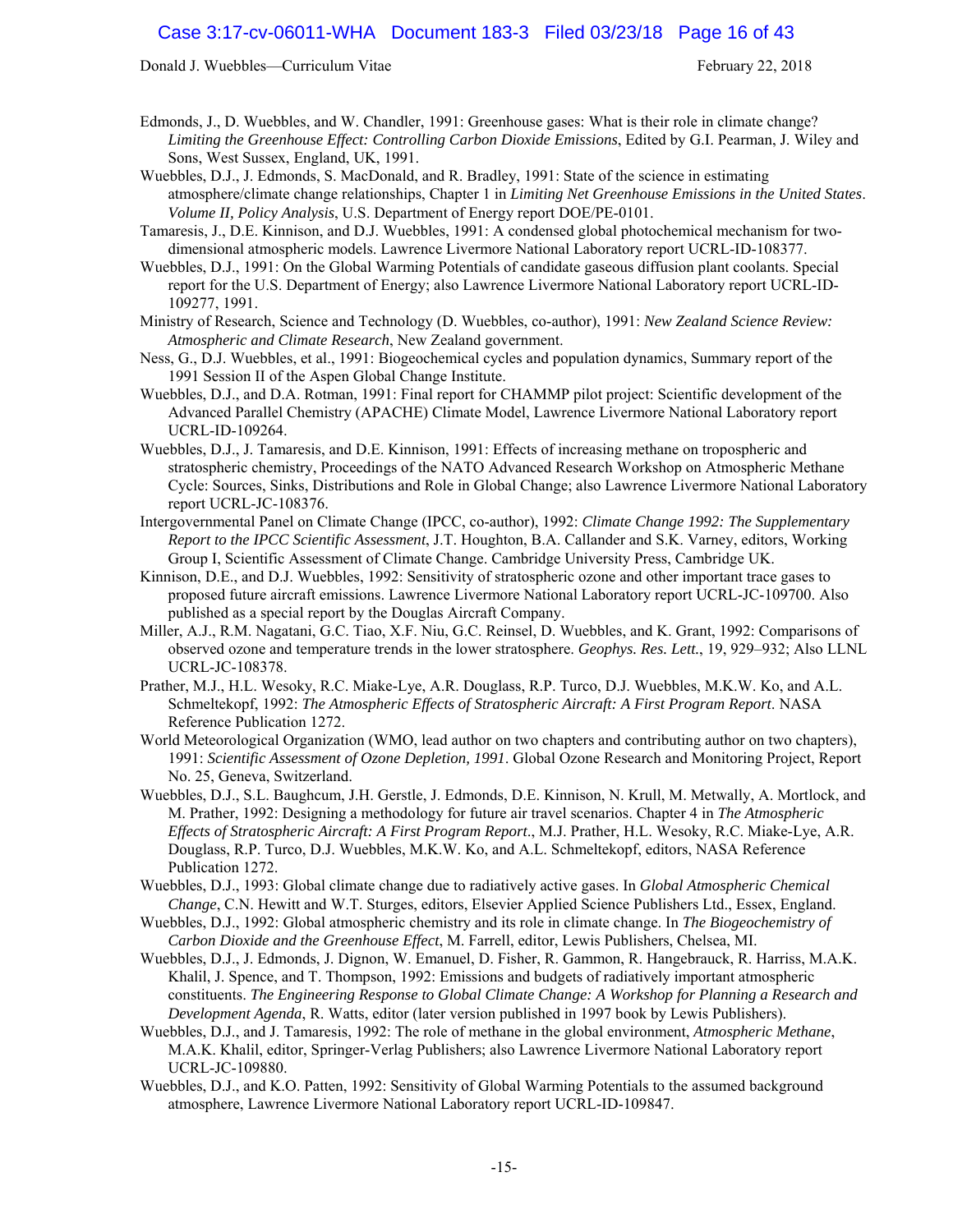- Wuebbles, D.J., 1992: NASA High Speed Research Program Emissions Scenarios Committee: Report of meetings on September 26, 1991 and January 9, 1992, prepared for NASA High Speed Research Program; also Lawrence Livermore National Laboratory report UCRL-ID-109860.
- Wuebbles, D.J., J.E. Penner, and D.A. Rotman, 1992: Atmospheric chemistry and climate predictability: Towards an Advanced Climate Model, presented at the CHAMMP Science Team Meeting, March 16–18, 1992; also Lawrence Livermore National Laboratory report UCRL-JC-110812.
- Kinnison, D.E., K.E. Grant, P.S. Connell, and D.J. Wuebbles 1992: Effects of the Mt. Pinatubo eruption on the radiative and chemical processes in the troposphere and stratosphere. Proceedings of the International Quadrennial Ozone Symposium, Charlottesville, VA, June 4–13. LLNL Report UCRL-JC-108956.
- Ko, M., D. Weisenstein, C. Jackman, A. Douglass, K. Brueske, D.J. Wuebbles, D.E. Kinnison, G. Brasseur, J. Pyle, A. Jones, R. Harwood, I. Isaksen, F. Stordal, and R. Seals, 1992: Ozone Response to Aircraft Emissions: Sensitivity Studies with Two-Dimensional Models. Chapter 5 in *The Atmospheric Effects of Stratospheric Aircraft: A First Program Report*., M.J. Prather, H.L. Wesoky, R.C. Miake-Lye, A.R. Douglass, R.P. Turco, D.J. Wuebbles, M.K.W. Ko, and A.L. Schmeltekopf, editors, NASA Reference Publication 1272.
- Wuebbles, D.J., K.O. Patten, K.E. Grant, and A.K. Jain, 1992: Sensitivity of direct global warming potentials to key uncertainties. Lawrence Livermore National Laboratory report UCRL-ID 111461.
- Kinnison, D.E., and D.J. Wuebbles, 1992: Impact of supersonic and subsonic aircraft on ozone: Including heterogeneous chemical reaction mechanisms. Proceedings of International Quadrennial Ozone Symposium, Charlottesville, VA, June 4–13. LLNL Report UCRL-JC-108951.
- Kinnison, D.E., K.E. Grant, P.S. Connell, and D.J. Wuebbles, 1992: Effects of the Mt. Pinatubo eruption on the radiative and chemical processes in the troposphere and stratosphere. International Quadrennial Ozone Symposium, Charlottesville, VA, June 4–13 (LLNL Report UCRL-JC-108956).
- Connell, P.S., D.E. Kinnison, D.J. Wuebbles, J.D. Burley, and H.S. Johnson, 1992: Effects of stratospheric aerosol surface processes on the LLNL two-dimensional zonally averaged model. Proceedings of International Quadrennial Ozone Symposium, Charlottesville, VA, June 4–13. LLNL Report UCRL-JC-108955.
- Patten, Kenneth O., Jr., P.S. Connell, D.E. Kinnison, and D.J. Wuebbles, 1992: An investigation of the processes controlling ozone in the upper stratosphere. Proceedings of International Quadrennial Ozone Symposium, Charlottesville, VA, June 4–13. LLNL Report UCRL-JC-108954.
- Wuebbles, D.J., D.E. Kinnison, K.E. Grant, and P.S. Connell, 1992: Effects of the Mt. Pinatubo eruption on the chemistry, radiative, and transport processes in the stratosphere. LLNL Report UCRL-JC-111848. Proceedings of the *American Meteorological Society 73rd AMS Annual Meeting*, Anaheim, CA, January 17–22, 1993.
- Kinnison, D.E., D.J. Wuebbles, and H.S Johnston, 1992: Impact of subsonic and proposed supersonic aircraft on ozone: Including detailed hydrocarbon and heterogeneous chemical reaction mechanisms; HSRP/AESA Annual Meeting, Virginia Beach, VA, May 1992. LLNL Report UCRL-109813ABS.
- Miller, A.J., R.M. Nagatani, G.C. Tiao, X.F. Nui, G.C. Reinsel, D.J. Wuebbles, and K.E. Grant, 1992: Comparisons of observed ozone and temperature trends in the lower stratosphere with a theoretical model. Proceedings of *Eighth AMS Conference on the Middle Atmosphere*, Atlanta, GA, January 5–10, 1992. LLNL Report UCRL-JC-111459.
- Wuebbles, D.J., 1992: Scenario development for the 1993 assessment: Report of the emissions scenarios committee. HSRP/AESA Annual Meeting, May, 1992. LLNL Report UCRL-JC-109812ABS.
- Wuebbles, D.J., P.S. Connell, D.E. Kinnison, K.O. Patten, J. Water, L. Froidevaux, F.W. Taylor, C.D. Rodgers, A. Roche, and J. Kumer, 1992: An investigation into the budgets and processes controlling stratospheric ozone. *Committee on Space Research (COSPAR)*, Washington, DC, August 28–September 5, LLNL Report UCRL-JC-109682.
- Wuebbles, D.J., and A.S. Grossman, 1992: Global warming potential for CF4. LLNL Report UCRL-ID-112295.
- Wuebbles, D.J., and D.E. Kinnison, 1992: Sensitivity of stratospheric ozone and other important trace gases to proposed future aircraft emissions. LLNL Report UCRL-ID-109700.
- Wuebbles, D.J., K.O. Patten, K.E. Grant, and A.K. Jain, 1992: Sensitivity of direct global warming potentials to key uncertainties. LLNL Report UCRL-ID-111461.
- Wuebbles, D.J., 1993: Potential Effects of HFC-152a on Global Ozone and Climate. Bay Area Quality Management District Workshop, San Francisco, CA, January 26. LLNL Report UCRL-JC-112945.
- Grossman, A.S. and D.J. Wuebbles,1993: Global Warming Potential for SF6.Submitted to Special Report of Norwegian Institute for Air Research. LLNL Report UCRL-ID-112944.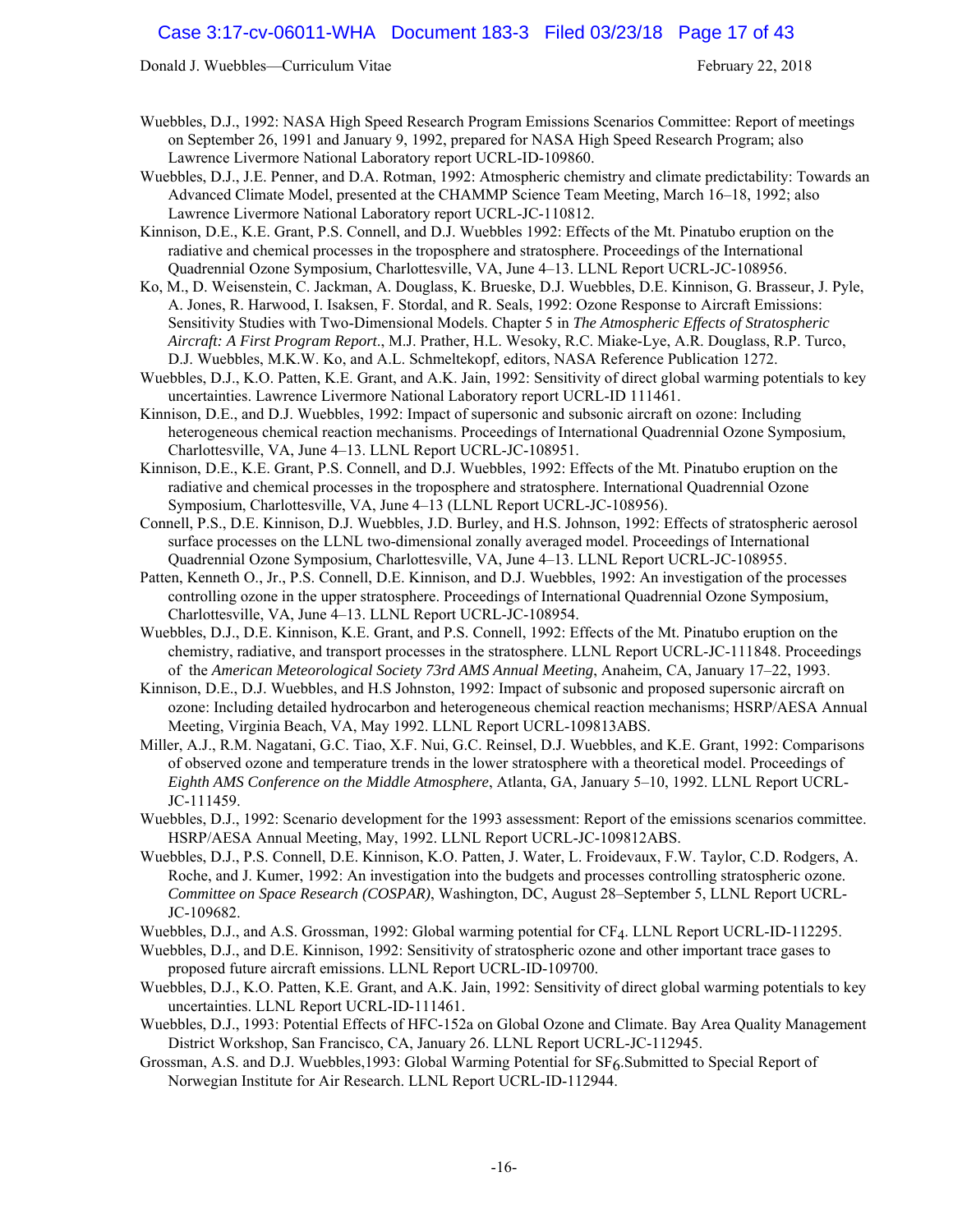- Sarmiento, J.L., J.C. Orr, D.J. Wuebbles and D.E. Kinnison, 1993: Oceanic N<sub>2</sub>O Production Resulting from Southern Ocean Iron Fertilization. LLNL Report UCRL-JC-111552.
- Kinnison D.E., D.J., Wuebbles, P.S. Connell, and K.E. Grant, 1993: Modeled Impacts of UARS observed PSC and sulfate aerosol on stratospheric chemcial families. UARS science team meeting, March 22-26, 1993, Virginia Beach, VA.
- Kinnison, D.E., and D.J. Wuebbles, 1993: Sensitivity studies of the impact of high altitude aircraft on the middle atmosphere. Proceedings of 3rd Annual Meeting: The Atmospheric Effects of Stratospheric Aircraft, NASA's High Speed Research and Upper Atmosphere Programs, June 7-11, Virginia Beach, VA. LLNL UCRL-115012.
- Wuebbles, D.J., and D.E. Kinnison, 1993: Issues and concerns about global atmospheric ozone. *Energy: The International Journal,* 18, 1249-1262. LLNL Report UCRL-JC-113703).
- Wuebbles, D.J., and D.E. Kinnison, 1993: A primer on global atmospheric ozone. *The Ins and Outs of Ozone,*  American Society of Heating, Refrigerating and Air-Conditioning Engineers, Inc. (ASHRAE). LLNL Report UCRL-JC-113704.
- Wuebbles, D.J., et al., 1992: Global atmospheric trace constituents and their effects on ozone and climate. LLNL UCRL-
- Rotman, D.A., J.E. Penner, and D.J. Wuebbles, 1993: Three Dimensional Chemical Transport Modeling. Special Report for Proceedings of DOE CHAMMP Science Team Meeting, Monterey, CA, March 14-16. LLNL UCRL JC-115013.
- Wuebbles, D.J., P. S. Connell, K.E. Grant, D.E. Kinnison, and D.A. Rotman, 1993: LLNL two-dimensional chemical-radiative-transport model. *The Atmospheric Effects of Stratospheric Aircraft: Report of the 1992 Models and Measurements Workshop*., M.J. Prather, and E.E. Remsberg, editors, NASA Reference Publication 1292, 1.
- Jackman, C.H. and D.J. Wuebbles, 1993: Model-model comparison of idealized tracers X1 & X2. *The Atmospheric Effects of Stratospheric Aircraft: Report of the 1992 Models and Measurements Workshop*., M.J. Prather, and E.E. Remsberg, editors, NASA Reference Publication 1292, 3.
- Wuebbles, D.J., et. al., 1993: A theoretical investigation of the chemical and radiative effects on ozone from the eruption of Mt. Pinatubo, Proceedings of IAMAP-IAGA Symposium on the Middle Atmosphere Sciences, July 12-23,Yokohama, Japan. LLNL UCRL-JC-113817.
- Wuebbles, D.J., and A.S. Grossman, 1993: Critical issues in modeling the changes in UV-B. Proceedings of UV-B Critical Issues Workshop, February 24–26, Cocoa Beach, Florida.
- Grossman, A.S., K.E. Grant, and D.J. Wuebbles, 1993: Radiative forcing calculations for  $SF_6$  and CH4 using a correlated k-distribution transmission model. LLNL UCRL-ID-115042.
- Wuebbles, D.J., 1993: Trends in global ozone and relationship to human activities. Paper for Corporate Conservation Council / National Wildlife Federation, May 5, Santa Fe, New Mexico.
- Wuebbles, D.J., and R.N. Seals, 1993: NASA HSRP Emissions Scenarios Committee Meeting, June 7, 1993. LLNL report UCRL -ID-115041.
- Wuebbles, D.J., 1993: Global atmospheric chemistry and its role in climate change: Chapter in *Biogeochemistry of Global Change*, R. Oremland, ed. Springer. LLNL report UCRL -JC-115043.
- NASA UARS (lead author), 1993: Upper Atmosphere Research Satellite Validation Workshop II Report: Temperature and Constituents, October 12-16, 1992. Edited by John Gille and William Grose, NASA Conference Publication 3317.
- Jain, A.K., and D.J. Wuebbles, 1993: CO<sub>2</sub> Impulse response curves for GWP calculations. Special report for DOE. LLNL Report UCRL-ID-115333.
- Choi, W.K., D.J. Wuebbles, 1993: Numerical procedure for planetary wave solution. Special report for DOE. LLNL report UCRL-ID-115335.
- Wuebbles, D.J., 1993: Emissions scenarios development: Report of the emissions scenarios committee. In *The Atmospheric Effects of Stratospheric Aircraft: A Third Program Report*, NASA Reference Publication 1313, November 1993.
- Wuebbles, D.J., S.L. Baughcum, M. Metwally, R.K. Seals, Jr., 1993: Emissions scenarios development: overview and methodology. In *The Atmospheric Effects of Stratospheric Aircraft: A Third Program Report*, NASA Reference Publication 1313, November 1993.
- Baughcum, S.L., M. Metwally, R.K. Seals, D.J. Wuebbles, 1993: Emissions scenarios development: completed scenarios database. In *The Atmospheric Effects of Stratospheric Aircraft: A Third Program Report*, NASA Reference Publication 1313, November 1993.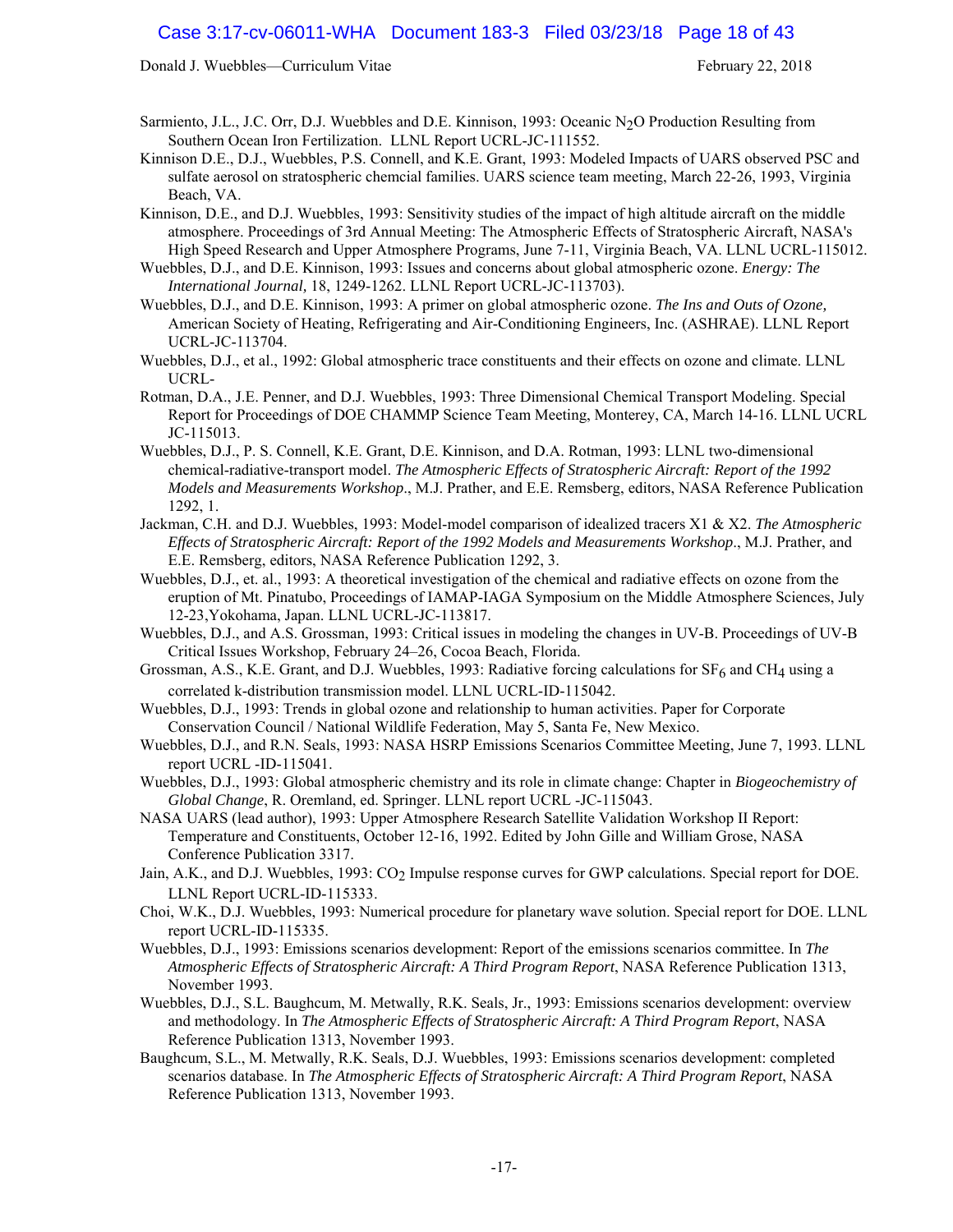- Ko, M.W.K., A.R. Douglass, et al. (coauthor) 1993: Update of model simulations for the effects of stratospheric aircraft. In *The Atmospheric Effects of Stratospheric Aircraft: A Third Program Report*, NASA Reference Publication 1313.
- Wuebbles, D.J., 1994: The role of refrigerants in climate change. Proceedings of SINTEF/International Symposium on Refrigeration, Energy and Environment, Trondheim, Norway, June 22-24, 1992; LLNL Report UCRL-JC-110859-Rev.1. *International Journal of Refrigeration*, 17, 7-17, 1994.
- Wuebbles, D.J., S.L. Baughcum, M. Metwally, and R.K. Seals, Jr., 1993: Fleet operational scenarios, in the Atmospheric effects of stratospheric aircraft: An Interim Assessment of the NASA High Speed Research Program, NASA Reference Publication 1333.
- Wuebbles, D.J., et al., 1993, *UV-B Critical Issues Workshop*. Report for U.S. Department of Energy.
- Patten, K.O., D..J. Wuebbles, G.J. Smith, 1993: Initial ultraviolet-B intensity data at Lawrence Livermore National Laboratory. LLNL UCRL-ID-115334.
- Grossman, A.S., K.E. Grant, D.J. Wuebbles, 1993: Radiative flux calculations at UV and visible wavelengths. LLNL UCRL-ID-115336.
- Wuebbles, D.J., 1993: Project report: Aircraft. Presented at the Fourth International Workshop on Global Emissions Inventories, Boulder, CO, November 30-December 2, 1993. UCRL-JC-116530.
- Jain, A.K., and D.J. Wuebbles, 1993: Integrated assessment of climate change. Paper for the Air and Waste Management Association. LLNL UCRL-JC-115311.
- Wuebbles, D.J., and A.K. Jain, 1993: Carbon cycle modeling calculations for the IPCC. Special paper for IPCC Planning Meeting, Hamburg, Germany, May, 1993. LLNL UCRL-JC-115337.
- Grossman, A.S., K.E. Grant, D.J. Wuebbles, 1993: Tropospheric radiative forcing of O3 (LLNL UCRL-ID-115827).
- Wuebbles, D.J., J.S. Tamaresis, and K.O. Patten, 1994: Quantified estimates of total GWPs for greenhouse gases taking into account tropospheric chemistry. LLNL UCRL-ID-115850.
- Patten, K. O., P. S. Connell, D. E. Kinnison, D. J. Wuebbles, L. Froidevaux, and T. G. Slanger, 1994: Effect of vibrationally excited oxygen on ozone production in the stratosphere. *J. Geophys. Res.,* 99, 1211–1224.
- Wuebbles, D.J., 1994: Global warming potentials and other indices for representing greenhouse gas effects on climate, prepared for the U.S. Department of Energy, (LLNL Report).
- Kinnison, D.E., D.J. Wuebbles, H.S. Johnston, 1994: Model Study of Atmospheric Transport Using Carbon-14 and Strontium-90 as Inert Tracers. *Journal of Geophysical Research*., 99, 20647-20664.
- Kinnison, D.E., K.E. Grant, P.S. Connell, and D.J. Wuebbles, 1994: The chemical and radiative effects of the Mt. Pinatubo eruption. *J. Geophys. Res.*, 99, 25705-25731.
- Wuebbles, D.J., 1995: Air pollution and climate change. Chapter 14 in *Composition, Chemistry, and Climate of the Atmosphere Air Pollution, Air Chemistry, and Global Change,* H.B. Singh, editor, Von Nostrand Reinhold Publishers.
- Roche A.E., J.B. Kumer, J.L. Mergenthaler, D.J. Wuebbles, P.S. Connell, and D.E. Kinnison, 1994: Global observations of stratospheric ClONO2, HNO3, and aerosols by the UARS CLAES Experiment, between January 1992 and April 1993. *J. Atmos. Sci.*, 51, 2877-2902.
- Rotman, D.A., and D.J. Wuebbles, 1994: Coupled chemistry/climate issues. Lawrence Livermore National Laboratory Report UCRL-ID-118434.
- Jain, A.K., H. S. Kheshgi, and D.J. Wuebbles, 1994: Integrated science model for assessment of climate change. Proceedings of the 87th Annual Meeting and Exposition of the Air and Waste Management Association, June 19-24, 1994.
- Choi, W–K, D.A. Rotman, and D.J. Wuebbles, 1994: Calculation of a residual mean circulation for a zonal-mean tracer transport model. Lawrence Livermore National Laboratory Report UCRL-ID-119565
- Choi, W–K, D.A. Rotman, and D.J. Wuebbles, 1995: Eddy heat flux convergence in the troposphere and its effect on the meridional circulation and ozone distribution. *J. Atmos.Sci*., 52, 4472-4481.
- Jain, A.K., H.S. Kheshgi, M.I. Hoffert, and D.J. Wuebbles, 1995: Distribution of radiocarbon as a test of global carbon cycle models. *Global Biogeochemical Cycles*, 9, 153-166.
- Wuebbles, D.J., A.K. Jain, K.E. Grant, and K.O. Patten, 1995: Sensitivity of direct global warming potentials to key uncertainties. *Climate Change*, 29, 265-297*.*
- Miller, A.J., G.C. Tiao, G.C. Reinsel, D. Wuebbles, L. Bishop, J. Kerr, R.M. Nagatoni, J.J. Deluisi and C.L. Mateer, 1995: Comparisons of observed ozone trends in the stratosphere through examination of Umkehr and balloon ozonesonde data. *J. Geophys. Res*., *100*, 11,209-11,217.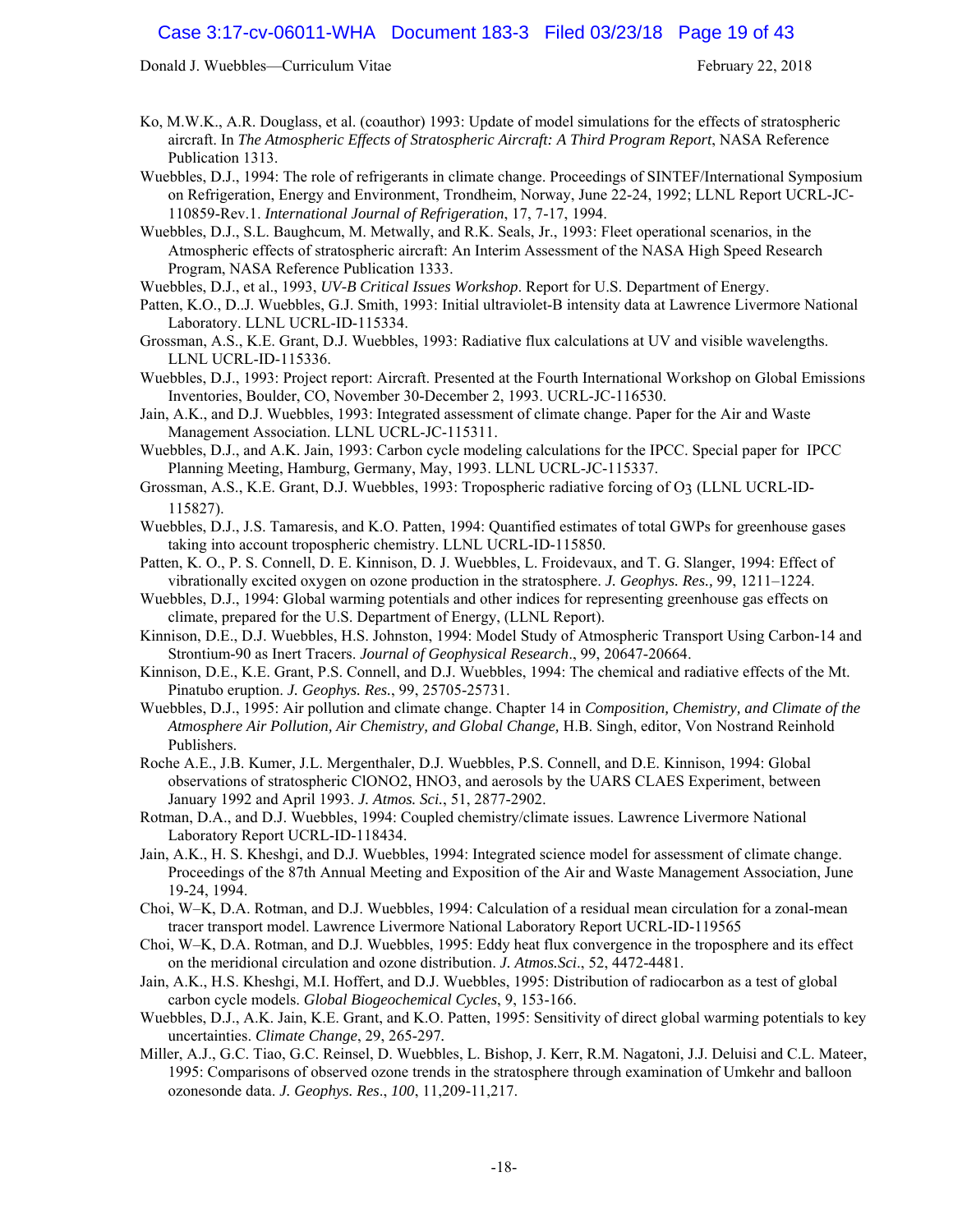- Solomon, S., D. Wuebbles, I. Isaksen, J. Kiehl, M. Lal, P. Simon, and N.Sze, 1994: Ozone Depletion Potentials, Global Warming Potentials, and future chlorine /bromine loading. Chapter 13 in *Scientific Assessment of Ozone Depletion: 1994*. World Meteorological Organization report, Global Ozone Research and Monitoring Project– Report No. 37.
- Albritton, D.L., R.G. Derwent, I.S.A. Isaksen, M. Lal, and D.J. Wuebbles, 1995: Trace gas radiative forcing indices. In *Climate Change 1994: Radiative Forcing of Climate Change*, Intergovernmental Panel on Climate Change, Cambridge University Press.
- Jain, A.K., H.S. Kheshgi, and D.J. Wuebbles, 1995: Use of carbon isotopes for the calibration of global carbon cycle models. Proceedings of the Tsukuba Global Carbon Cycle Workshop, Feb. 1-3, Tsukuba, Japan.
- Kheshgi, H.S., A.K Jain, and D.J. Wuebbles, 1995: Accounting for the missing carbon sink in global carbon cycle models. Proceedings of the Tsukuba Global Carbon Cycle Workshop, Feb. 1-3, Tsukuba, Japan.
- Wuebbles, D.J., K.O. Patten, and A.S. Grossman, 1995: Radiometer measurements and modeling of ultraviolet radiation at LLNL. Lawrence Livermore National Laboratory Report UCRL-ID-119709.
- Wuebbles, D.J., 1995: Weighing functions for ozone depletion and greenhouse gas effects on climate. *Annual Reviews of Energy and the Environment*, *20*, 45-70.
- Li, L., T.R. Nathan, and D.J. Wuebbles, 1995: Topographically forced planetary wave breaking in the stratosphere. *Geophys. Res. Lett*., 22, 2953-2956.
- Wuebbles, D.J., K.O. Patten, D.E. Kinnison, and S. Baughcum, 1995: Sensitivity studies on aircraft operational scenarios. Proceedings of the 5th Annual Meeting on the Atmospheric Effects of Aviation. NASA Publication.
- Miller, A.J., R.M. Nagatoni, G.C. Tiao, X.F. Niu, G.C. Reinsel, D. Wuebbles, K. Grant, L. Bishop, J. Kerr, W. Planet and R. McPeters, 1995: Trends of stratospheric ozone and temperature. In *Diagnostic Tools in Atmospheric Physics*, edited by G. Fiocco and G. Visconti. IOS Press, Amsterdam.
- Committee on Aviation Environmental Protection (member and coauthor), 1995: *Report of the Emissions Inventory Sub-Group*. International Civil Aviation Organization, Bonn, Germany.
- Wuebbles, D.J., 1995: Utility of past atmospheric nuclear test data in global climate change research: the need for new analyses. Report for the U.S. Department of Energy.
- Wuebbles, D.J., and A.K. Jain, 1995: Concerns about climate change and SF<sub>6</sub>. Proceedings of the Conference on SF6 Use in Electrical Transmission and Distribution Systems. Washington, D.C., August 9-10, 1995, U.S. Environmental Protection Agency.
- Stolarski, R., et al. (contributing author), 1995: *1995 Scientific Assessment of the Atmospheric Effects of Stratospheric Aircraft*. NASA Reference Publication 1381, Washington, D.C.
- Wuebbles, D.J., 1996: Greenhouse gases. *Encyclopedia of Climate and Weather*, Oxford University Press, Oxford, U.K.
- Wuebbles, D.J., 1996: Trace gases. *Encyclopedia of Climate and Weather*, Oxford University Press, Oxford, U.K.
- Kheshgi, H.S., A.K. Jain, and D.J. Wuebbles, 1996: Accounting for the missing carbon sink with the  $CO<sub>2</sub>$ fertilization effect. *Climatic Change*, 33, 31-62.
- Miller, A.J., S.M. Hollandsworth, L.E. Flynn, G.C. Tiao, G.C. Reinsel, L. Bishop, R.D. McPeters, W.G. Planet, J.J. DeLuisi, C.L. Mateer, D. Wuebbles, J. Kerr, and R.M. Nagatani, 1996: Comparisons of observed ozone trends and solar effects in the stratosphere through examination of ground-based Umkehr and combined SBUV, SBUV/2 satellite data. *J. Geophys Res*., 101, 9017-9021.
- Hammitt, J.K., A.K. Jain, J.L. Adams, and D. J. Wuebbles, 1996: A welfare-based index for assessing environmental effects of greenhouse-gas emissions. *Nature*, 381, 301-303.
- Intergovernmental Panel on Climate Change (IPCC, lead author of one chapter), 1996: *Climate Change 1995: The Science of Climate Change*. J.T. Houghton, L.G. Meira Filho, B.A. Callander, N. Harris, A. Kattenberg, and K. Maskell, editors, Cambridge University Press, Cambridge, U.K.
- Jain, A.K., H.S. Kheshgi, and D.J. Wuebbles, 1996: A globally aggregated reconstruction of cycles of carbon and its isotopes. *Tellus*, 48B, 583-600.
- Song, N., D. O'C. Starr, D. Wuebbles, A. Williams, and S. Larson, 1996: Volcanic aerosols and interannual variation of high clouds. *Geophys. Res*. Lett., 23, 2657-2660.
- Connell, P.S., D.E. Kinnison, D.J. Bergmann, K.O. Patten, D.J. Wuebbles, R.G. Daniel, C.K. Williamson, A.W. Miziolek, and R.E. Huie, 1996: Environmental effects of halon replacements: considerations for advanced agents and the Ozone Depletion Potential of CF3I. Proceedings of the Halon Options Technical Working Conference, Albuquerque, N.M., May 7-9.
- Hammitt, J.K., A.K. Jain, J.L. Adams, and D. J. Wuebbles, 1996: Costing the Earth. *Nature*, 383, 571.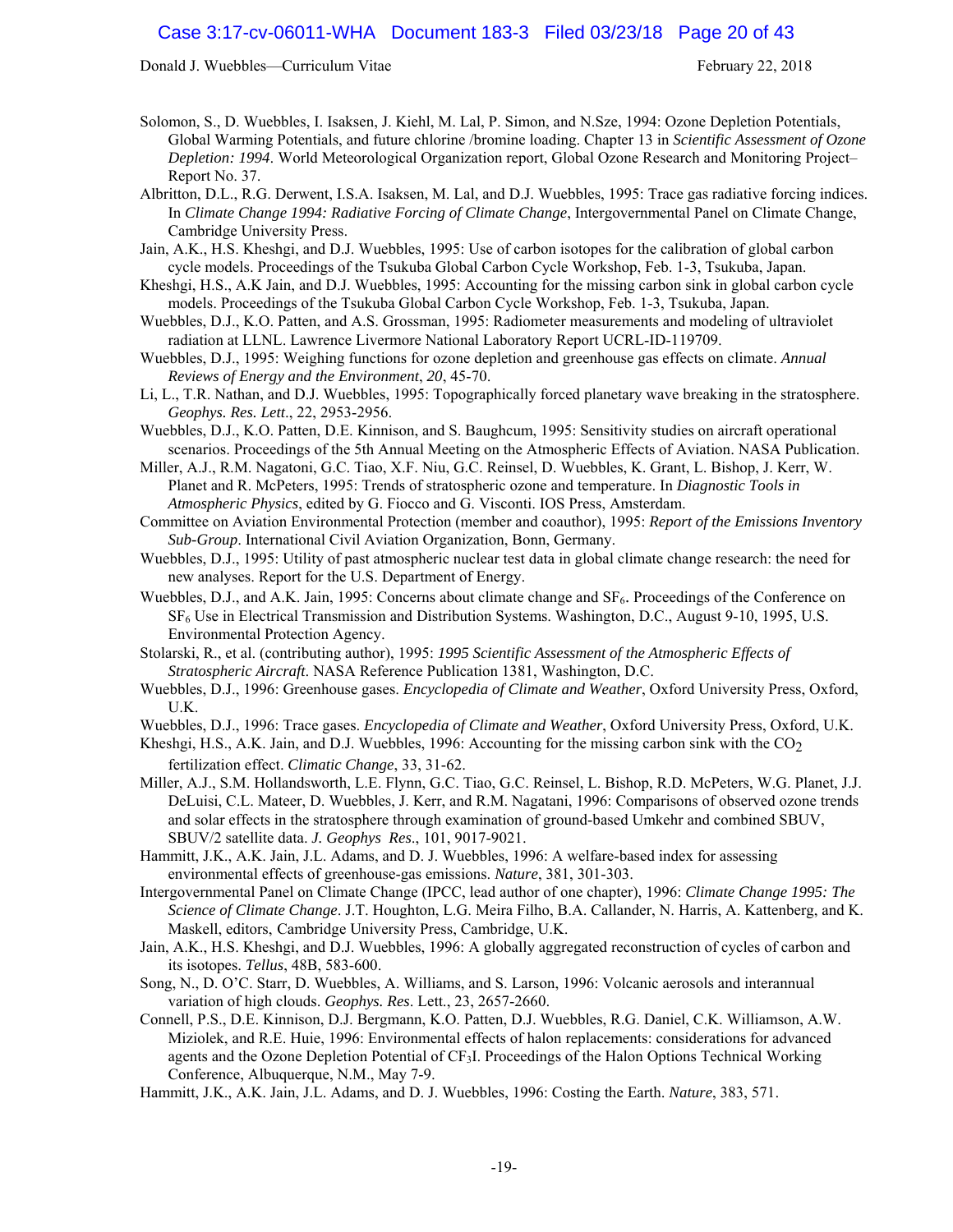- Connell, P. S., D. E. Kinnison, D. J. Bergmann, K. O. Patten, D. J. Wuebbles, The response of stratospheric ozone to surface emissions of  $CH_3I$  and  $CF_3I$  in the LLNL 2-d chemistry/transport model. Proceedings of the XVIII Quadrennial Ozone Symposium, L'Aquila, Italy, 12-21 September (1996).
- Wuebbles, D.J., Z. Li, and K.O. Patten, 1996: Estimated Ozone Depletion Potentials and Global Warming Potentials for  $1-C_3F_7I$ ,  $1-C_4F_9I$ , and  $1-C_6F_{13}I$ . Report for Environmental Technology and Education Center, Albuquerque, N.M.
- Wuebbles, D.J., and D.E. Kinnison, 1996: Predictions of future ozone changes. *Int. J. Environ. Studies*, 51, 269- 283.
- Wuebbles, D.J., 1996: Three-dimensional chemistry in the greenhouse. *Climatic Change*, 34, 397-404.
- Jain, A.K., H.S. Kheshgi, and D.J. Wuebbles, 1997: Is there an imbalance in the global budget of bomb-produced radiocarbon? *J. Geophys. Res.*, 102, 1327-1333.
- Wuebbles, D.J., A.K. Jain, K.O. Patten, and P.S. Connell, 1997: Evaluation of Ozone Depletion Potentials for Chlorobromomethane (CH2ClBr) and 1-bromo-propane (C3H7Br). *Atmos. Environ.*, 32, 107-114.
- Friedl, R.R., et al. (lead author), 1997: *1996 Interim Assessment of the Atmospheric Effects of Subsonic Aircraft*. NASA Reference Publication 1400.
- Grossman, A., K.E. Grant, and D.J. Wuebbles, 1997: Radiative forcing calculations for CH3Cl and CH3Br. *J. Geophys. Res.*, 102, 13,651-13,656.
- Hayhoe, K.A.S., A.K. Jain, and D.J. Wuebbles, 1997: An assessment of the 'safe emission corridor' analysis technique. Special report for the U.S. Environmental Protection Agency.
- Wuebbles, D.J., A.K. Jain, and Z. Li, 1997: The atmospheric lifetime and estimated Global Warming Potentials for perfluoropropylene  $(C_3F_6)$ . Special report for the U.S. Environmental Protection Agency.
- National Academy of Sciences (lead author), 1997: *Fire Suppression Substitutes and Alternatives to Halon for U.S. Navy Applications*. National Academy Press, Washington, D.C.
- Kheshgi, H.S., A. K. Jain, and D. J. Wuebbles, 1997: Analysis of proposed  $CO<sub>2</sub>$  emission reductions in the context of stabilization of CO2 concentration, Air and Waste Management Association, paper 97-TA53.02.
- Patten, K. O., Z. Li, D. J. Wuebbles, and S. P. Sander, 1997: Effects of some recent chemistry developments on methyl bromide ozone depletion potential. Proceedings of the 1997 Methyl Bromide State of the Science Workshop,June 10-12, Monterey, CA.
- Wuebbles, D.J., and J. M. Calm, 1997: An environmental rationale for retention of endangered chemical species. *Science*, 278, 1090-1091.
- Miller, A.J., L.E. Flynn, S.M. Hollandsworth, J.J. DeLuisi, I.V. Petropavlovskikh, G.C. Tiao, G.C. Reinsel, D.J. Wuebbles, J. Kerr, R.M. Nagatani, L. Bishop, and C.H. Jackman, 1997: Information content of Umkehr and SBUV(2) satellite data for ozone trends and solar responses in the stratosphere. *J. Geophys. Res.*, 102, 19,257- 19,263.
- Wuebbles, D.J., B.J.Y. Wuebbles, and N. Rosenberg, 1997: Global climate change and the world food supply. *The Future of World Food*, G. Nelson, editor.
- Jarisch, M., D. Offermann, M. Riese and D.J. Wuebbles, 1997: Measurements of stratospheric trace gases by a balloon-borne infrared spectrometer in France. *J. Atmos. and Solar-Terr. Physics*, 59, 1747-1755.
- Reiner, E., R. Atkinson, J. Calvert, H. Jeffries, J. Pearson, M. Pilling, J. Pinto, and D. Wuebbles, 1998: White paper on research needs in atmospheric chemistry. In *State of the Science White Papers in support of The Chemical Industry's Long Range Research Initiative*, January, 1998.
- Wuebbles, D. J., C.-F. Wei, and K. O. Patten, 1998: The distribution of stratospheric ozone during the Maunder Minimum. In *Atmospheric Ozone*, Proceeding of the XVIII Quadrennial Ozone Symposium, L'Aquila, Italy, September 12-21, 1996, R. D. Bojkov and G. Visconti, editors, International Ozone Commission, Geneva..
- Patten, K. O., D. J. Wuebbles, Z. Li, and S. P. Sander, 1998: Effects of recent bromine chemistry experiments on modeled stratospheric ozone. In *Atmospheric Ozone*, Proceeding of the XVIII Quadrennial Ozone Symposium, L'Aquila, Italy, September 12-21, 1996, R. D. Bojkov and G. Visconti, editors, International Ozone Commission, Geneva..
- Wuebbles, D.J., and N. J. Rosenberg, 1998: The natural science of global climate change. In *Human Choice and Climate Change: An International Assessment, volume 2, Resources and Technology*. S. Rayner and E. L. Malone, editors, Battelle Press, Columbus, Ohio.
- Wuebbles, D.J., C.-F. Wei, and K.O. Patten, 1998: Effects on stratospheric ozone and temperature during the Maunder Minimum. *Geophys. Res. Lett*., 25, 523-526.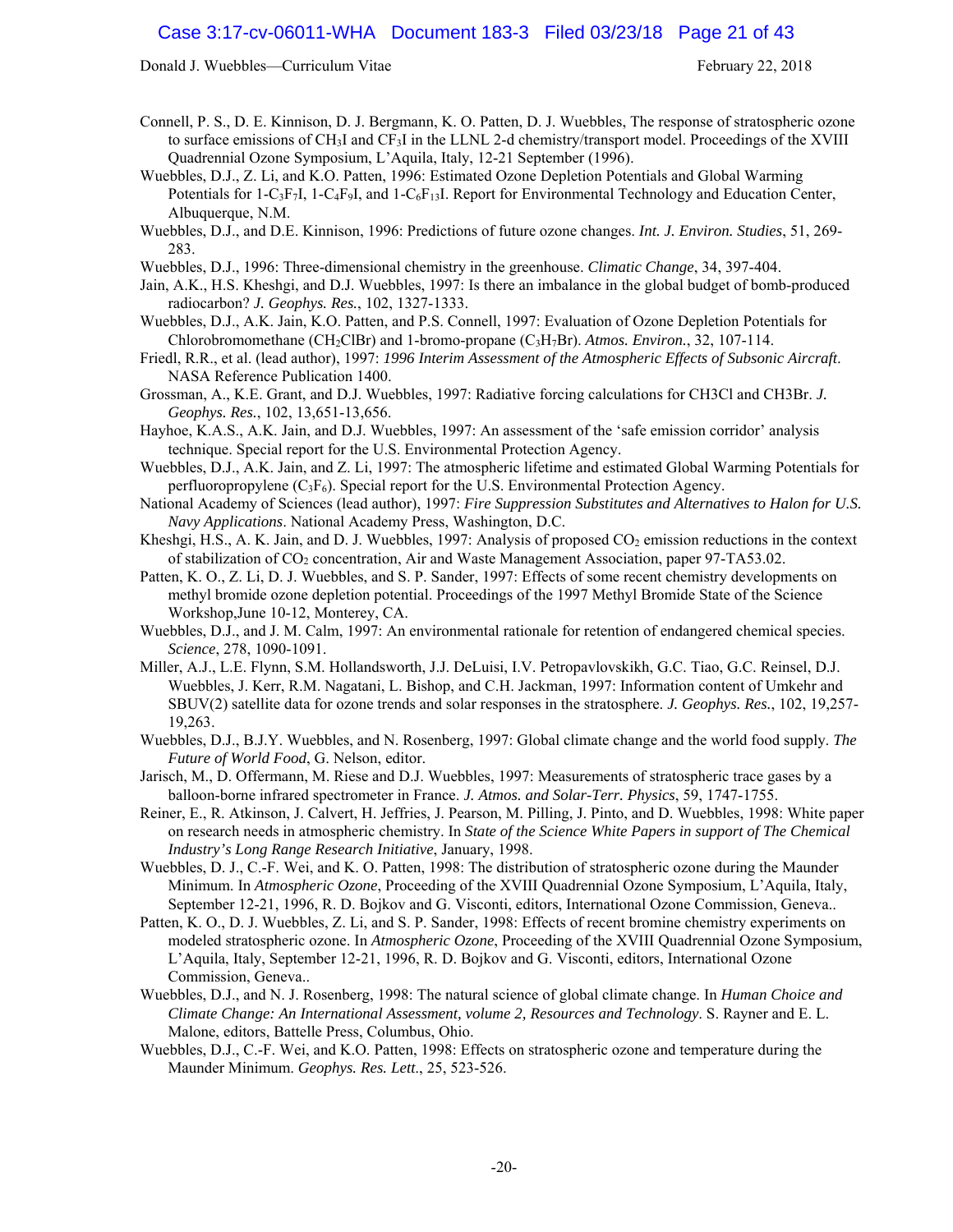- Good, D. A., J. S. Francisco, A. K. Jain, and D. J. Wuebbles, 1998: Lifetimes and Global Warming Potentials for dimethyl ethers and for fluorinated ethers: CH3OCF3 (E143a), CHF2OCHF2 (E134), CHF2OCF3 (E125). *J. Geophys. Res.*, 103, 28181-28186.
- Wuebbles, D. J., R. Kotamarthi, and K. O. Patten, 1998: Updated evaluation of Ozone Depletion Potentials for Chlorobromomethane (CH2ClBr) and 1-bromo-propane (C3H7Br). *Atmos. Environ.*, 33, 1641-1643.
- Hayhoe, K.A.S., H.S. Kheshgi, A.K. Jain, and D.J. Wuebbles, 1998:Tradeoffs in fossil fuel use: the effects of CO2, CH4, and SO2 aerosol emissions on climate. *World Resources Review*, 10, 321-333.
- Wuebbles, D. J., 1998: Scale dependence and atmospheric chemistry. In *Elements of Change 1997*, S. J. Hassol and J. Katzenberger, editors, Aspen Global Change Institute.
- Weatherhead, E. C., G. C. Reinsel, G. C. Tiao, X.-L. Meng, D. Choi, W.-K. Cheang, T. Keller, J. DeLuisi, D. J. Wuebbles, J. B. Kerr, A. J. Miller, S. J. Oltmans, and J. B. Frederick, 1998: Factors affecting the detection of trends: statistical considerations and applications to environmental data. *J. Geophys. Res*., 103, 17149-17161.
- Hoffert, M.I..,K. Caldeira, A.K. Jain, L.D. Harvey, E.F. Haites, S. D. Potter, S. H. Schneider, R.G. Watts, T.M.L. Wigley, and D.J. Wuebbles, 1998: Energy implications of future stabilization of atmospheric CO<sub>2</sub> content. *Nature*, 395, 881-884.
- Rahmes, T.F., A. H. Omar, and D. J. Wuebbles, 1998: Atmospheric distributions of soot particles by current and future aircraft fleets and resulting radiative forcing on climate. *J. Geophys. Res.*, 103, 31657-31667.
- Wuebbles, D. J., 1998: Potential impacts from use of n-propyl bromide (CH<sub>2</sub>BrCH<sub>2</sub>CH<sub>3</sub>). Report for the U.S. Environmental Protection Agency.
- Wuebbles, D. J., 1998: Insights on the global environment, Mending the Ozone Hole: Science, Technology, and Policy by Arjun Makhijani and Kevin R. Gurney, 1995, MIT press, 360 pp. *J. Political Ecology*, 5, 11-13.
- Calm, J.M., D.J. Wuebbles, and A.K. Jain, 1999: Impacts on global ozone and climate from use and emission of 2,2-dichloro-1,1,1-trifluoroethane (HCFC-123) emissions. *Climatic Change*, 42, 439-474.
- Wuebbles, D. J., A. Jain, R. Kotamarthi, V. Naik, and K. O. Patten, 1999: Replacements for CFCs and halons and their effects on stratospheric ozone. In *Recent Advances in Stratospheric Processes*, T. R. Nathan and E. Cordero, editors, Research Signpost, Trivandrum, India.
- Kheshgi, H. S., A. K. Jain, V. R. Kotamarthi, and D. J. Wuebbles, 1999: Future atmospheric methane emissions in the context of the stabilization of greenhouse gas concentrations. *J. Geophys. Res.*, 104, 19183-19190.
- Kheshgi, H.S., A.K. Jain, and D.J. Wuebbles, 1999: The global carbon budget and its uncertainty derived from carbon dioxide and carbon isotope records. *J. Geophys. Res.,* 104, 31127-31143.
- Wuebbles, D. J., R. Kotamarthi, and K. O. Patten, 1999: Updated evaluation of Ozone Depletion Potentials for Chlorobromomethane (CH2ClBr) and 1-bromo-propane (CH2BrCH2CH3). *Atmospheric Environment*, 33, 1641- 1643.
- Weatherhead, E. C., G. C. Reinsel, G. C. Tiao, G. A. Meehl, J. Christy, R. M. Nagatani, X.-L. Meng, D. Choi, W.- K. Cheang, T. Keller, J. DeLuisi, D. J. Wuebbles, J. B. Kerr, A. J. Miller and J. E. Frederick, 1999: The detection of climate change: estimates of time required to detect trends in atmospheric temperatures. Report for NOAA.
- Kotamarthi, V. R., D. J. Wuebbles, and R. A. Reck, 1999: Effects of non-methane hydrocarbons on lower stratospheric and upper tropospheric 2-D zonal average model chemical climatology. *J. Geophys, Res*., 104, 21537-21547.
- Wuebbles, D. J., A. Jain, J. Edmonds, D. Harvey and K. Hayhoe, 1999: Global change: the state of the science. *Environmental Pollution*, 100, 57-86.
- Hayhoe, K., A. Jain, H. Pitcher, C. MacCracken, M. Gibbs, D. Wuebbles, R. Harvey, and D. Kruger, 1999: Cost implications of multi-greenhouse gas reduction targets for the U.S. *Science*, 286, 905-906.
- Wuebbles, D. J., V. Naik, A. K. Jain, and K. O. Patten, 1999: Lifetimes and GWPs of replacement compounds: final report on new evaluations. Report for the Alternative Fluorocarbon Environmental Acceptability Study.
- Reinsel, G. C., G. C. Tiao, A. J. Miller, R. M. Nagatani, D. J. Wuebbles, E. C. Weatherhead, W.-K. Cheang, L. Zhang, L. E. Flynn, and J. B. Kerr, 1999: Update of Umkehr ozone profile data trend analysis through 1997. *J. Geophys. Res.*, 104, 23,881-23,898.
- Madronich, S., G. J. M. Velders, et al. (co-author), 1999: Halocarbon scenarios for the future ozone layer and related consequences. In *Scientific Assessment of Ozone Depletion: 1998*, World Meteorological Organization, Global Ozone Research and Monitoring Project – Report No. 44, Geneva.
- Isaksen, I., C. Jackman, et al. (co-author), 1999: Modeling the chemical composition of the future atmosphere. In *Aviation and the Global Atmosphere*, Intergovernmental Panel on Climatic Change, Cambridge University Press, Cambridge, UK.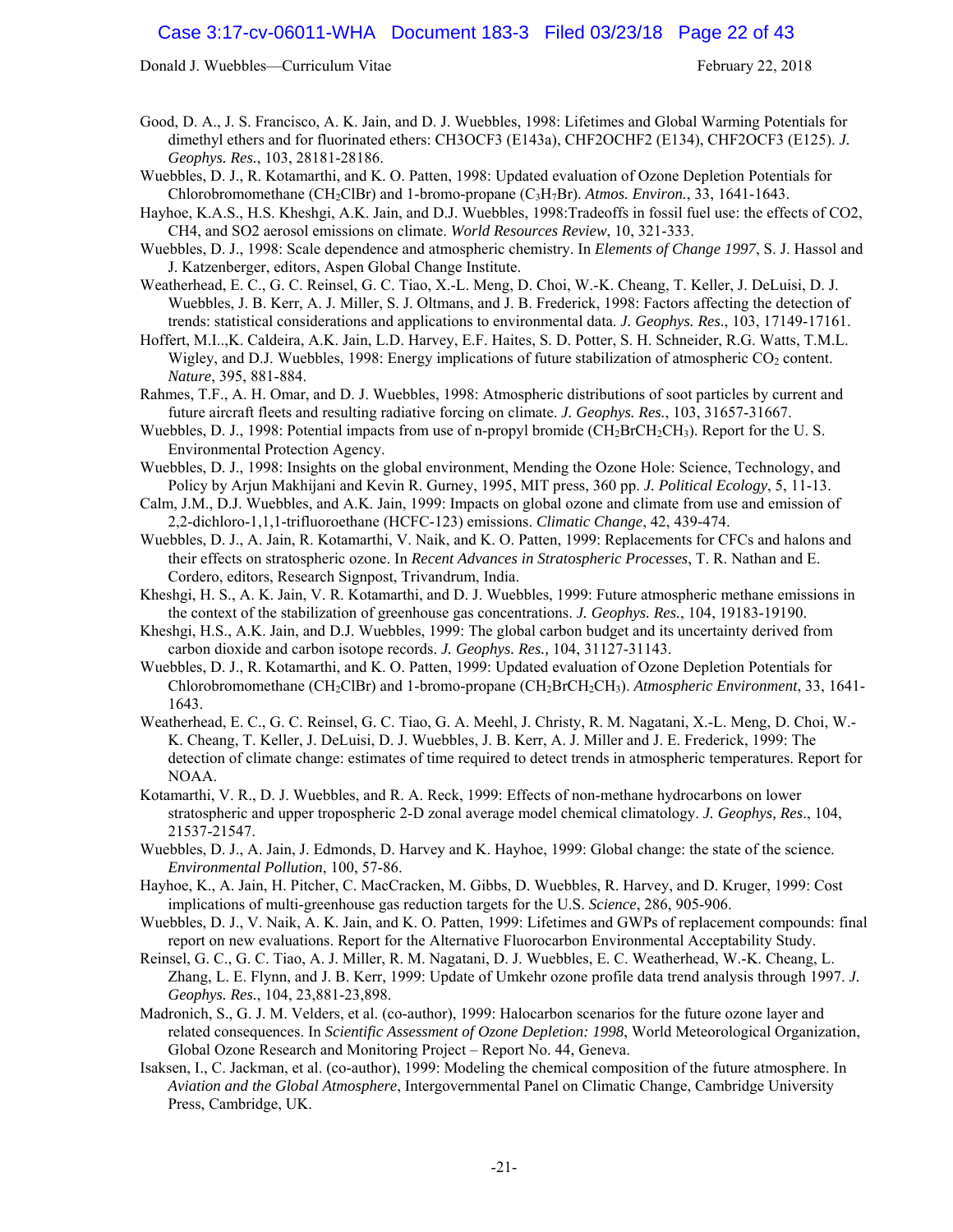- Henderson, S. C., U. K. Wickrama, et al. (co-author), 1999: Aircraft emissions: current inventories and future scenarios. In *Aviation and the Global Atmosphere*, Intergovernmental Panel on Climatic Change, Cambridge University Press, Cambridge, UK.
- Wuebbles, D. J., 1999: Scenarios of future levels of carbon dioxide and their implications. *Elements of Change 1998*, S. J. Hassol and J. Katzenberger, editors, Aspen Global Change Institute, Aspen, CO.
- Prather, M., R. Sausen, et al. (co-author), 1999: Potential climate change from aviation. In *Aviation and the Global Atmosphere*, Intergovernmental Panel on Climatic Change, Cambridge University Press, Cambridge, UK.
- Hall, T. M., D. J. Wuebbles, K. A. Boering, R. S. Eckman, J. Lerner, R. A. Plumb, D. H. Rind, C. P. Rinsland, D. W. Waugh, C.-F. Wei, 1999: 2. Transport Experiments. In *Models and Measurements Intercomparison II*, J. H. Park, M. K. W. Ko, C. H. Jackman, R. A. Plumb, J. A. Kaye, and K. H. Sage, editors, NASA / TM-1999- 209544, pages 110-189.
- Wuebbles, D. J., 1999: Future Atmospheric Perturbation from NOx Injection in the Lower Stratosphere. In *Models and Measurements Intercomparison II*, J. H. Park, M. K. W. Ko, C. H. Jackman, R. A. Plumb, J. A. Kaye, and K. H. Sage, editors, NASA / TM-1999-209544, pages 449-491.
- Wuebbles, D. J., and K. Hayhoe, 2000: Atmospheric methane: trends and impacts. In *Non-CO2 Greenhouse Gases: Scientific Understanding, Control and Implementation*, J. van Ham, A. P. M. Baede, L. A. Meyer, and R. Ybema, editors, Kluwer Academic Publishers, Dordrech, 1-44.
- Hayhoe, K., A. Jain, H. Kheshgi, and D. Wuebbles, 2000: Contribution of CH4 to multi-gas reduction targets: the impact of atmospheric chemistry on GWPs. In *Non-CO2 Greenhouse Gases: Scientific Understanding, Control and Implementation*, J. van Ham, A. P. M. Baede, L. A. Meyer, and R. Ybema, editors, Kluwer Academic Publishers, Dordrech, 425-432.
- Li, Z., Z. Tao, V. Naik, D. Good, J. Hansen, G-R Jeong, J. P. Francisco, and D. J. Wuebbles, 2000: Global warming potential assessment for CF3OCF=CF2. *J. Geophys. Res.*, 105, 4019-4029.
- Wuebbles, D.J., K.A.S. Hayhoe, and R. Kotamarthi, 2000: Methane in the global environment. In *Atmospheric Methane*, M.A.K. Khalil, editor, Springer-Verlag Publishers, Berlin.
- Naik, V., A. Jain, K. O. Patten, and D. J. Wuebbles, 2000: Consistent sets of atmospheric lifetimes and radiative forcings on climate for CFC replacements: HCFCS and HFCs, *J. Geophys. Res.*, 105, 6903-6914.
- Wuebbles, D. J., K. O. Patten, and M. T. Johnson, 2000: Effects of n-propyl bromide and other short-lived chemicals on stratospheric ozone. Proceedings, Symposium on Atmospheric Chemistry Issues in the 21<sup>st</sup> Century, American Meteorological Society, Boston.
- Patten, K. O., Z. Li, and D. J. Wuebbles, 2000: Estimates of atmospheric lifetimes and Ozone Depletion Potentials for the bromopentafluoropropane isomers. *J. Geophys. Res.*, 105, 11625-11631.
- Wuebbles, D. J., and A. Jain, 2000: Concerns about climate change and the role of fossil fuel use. Proceedings, American Chemical Society, Fuel Chemistry Symposium, April, 2000.
- Jain, A. K., B. P. Briegleb, K. Minschwaner, and D. J. Wuebbles, 2000: Radiative forcings and Global Warming Potentials of thirty-nine greenhouse gases. *J. Geophys. Res*., 105, 20773-20790.
- Weatherhead, E. C., G. C. Reinsel, C. H. Jackman, E. L. Fleming, L. Bishop, J. J. DeLuisi, T. Keller, J. Herman, R. McPeters, D. Hofmann, S. J. Oltmans, D. J. Wuebbles, J. B. Kerr, A. J. Miller, R. M. Nagatani and J. E. Frederick, 2000: Detecting the recovery of total column ozone. *J. Geophys. Res*., 105, 22,201-22,210.
- Wuebbles, D. J., K. O. Patten, M. T. Johnson, and R. Kotamarthi, 2000: Effects of short-lived chemicals on stratospheric ozone. Proceedings of the Quadrennial Ozone Symposium, Sopporo, Japan, July 3-8, International Ozone Commission, published by the National Space Development Agency of Japan, Tokyo.
- Nagatani, R. M., A. J. Miller, L. Zhang, G. C. Tiao, S. Zhou, G. C. Reinsel, D. J. Wuebbles, L. E. Flynn, and J. B. Kerr, 2000: Observed solar effects on ozone and temperature. Proceedings of the Quadrennial Ozone Symposium, Sopporo, Japan, July 3-8, International Ozone Commission, published by the National Space Development Agency of Japan, Tokyo.
- Kotamarthi, R., C.-F. Wei, and D. J. Wuebbles, 2000: Examination of the tropical Southern-Pacific ozone mixing ratios and budgets in the MOZART2. 3-D CTM. Proceedings of the Quadrennial Ozone Symposium, Sopporo, Japan, July 3-8, International Ozone Commission, published by the National Space Development Agency of Japan, Tokyo.
- Weatherhead, E. C., G. C. Reinsel, G. C. Tiao, C. H. Jackman, A. J. Stevermer, E. L. Fleming, L. Bishop, J. DeLuisi, T. Keller, J. Herman, R. McPeters, S. Hollandsworth-Frith, S. J. Oltmans, D. J. Wuebbles, J. B. Kerr, A. J. Miller, R. Nagatani, 2000: Detecting the recovery of total column ozone—how long will it take? Proceedings of the Quadrennial Ozone Symposium, Sopporo, Japan, July 3-8, International Ozone Commission, published by the National Space Development Agency of Japan, Tokyo.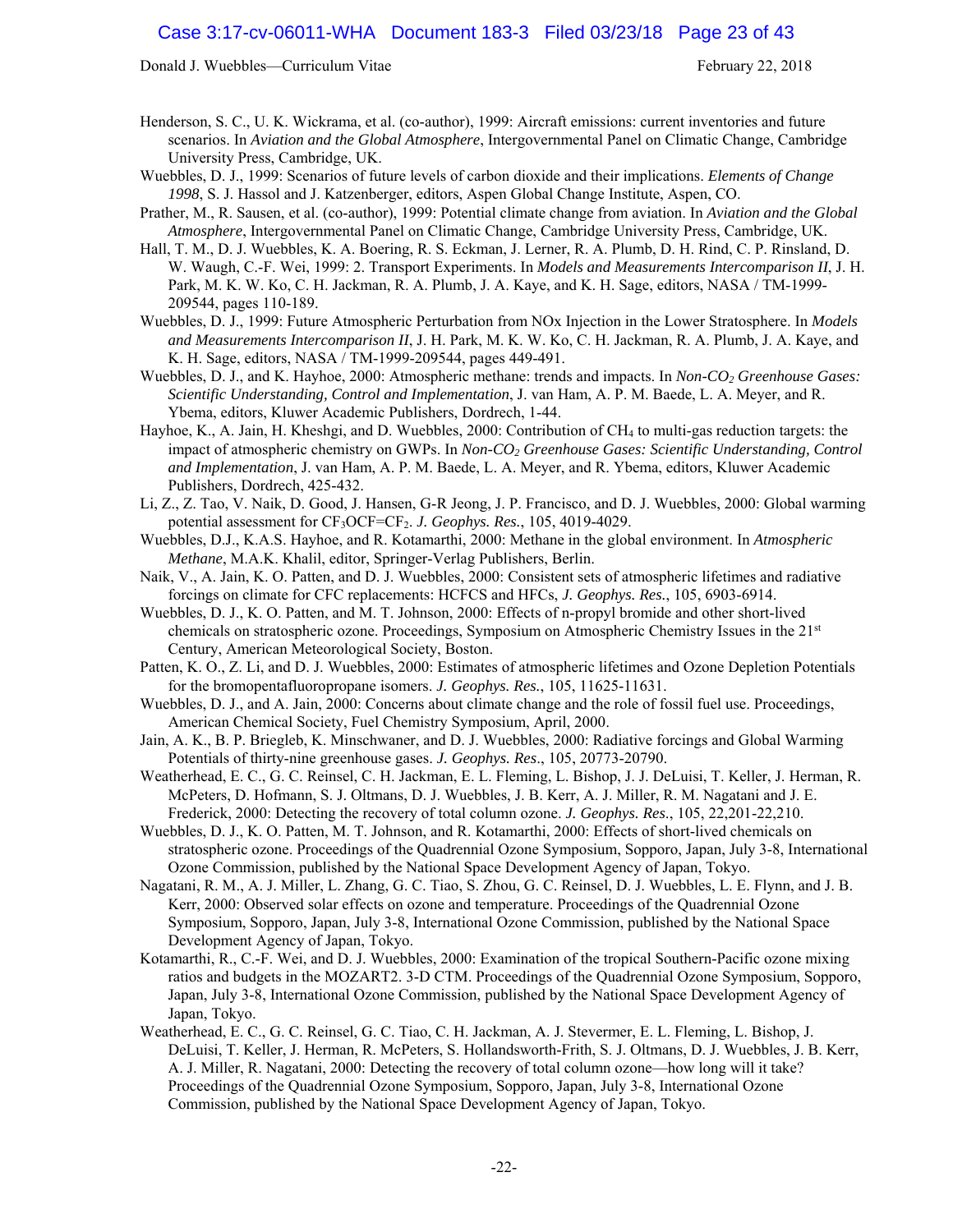- McIsaac, G. F., T. V. Royer, M. B. David, D. J. Wuebbles, J. O. Dawson, and G. Sandiford, 2000: Review of Illinois State Water Survey Contract report 2000-08: A Contribution to the Characterization of Illinois Reference / Background Conditions for Setting Nitrogen Criteria for Surface Waters in Illinois. University of Illinois, Department of Natural Resources and Environmental Sciences report 2000-03.
- Wuebbles, D. J., 2000: Evaluating Air Quality Improvement Capabilities of Ozone Catalyst Proposed for Use in Air Conditioners: Uncertainties in Existing Studies and Needed Research. Paper for the state of Texas (air quality board).
- Wuebbles, D. J., 2000: Suggestions for Further Research to Delineate the Effects of the Ozone Catalyst under Typical Urban Conditions. Report for State of Texas.
- Wuebbles, D. J., V. R. Kotamarthi, and C. F. Wei, 2000: Significance of long-range transport from continental locations in determining oxidant mixing ratios and budgets over the tropical Pacific Ocean. Proceedings of the International Symposium on the Measurement of Toxic and Related Air Pollutants, Durham, N.C., September 12-14, 2000.
- Wuebbles, D. J., V. Naik, K. Hayhoe, and A. Jain, 2001: Interactive nature of biosphere processes, atmospheric chemistry and climate: methane, a case study. Proceedings of the Millenium Symposium on Atmospheric Chemistry: Past, Present, and Future of Atmospheric Chemistry, American Meteorological Society, Boston, MA.
- Wuebbles, D. J., 2001: Ozone Depletion Potentials. *Encyclopedia of Global Environmental Change*. T. Munn, editor, Wiley and Sons Publishers, London.
- Wuebbles, D. J., 2001: Global Warming Potentials. *Encyclopedia of Global Environmental Change*. T. Munn, editor, Wiley and Sons Publishers, London.
- Wuebbles, D. J., 2001: Atmospheric gases. *Encyclopedia of Biodiversity, Volume 1*, Academic Press, New York.
- Wuebbles, D. J., 2001: Residence Time. *Encyclopedia of Global Environmental Change*. T. Munn, editor, Wiley and Sons Publishers, London.
- Wuebbles, D. J., 2001: Lifetime (of a gas). *Encyclopedia of Global Environmental Change*. T. Munn, editor, Wiley and Sons Publishers, London.
- Wuebbles, D. J., and A. K. Jain, 2001: Concerns about climate change and the role of fossil fuel use. *Fuel Processing Technology*, 71, 99-119.
- Jain, A. K., Z. Li, V. Naik, D. J. Wuebbles, D. A. Good, J. C. Hanson, and J. P. Francisco, 2001: Evaluation of the atmospheric lifetime and radiative forcing on climate for 1,2,2,2-tetrafluoroethyl trifluoromethyl ether (CF3OCHFCF3). J. Geophys. Res., 106, 12615-12618.
- Nathan, T. R., E. C. Cordero, L. Li, and D. J. Wuebbles, 2001: Topographically forced planetary wave breaking and the seasonal variation of total column ozone. *Geophys. Res. Lett*., 27, 1907-1910.
- Wei, C.-F., S. M. Larson, K. O. Patten, D. J. Wuebbles, 2001: Ozone reactions on aircraft-related soot in the upper troposphere and lower stratosphere, *Atmos. Environ.*, 35, 6167-6180.
- Wuebbles, D. J., K. O. Patten, M. T. Johnson, and R. Kotamarthi, 2001: The new methodology for Ozone Depletion Potentials of short-lived compounds: n-propyl bromide as an example. *J. Geophys. Res.*, 106, 14551-14571.
- Wuebbles, D. J., 2001: Depletion of Stratospheric Ozone. *Encyclopedia of Global Environmental Change*. T. Munn, editor, Wiley and Sons Publishers, London.
- Wuebbles, D. J., 2001: Organochlorines and the ecological paradigm: a review of Pandora's Poison. *Quarterly Review of Biology*, 76, 258.
- Williams, A., M. Caughey, H.-C. Huang, X.-Z. Laing, K. Kunkel, Z. Tao, S. Larson, and D. Wuebbles, 2001: Comparison of emissions processing by EM-S95 and SMOKE over the Midwestern U.S. Published in the Proceedings of the Emission Inventory Conference: One Atmosphere, One Inventory, Many Challenges, Denver, CO, April 2001.
- Wuebbles, D. J., 2001: The ozone hole. *Encyclopedia of Global Environmental Change*. T. Munn, editor, Wiley and Sons Publishers, London.
- Wuebbles, D. J., and R. Rubenstein, 2001: Screening techniques for environmental impact of cleaning agents. *Handbook for Critical Cleaning*, B. Kanegsberg and E. Kanegsberg, editors, CRC Press, Boca Raton, Florida.
- Prather, M, D. Ehhalt, et al. (co-author), 2001: Chapter 4: Atmospheric Chemistry and Greenhouse Gases. In *Climate Change 2001: The Scientific Basis*, Cambridge University Press, Cambridge, UK.
- Hayhoe, K., H. S. Kheshgi, A. K. Jain, and D. J. Wuebbles, 2002: Substituting natural gas for coal: climatic effects of utility sector emissions. *Climatic Change*, 54, 107-139.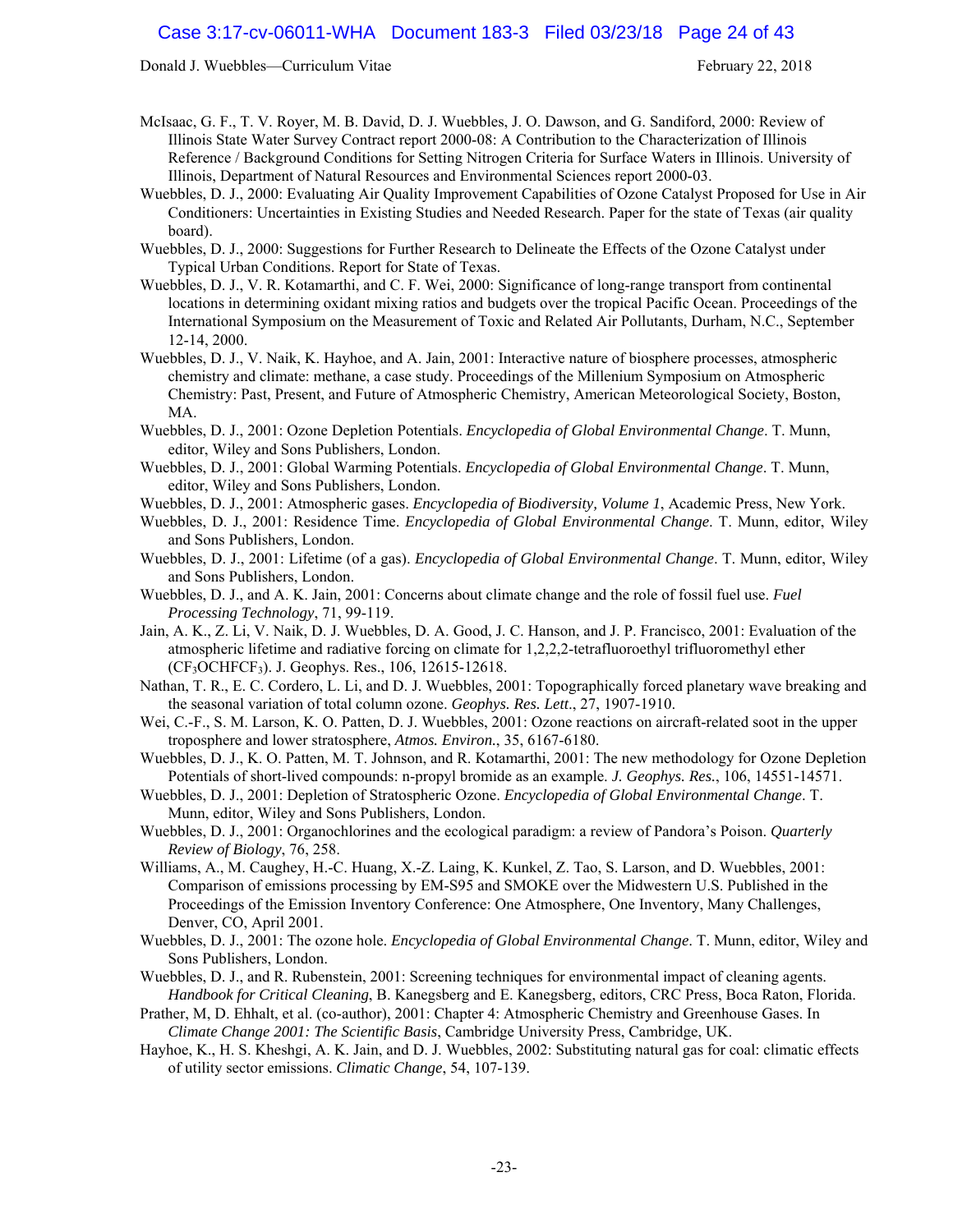- Wuebbles, D. J., A. K. Jain, and R. Watts, 2002: Concerns about climate change and global warming. Chapter 1 in *Innovative Energy Strategies for CO2 Stabilization*, Robert Watts, editor, Cambridge University Press, Cambridge, U.K.
- Wuebbles, D. J., 2002: The Ozone Layer, A Philosophy of Science Perspective, by Maureen Christie, Cambridge University Press. *Quart. Rev. Biology,* 77, 311.
- Reinsel, G. C., E. C. Weatherhead, G. C. Tiao, A. J. Miller, R. Nagatani, D. J. Wuebbles, and L. E. Flynn, 2002: On detection of turnaround and recovery in linear trend for ozone. *J. Geophys. Res*., 2001JD000500.
- Wei, C.-F., V. R. Kotamarthi, O. J. Ogunsola, D. J. Wuebbles, M. A. Avery, D. R. Blake, E. V. Browell, G. W. Sachse, S. T. Sandholm, 2002: Seasonal variability of ozone mixing ratios and budgets in the tropical southern Pacific: A GCTM perspective. *J. Geophys. Res*., 107, 10.1029/2001JD000772.
- Wuebbles, D. et al., 2002: Changes in the chemical composition of the atmosphere and potential impacts. Chapter 1 in The Changing Atmosphere: An Integration and Synthesis of a Decade of Tropospheric Chemistry Research, editors, G. P. Brasseur, R. G. Prinn, and A. A. P. Pszenny, Springer-Verlag Publishers.
- Brasseur, G. et al. (co-author), 2002: An integrated view of the causes and impacts of atmospheric changes. Chapter 8 in The Changing Atmosphere: An Integration and Synthesis of a Decade of Tropospheric Chemistry Research, editors, G. P. Brasseur, R. G. Prinn, and A. A. P. Pszenny, Springer-Verlag Publishers.
- Wuebbles, D. J., and K. Hayhoe, 2002: Atmospheric methane and global change. *Earth Science Reviews*, 57,177- 210.
- Wuebbles, D. J., and K. Donaghy, 2002: Climate change: a global issue affecting Illinois. *Policy Forum*, 15, 1-4.
- Wuebbles, D. J., 2002: The effect of short atmospheric lifetimes on stratospheric ozone. *CleanTech*, 2, 24-30.
- Carbon Sequestration Advisory Committee (Member and Author), 2002: Carbon Sequestration Potential in Illinois: Recommendations for Future Study. Report to the Governor and to the General Assembly of the State of Illinois.
- Miller, A. J., R. M. Nagatani, L. E. Flynn, S. Kondragunta, E. Beach, R. Stolarski, R. D. McPeters, P. K. Bhartia, M. T. DeLand, C. H. Jackman, D. J. Wuebbles, K. O. Patten, and R. P. Cebula, 2002: A cohesive total ozone data set from the SBUV(/2) satellite system. *J. Geophys. Res*., 107, doi:10.1029/2001JD000853.
- Wuebbles, D. J., 2002: Oversimplifying the Greenhouse. *Climate Change*, 52, 431-434.
- Independent Review Panel (member and author), 2002: Suitability of CF3I to Replace Halon 1301 as the Inerting Agent in Wing Fuel Tanks on the F-16 Aircraft. Report prepared for the U.S. Department of Defense, Washington, D.C.
- Wuebbles, D. J., and K. Hayhoe, 2002: Climate change: a real issue with real concerns for the Midwest. Proceedings of the International Conference on Climate Change and Environmental Policy.
- Wuebbles, D. J., 2003: Ozone: Ozone Depletion Potentials. *Encyclopedia of Atmospheric Sciences*, J. Holton, J. Pyle, and J. Curry, editors, Academic Press, London.
- Naik, V., D. J. Wuebbles, E. H. DeLucia, and J. A. Foley, 2003: Influence of geoengineering climate on the terrestrial biosphere. *Environmental Management*, 32, 373-381.
- Tao, Z., S. M. Larson, D. J. Wuebbles, A. Williams, and M. Caughey, 2003: A seasonal simulation of biogenic contributions to ground-level ozone over the continental United States. *J. Geophys. Res*., 108, No D14, 4404- 4412.
- Wuebbles, D. J., C.-F. Wei, and D. Kinnison, 2003: How well do current models represent chemical and physical processes in the upper troposphere and lower stratosphere? Proceedings of the Fifth Conference on Atmospheric Chemistry, 2003 AMS Annual Meeting, Long Beach, CA.
- Ko, M., G. Poulet, et al. (co-author), 2003: Very Short-Lived Halogen and Sulfur Substances. Chapter 2 in World Meteorological Organization, Scientific Assessment of Ozone Depletion: 2002. WMO Global Ozone Research and Monitoring Project – Report No. 47, Geneva, Switzerland.
- Kling, G., et al. (author), 2003: Confronting Climate Change in the Great Lakes Region. Impacts on Our Communities and Ecosystems. A Report of the Ecological Society of America and the Union of Concerned Scientists, Washington, D.C.
- Wuebbles, D. J., and K. Hayhoe, 2004: Climate change in the Midwest: informing regional policy decisions. *Mitigation and Adaptation Strategies for Global Change*, 9, 335-363.
- Tao, Z., S. M. Larson, D. J. Wuebbles, A. Williams, and M. Caughey, 2004: Sensitivity of regional ozone to temporal distributions of emissions. *Atmos. Environ*., 38/37, 6279-6285, doi: 10.1016/j.atmosenv.2004.08.042.
- Naik, V., C. Delire, D. J. Wuebbles, 2004: The sensitivity of global isoprenoid emissions to climate variability and atmospheric CO2. *J. Geophys. Res*., 109, doi: 10.1029/2003JD004236.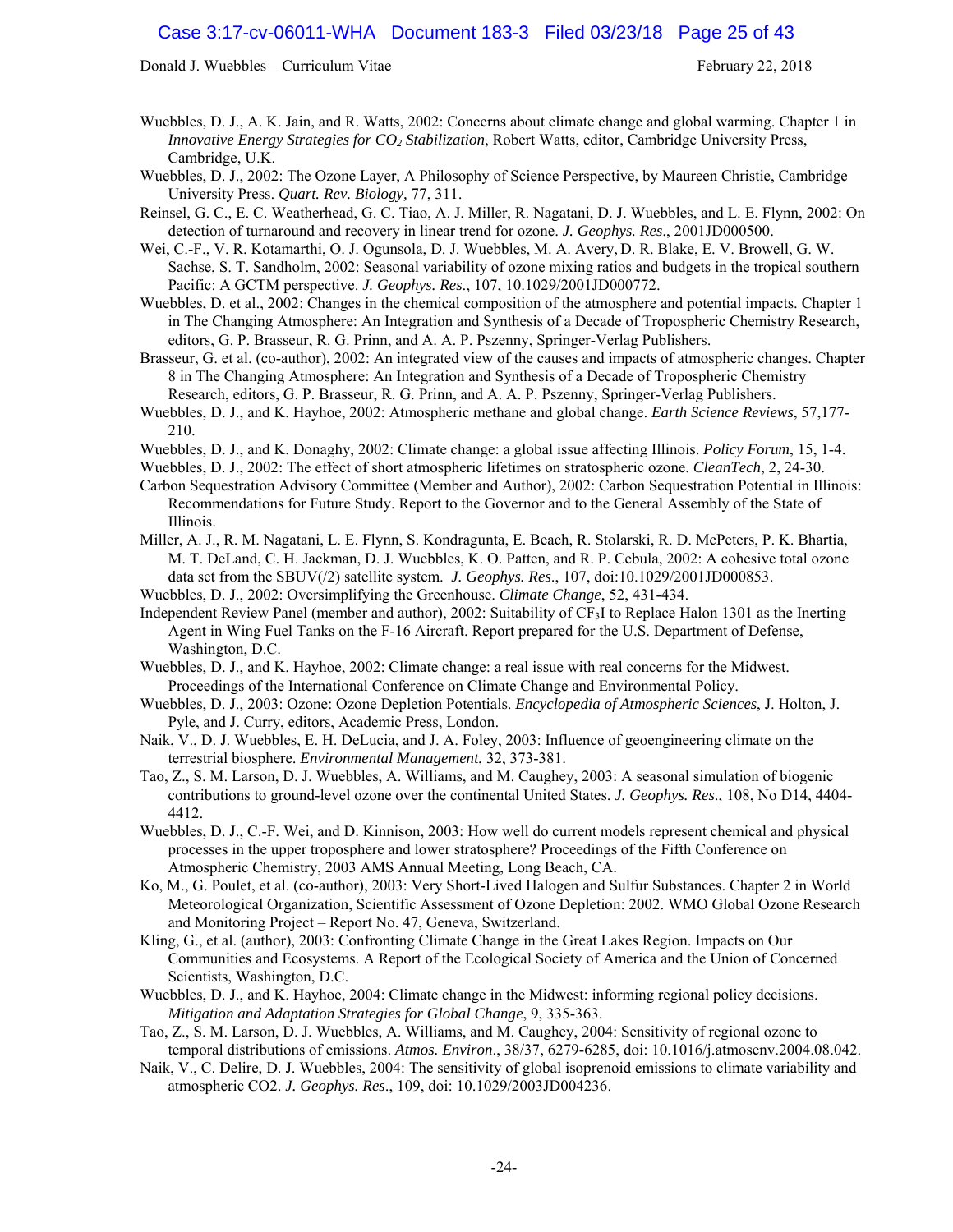- Forster, P. M., J. B. Burkholder, C. Clerbaux, P. F. Coheur, M. Dutta, L. K. Gohar, M. D. Hurley, G. Myhre, R. W. Portmann, A. Ravishankara, K. P Shine, T. J. Wallington, and D. Wuebbles, 2004: Resolving uncertainties in the radiative forcing of HFC-134a, *J. Quant. Spec. Rad. Trans.*, DOI:10.1016/j.jqsrt.2004.08.038.
- Wuebbles, D. J., Y. Li, J. Xia S. Guillas, 2004: On the Recovery of Stratospheric Ozone. Proceedings of the Quadrennial Ozone Symposium, Kos, Greece, May 31-June 8, 2004.
- Wuebbles, D. J., M. Dutta, R. Herman, K. O. Patten, S. L. Baughcum, D. E. Kinnison, 2004: Parametric Studies of Potential Effects of Aircraft Emissions on Stratospheric Ozone and Climate. Proceedings of the Quadrennial Ozone Symposium, Kos, Greece, May 31-June 8, 2004.
- Miller, A.J., G.C. Reinsel, D.J. Wuebbles, G.C. Tiao, X.L. Meng, R. M. Nagatani, L.E. Flynn, I.V. Petropavlovskih, and E.C. Weatherhead Examination of SBUV(/2) Total Ozone Data for "Ozone Recovery". Proceedings of the Quadrennial Ozone Symposium, Kos, Greece, May 31-June 8, 2004.
- Tao, Z., S. M. Larson, A. Williams, M. Caughey and D. J. Wuebbles, 2005: Area, mobile, and point source contributions to ground level ozone: a summer simulation across the continental USA. *Atmos. Environ.,* 39, 1869-1877.
- Wuebbles, D. J., M. Dutta, K. O. Patten, and S. L. Baughcum, 2004: Parametric study of potential effects of aircraft emissions on stratospheric ozone. In *Aviation, Atmosphere and Climate*, edited by R. Sausen, C. Fichter and G. Amanatidis, European Commission Air Pollution Research Report 83, Brussels.
- Wuebbles, D. J., M. Dutta, A. K. Jain, and S. L. Baughcum, 2004: Radiative forcing on climate from stratospheric aircraft emissions. In *Aviation, Atmosphere and Climate*, edited by R. Sausen, C. Fichter and G. Amanatidis, European Commission Air Pollution Research Report 83, Brussels.
- Wuebbles, D. J., 2004: Effects of particles from airports on air quality: issues and uncertainties. *Aviation Particles Emissions Workshop*, National Aeronautics and Space Administration report NASA/CP—2004-213398.
- Dutta, M., K. Patten, and D. Wuebbles, 2004: Parametric Analyses of Potential Effects on Stratospheric and Tropospheric Ozone Chemistry by a Fleet of Supersonic Business Jets Projected in a 2020 Atmosphere. National Aeronautics and Space Administration report NASA/CR—2004-213306.
- Guillas S., M. L. Stein, D. J. Wuebbles, and J. Xia, 2004: Using chemistry-transport modeling in statistical analysis of stratospheric ozone trends from observations, *Journal of Geophysical Research - Atmospheres*, 109, D22303, doi:10.1029/2004JD005049.
- Dutta, M., K. Patten, and D. Wuebbles, 2005: Parametric Analyses of Potential Effects on Upper Tropospheric / Lower Stratospheric Ozone Chemistry by a Future Fleet of High Speed Civil Transport (HSCT) Type Aircraft. National Aeronautics and Space Administration report NASA/CR—2005-213646.
- Reinsel, G. R., A. J. Miller, L.E. Flynn, R. M. Nagatani, G. C. Tiao, E. C. Weatherhead, and D. J. Wuebbles 2005: Trend analysis of total ozone data for turnaround and dynamical contributions*. J. Geophys. Res.*, 110, doi: 10.1029/2004JD004662.
- Wuebbles, D. J., and K. Hayhoe, 2005: Predicting Climatological Change in the Great Lakes Region: The Reality of the Issue. Proceedings of the Illinois Crop Protection Technology Conference, Urbana, IL, January 5-6, 2005.
- Takle, E. S., and D. J. Wuebbles, 2005: Promoting Atmospheric, Earth, and Space Sciences in Higher Education. *Bulletin AMS*, July, 989-991.
- Wuebbles, D. J., and E. S. Takle, 2005: Tackling Strategies for Thriving Geoscience Departments. *EOS Transactions*, 86, 187-189.
- Wallington, T. J., M. D. Hurley, J. Xia, D. J. Wuebbles, S. Sillman, A. Ito, J. E. Penner, D. A. Ellis, J. Martin, S. A. Mabury, O. J. Nielsen, M. P. Sulbaek Andersen, 2006: Formation of  $C_7F_{15}COOH$  (PFOA) during the Atmospheric Oxidation of 8:2 Fluorotelomer Alcohol (*n*-C<sub>8</sub>F<sub>17</sub>CH<sub>2</sub>CH<sub>2</sub>CH<sub>1</sub>). *Env. Sc. and Technol.*, 40, 924-930.
- Wuebbles, D. J., and G. Kling, 2006: Executive Summary Updated 2005: Confronting Climate Change in the Great Lakes Region. Union of Concerned Scientists publication.
- Youn, D., W. Choi, H. Lee, and D. J. Wuebbles, 2006: Interhemispheric differences in changes of long-lived tracers in the middle stratosphere over the last decade. *Geophys. Res. Lett*., 33, L03807, doi:10.1029/2005GL024274.
- Wuebbles, D. J., 2006: Review of An Introduction to Environmental Chemistry, Second Edition. *Bulletin AMS*, 87, 503-505.
- Lin, J.-T., D. J. Wuebbles, K. Patten, K. Hayhoe, and X.-Z. Liang, 2006: Global modeling studies of potential climate change effects on U.S. air quality – Part 1: How well can PCM drive the chemical transport model? American Meteorological Society, Proceedings of the 8<sup>th</sup> Conference on Atmospheric Chemistry, Atlanta.
- Li, Y., K. O. Patten, D. Youn, and D. J. Wuebbles, 2006: Potential impacts of CF<sub>3</sub>I on ozone as a replacement for CF3Br in aircraft applications. *Atmos. Chem. Phys.*, 6, 4559-4568.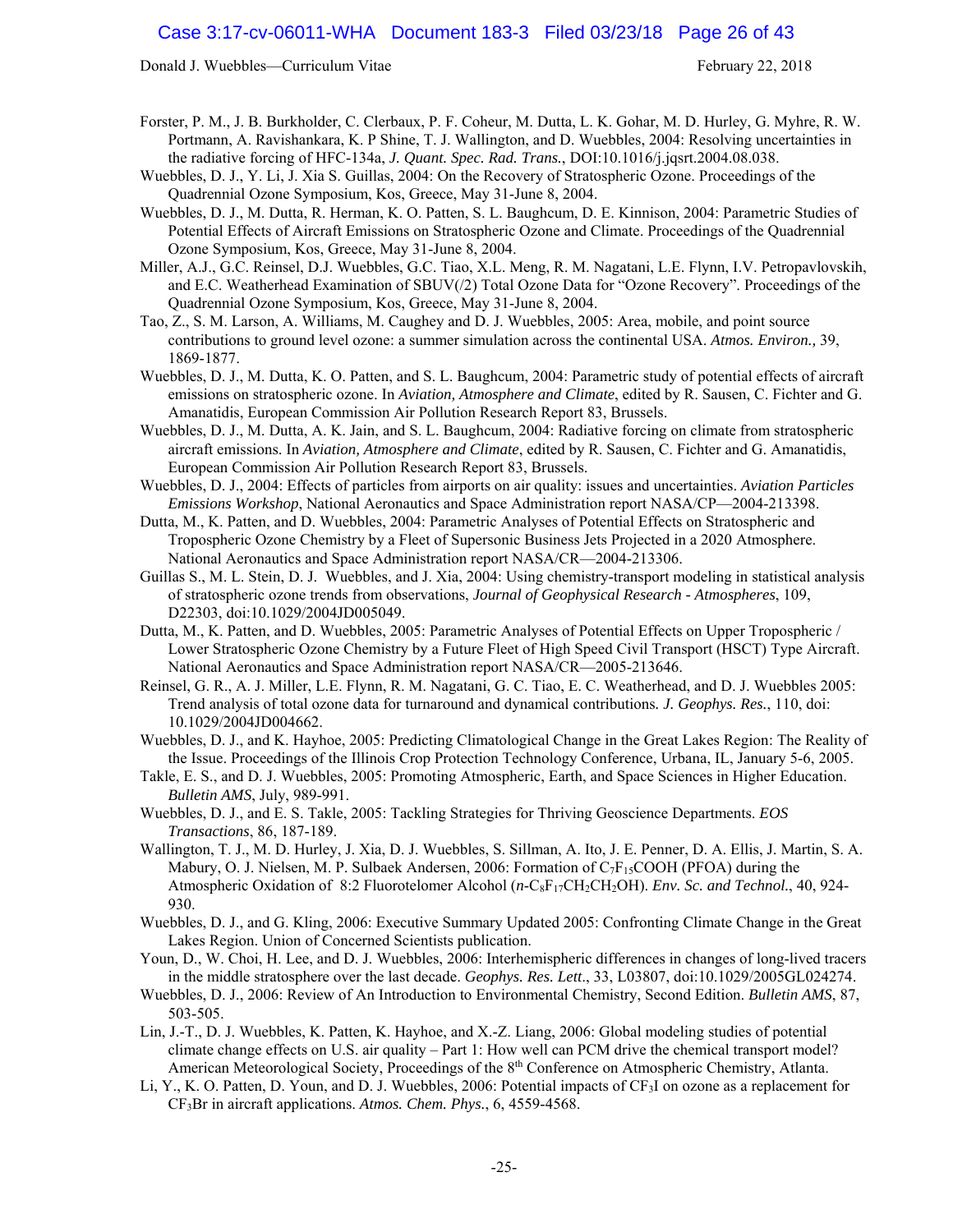- Miller, A. J., A. Cai, G. Tiao, D. J. Wuebbles, L. E. Flynn, S.-K.Yang, E. C. Weatherhead, V. Fioletov, I. Petropavlovskikh, X.-L. Meng, S. Guillas, R. M. Nagatani, and G. C. Reinsel, 2006: Examination of Ozonesonde data for trends and trend changes incorporating solar and Arctic Oscillation signals. *J. Geophys. Res*., 111, doi:10.1029/2005JD006684.
- Guillas, S., G. Tiao, D. J. Wuebbles, and A. Zubrow, 2006: Statistical diagnostic and correction of a chemistrytransport model for the prediction of total column ozone. *Atmos. Chem. Phys*., 6, 525-537.
- Wuebbles, D. J., L. Asplen, and J. Brewer, 2006: Earth Systems, Environment and Society: A new interdisciplinary undergraduate major at the University of Illinois. *J. Geoscience Education*, 54, 230-239.
- Wuebbles, D. J., and K. Knobloch, 2006: Act Local. *Illinois Issues*, XXXII, 32-33, July/August 2006.
- Wuebbles, D. J., et al. (31 total authors), 2006: Workshop on the Impacts of Aviation on Climate Change: A Report of Findings and Recommendations. Partnership for Air Transportation Noise and Emissions Reduction, Report No. PARTNER-COE-2006-004.
- Wuebbles, D. J., et al. (31 total authors), 2006: Workshop on the Impacts of Aviation on Climate Change: A Report of Findings and Recommendations. Partnership for Air Transportation Noise and Emissions Reduction, Executive Summary. Report No. PARTNER-COE-2006-004-SUMMARY.
- NECIA (co-author), 2006: *Climate Change in the U.S. Northeast.* A Report of the Northeast Climate Impacts Assessment, Union of Concerned Scientists. October 2006.
- Youn, D., D. J. Wuebbles, and M. B. Kalinowski, 2006: Global modeling of atmospheric Krypton-85 concentrations. *INESAP Bulletin*, 27, 13-16, December 2006.
- Pan, L. L., J. C. Wei, D. E. Kinnison, R. Garcia, D. J. Wuebbles, and G. P. Brasseur, 2007: A set of diagnostics for evaluating chemistry-climate models in the extratropical tropopause region. *J. Geophys. Res*., 112, D09316, doi:10.1029/2006JD007792.
- Wuebbles, D. J., M. Gupta, and M. Ko, 2007: Evaluating the impacts of aviation on climate change. *EOS*, 88, 157- 160.
- Clerbaux, C., D. M. Cunnold, et al. (Coauthor), 2007: Long-Lived Compounds. Chapter 1, WMO (World Meteorological Organization, *Scientific Assessment of Ozone Depletion: 2006*. Global Ozone Research and Monitoring Project – Report No. 50, Geneva, Switzerland.
- Law, K. S., W. T. Sturges, et al. (Coauthor), 2007: Halogenated Very Short-Lived Substances. Chapter 2, WMO (World Meteorological Organization, *Scientific Assessment of Ozone Depletion: 2006*. Global Ozone Research and Monitoring Project – Report No. 50, Geneva, Switzerland.
- Daniel, J. S., G. J. M. Velders, et al. (Coauthor), 2007: Halocarbon Scenarios, Ozone Depletion Potentials, and Global Warming Potentials. Chapter 8, WMO (World Meteorological Organization, *Scientific Assessment of Ozone Depletion: 2006*. Global Ozone Research and Monitoring Project – Report No. 50, Geneva, Switzerland.
- Wuebbles, D. J., H. Lei, and J.-T. Lin, 2007: Intercontinental transport of aerosols and photochemical oxidants from Asia and its consequences. *Environmental Pollution*, 150, 65-84 (invited review paper for 50<sup>th</sup> anniversary of journal).
- Lin, J.-T., D. J. Wuebbles, X.-Z. Liang, 2007: Effects of intercontinental transport on surface ozone over the United States: Present and future assessment with a global model. *Geophys. Res. Lett*., 35, L02805, doi:10.1029/2007GL031415.
- Frumhoff PC, McCarthy JJ, Melillo JM, Moser, SC, and Wuebbles D.J., 2007: *Confronting Climate Change in the U.S. Northeast: Science, Impacts, and Solutions.* Synthesis report of the Northeast Climate Impacts Assessment (NECIA). Cambridge, MA. Union of Concerned Scientists (UCS).
- National Research Council (panel member and coauthor), 2007: Review of the U.S. Climate Change Science Program's Draft Synthesis and Assessment Product 2.4: Trends in Emissions of Ozone Depleting Substances, Ozone Layer Recovery, and Implications for Ultraviolet Radiation Exposure. National Academies Press, Washington D.C.
- Frumhoff, P. C., J. J. McCarthy, J. M. Melillo, S. C. Moser, D. J. Wuebbles, C. Wake and E. Spanger-Siegfried, 2008: An Integrated Climate Change Assessment for the Northeast United States. *Mitigation and Adaptation Strategies for Global Change*, 13, 419-423.
- Holloway, T. S. N. Spak, D. Barker, M. Bretl, K. Hayhoe, J. Van Dorn, and D. Wuebbles, 2008: Change in ozone air pollution over Chicago associated with global climate change. *J. Geophys. Res*., 113, D22306, doi:10.1029/2007JD009775.
- Hayhoe, K., C. Wake, B. Anderson, J. Bradbury, A. DeGaetano, X-Z. Liang, J. Zhu, E. Maurer, and D. Wuebbles, 2008: Translating global changes into regional trends: evaluating past and future climate in the U.S. Northeast. *Mitigation and Adaptation Strategies for Global Change*, 13, 425-436.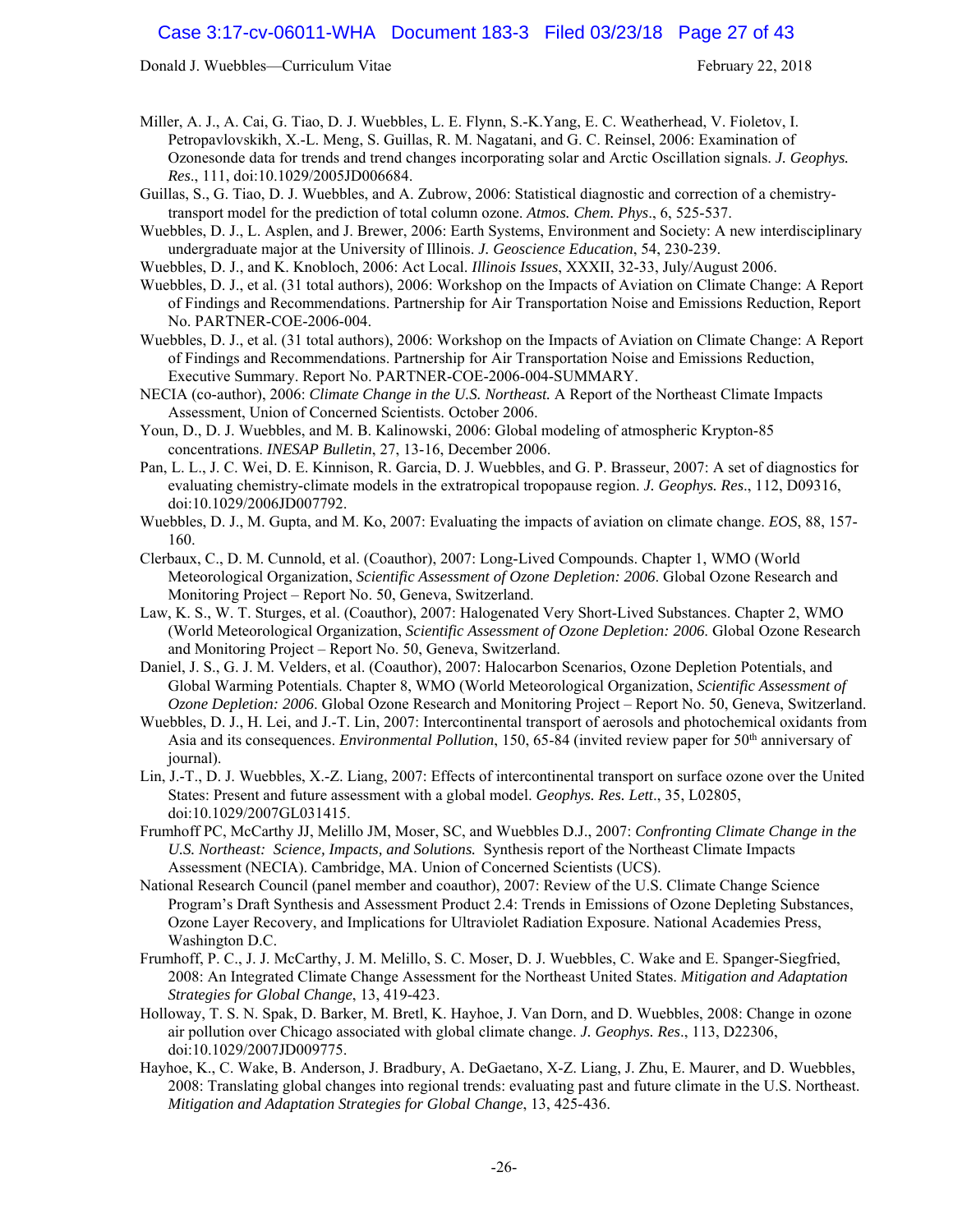- Kunkel, K. E., H.-C. Huang, X.-Z. Liang, J.-T. Lin, D. Wuebbles, Z. Tao, A. Williams, M. Caughey, J. Zhu, and K. Hayhoe, 2008: Sensitivity of future ozone concentrations in the Northeast U.S. to regional climate change. *Mitigation and Adaptation Strategies for Global Change*, 13, 597-606.
- Huang, H.-C., J. Lin, Z. Tao, H. Choi, K. Patten, K. E. Kunkel, M. Xu, J. Zhu, X.-Z. Liang, A. Williams, M. Caughey, D. J. Wuebbles, and J. Wang, 2008: Impacts of long-range transport of global pollutants and precursor gases on US air quality under future climatic conditions. *J. Geophys. Res*., *113,* D19307, doi:10.1029/2007JD009469.
- Lin, J., K. O. Patten, K. Hayhoe, X. Liang, and D. Wuebbles, 2008: Effects of future climate and biogenic emissions changes on surface ozone over the United States and China. *J. Appl. Met. Clim*., 47 (7), 1888-1909, DOI: 10.1175/2007JAMC1681.1.
- Lin, J.-T., D. Youn, X.-Z. Liang, D. J. Wuebbles 2008: Global model simulation of summertime U.S. ozone diurnal cycle and its sensitivity to PBL mixing, spatial resolution, and emissions. *Atmos. Environ*., 42, 8470-8483.

Wuebbles, D. J., 2008: Global Biogeochemical Cycling: Oxygen Cycle. In *Encyclopedia of Ecology*, Elsevier.

- Hayhoe, K., D. Wuebbles, and the Climate Science Team, 2008: Climate Change and Chicago: Projections and Potential Impacts. Report (peer reviewed) for the city of Chicago, available at http://www.chicagoclimateaction.org/pages/research\_\_\_reports/48.php.
- Wuebbles, D. J., 2008: Global Biogeochemical Cycling: Oxygen Cycle. In *Encyclopedia of Ecology*, S. E. Jorgenson, editor, Elvsevier, New York.
- United Nations Economic Commission for Europe (coauthor), 2008: Hemispheric Transport of Air Pollution 2007. Air Pollution Studies report No. 16, United Nations, New York and Geneva (published in 2008).
- Forster, P., H. Rogers, and D. Wuebbles (Principal Authors), 2008: Climate Impacts Metrics for aviation. Chapter 5 in *A Report on the Way Forward Based on the Review of Research Gaps and Uncertainties. Aviation Climate Change Research Initiative (ACCRI)*. G. P. Brasseur, lead coordinating author. Report published by the U.S. Federal Aviation Administration. At

http://www.faa.gov/about/office\_org/headquarters\_offices/aep/aviation\_climate/

- Wuebbles, D., H. Yang, and R. Herman, 2008: Climate Metrics and Aviation: Analysis of Current Understanding and Uncertainties. Aviation Climate Change Research Initiative (ACCRI). Subject specific white paper (SSWP) on Metrics for Climate Impacts. Paper published by the U.S. Federal Aviation Administration. (http://www.faa.gov/about/office\_org/headquarters\_offices/aep/aviation\_climate/media/ACCRI\_SSWP\_VIII Wuebbles.pdf).
- Wuebbles, D. J., K. Hayhoe, and K. A. Cherkauer, 2008: Climate change and the upper Mississippi River Basin. Proceedings of Scientific Meeting on Finding the Balance Between Floods, Flood Protection, and River Navigation. St. Louis, Mo., Nov. 11, 2008.
- Yang, S.-K., Long, C. S., Miller, A. J., He, X., Yang, Y., Wuebbles, D. J. and Tiao, G. 2009: The modulation of natural variability on the trend analysis of the updated cohesive SBUV(/2) total ozone*. Int. J. Remote Sens*., 30, 3975-3980.
- Wuebbles, D. J., D. Youn, K. Patten, D. Wang, and M. Martínez-Avilés, 2009: Metrics for Ozone and Climate: Three-dimensional Modeling Studies of Ozone Depletion Potentials and Indirect Global Warming Potentials. In *Twenty Years of Ozone Decline*, C. Zerefos, G. Contopoulos and G. Skalkeas, editors, Springer Publishing, Dordrecht, The Netherlands, doi: 10.1007/978-90-481-2469-5.
- Wuebbles, D. J., and K. O. Patten, 2009: HCFC-123 in the Atmosphere: Revisiting Its Potential Environmental Impacts and Rationale for Continued Use. *Environ. Sci & Technol.*, 43, 3208-3213, doi:10.1021/es802308m.
- Stoner, A. M., K. Hayhoe, and D. Wuebbles, 2009: Assessing General Circulation Model Simulations of Atmospheric Teleconnection Patterns. *J. Climate*, 22, 4348-4372, DOI: 10.1175/2009JCLI2577.1.
- Weaver, C.P., X.-Z. Liang, J. Zhu, P.J. Adams, P. Amar, J. Avise, M. Caughey, J. Chen, R.C. Cohen, E. Cooter, J.P. Dawson, R. Gilliam, A. Gilliland, A.H. Goldstein, A. Grambsch, D. Grano, A. Guenther, W.I. Gustafson, R.A. Harley, S. He, B. Hemming, C. Hogrefe, H.-C. Huang, S.W. Hunt, D.J. Jacob, P.L. Kinney, K. Kunkel, J.- F. Lamarque, B. Lamb, N.K. Larkin, L.R. Leung, K.-J. Liao, J.-T. Lin, B.H. Lynn, K. Manomaiphiboon, C. Mass, D. McKenzie, L.J. Mickley, S.M. O'Neill, C. Nolte, S.N. Pandis, P.N. Racherla, C. Rosenzweig, A.G. Russell, E. Salathe, A.L. Steiner, E. Tagaris, Z. Tao, S. Tonse, C. Wiedinmyer, A. Williams, D.A. Winner, J.-H. Woo, S. Wu, and D.J. Wuebbles, 2009: A preliminary synthesis of modeled climate change impacts on U.S. regional ozone concentrations. *Bulletin Amer. Meteorological Society*, 90, 1843-1863.
- Maurice L. Q., and D. S. Lee (eds), 2009: *Assessing Current Scientific Knowledge, Uncertainties and Gaps in Quantifying Climate Change, Noise and Air Quality Aviation Impacts*. Maurice, L. Q., Lee, D. S., Wuebbles, D. J., Isaksen, I., Finegold, L., Vallet, M., Pilling, M. and Spengler, J. Final Report of the International Civil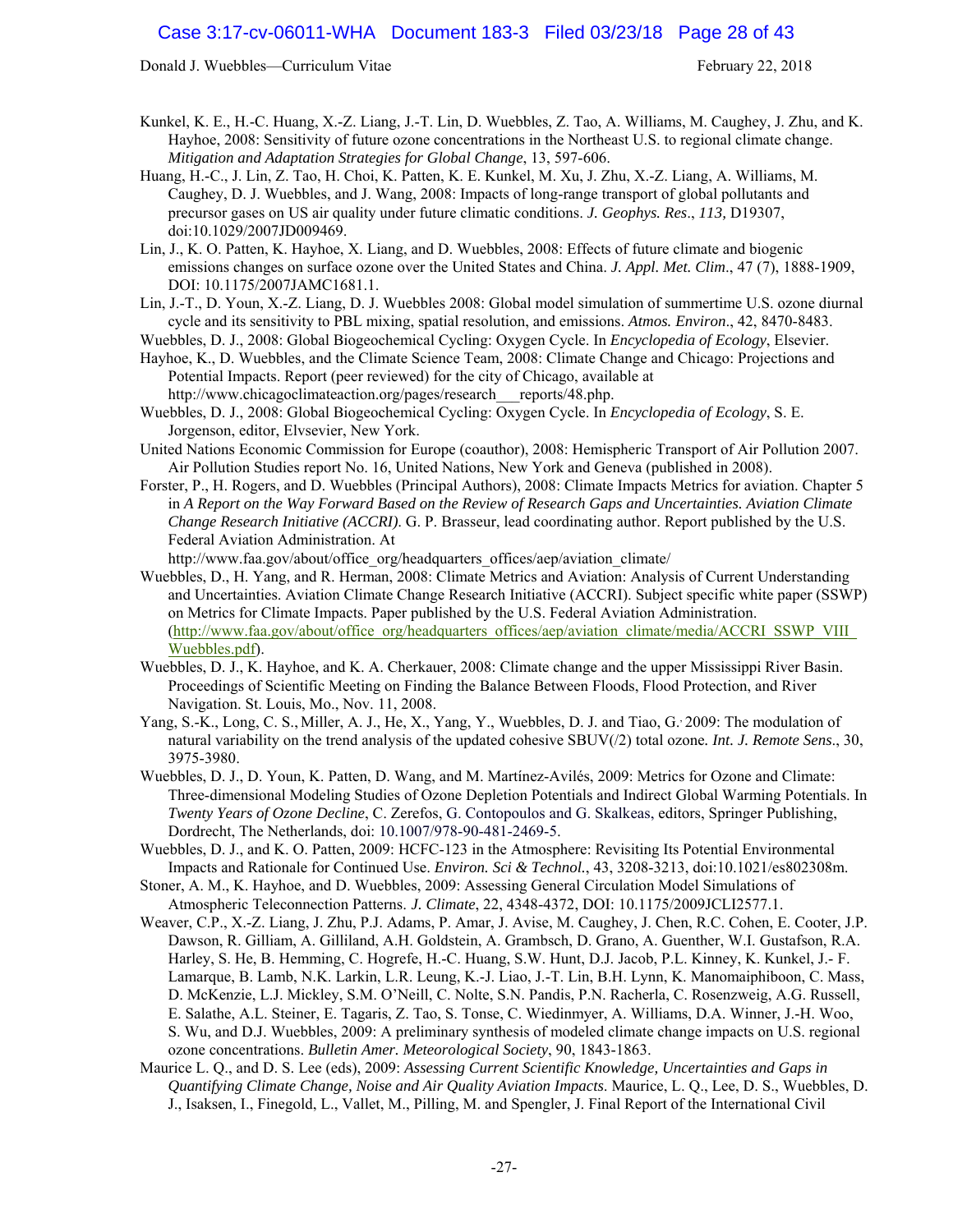Aviation Organization (ICAO) Committee on Aviation and Environmental Protection (CAEP) Workshop, US Federal Aviation Administration and Manchester Metropolitan University, Washington DC and Manchester.

- Federal Advisory Committee (member and author), 2009: Global Climate Change Impacts on the United States. Cambridge University Press, New York. Also available from U.S. Global Change Research Program at www.globalchange.com.
- Youn, D., K. O. Patten, J.-T. Lin, and D. J. Wuebbles, 2009: Explicit calculation of Indirect Global Warming Potentials for Halons using atmospheric models. *Atmos. Chem. Phys. Disc.,* 9, 15511-15540. *Atmos. Chem. Phys.*, 9, 8719-8733.
- Isaksen, I.S.A., R. Benestad, T.K. Berntsen, P. Bousquet, W. Collins, T. Cox, S.B. Dalsoren, V. Eyring, M. Gauss, C. Granier, P. Joeckel, Z. Klimont, U. Lohmann, G. Myhre, A.S.H. Prevot, F. Raes, A. Richter, B. Rognerud, M. Schulz, D. Shindell, D. Stevenson, T. Storelvmo, W.-C. Wang, M. van Weele, M. Wild, D. Wuebbles, 2009: Atmospheric composition change: climate-chemistry interaction. *Atmos. Environ.*, 43, 5138-5192.

Wuebbles, D. J., 2009: Nitrous oxide – Not a laughing matter. Science, 326, 56-57.

- Guillas, S., D. Youn, and D. Wuebbles, 2010: Analysis of the effectiveness of the Montreal Protocol using chemistry transport modeling. *Atmospheric Chem. Phys.*.
- Wuebbles, D. J., P. Forster, H. Rogers, and R. Herman, 2010: Issues and uncertainties affecting metrics for aviation impacts on climate. *Bulletin AMS*, 91, 491-496, doi: 10-1175/2009BAMS2840.1.
- Wuebbles, D.J., and K. Hayhoe, 2010: What will the Climate be like in 2050? *Change and the Heartland*, Environmental Change Institute, ECI Publication Series – Issue 16. M. Wander and J. E. Marlin, editors.
- Wuebbles, D.J., and K. Hayhoe, 2010: Why should Illinois care about global warming? *Illinois Steward*, 18, 4, 2-6.
- Patten, K. O., and D. J. Wuebbles, 2010: Atmospheric lifetimes and Ozone Depletion Potentials of trans-1-chloro-3,3,3,-trifluoropropylene and trans-1,2-dichloroethylene in a three-dimensional model. *Atmos. Chem*. *Phys.*, 10, 10867–10874, 2010.
- Youn, D., K. O. Patten, D. J. Wuebbles, H. Lee, and C.-W. So, 2010: Potential impact of iodinated replacement compounds CF3I and CH3I on atmospheric ozone: A three-dimensional modeling study. *Atmos. Phys. Chem*., 10, 10129–10144, 2010.
- Wuebbles, D. J., K. Hayhoe, and J. Parzen, 2010: Introduction: Assessing the effects of climate change on Chicago and the Great Lakes. *J. Great Lakes Res*., 36, 1-6, doi:10.1016/j.jglr.2009.09.009.
- Hayhoe, K., J. VanDorn, D. J. Wuebbles, K. A. Cherkauer, and S. Vavrus, 2010: Regional climate change projections for Chicago and the Great Lakes. *J. Great Lakes Res*., 36, 7-21, doi:10.1016/j.jglr.2010.03.012.
- Lin, J.-T.. D. J. Wuebbles, H.-C. Huang, Z.N. Tao, M. Caughey, X.-Z. Liang, J.-H. Zhu and T. Holloway, 2010: Potential effects of climate and emissions changes on surface ozone in the Chicago area. *J. Great Lakes Res*., 36, 59-64, doi:10.1016/j.jglr.2009.09.004.
- Hayhoe, K., M. Robson, J. Rogula, M. Aufhammer, N. Miller, J. VanDorn, and D. Wuebbles, 2010: An integrated framework for quantifying and valuing climate change impacts on urban energy and infrastructure: A Chicago case study. *J. Great Lakes Res*., 36, 94-105, doi:10.1016/j.jglr.2010.03.011.
- Wuebbles, D., K. Hayhoe, and B. Lesht, editors, 2010: *Potential Climate Impacts on Chicago and the Midwest*. Special issue of the *J. Great Lakes Res*., 36, 1-122.
- Wuebbles, D. J., 2011: Screening Techniques for Environmental Impact of Cleaning Agents. Chapter 32 in *Critical Cleaning Applications, Processes, and Controls*, E. Kanegsberg and B. Kanegsberg, editors, Taylor & Francis Publishing.
- Wuebbles, D. J., K. Patten, D. Wang, D. Youn, M. Martínez-Avilés, and J. Francisco, 2011: Three-dimensional model evaluation of the Ozone Depletion Potentials for n-propyl bromide, trichloroethylene and perchloroethylene. *Atmos. Chem*. *Phys.*, 11, 2371-2380.
- Daniel, J. S., G. J. M. Velders, O. Morgenstern, D. W. Toohey, T. J. Wallington, D. J. Wuebbles, et al., 2011: A Focus on Information and Options for Policymakers. In WMO/UNEP, *Scientific Assessment of Ozone Depletion: 2010*. World Meteorological Organization Global Ozone Research and Monitoring Project Report No. 52.
- Montzka, S. A., et al. (coauthor), 2011: Ozone-Depleting Substances (ODSs) and Related Chemicals. In WMO/UNEP, Scientific Assessment of Ozone Depletion: 2010. World Meteorological Organization Global Ozone Research and Monitoring Project Report No. 52.
- Patten, K., V. Khamaganov, V.Orkin, S. Baughcum, and D. Wuebbles, 2011: OH Reaction Rate Constant, IR Absorption Spectrum, Ozone Depletion Potentials and Global Warming Potentials of 2-Bromo-3,3,3- Trifluoropropene:. *J. Geophys. Res.*, 116, D24307, doi:10.1029/2011JD016518.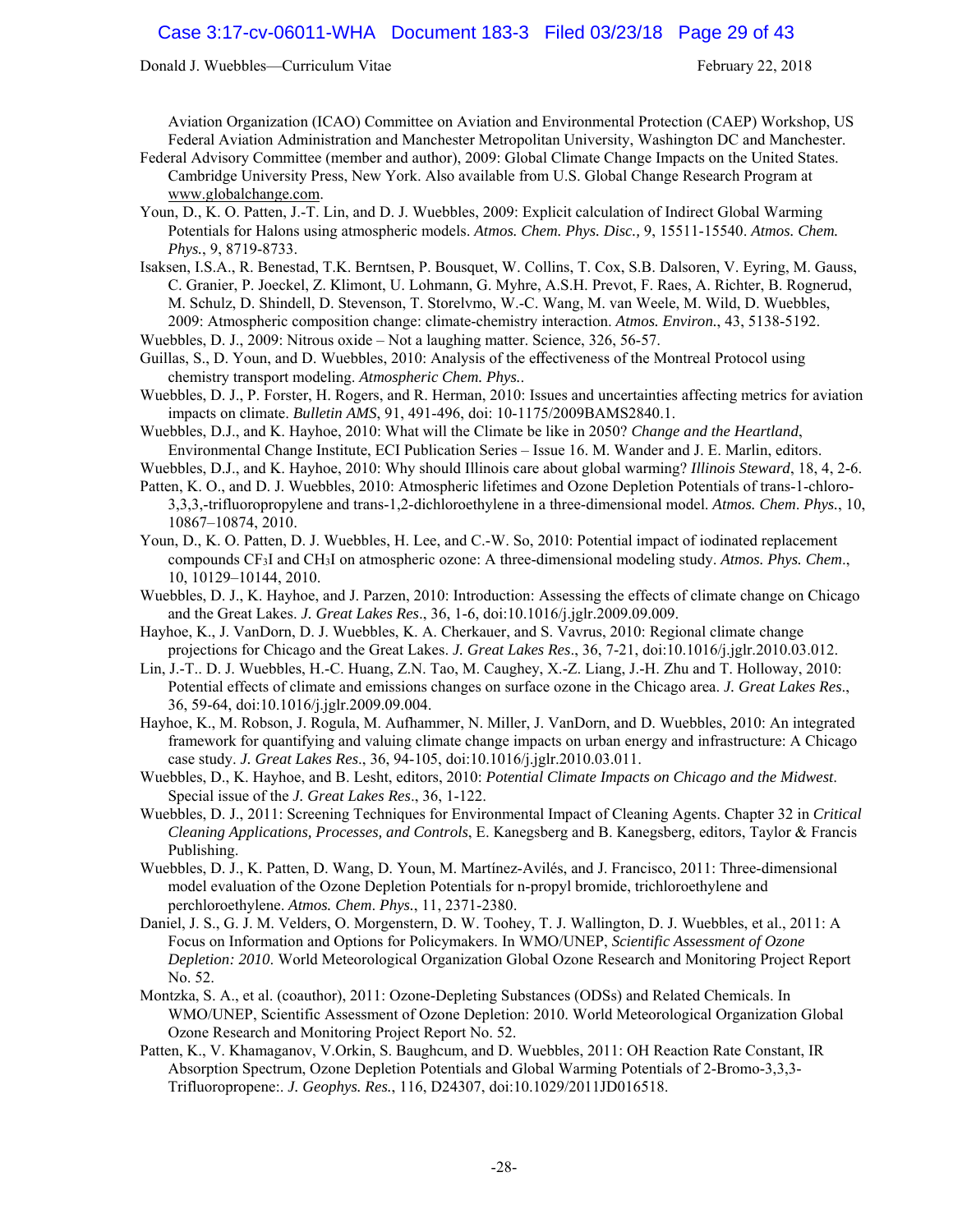Zhang, X., X. Shao, K. Hayhoe and D. J. Wuebbles, 2011: Testing the structural stability of temporally dependent functional observations and application to climate projections. *Electronic Journal of Statistics*, 5, 1765-1796.

- Wuebbles, D. J., 2012: Ozone Layer. *Encyclopedia Brittanica*
- Wuebbles, D. J., 2012: Ozone Depletion. *Encyclopedia Brittanica*.

Wuebbles, D. J., 2012: Trace Gases in the Atmosphere. *Encyclopedia of Biodiversity*, Elsevier, in press.

Markus, M., D. J. Wuebbles, X.-L. Liang, K. Hayhoe, and D. A. R. Kristovich, 2012: Diagnostic analysis of future climate scenarios applied to urban flooding in the Chicago metropolitan area. *Climatic Change*, in press.

Lee, H., D. Youn, K. O. Patten, S. C. Olsen, and D. J. Wuebbles, 2012: Diagnostic tools for evaluating quasihorizontal transport in global-scale chemistry models. *J. Geophys. Res*., 117, doi:10.1029/2012JD017644.

Wilbanks, T., et al. (coauthor), 2012: *Climate Change and Energy Supply and Use*. Technical input to the U.S. National Climate Assessment, U.S. Department of Energy.

Lei, H., D. J. Wuebbles, and X.-Z. Liang, 2012: Projected risk of high ozone episodes in 2050. *Atmos. Environ*., 59, 567-577.

Stoner, A., K. Hayhoe, X. Yang and D. Wuebbles<sup>,</sup> 2012: An Asynchronous Regional Regression Model for statistical downscaling of daily climate variables. *Int'l J. Climatology*, DOI: 10.1002/joc.3603.

- Olsen, S., D. J. Wuebbles, and B. Owen 2012: Comparison of global 3-D aviation emissions datasets. *Atmos. Chem. Phys*., 12, 16885-16922.
- Wuebbles, D. J., and D. Ciuro, 2013: Radiatively Important Atmospheric Constituents. Chapter 2 in *Engineering Responses to Climate Change*, CRC Press.
- Wuebbles, D. J., 2013: Adapting to Climate Change. Chapter 11 in *Engineering Responses to Climate Change*, CRC Press.
- IPCC (coauthor), 2012: *Meeting Report of the Intergovernmental Panel on Climate Change Expert Meeting on Geoengineering* [O. Edenhofer, R. Pichs-Madruga, Y. Sokona, C. Field, V. Barros, T.F. Stocker, Q. Dahe, J. Minx, K. Mach, G.-K. Plattner, S. Schlömer, G. Hansen, M. Mastrandrea (eds.)]. IPCC Working Group III Technical Support Unit, Potsdam Institute for Climate Impact Research, Potsdam, Germany, pp. 99.
- Lee, H., W. Zhong, S. C. Olsen, D. Youn, and D. J. Wuebbles, 2013: Identification of the relationship between sea level pressure and wintertime temperature anomalies in the U.S. using linear discriminant analysis. *J. Climate*, in revision.
- Isaksen, I.S.A., R. Benestad, T.K. Berntsen, P. Bousquet, W. Collins, T. Cox, S.B. Dalsoren, V. Eyring, M. Gauss, C. Granier, P. Joeckel, Z. Klimont, U. Lohmann, G. Myhre, A.S.H. Prevot, F. Raes, A. Richter, B. Rognerud, M. Schulz, D. Shindell, D. Stevenson, T. Storelvmo, W.-C. Wang, M. van Weele, M. Wild, D. Wuebbles, 2012: Atmospheric composition change: climate-chemistry interaction. In *The Future of the World's Climate (Second Edition)*. Edited by: Ann Henderson-Sellers and Kendal McGuffie, Elsevier, ISBN: 978-0-12-386917- 3.
- Khodayari, A., D. J. Wuebbles, S. Olsen, J. S. Fuglestvedt, T. Berntsen, M. T. Lund, I. Waitz, I., P. Wolfe, P. M. Forster, M. Meinshausen, D. S. Lee and L. L. Lim, 2013: Intercomparision and evaluation of the capabilities of simplified climate models to project the CO<sub>2</sub> effects of aviation on climate. *Atmos. Env.*, 75, 321-328.

Wuebbles, D. J., 2012: Celebrating the Blue Marble. *EOS*, 93, 509-510.

- Wuebbles, D. J., 2013: A Tribute to Harold S. Johnston. *EOS*, 94, 88, DOI: 10.1002/2013EO090006.
- Olsen, S. C. G. P. Brasseur, D. J. Wuebbles, S. R. H. Barrett, H. Dang, S. D. Eastham, M. Z. Jacobson, A. Khodayari, H. Selkirk, A. Sokolov, N. Unger, 2013: Comparison of model estimates of the effects of aviation emissions on atmospheric ozone and methane. *Geophys. Res. Lett.*, 40, 6004-6009, DOI: 10.1002/2013GL057660.
- Lei, H., D. J. Wuebbles, X.-Z. Liang, and S. Olsen, 2013: Domestic versus international contributions on 2050 ozone air quality: how much is convertible by regional control? *Atmos. Environment*, 68, April 2013, 315-325, ISSN 1352-2310, 10.1016/j.atmosenv.2012.12.002.
- Lei, H., Liang, X.-Z., Wuebbles, D.J., and Tao, Z., 2013: Model analyses of atmospheric mercury: present air quality and effects of transpacific transport on the United States, *Atmos. Chem. Phys*., 13, 9849-9893, doi:10.5194/acpd-13-9849-2013.
- Kunkel, K. E., T. R. Karl, H. Brooks, J. Kossin, J. Lawrimore, D. Arndt, L. Bosart, D. Changnon, S. Cutter, N. Doesken, K. Emanue, P., Ya. Groisman, R. W. Katz, T. Knutson, J. O'Brien, C. J. Paciorek, T. Peterson, K. Redmond, D. Robinson, J. Trapp, R. Vose, S. Weaver, M. Wehner, K. Wolter, and D. Wuebbles, 2013: Monitoring and understanding changes in extreme storm statistics: State of knowledge. *Bullet. Am. Meteorol. Soc.,* 94, 499-514, doi: 10.1175/BAMS-D-11-00262.1.

Peterson, T. C., R. R. Heim, Jr., R. Hirsch, D. P. Kaiser, H.Brooks, N. S. Diffenbaugh, R. M. Dole, J. P.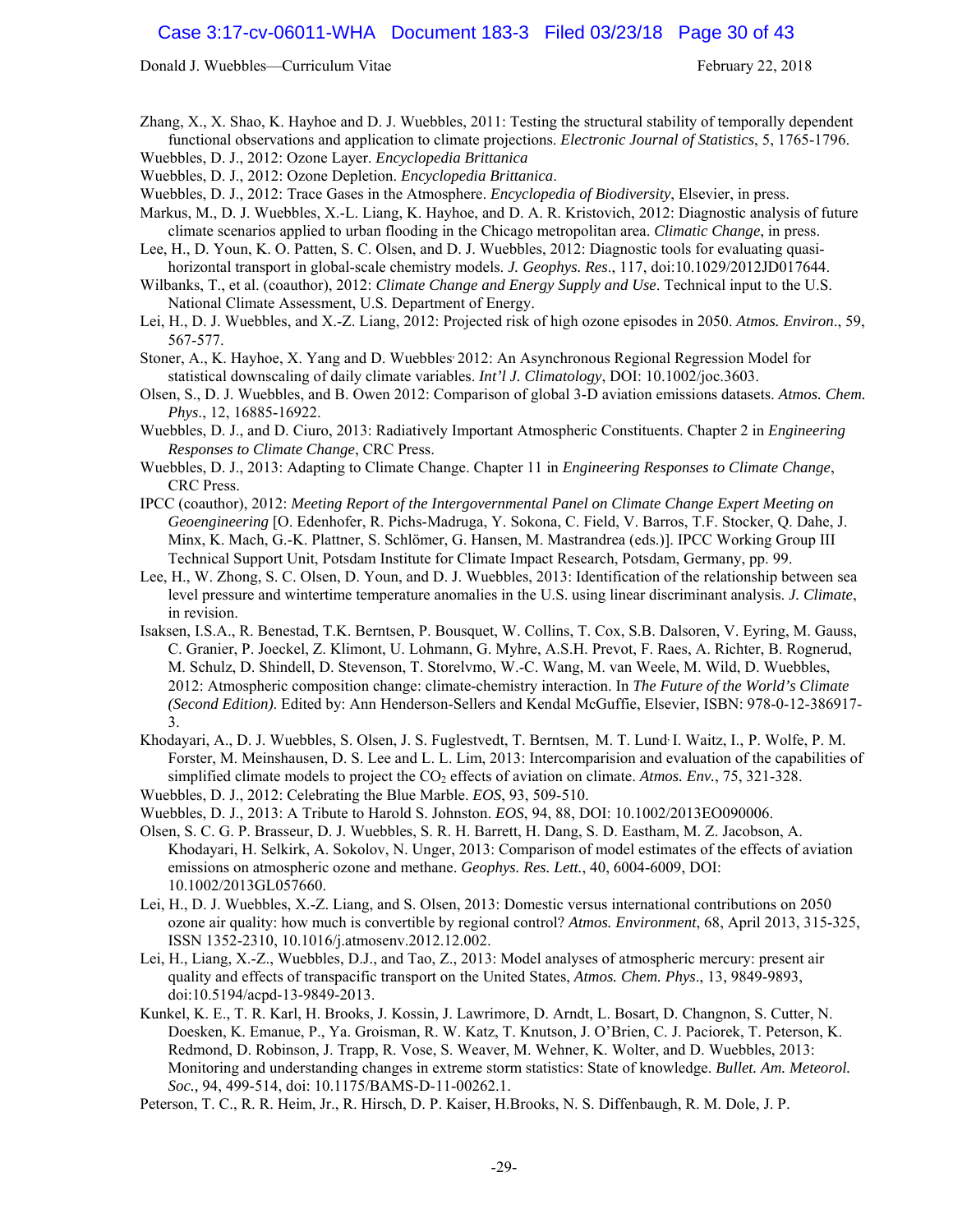Case 3:17-cv-06011-WHA Document 183-3 Filed 03/23/18 Page 31 of 43

Donald J. Wuebbles—Curriculum Vitae February 22, 2018

Giovannettone, K. Guirguis, T. R. Karl, Richard W. Katz, K. Kunkel, D. Lettenmaier, G. J. McCabe, C. J. Paciorek, K. R. Ryberg, S. Schubert, V. B. S. Silva, Brooke C. Stewart, A. V. Vecchia, G. Villarini, R. S. Vose, John Walsh, M. Wehner, D. Wolock, K. Wolter, C. A. Woodhouse, and D. Wuebbles, 2013: Monitoring and Understanding Changes in Heat Waves, Cold Waves, Floods and Droughts in the United States: State of Knowledge. *Bullet. Am. Meteorol. Soc.*, 94, 821-834, doi: http://dx.doi.org/10.1175/BAMS-D-12-00066.1.

Wuebbles, D. J., 2013: Saving the ozone layer and the climate. *Bulletin Atomic Scientists*, 69, June 13, 2013.

- Kunkel. K. E., L. E. Stevens, S. E. Stevens, L. Sun, E. Janssen, D. Wuebbles, J. Rennels, A. DeGaetano, and J. G. Dobson, 2013: *Regional Climate Trends and Scenarios for the U.S. National Climate Assessment*. *Part 1. Climate of the Northeast U.S*. NOAA Technical Report NESDIS 142-1.
- Kunkel. K. E., L. E. Stevens, S. E. Stevens, L. Sun, E. Janssen, D. Wuebbles, C. E. Conrad II, C. M. Fuhrman, B. D. Keim, M. C. Kruk, A. Billot, H. Needham, M. Shafer, and J. G. Dobson, 2013: *Regional Climate Trends and Scenarios for the U.S. National Climate Assessment. Part 2. Climate of the Southeast U.S*. NOAA Technical Report NESDIS 142-2.
- Kunkel. K. E., L. E. Stevens, S. E. Stevens, L. Sun, E. Janssen, D. Wuebbles, S. D. Hilberg, M. S. Timlin, L. Stoecker, N. E. Westcott, and J. G. Dobson, 2013: *Regional Climate Trends and Scenarios for the U.S. National Climate Assessment. Part 3. Climate of the Midwest U.S*. NOAA Technical Report NESDIS 142-3.
- Kunkel. K. E., L. E. Stevens, S. E. Stevens, L. Sun, E. Janssen, D. Wuebbles, M. C. Kruk, D. P. Thomas, M. D. Shulski, N. A. Umphlett, K. G. Hubbard, K. Robbins, L. Romolo, A. Akyuz, T. B. Pathak, T. R. Bergantino, and J. G. Dobson, 2013: *Regional Climate Trends and Scenarios for the U.S. National Climate Assessment. Part 4. Climate of the U.S. Great Plains*. NOAA Technical Report NESDIS 142-4.
- Kunkel. K. E., L. E. Stevens, S. E. Stevens, L. Sun, E. Janssen, D. Wuebbles, K. T. Redmond, and J. G. Dobson, 2013: *Regional Climate Trends and Scenarios for the U.S. National Climate Assessment*. *Part 5. Climate of the Southwest U.S*. NOAA Technical Report NESDIS 142-5.
- Kunkel. K. E., L. E. Stevens, S. E. Stevens, L. Sun, E. Janssen, D. Wuebbles, K. T. Redmond, and J. G. Dobson, 2013: *Regional Climate Trends and Scenarios for the U.S. National Climate Assessment*. *Part 6. Climate of the Northwest U.S*. NOAA Technical Report NESDIS 142-6.
- Kunkel. K. E., L. E. Stevens, S. E. Stevens, L. Sun, E. Janssen, D. Wuebbles, and J. G. Dobson, 2013: *Regional Climate Trends and Scenarios for the U.S. National Climate Assessment*. *Part 9. Climate of the Contiguous United States*. NOAA Technical Report NESDIS 142-9.
- Lee, H., S. C. Olsen, D. J. Wuebbles, and D. Youn, 2013: Impacts of aircraft emissions on the air quality near the ground. *Atmos. Chem. Phys*., 13, 5505-5522.
- Brasseur, G. P., A. Gettelman, M. Jacobson, P. Minnis, J. Penner, R. Prinn, H. B. Selkirk, N. Unger, H.-W. Wong, D. J. Wuebbles, P. Yang, R. Halthore and S. D. Jacob, 2013: *Aviation Climate Change Research Initiative (ACCRI) Phase II Report*. Federal Aviation Administration, Washington, D. C.
- Wang, D., W. Jia, S. C. Olsen, D. J. Wuebbles, M. K. Dubey and A. A. Rockett, 2013: The impact of a future H<sub>2</sub>based road transportation sector on the composition and chemistry of the atmosphere - Part 1: Tropospheric composition and air quality. *Atmos. Chem. Phys*., 13, 6117-6137, doi:10.5194/acp-13-6117-2013.
- Wang, D., W. Jia, S. C. Olsen, D. J. Wuebbles, M. K. Dubey and A. A. Rockett, 2013: The impact of a future H<sub>2</sub>based road transportation sector on the composition and chemistry of the atmosphere - Part 2: Stratospheric ozone. *Atmospheric Chem Phys*., 13, 6139-6150, doi:10.5194/acp-13-6139-2013.
- Cubasch, U., D. Wuebbles, D. Chen, M. C. Facchini, D. Frame, N. Mahowald and J.-G. Winther, 2013: Introduction. In: *Climate Change 2013: The Physical Science Basis. Contribution of Working Group I to the Fifth Assessment Report of the Intergovernmental Panel on Climate Change* [Stocker, T. F., D. Qin, G.-K. Plattner, M. Tignor, S. K. Allen, J. Boschung, A. Nauels, Y. Xia, V. Bex and P. M. Midgley (eds.)]. Cambridge University Press, Cambridge, United Kingdom and New York, NY, USA.
- IPCC (coauthor), 2013: *Climate Change 2013: The Physical Science Basis. Contribution of Working Group I to the Fifth Assessment Report of the Intergovernmental Panel on Climate Change* [Stocker, T. F., D. Qin, G.-K. Plattner, M. Tignor, S. K. Allen, J. Boschung, A. Nauels, Y. Xia, V. Bex and P. M. Midgley (eds.)]. Cambridge University Press, Cambridge, United Kingdom and New York, NY, USA.
- IPCC (coauthor), 2013: Summary for Policymakers. In: *Climate Change 2013: The Physical Science Basis. Contribution of Working Group I to the Fifth Assessment Report of the Intergovernmental Panel on Climate Change* [Stocker, T. F., D. Qin, G.-K. Plattner, M. Tignor, S. K. Allen, J. Boschung, A. Nauels, Y. Xia, V. Bex and P. M. Midgley (eds.)]. Cambridge University Press, Cambridge, United Kingdom and New York, NY, USA.
- Stocker, T. F., D. Qin, G.-K. Plattner, L. V. Alexander, S. K. Allen, N. L. Bindoff, F.-M. Bréon, J. A. Church, U.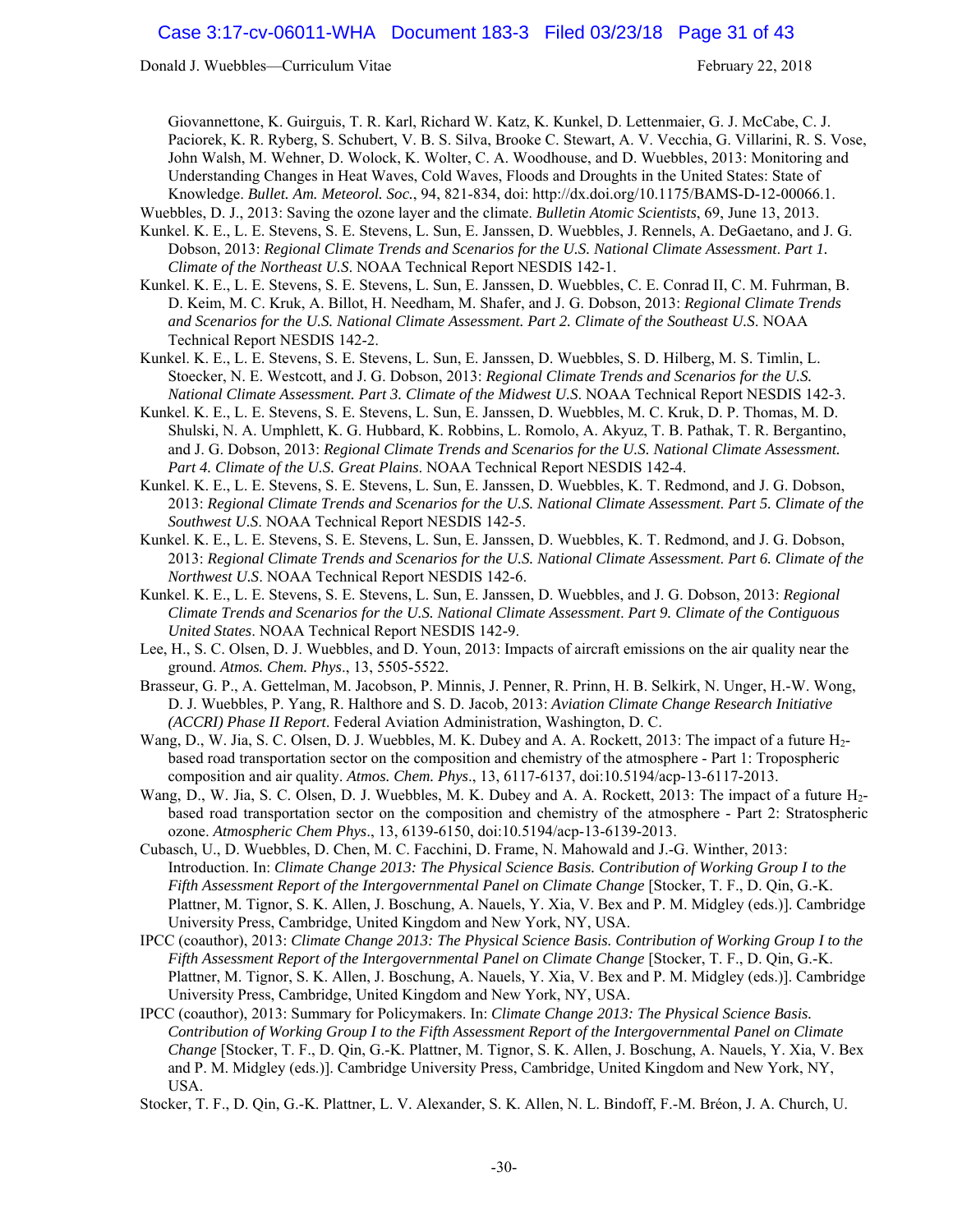Cubasch, S. Emori, P. Forster, P. Friedlingstein , N. Gillett, J. M. Gregory, D. L. Hartmann, E. Jansen, B. Kirtman, R. Knutti, K. Krishna Kumar, P. Lemke, J. Marotzke, V. Masson-Delmotte, G. A. Meehl, I. Mokhov, S. Piao, V. Ramaswamy, D. Randall, M. Rhein, M. Rojas, C. Sabine, D. Shindell, L. D. Talley, D. G. Vaughan and S.-P. Xie (contributing author), 2013: Technical Summary. In: *Climate Change 2013: The Physical Science Basis. Contribution of Working Group I to the Fifth Assessment Report of the Intergovernmental Panel on Climate Change* [Stocker, T. F., D. Qin, G.-K. Plattner, M. Tignor, S. K. Allen, J. Boschung, A. Nauels, Y. Xia, V. Bex and P. M. Midgley (eds.)]. Cambridge University Press, Cambridge, United Kingdom and New York, NY, USA.

- IPCC, 2013: Annex III: Glossary (coauthor) [Planton, S. (ed.)]. In: *Climate Change 2013: The Physical Science Basis. Contribution of Working Group I to the Fifth Assessment Report of the Intergovernmental Panel on Climate Change* [Stocker, T. F., D. Qin, G.-K. Plattner, M. Tignor, S. K. Allen, J. Boschung, A. Nauels, Y. Xia, V. Bex and P. M. Midgley (eds.)]. Cambridge University Press, Cambridge, United Kingdom and New York, NY, USA.
- Wuebbles, D. J., 2013: Climate change: A summary of science findings from the Working Group I contribution to the IPCC Fifth Assessment Report (AR5). *ICAO Journal*, 68, 6, 32-35.
- Lei, H., D. Wuebbles, X.-Z. Liang, Z. Tao, S. Olsen, R. Artz, and X. Reng, 2014: Projections of atmospheric mercury levels and their effect on air quality in the United States. *Atmos. Chem. Phys*., 14, 783-795, doi:10.5194/acp-14-783-2014.
- Lei, H., and D. J. Wuebbles, 2013: Chemical competition in nitrate and sulfate formations and its consequence on air quality, *Atmos. Environ.*, 80, 472-477, doi: 10.1016/j.atmosenv.2013.08.036.
- Wuebbles, D. J., D. Wang, K. O. Patten, and S. C. Olsen, 2013: Analyses of new short-lived replacements for HFCs with large GWPs. *Geophys. Res. Lett.*, 40, 4767-4771; DOI: 10.1002/grl.50908.
- Zerefos, C. S.,, K. Tourpali, P. Zanis, K. Eleftheratos, C. Repapis, A. Goodman, D. Wuebbles, I. S. A. Isaksen and J. Luterbacher, 2014: Evidence for an earlier greenhouse cooling effect in the stratosphere before the 1980s over the Northern Hemisphere. *Atmos. Chem. Phys*., 14, 7705-7720.
- Vose, R. S., S. Applequist, M. A. Bourassa, S. C. Pryor, R. J. Barthelmie, B. Blanton, P. D. Bromirski, H. E. Brooks, A. T. DeGaetano, R. M. Dole, D. R. Easterling, R. E. Jensen, T. R. Karl, K. Klink, R. W. Katz, M. C. Kruk, K. E. Kunkel, M. C. MacCracken, T. C. Peterson, B. R. Thomas, X. L. Wang, J. E. Walsh, M. F. Wehner, D. J. Wuebbles, and R. S. Young, 2014: Monitoring and understanding changes in extreme winds, waves, and extratropical storms along the U.S. coasts: State of knowledge. *Bullet. Am. Meteorol. Soc.*, doi: http://dx.doi.org/10.1175/BAMS-D-12-00162.1.
- Wuebbles, D. J., G. Meehl, K. Hayhoe, T. R. Karl, K. Kunkel, B. Santer, M. Wehner, B. Colle, E. M. Fischer, R. Fu, A. Goodman, E. Janssen, V. Kharin, H. Lee, W. Li, L. N. Long, S. Olsen, A. Seth, J. Sheffield, Z. Tao, and L. Sun, 2014: CMIP5 climate model analyses: Climate extremes in the United States. *Bullet. Am. Meteorol. Soc.*, doi: http://dx.doi.org/10.1175/BAMS-D-12-00172.1.
- Wuebbles, D. J., 2014: Ozone: Ozone Depletion Potentials. *Encyclopedia of the Atmospheric Sciences*, Elsevier, Amsterdam.
- Drewniak, B. A., P. K. Snyder, A. L. Steiner, T. E. Twine, and D. J. Wuebbles, 2014: Simulated changes in biogenic VOC emissions and ozone formation from habitat expansion of *Acer Rubrum* (red maple). *Environ. Res. Lett.*, 9, doi:10.1088/1748-9326/9/1/014006.
- Khodayari, A., S. Olsen, and D. J. Wuebbles, 2014: Aviation NOx-induced CH4 effect: Fixed mixing ratio boundary conditions versus flux boundary condition. *Atmos. Environ.*, in press.
- Janssen, E., D. J. Wuebbles, K. E. Kunkel, S. C. Olsen and A. Goodman, 2014: Trends and projections of extreme precipitation over the Contiguous United States. *Earth's Future*, 2, 99-113; DOI: 10.1002/2013EF000185.
- Khodayari, A., S. C. Olsen, and D. J. Wuebbles, 2014: Estimates of aviation NOx induced radiative forcings for 2005 and 2050. *Atmos. Environ*., 91, 95-103 (July 2014) .
- Wuebbles, D. J., K. Kunkel, M. Wehner, and Z. Zobel, 2014: Severe weather in the United States under a changing climate. *EOS*, 95, 149-150; DOI: 10.1002/2014EO180001.
- Ganguly, A. R., E. Kodra, A. Banerjee, S. Boriah, S. Chatterjee, S. Chatterjee, A. Choudhary, D. Das, J. Faghmous, P. Ganguli, S. Ghosh, K. Hayhoe, C. Hays, W. Hendrix, Q. Fu, J. Kawale, D. Kumar, V. Kumar, S. Liess, R. Mawalagedara, V. Mithal, R. Oglesby, K. Salvi, P. K. Snyder, K. Steinhaeuser, D. Wang, D. Wuebbles, 2014: Toward enhanced understanding and prediction of climate extremes using physics-guided data mining techniques. *Nonlinear Processes in Geophysics*, 21, 777-795.
- Lin, J., D. Pan, S. J. Davis, Y. Kuang, Q. Zhang, K. He, C. Wang, D. Streets, D. J. Wuebbles, and D. Guan, 2014: China's international trade and air pollution in the U.S. *Proc. Nat. Acad. Sci.*, doi:/10.1073/pnas.1312860111.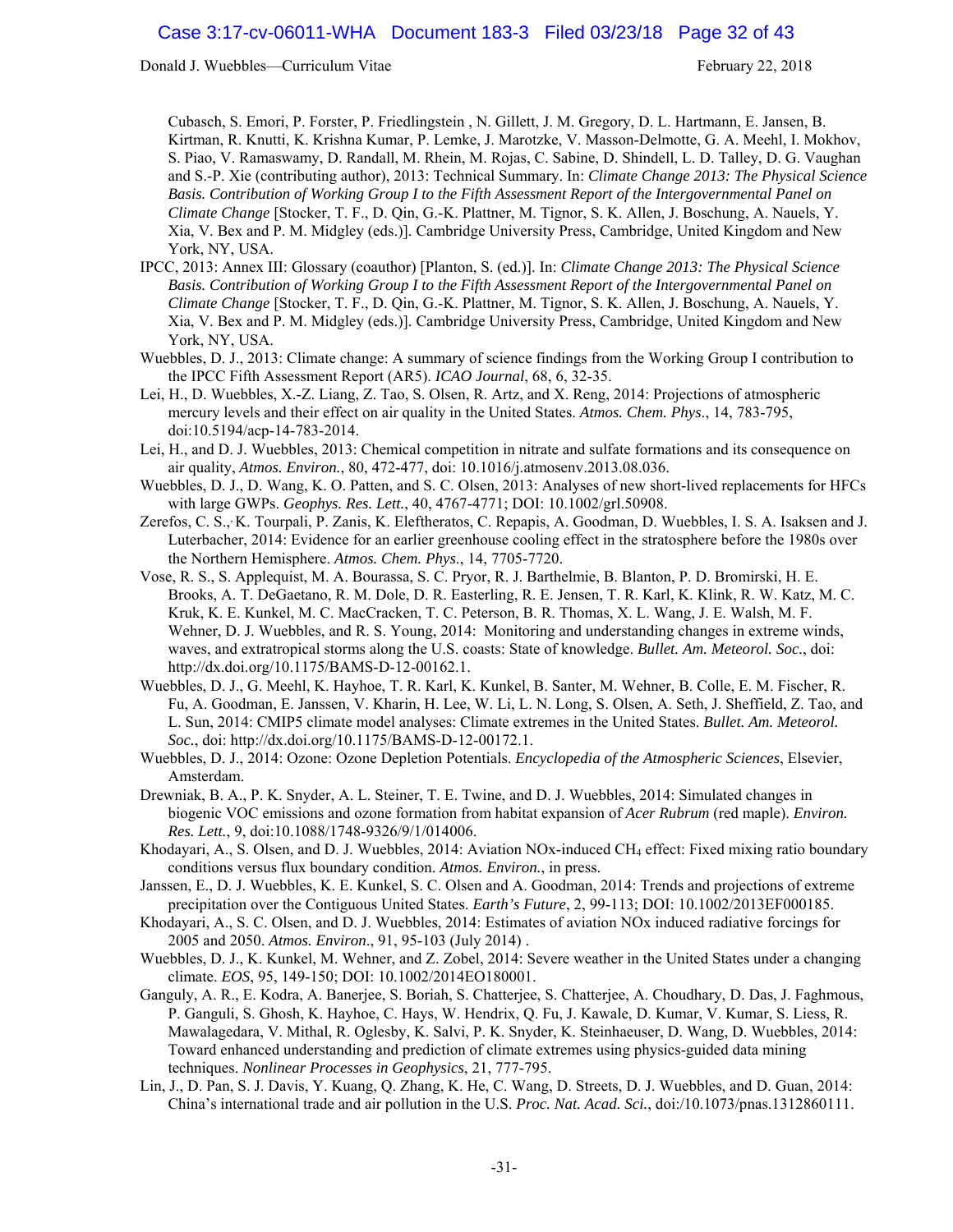- Lei, H., D. Wuebbles, and X.-Z. Liang, 2014: Physical Dust Aerosol Modeling by Cam-Chem: Model Formulation and Evaluation. *Geoscientific Model Development*, 21, 777-795, doi:10.5194/npg-21-777-2014.
- UK Royal Society and U.S. National Academy of Sciences (coauthor), 2014: Climate Change: Evidence and Causes. National Academy Press, Washington, DC.
- Melillo, Jerry M., T.C. Richmond, and G. W. Yohe, Eds. (coauthor), 2014: *Climate Change Impacts in the United States: The Third National Climate Assessment*. U.S. Global Change Research Program, 840 pp, Available at http://nca2014.globalchange.gov.
- Melillo, Jerry M., Terese (T.C.) Richmond, and Gary W. Yohe, Eds. (coauthor), 2014: *Highlights of Climate Change Impacts in the United States: The Third National Climate Assessment*. U.S. Global Change Research Program, 148 pp.
- Walsh, J., D. Wuebbles, et al., 2014: Our Changing Climate. Chapter 2 in *Climate Change Impacts in the United States: The Third National Climate Assessment*. ,J. M. Melillo, Terese (T.C.) Richmond, and Gary W. Yohe, Eds., U.S. Global Change Research Program. Available at http://nca2014.globalchange.gov/report#submenureport-our-changing-climate.
- Walsh, J., D. Wuebbles, et al., 2014: Climate Science Supplement. Appendix 3 in *Climate Change Impacts in the United States: The Third National Climate Assessment*., J. M. Melillo, Terese (T.C.) Richmond, and Gary W. Yohe, Eds., U.S. Global Change Research Program.
- Walsh, J., D. Wuebbles, et al., 2014: Frequently Asked Questions. Appendix 4 in *Climate Change Impacts in the United States: The Third National Climate Assessment*., J. M. Melillo, Terese (T.C.) Richmond, and Gary W. Yohe, Eds., U.S. Global Change Research Program.
- Guan, D., Lin, J., S. J. Davis, D. Pan, Y. Kuang, Q. Zhang, K. He, C. Wang, D. Streets, and D. J. Wuebbles, 2014: Consumption-based accounting helps mitigate global air pollution. *Proc. Nat. Acad. Sci.*, doi/10.1073/pnas.1407383111.
- Wuebbles, D. J., 2014: Climate assessment details ocean trends. *Sea Tech e-News*, June 12, 2014.
- Wuebbles, D. J., A. Khodayari, W. Washington, T. Bettge, J. Bacmeister, and X.-Z. Liang, 2014: High-Resolution climate simulations using Blue Waters. Blue Waters Annual Report, University of Illinois.
- Dzepina, K., C. Mazzoleni, P. Fialho, S. China, B. Zhang, R.C. Owen, M.T. Ampadu, J.A. Perlinger, L. Kramer, M. Dziobak, S. Kumar, D. Helmig, J. Hueber, S. Olsen, D.J. Wuebbles and L. R. Mazzoleni, 2015: Molecular Characterization of Free Tropospheric Aerosol Collected at the Pico Mountain Observatory, *Atmos. Chem. Phys.*, 15, 1-22, doi:10.5194/acp-15-1-2015.
- Wuebbles, D. J., A. Chitkara, and C. Matheny, 2014: Potential effects of climate change on global security. *Environment Systems & Decisions*, DOI 10.1007/s10669-014-9526-1.
- WMO-UNEP (coauthor), 2014: *Assessment for Decision-Makers: Scientific Assessment of Ozone Depletion 2014*. WMO Global Ozone Research and Monitoring Project – Report No. 56, Geneva, Switzerland.
- Brasseur, G. P., R. Halthore, S. Barrett, D. Duda, G. Fleming, P. Forster, J. Fuglestvedt, A. Gettelman, M. Gupta, S. D. Jacob, M. Jacobson, A. Khodayari, K.-N. Liou, M. Lund, P. Minnis, S. Olsen, J. Penner, R. Prinn, U. Schumann, H. B. Selkirk, N. Unger, H.-W. Wong, D. J. Wuebbles, P. Yang, and C. Zhou, 2015: Impact of Aviation on Climate: FAA's Aviation Climate Change Research Initiative (ACCRI) Phase II. *BAMS*, 97(4), 561-583, doi:10.1175/BAMS-D-13-00089.1.
- Wuebbles, D. J., A. Chitkara, and C. Matheny, 2015: *The role of climate change in global security*. In Globalization and Its Impact on the Future of Human Rights and International Criminal Justice, M. Cherif Bassiouni, editor, Intersentia Publications, Cambridge.
- Wuebbles, D. J., 2015: *The U.S. National Climate Assessment: Setting the Stage for Risk Management*. In the Proceedings of the U.S.-Iran Symposium on Climate Change: Impacts and Mitigation. March 30 – April 1, 2015, Irvine, CA.
- Harris, N. R. P., D. J. Wuebbles (Lead Authors), J.S. Daniel, J. Hu, L.J.M. Kuijpers, K.S. Law, M.J. Prather, and R. Schofield, 2014: Scenarios and Information for Policymakers. Chapter 5 in *Scientific Assessment of Ozone Depletion 2014*, Global Ozone Research and Monitoring Project – Report No. 55, World Meteorological Organization, Geneva, Switzerland.
- Khodayari, A., S. Times, S. C. Olsen, D. Phoenix, and D. J. Wuebbles, J.-F. Lamarque, and C.-C. Chen, 2015: Aviation 2006 NOx-Induced effects on atmospheric ozone and HOx in Community Earth System Model (CESM). *Atmos. Chem. Phys.*, 113, 135-139, doi:10.1016/j.atmosenv.2015.04.070.
- Ravishankara, A. R., Y. Rudich, and D. J. Wuebbles, 2015: Physical chemistry of climate metrics. *Chemical Reviews*, DOI: 10.1021/acs.chemrev.5b00010.
- Wuebbles, D. J., 2015: *Modeling the Impact of Aerosols.* In The Atmosphere: An Introduction to Meteorology. F.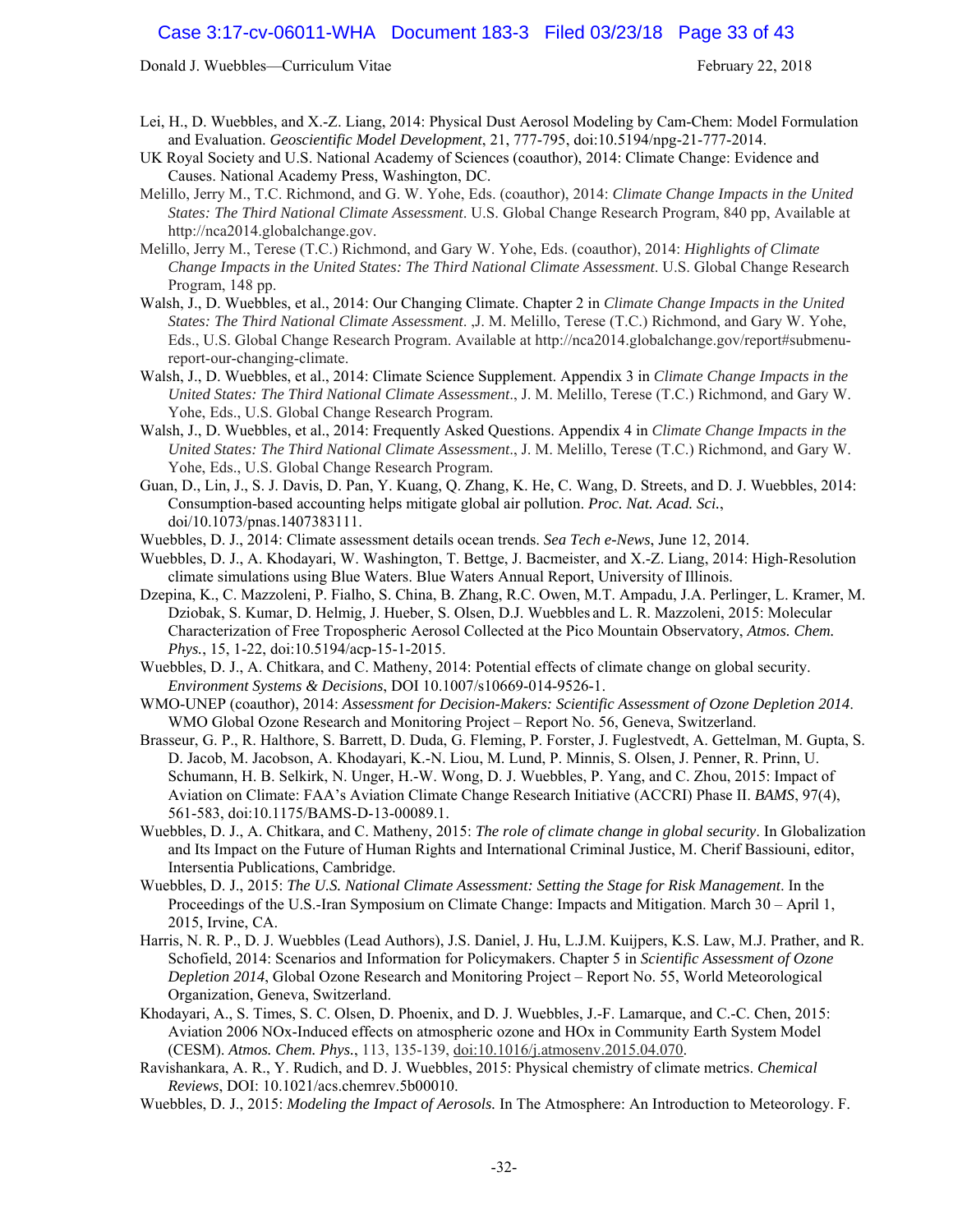K. Lutgens, and E. J. Tarbuck, Pearson Education, Inc.

- Jacobson, M. Z., S. R. H. Barrett, A. Gettelman, H. B. Selkirk, N. Unger, and D. J. Wuebbles, 2015: Surface Air Quality Effects of Cruise Emissions. Federal Aviation Administration report.
- Gettelman, A., M. Z. Jacobson, and D. J. Wuebbles, 2015: Climate Forcing Effects from 2050 Projected Aviation. Federal Aviation Administration report.
- Gustafson, D., M. Hayes, E. Janssen, D. B. Lobell, S. Long, G. Nelson, H. B. Pakrasi, P. Raven, G. P. Robertson, R. Robertson, and D. Wuebbles, 2015: Pharaoh's dream revisited: An integrated U.S. midwest field research network for climate adaptation of global agriculture. *Bioscience*, doi:10.1093/biosci/biv164.
- Wuebbles, D. J., and S. Sanyal, 2015: Air quality in a cleaner energy world. *Current Pollution Report*, DOI 10.1007/s40726-015-0009-x.
- Wuebbles, D. J., and J. Melillo, 2015: Climate change and our nation. EOS, *96,* doi:10.1029/2015EO029509, https://eos.org/opinions/spreading-the-word-about-climate-change.
- Challinor, A., J. Elliott, C. Kent, K. Lewis and D. Wuebbles, 2015: Climate and Global Crop Production Shocks. UK-US Taskforce on Extreme Weather Impact on Food Resilience. Published by UK Science & Innovation Network.
- Wuebbles, D. J., W. Higgins, and H.-C. Chien, 2015: Focusing attention on climate change and Pacific Island nations. *EOS*, 96, doi:10.1029/2015EO033665. Published August 3, 2015.
- Wuebbles, D. J., 2015: *Ozone Depletion Potentials*. In: Gerald R. North (editor-in-chief), John Pyle and Fuqing Zhang (editors). Encyclopedia of Atmospheric Sciences, 2nd edition, Vol. 4, pp. 364–369.
- Wuebbles, D. J., 2016: *Setting the Stage for Risk Management: Severe Weather under a Changing Climate*. In Societal Risk Management of Natural Hazards, Springer Books.
- Um, M.-J., M. Markus, D. J. Wuebbles, and Y. Kim, 2016: Projected variations in the regional clustering of precipitation stations around Chicago. *Climate Research*, 67, 151-163.
- Wuebbles, D. J., 2016: Atmospheric Gases. In: *Reference Module in Life Sciences*, Elsevier Limited.
- Wuebbles, D. J., 2016: Oxygen Cycle. In *Reference Module in Earth Systems and Environmental Sciences*, Elsevier.
- He, H., X.-Z. Liang, H. Lei, S. Su, and D. J. Wuebbles, 2016: Future U.S. ozone projections, climate change, longrange transport, and differences in modeling design. *Atmos. Env.*, 128, 124-133, http://dx.doi.org/10.1016/j.atmosenv.2015.12.064.
- Kotamarthi, R., L. Mearns, K. Hayhoe, C.L. Castro, and D. Wuebbles, 2016: Use of Climate Information for Decision-Making and Impacts Research: State of Our Understanding. Department of Defense, Strategic Environmental Research and Development Program. 55pp.
- Janssen, E., R. L. Sriver, D. J. Wuebbles, and K. E. Kunkel, 2016: Seasonal and regional variations in extreme precipitation event frequency using CMIP5. *Geophys. Res. Lett*., DOI: 10.1002/2016GL069151.
- Khodayari, A., D. Phoenix, and D. J. Wuebbles, 2017: Sensitivity of NOx emissions from lightning on the production of aviation-induced ozone. *Atmos Environ*., being revised.
- Cameron, M. A., M. Z. Jacobson, S. R. H. Barrett, H. Bian, C. C. Chen, S. D. Eastham, A. Gettelman, A. Khodayari, Q. Liang, D. Phoenix, H. B. Selkirk, N. Unger, D. J. Wuebbles, and X. Yue, 2017: Intercomparative study of effects of aircraft on surface air quality. *J. Geophys. Res*., DOI: 10.1002/2016JD025594.
- Zobel, Z., J. Wang, D. J. Wuebbles, and V. R. Kotamarthi, 2017: Evaluations of high-resolution dynamically downscaled ensembles over the contiguous United States. *Climate Dynamics*, https://doi.org/10.1007/s00382- 017-3645-6.
- Wuebbles, D. J., and J. M. Jacobs, 2017: Potential Impacts of Climate Change on the Interstate Highway System. Special report for the National Academy of Sciences Transportation Research Board.
- Zobel, Z., J. Wang, D. J. Wuebbles, and V. R. Kotamarthi, 2017: High resolution dynamical downscaling ensemble projections of future extreme temperature distributions for the United States. *Earth's Future*, 5, 1234–1251, https://doi.org/10.1002/2017EF000642.
- USGCRP, 2017: *Climate Science Special Report: Fourth National Climate Assessment, Volume I* [Wuebbles, D.J., D.W. Fahey, K.A. Hibbard, D.J. Dokken, B.C. Stewart, and T.K. Maycock (eds.)]. U.S. Global Change Research Program, Washington, DC, USA, 475 pp.
- Wuebbles, D.J., D.W. Fahey, K.A. Hibbard, B. DeAngelo, S. Doherty, K. Hayhoe, R. Horton, J.P. Kossin, P.C. Taylor, A.M. Waple, and C.P. Weaver, 2017: Executive summary. In: *Climate Science Special Report: Fourth National Climate Assessment, Volume I* [Wuebbles, D.J., D.W. Fahey, K.A. Hibbard, D.J. Dokken, B.C. Stewart, and T.K. Maycock (eds.)]. U.S. Global Change Research Program, Washington, DC, USA.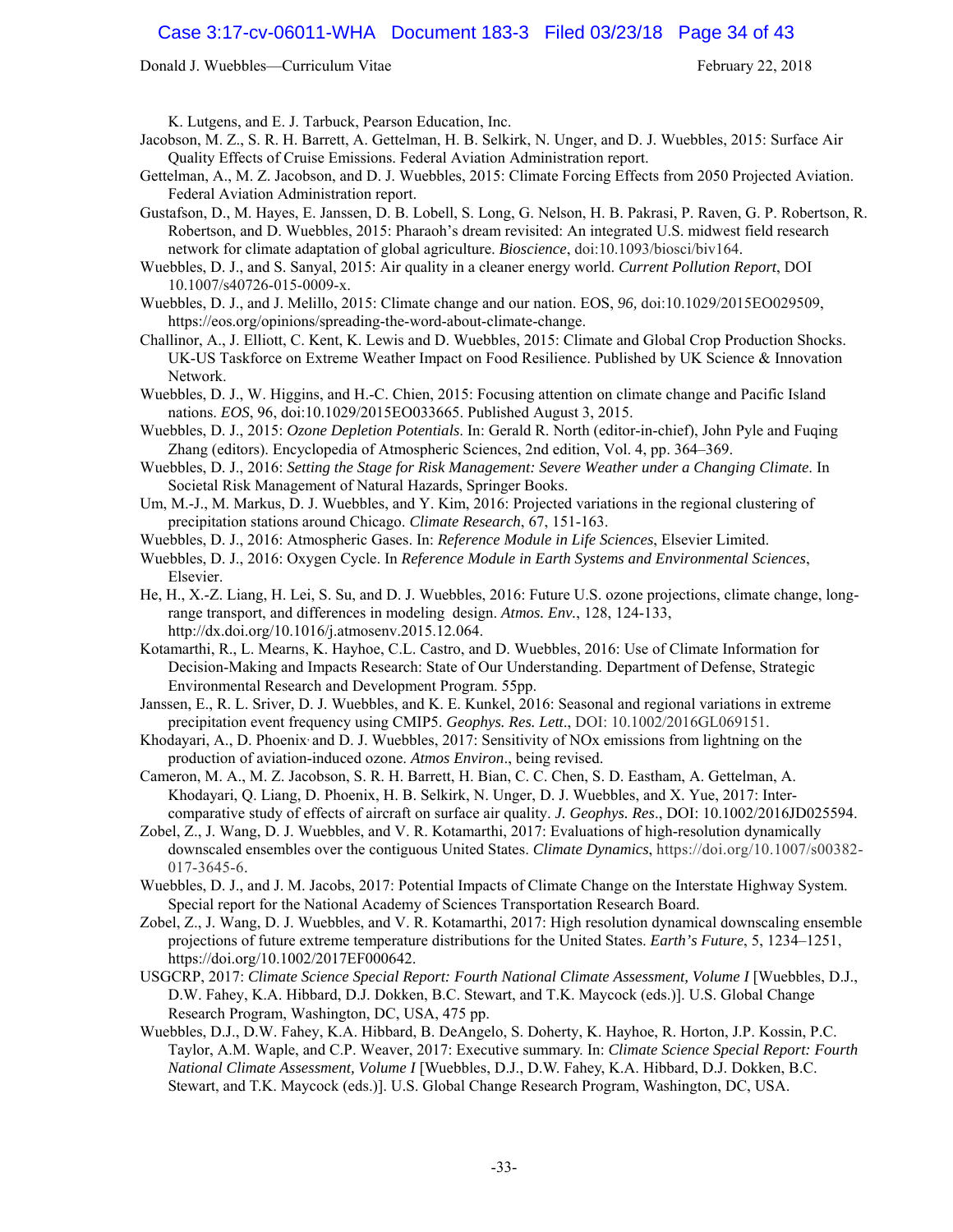- Wuebbles, D.J., D.R. Easterling, K. Hayhoe, T. Knutson, R.E. Kopp, J.P. Kossin, K.E. Kunkel, A.N. LeGrande, C. Mears, W.V. Sweet, P.C. Taylor, R.S. Vose, and M.F. Wehner, 2017: Our globally changing climate. In: *Climate Science Special Report: Fourth National Climate Assessment, Volume I* [Wuebbles, D.J., D.W. Fahey, K.A. Hibbard, D.J. Dokken, B.C. Stewart, and T.K. Maycock (eds.)]. U.S. Global Change Research Program, Washington, DC, USA.
- Hayhoe, K., J. Edmonds, R. E. Kopp, A. N. LeGrande, B. M. Sanderson, M. F. Wehner, and D. J. Wuebbles, 2017: Climate models, scenarios, and projections. In: *Climate Science Special Report: Fourth National Climate Assessment, Volume I* [Wuebbles, D.J., D.W. Fahey, K.A. Hibbard, D.J. Dokken, B.C. Stewart, and T.K. Maycock (eds.)]. U.S. Global Change Research Program, Washington, DC, USA.
- Taylor, P.C., W. Maslowski, J. Perlwitz, and D.J. Wuebbles, 2017: Arctic changes and their effects on Alaska and the rest of the United States. In: *Climate Science Special Report: Fourth National Climate Assessment, Volume I* [Wuebbles, D.J., D.W. Fahey, K.A. Hibbard, D.J. Dokken, B.C. Stewart, and T.K. Maycock (eds.)]. U.S. Global Change Research Program, Washington, DC, USA, pp. 303-332, doi: 10.7930/J00863GK.
- Wuebbles, D.J., 2017: Observational datasets used in climate studies. In: *Climate Science Special Report: Fourth National Climate Assessment, Volume I* [Wuebbles, D.J., D.W. Fahey, K.A. Hibbard, D.J. Dokken, B.C. Stewart, and T.K. Maycock (eds.)]. U.S. Global Change Research Program, Washington, DC, USA.
- Wuebbles, D. J., D. W. Fahey, and K. A. Hibbard, 2017: How Will Climate Change Affect the United States in Decades to Come? *Eos, 98,* https://doi.org/10.1029/2017EO086015.
- Weatherhead, B., B. Wielicki, V. Ramaswamy, M. Abbott, T. Ackerman, R. Atlas, G. Brasseur, L. Bruhwiler, A. Busalacchi, J. Butler, C.T.M. Clack, R. Cooke, L. Cucurull, S. Davis, J. English, D. Fahey, S. Fine, J.K. Lazo, N. Loeb, Eric Rignot, B. Soden, D. Stanitski, G. Stephens, B. Tapley, A. Thompson, K. Trenberth, and D. Wuebbles, 2018: Designing the Climate Observing System of the Future. *Earth's Future*, 10.1002/2017EF000627.
- Um, M.-J., J.-H. Heo, M. Markus, and D. J. Wuebbles, 2018: Performance evaluation of four statistical tests for trend and non-stationarity and assessment of observed and projected annual maximum precipitation series in major United States cities. *Water Resources Management*, 32, 913-933, https://doi.org/10.1007/s11269-017- 1846-8.
- He, H., X.-Z. Liang, and D. J. Wuebbles, 2018: Effects of emissions change, climate change and long-range transport on regional modeling of future U.S. particulate matter pollution. *Atmos. Environ*., 179, 166-176, https://doi.org/10.1016/j.atmosenv.2018.02.020.
- Sulbaek Andersen, M. P., J. A. Schmidt, A. Volkova, and D. Wuebbles, 2018: A Three-dimensional Model of the Atmospheric Chemistry of *E* and *Z-*CF3CH=CHCl (HCFO-1233(zd) (E/Z)): Atmospheric Lifetimes, Global Warming Potentials and Formation of Trifluoroacetic Acid. *Atmos. Environ.*,179, 250-259, https://doi.org/10.1016/j.atmosenv.2018.02.018.
- Sanyal, S., D. J. Wuebbles, S. C. Olsen, L. Mazzoleni, C. Mazzoleni, D. Helmig, and P. Fialho, 2018: Modeling  $CO$ ,  $O<sub>3</sub>$  and BC in North Atlantic Free Troposphere after long range transport and impact of North American outflow on on pollutant concentration in Pico. *Atmospheric Environment*, in press.
- Um, M.-J., W. Nam, D. J. Wuebbles, M. Markus, and J.-H. Heo, 2018: Nonlinear regression analysis for the optimal location parameter for the nonstationary GEV with projected extreme precipitation around Chicago. *JAMC*, in press.
- Schlie, E., et al., 2018: A radar-based analysis of severe hail outbreaks over the contiguous United States for 2000- 2011. *Earth's Future*, submitted.
- Gao, Y., J. Fu, S. Zhang, J. Drake, D.J. Wuebbles and J.-F. Lamarque, 2018: The increase in heat wave and seasonal extreme temperatures in CCSM4 in the 21st century. *Advances in Atmospheric Sciences*, submitted.
- Wuebbles, D. J., 2018: Health Impacts in a Changing Climate. Chapter 10 in *One Health*, Wiley, in press.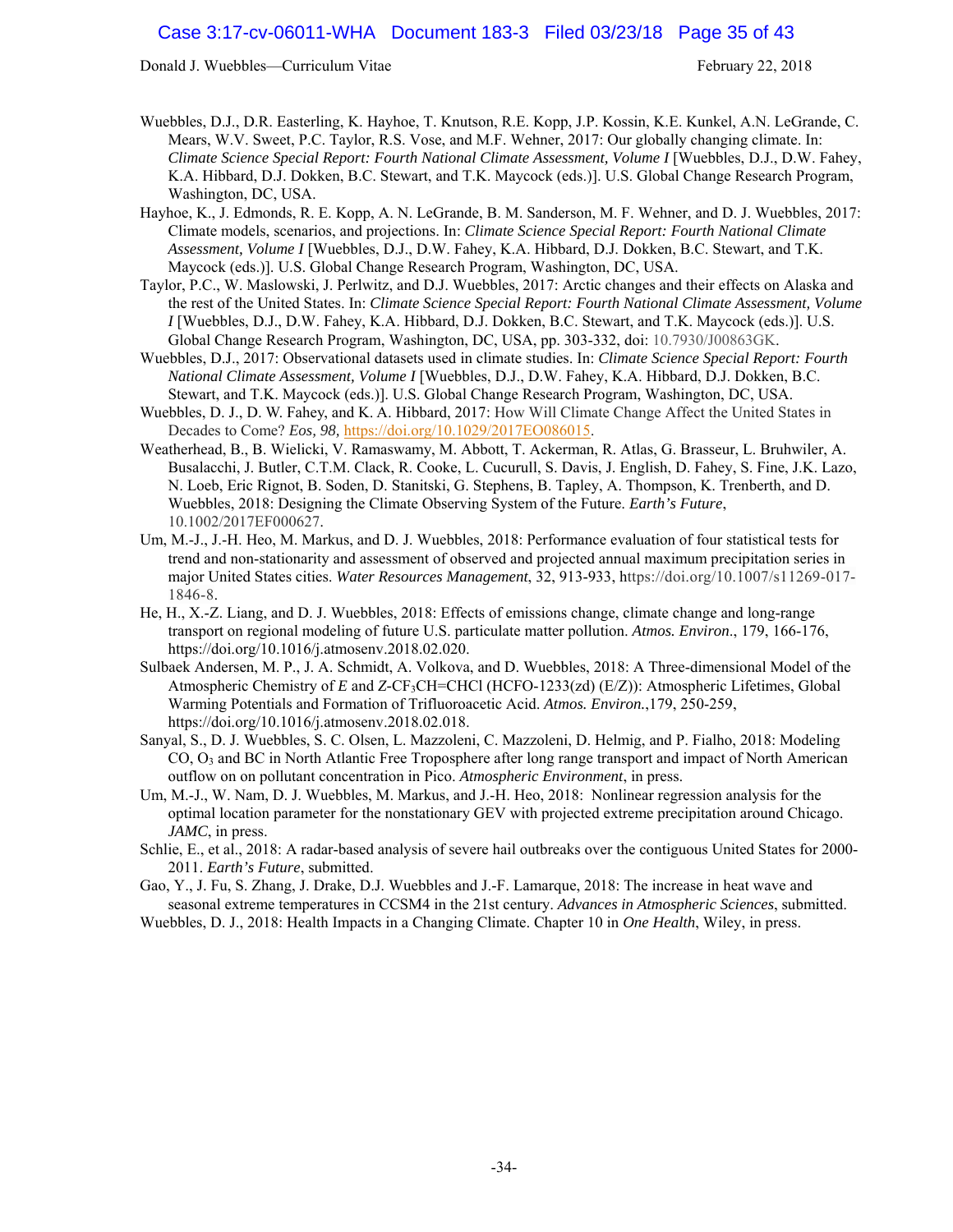## Case 3:17-cv-06011-WHA Document 183-3 Filed 03/23/18 Page 36 of 43

Donald J. Wuebbles—Curriculum Vitae February 22, 2018

## **RESEARCH GRANTS AND CONTRACTS (Incomplete; not updated entirely)**

Title: ANALYSIS OF ODPS AND GWPS FOR SELECTED IODINE COMPOUNDS (ENVIRONMENTAL TECHNOLOGY & EDUCATION CENTER) Source of Support: US Air Force Office of Scientific Research (AFOSR) Date & Period: 9/1/1995 1 yr Amount: \$20,000

Title: OZONE DEPLETION POTENTIAL FOR CHLOROBROMETHANE (ENVIRO TECH ‐ INTERNATIONAL) Source of Support: Misc Commercial (Domestic) Corporations Date & Period: 10/18/1995 .5 yr Amount: \$18,000

Title: EXTENSION OF MODEL VALIDATION & SENSITIVITY STUDIES FOR DETERMINING AIRCRAFT..... Source of Support: NASA Date & Period: 2/08/96 .2 yr Amount: \$10,000

Title: ASSESSING THE ROLE OF COUPLING BETWEEN CHEMISTRY & CLIMATE Source of Support: NASA Date & Period: 2/20/96 1 yr Amount: \$91,110

Title: COORDINATION STUDIES WITH PNNL'S GLOBAL CHANGE ASSESSMENT MODEL: INTEGRATED SCIENCE MODELING & APPLICATIONS TO THE HUMAN DIMENSION Source of Support: U.S. Dept Energy Date & Period: 3/19/1996 3 yrs Amount: \$140,562

Title: INDICES FOR OZONE & CLIMATE CHANGE: ANALYSES & NEW APPROACHES Source of Support: US Environmental Protection Agency (EPA) Date & Period: 5/16/1996 3 yrs Amount: \$60,000

Title: MODELING STUDIES TO REDUCE UNCERTAINTIES IN EVALUATION OF SUBSONIC & HSCT AIRCRAFT EFFECTS ON THE GLOBAL ATMOSPHERE Source of Support: NASA Date & Period: 8/13/1996 3 yrs Amount: \$187,681

Title: ASSESSING THE ROLE OF COUPLING BETWEEN CHEMISTRY & CLIMATE Source of Support: NASA Date & Period: 11/15/1996 1 yr Amount: \$95,176

Title: CHEMICAL TRANSPORT MODELING OF THE GLOBAL ATMOSPHERE FOR ENVIRONMENTAL PROBLEMS EVALUATION COMPARISIONS AND INITIAL.... Source of Support: US Environmental Protection Agency (EPA) Date & Period: 1/14/1997 3 yrs Amount: \$312,334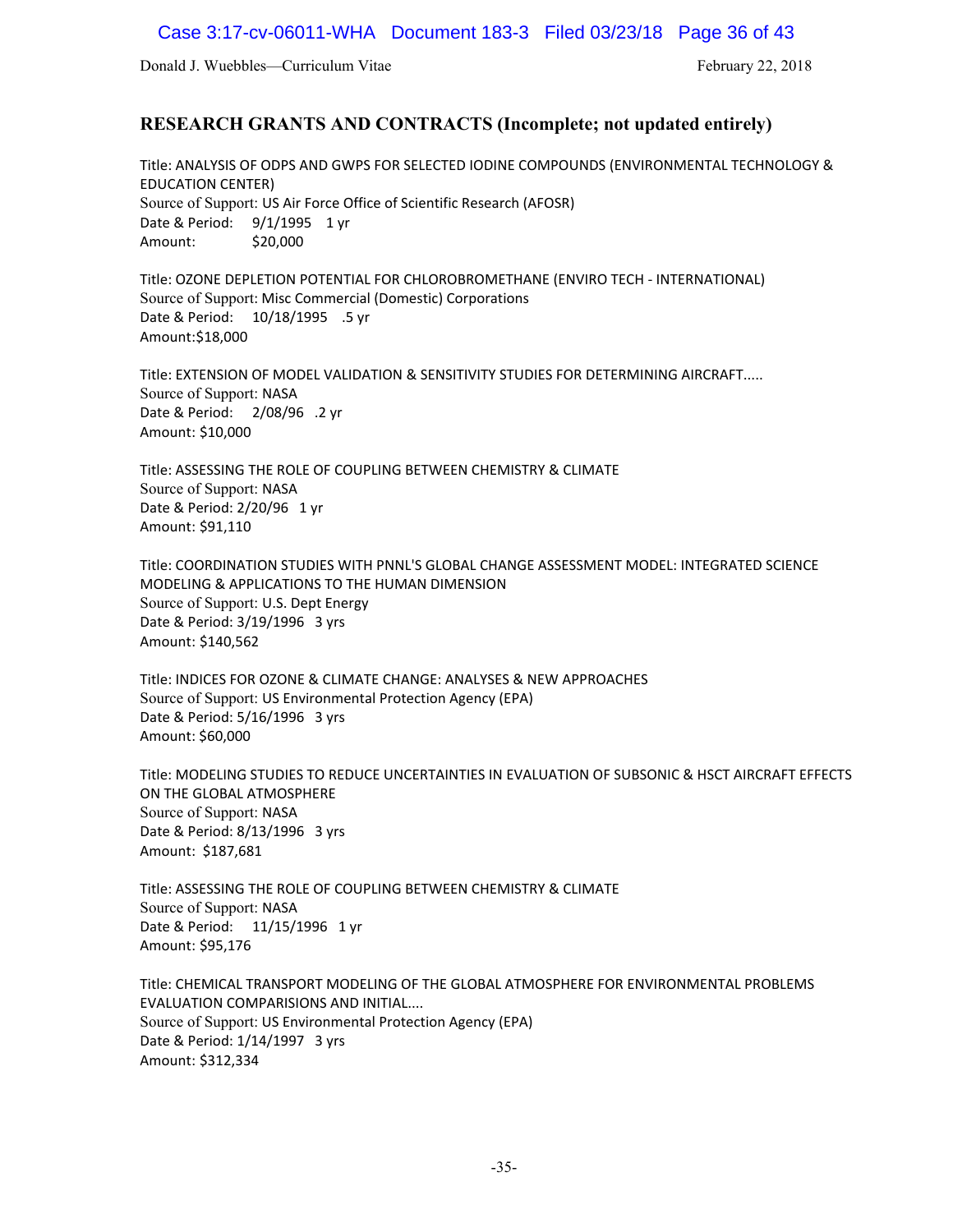Case 3:17-cv-06011-WHA Document 183-3 Filed 03/23/18 Page 37 of 43

Donald J. Wuebbles—Curriculum Vitae February 22, 2018

Title: EFFECTS OF METHANE EMISSIONS ON GLOBAL CLIMATE & THEIR ROLE IN GREENHOUSE GAS ABATEMENT **STRATEGIES** Source of Support: US Environmental Protection Agency (EPA) Date & Period: 1/31/1997 1 yr Amount: \$100,000

Title: ADVANCED INTEGRATED SCIENCE MODELING CAPABILITY FOR INTEGRATED ASSESSMENT STUDIES Source of Support: NSF/Natl Science Fdn Date & Period: 2/13/1997 3 yrs Amount: \$280,000

Title: INDICIES FOR OZONE & CLIMATE CHANGE: ANALYSES & NEW APPROACHES Source of Support: US Environmental Protection Agency (EPA) Date & Period: 3/25/1997 1 yr Amount: \$115,000

Title: REEXAMINING GLOBAL WARMING POTENTIALS FOR A COMMON FRAMEWORK (ALTERNATIVE FLUOROCARBONS ENV. ACCEPTABILITY STUDY‐AFEAS) Source of Support: Misc Associations Date & Period: 5/7/1997 1 yr Amount: \$45,040

Title: UNCERTAINTY & INTEGRATED CLIMATE ASSESSMENT MODELS (HARVARD UNIV) Source of Support: U.S. Department of Energy Date & Period: 5/19/1997 2.2 yrs Amount: \$27,647

Title: GREENHOUSE GASES RISK MANAGEMENT PROJECT Source of Support: Electric Power Research Inst (EPRI) Date & Period: 5/20/1997 .8 yr Amount: \$10,000

Title: EVALUATING PEM‐TROPICS OBSERVATIONS: UNCERTAINTY ANALYSES & EFFECTS OF DEEP CONVECTIVE MIXING ON TROPOSPHERIC CHEMISTRY Source of Support: NASA Date & Period: 1/9/1998 3 yrs Amount: \$166,393

Title: ASSESSING THE ROLE OF COUPLING BETWEEN CHEMISTRY & CLIMATE Source of Support: NASA Date & Period: 1/28/1998 1 yr Amount: \$95,000

Title: INDICES FOR OZONE & CLIMATE CHANGE: ANALYSES & NEW APPROACHES Source of Support: US Environmental Protection Agency (EPA) Date & Period: 5/12/1998 1 yr Amount: \$30,000

Title: EVALUATING INTERACTIONS BETWEEN CHEMICAL & CLIMATE PROCESSES IN THETROPOSPHERE & **STRATOSPHERE** Source of Support: NASA Date & Period: 6/17/1998 3 yrs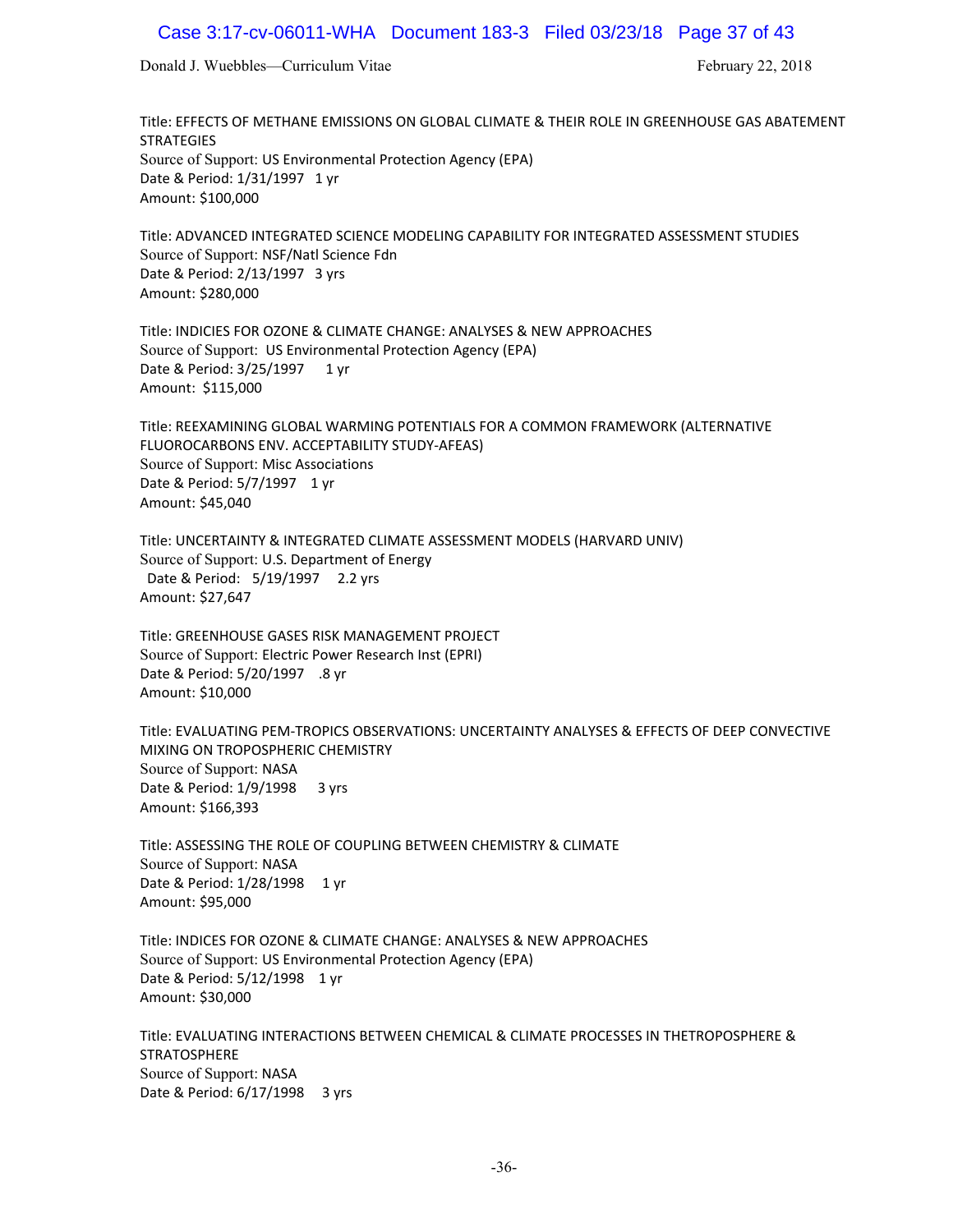Amount: \$168,770

Title: EFFECTS OF METHANE EMISSIONS ON GLOBAL CLIMATE & THEIR ROLE IN GREENHOUSE GAS ABATEMENT STRATEGIES Source of Support: US Environmental Protection Agency (EPA) Date & Period: 6/19/1998 1 yr Amount: \$138,414

Title: REDUCING UNCERTAINTIES IN UNDERSTANDING THE POTENTIAL EFFECTS OF HSCT AIRCRAFT ON THE GLOBAL ATMOSPHERE Source of Support: NASA Goddard Space Flight Ctr Date & Period: 8/17/1998 2 yrs Amount: \$100,000

Title: RESEARCH TO IMPROVE MODELING CAPABILITIES FOR DETERMINING OZONE DEPLETION POTENTIALS FOR N...(GREAT LAKES CHEMICAL COMP) Source of Support: Great Lakes Chemical Date & Period: 12/22/1998 1 yr Amount: \$95,000

Title: TRACE GASES IN THE GLOBAL ATMOSPHERE: EFFECTS ON OZONE & CLIMATE Source of Support: US Environmental Protection Agency (EPA) Date & Period: 4/16/1999 3 yrs Amount: \$300,000

Title: GREENHOUSE GASES RISK MANAGEMENT PROJECT. Source of Support: Electric Power Research Inst (EPRI) Date & Period: 7/19/1999 .8 yrs Amount: \$1,470

Title: EFFECTS OF METHANE EMISSIONS ON GLOBAL CLIMATE & THEIR ROLE IN GREENHOUSE GAS ABATEMENT STRATEGIES Source of Support: US Environmental Protection Agency (EPA) Date & Period: 9/27/1999 1 yr Amount: \$116,000

Title: BIOGEOCHEMICAL CYCLES & CLIMATE CHANGE: POTENTIAL FEEDBACKS & INTERACTIONS (NASA AT WASHINGTON) Source of Support: NASA Date & Period: 3/14/2000 1 yr Amount: \$22,000

Title: ATMOSPHERIC MODELING TO SUPPORT STATISTICAL TREND ANALYSIS (EPA SBC - UNIVERISTY OF CHICAGO) Source of Support: US Environmental Protection Agency (EPA) Date & Period: 3/9/2001 5 yrs Amount: \$40,000

Title: BIOGEOCHEMICAL CYCLES & CLIMATE CHANGE: POTENTIAL FEEDBACKS & INTERACTIONS Source of Support: NASA Date & Period: 3/13/2001 1 yr Amount: \$22,000

Title: TRACE GASES IN THE GLOBAL ATMOSPHERE: EFFECTS ON OZONE & CLIMATE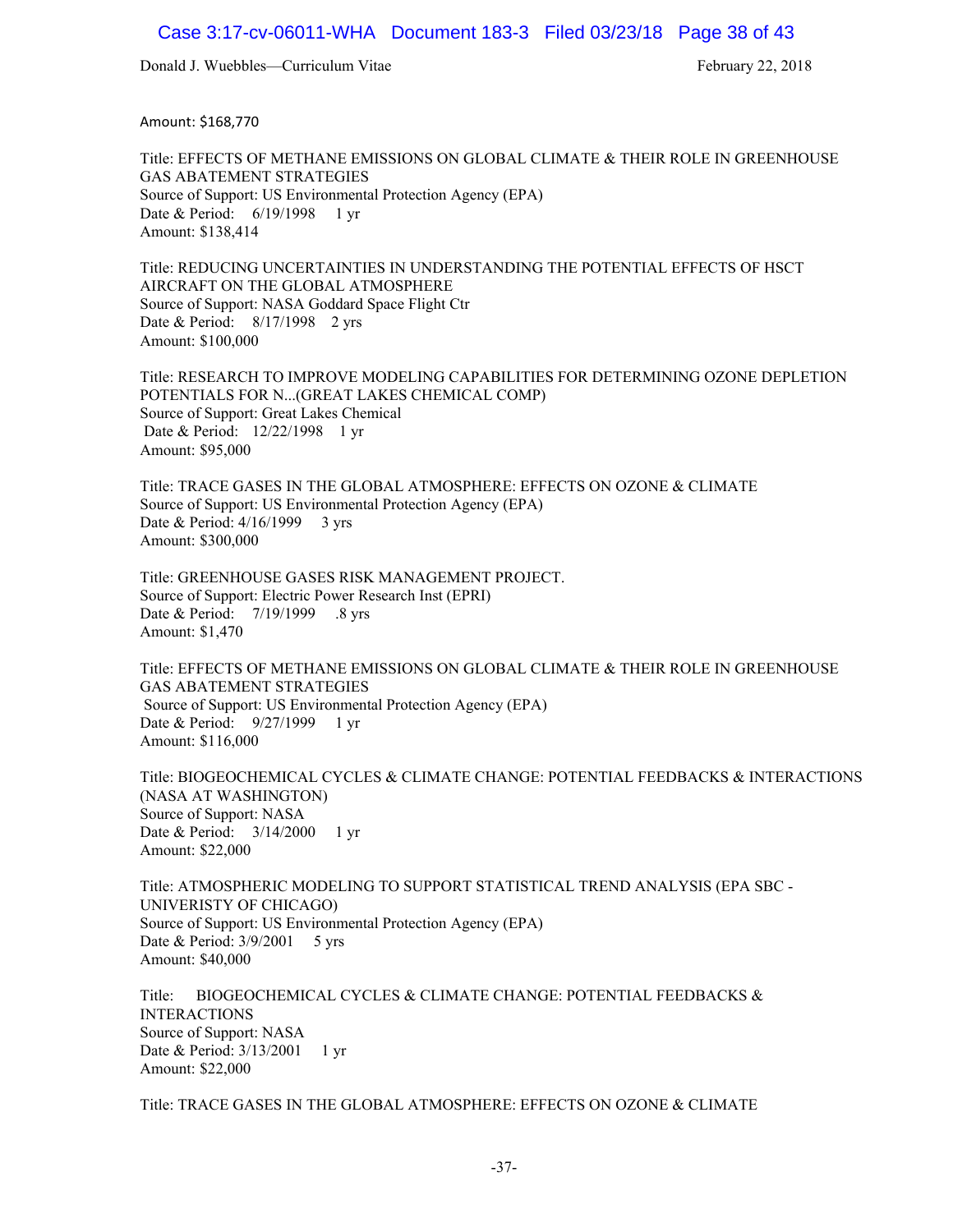Source of Support: US Environmental Protection Agency (EPA) Date & Period: 6/8/2001 3 yrs Amount: \$50,000

Title: EVALUATING INTERACTIONS BETWEEN CHEMICAL AND CLIMATE PROCESS IN THE TROPOSPHERE AND STRATOSPHERE Source of Support: NASA Date & Period: 8/15/2001 .7 yr Amount: \$20,000

Title: MODELING THE EFFECTS OF AVIATION ON THE ATMOSPHERE Source of Support: US Environmental Protection Agency (EPA) Date & Period: 9/19/2001 .6 yr Amount: \$24,950

Title: PARAMETRIC STUDIES OF THE POTENTIAL EFFECTS ON GLOBAL ATMOSPHERICCHEMISTRY & CLIMATE FROM SUPERSONIC (GULF STREAM AEROSPACE CORP.) Source of Support: GULF STREAM AEROSPACE CORP Date & Period: 11/13/2001 1 yr Amount: \$80,000

Title: PARAMETRIC STUDIES OF AIRCRAFT EFFECTS ON OZONE Source of Support: NASA Date & Period: 4/18/2002 .4 yr Amount: \$40,000

Title: TRACE GASES IN THE GLOBAL ATMOSPHERE: EFFECTS ON OZONE & CLIMATE Source of Support: US Environmental Protection Agency (EPA) Date & Period: 5/2/2002-12/31/06 Amount: \$380,000

Title: BIOGEOCHEMICAL CYCLES & CLIMATE CHANGE: POTENTIAL FEEDBACKS & INTERACTIONS Source of Support: NASA Date & Period: 5/28/2002 1 yr Amount: \$24,000

Title: STUDIES FOR BOEING TO BETTER UNDERSTAND THE EFFECTS FROM AIRCRAFTEMISSIONS ON OZONE & CLIMATE Source of Support: Boeing Date & Period: 5/28/2002 1 yr Amount: \$144,980

Title: METHODOLOGY FOR ANALYSES OF REGIONAL CLIMATE CHANGE: APPLICATION TO THE US MIDWEST/GREAT LAKES REGION (UNIVERISTY OF CALIFORNIA) Source of Support: U.S. Energy-Misc Date & Period: 8/19/2002 1 yr Amount: \$19,695

Title: IMPACTS OF GLOBAL CLIMATE & EMISSION CHANGES ON U.S. AIR QUALITY Source of Support: US Environmental Protection Agency (EPA) Date & Period: 9/6/2002 3 yrs Amount: \$900,000

Title: PARAMETRIC STUDIES WITH TWO DIMENSIONAL MODEL Source of Support: NASA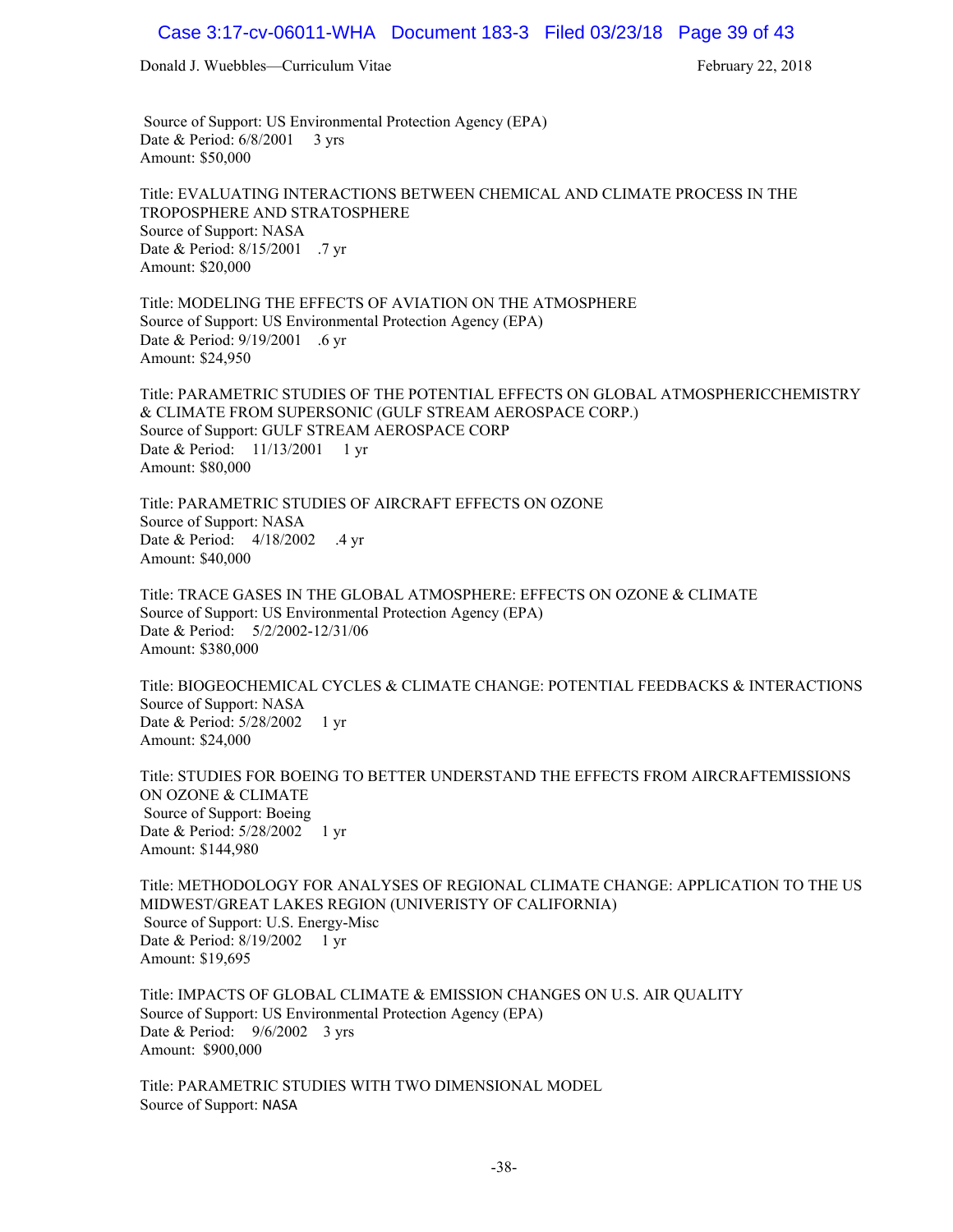Date & Period: 9/26/2002 .5 yr Amount: \$75,000

Title: DEVELOPMENT OF AN UNDERGRADUATE MAJOR IN THE EARTH SYSTEM, ENVIRONMENT AND SOCIETY (UNIVERSITIES SPACE RSRCH ASSOC) Sponsor: NASA Date & Period: 12/20/2002 2 yrs Amount: \$70,000

Title: ASSESSMENT OF AIRPORT EMISSIONS IMPACT OF AIR QUALITY IN THE CHICAGO AREA Source of Support: NASA Date & Period: 6/25/2003 3 yrs Amount: \$484,588

Title: STUDIES FOR BOEING TO BETTER UNDERSTAND THE EFFECTS FROM AIRCRAFT EMISSION SON ONZONE AND CLIMATE (BOEING) Source of Support: Boeing Date & Period: 8/21/2003 2.6 yrs Amount: \$111,093

Title: EVALUATING INTERACTIONS BETWEEN CHEMICAL AND CLIMATE PROCESSES IN THE TROPOSPHERE AND **STRATOSPHERE** Source of Support: NASA Date & Period: 2/17/2004 1.9 yrs Amount: \$60,001

Title: ATMOSPHERIC IMPACT OF CF31 REPLACING CF3BR FOR SUPPRESSING IN‐FLIGHT FIRES IN ENGING NACELLES Source of Support: US Dept of Commerce (DOC) Date & Period: 4/15/2004 .6 yr Amount: \$24,999

Title: EVALUATING INTERACTIONS BETWEEN CHEMICAL AND CLIMATE PROCESSES IN THE TROPOSPHERE AND **STRATOSPHERE** Source of Support: Science Applications Intl Corp Date & Period: 7/14/2004 .8 yr Amount: \$60,001

Title: STATISTICAL APPLICATIONS FOR CLIMATE CHANGE PROJECTIONS Source of Support: CISES/University of Chicago (through EPA) Period: 01/05 3 yrs Amount: \$185,842

Title: CLOSING THE LOOP: SPATIAL DEMOGRAPHIC‐ECONOMIC IMPACTS ON FUTURE AIR POLLUTION EMISSIONS Source of Support: Environmental Protection Agency Period: 01/05 3.25 yrs Amount: \$749,999

Title: STUDIES FOR BOEING TO BETTER UNDERSTAND THE EFFECTS FROM AIRCRAFT EMISSIONS ON OZONE & CLIMATE Source of Support: Boeing Period: 12/05 2 yrs Amount: \$420,754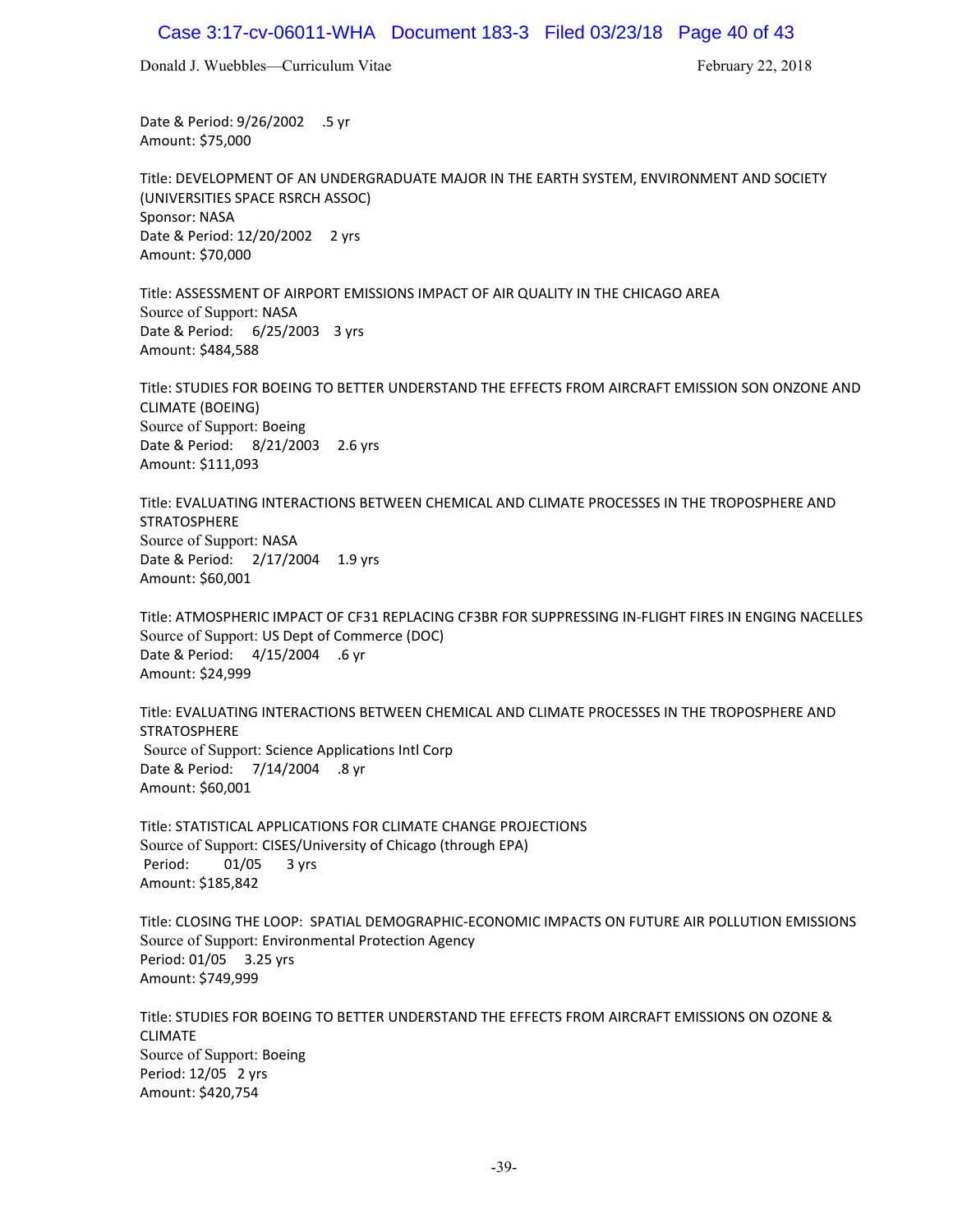Title: HONEYWELL FLUOROCARBONS Source of Support: Honeywell Specialty Materials Grp Date & Period: 4/18/2006 4.5 yr (likely to be renewed) Amount: \$174,361

Title: ENVIRO Tech ‐ Ozone depletion Potential Studies for n‐Propyl Bromide Source of Support: Albemarle Corp Date & Period: 5/1/2006 .5 yr Amount: \$50,000

Title: VOLPE Source of Support: Volpe Natl Transportation Systems Ctr Date & Period: 5/4/2006 .5 yr Amount: \$25,000

Title: OZONE DEPLETION POTENTIAL STUDIES FOR TRICHLOROETHYLENE AND PERCHLOROETHYLENE Source of Support: ENVIRO Tech Intl Inc Date & Period: 6/22/2006 1.1 yr Amount: \$20,000

Title: ASSESSMENT OF POTENTIAL CLIMATE CHANGE IMPACTS ON THE CHICAGO AREA Source of Support: Global Philanthropy Partnership Date & Period: 1/18/2007 1 yr Amount: \$165,000

Title: Ozone Depletion Potentials for Short-Lived Compounds Source of Support: Honeywell Corporation Amount: \$155,000 Covered: June 2006 to June 2010 (to be extended; currently discussing new statement of work)

Title: Advancing Hydrologic Science through Synthesis: Water Cycle Dynamics in a Changing Environment Source of Support: NSF Amount: \$875,000 Covered: May 2007 to May 2011

Title: CMG Collaborative Research: Statistical Evaluation of Model-Based Uncertainties Leading to Improved Climate Change Projections at Regional to Local Scales Source of Support: NSF Amount: \$900,000 Covered: October 2007 to October 2010

Title: Evaluation of the Potential Environmental Impacts from Large-Scale Use and Production of Hydrogen in Energy and Transportation Applications Source of Support: Department of Energy Amount: \$600,000 Covered: October 2007 to June 2010

Title: Studies for Boeing to Better Understand the Effects for Aircraft Emissions on Ozone & Climate Source of Support: The Boeing Company Amount \$72,041 Covered: September 2009 to September 2010 (in process of getting another \$69,633 added; likely to be extended further with new support)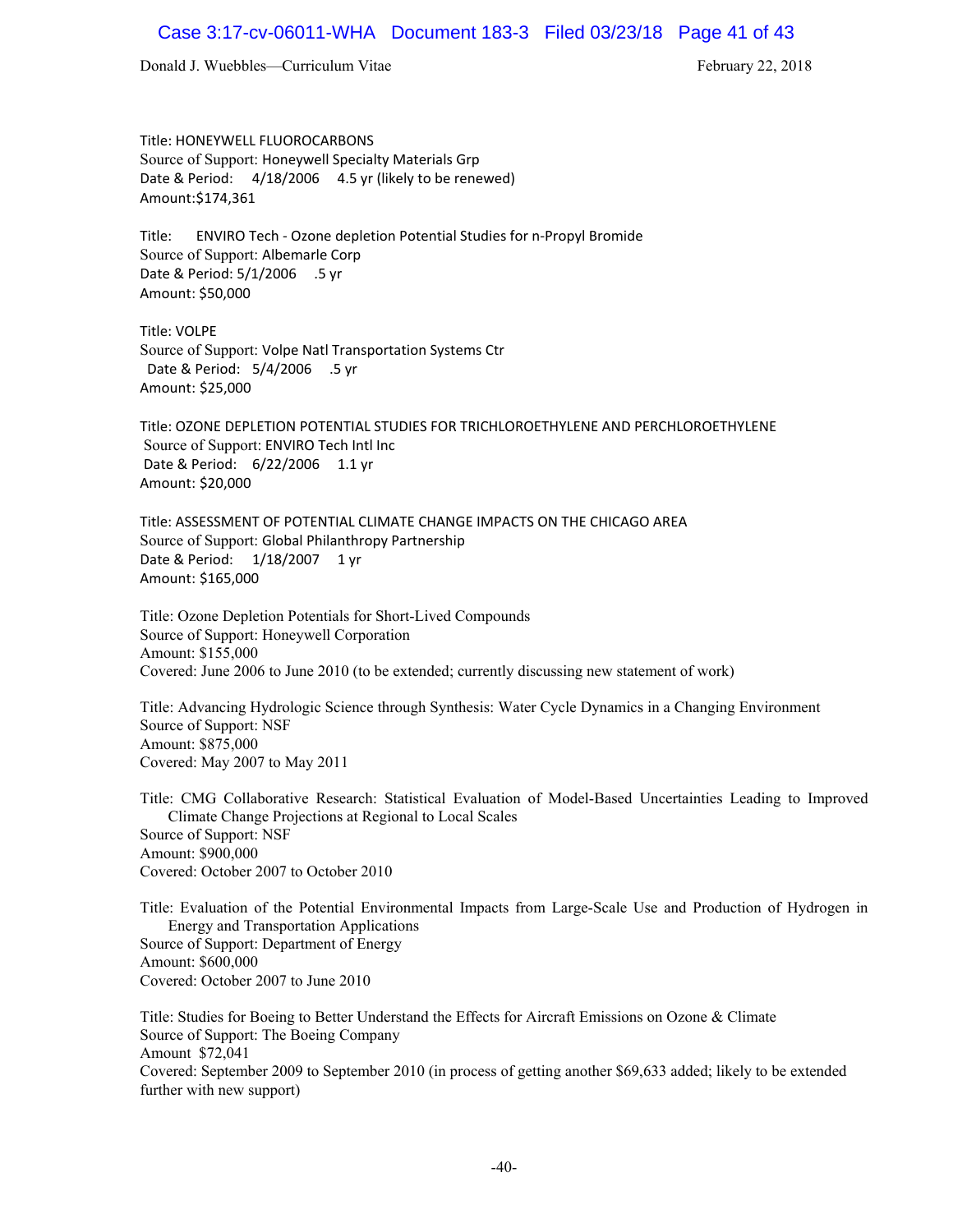## Case 3:17-cv-06011-WHA Document 183-3 Filed 03/23/18 Page 42 of 43

Donald J. Wuebbles—Curriculum Vitae **February 22, 2018** February 22, 2018

Title: Virtual Observatory for Sustainability of Intensively Managed Environmental Systems Source of Support: University of Illinois – IACAT program Amount: \$500,000 Covered: June 2008 to September 2012

Title: Climate Metrics and Aviation: Analysis of Current Understanding and Uncertainties Source of Support: Volpe National Transportation Systems (FAA) Amount; \$50,000 Covered: September 2007 to August 2008

Title: Water Cycle Dynamics in a Changing Environment Advancing Hydrologic Science Through Synthesis Source of Support: NSF Amount; \$750,000 Covered: June 2007 to December 2013

Title: New analyses of climate impacts on Midwest agriculture and hydrology Source of Support: ECI Amount; \$25,000 Covered: June 2009 to June 2010

Title: Consequences of Global Climate and Emissions Changes on U.S. Water Quality: An Integrated Modeling Assessment Source of Support: US EPA Amount: \$800,000 Covered: May 2009 to May 2012

Title: Development and Evaluation of Climate Metrics for Aviation Based on Climate-Chemistry Modeling Analyses Source of Support: FAA Amount: \$200,000 Covered: September 2013 to May 2014

Title: Using Petascale Computing Capabilities to Address Climate Change Uncertainties Source of Support: NSF Amount: \$18,963 (plus millions of dollars of petascale computing time) Covered: April 2011 to April 2015

Title: Enabling Climate Simulation at Extreme Scale Source of Support: NSF, for G8 organization Amount: \$450,000 (our part at UIUC) Covered: April 2011 to April 2014

Title: Studies for Boeing to Better Understand the Effects for Aircraft Emissions on Ozone & Climate Source of Support: The Boeing Company Amount: Over \$1Million since began Covered: latest two projects went from December 2012 to March 2014

Title: Using CMIP5 Results in Climate Analyses for the United States Source of Support: NASA Amount: \$250, 770 Covered: May 2012 to February 2015

Title: High Resolution Earth System Modeling for International Climate Assessment Using Blue Waters Capabilities Source of Support: NSF PRAC (Bob Rauber is PI while I am in DC)